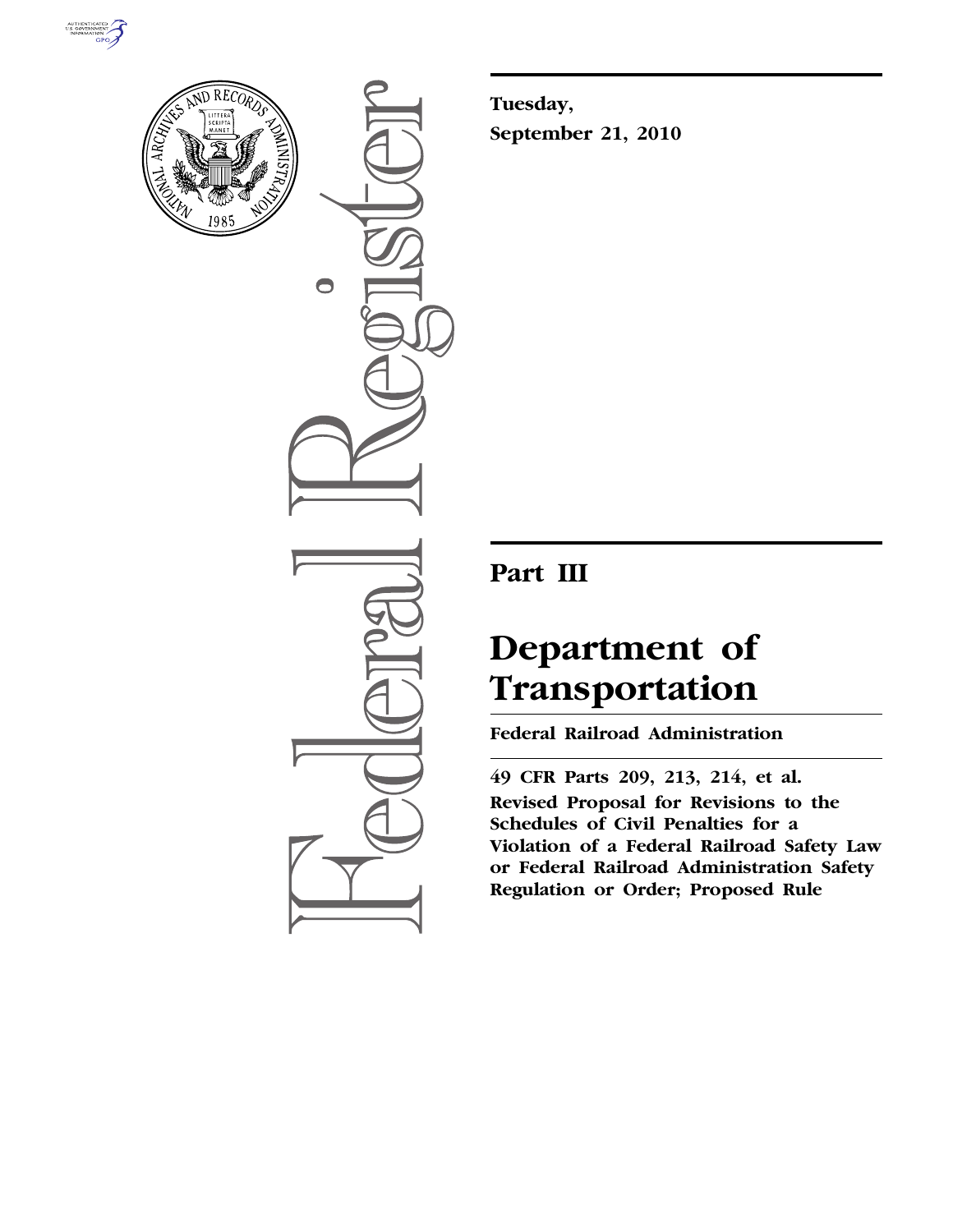## **DEPARTMENT OF TRANSPORTATION**

#### **Federal Railroad Administration**

**49 CFR Parts 209, 213, 214, 215, 217, 218, 219, 220, 221, 222, 223, 224, 225, 227, 228, 229, 230, 231, 232, 233, 234, 235, 236, 238, 239, 240, and 241** 

**[Docket No. FRA–2006–25274, Notice No. 2]** 

#### **RIN 2130–ZA00**

## **Revised Proposal for Revisions to the Schedules of Civil Penalties for a Violation of a Federal Railroad Safety Law or Federal Railroad Administration Safety Regulation or Order**

**AGENCY:** Federal Railroad Administration (FRA), Department of Transportation (DOT).

**ACTION:** Revised proposal for revisions to schedules of civil penalties, with request for comments.

**SUMMARY:** FRA is issuing for comment a revised proposal (New Proposal) that, if adopted, would amend, line-by-line, FRA's schedules of civil penalties (''Schedules'') issued as appendices to FRA's rail safety regulations, as well as other guidance, in order to reflect more accurately the degree of safety risk associated with a violation of each regulatory requirement and to ensure that the civil monetary penalty amounts are consistent across all FRA safety regulations. The New Proposal represents a revision of FRA's December 2006 proposal to amend the Schedules for the same purposes (December 2006 Proposal or Initial Proposal).

**DATES:** Written comments must be received by October 21, 2010. Comments received after that date will be considered to the extent possible without incurring additional delay or expense.

**ADDRESSES:** *Comments:* Comments related to this Docket No. FRA 2006– 25274, Notice No. 2, may be submitted by any of the following methods:

• *Fax:* 202–493–2251.

• *Mail:* U.S. Department of Transportation, Docket Operations, M–30, West Building Ground Floor, Room W12–140, 1200 New Jersey Avenue, SE., Washington, DC 20590.

• *Hand Delivery:* U.S. Department of Transportation, Docket Operations, M–30, West Building Ground Floor, Room W12–140, 1200 New Jersey Avenue, SE., Washington, DC 20590, between 9 a.m. and 5 p.m. Monday through Friday, except Federal holidays.

• *Federal eRulemaking Portal:* Go to *[http://www.regulations.gov.](http://www.regulations.gov)* Follow the online instructions for submitting comments.

*Instructions:* All submissions must include the agency name and docket number or Regulatory Identification Number (RIN) for this rulemaking. Note that all comments received will be posted without change to *[http://](http://www.regulations.gov) [www.regulations.gov](http://www.regulations.gov)* including any personal information provided.

*Docket:* For access to the docket to read background documents or comments received go to *[http://](http://www.regulations.gov) [www.regulations.gov](http://www.regulations.gov)* at any time or to U.S. Department of Transportation, Docket Operations, M–30, West Building Ground Floor, Room W12–140, 1200 New Jersey Avenue, SE., Washington, DC, between 9 a.m. and 5 p.m., Monday through Friday, except Federal holidays.

**FOR FURTHER INFORMATION CONTACT:**  Edward Pritchard, Director, Office of Safety Assurance and Compliance, Office of Railroad Safety, FRA, 1200 New Jersey Avenue, SE., Washington, DC 20590 (telephone 202–493–6247), *[edward.pritchard @dot.gov;](mailto:edward.pritchard@dot.gov)* or Brian Roberts, Trial Attorney, Office of the Chief Counsel, FRA, 1200 New Jersey Avenue, SE., Mail Stop 10, Washington, DC 20590 (telephone 202–493–6052), *[brian.roberts@dot.gov.](mailto:brian.roberts@dot.gov)* 

#### **SUPPLEMENTARY INFORMATION:**

#### **Table of Contents for Supplementary Information**

I. General Background

- II. Proceedings to Date, Provision of Opportunity for Comment, Comparison of Initial and New Proposals
	- A. Initial Proposal
	- B. Subsequent Changes in the Minimum and Ordinary Maximum Civil Penalties
	- C. Provision of Opportunity for Comment, With Comparison of the Initial and New Proposals
- III. FRA's New Proposed Approach to Reevaluating the Schedules of Civil Penalties
- IV. Rankings of the Rail Safety Regulatory Provisions and the Hours of Service Laws in the New Proposal
	- A. Motive Power and Equipment Regulations (MP&E) (49 CFR Parts 215, 218 (Partially), 223, 224, 227, 229, 230, 231, 232, 238, and 239 (Partially))
	- B. Track and Workplace Safety Regulations (49 CFR Parts 213 and 214)
	- C. Grade Crossing Signal Systems and Signal and Train Control Regulations (49 CFR Parts 233, 234, 235, and 236)
	- D. Operating Practices Regulations (49 CFR Parts 217, 218 (Partially), 219, 220, 221, 222, 225, 228, 239 (Partially), 240, and 241) and the Hours of Service Laws (49 U.S.C. Chapter 211)
- V. Response to Public Comment on the Schedules Proposed in December 2006 A. Concerns Related to Respondents That Are Small Businesses
- B. Concerns About Initially Proposed Penalty Amounts for Violations of 49 CFR Parts 222, 225, and 229
- C. Concerns Related to Respondents Who Are Cited as Individuals
- D. Concerns About Effects on FRA's Confidential Close Call Reporting Project
- E. Concerns About Proposed Monetary Increases in the Civil Penalty Amounts
- 

#### **I. General Background**

FRA last published comprehensive, line-by-line final revisions to the Schedules of its safety regulations on December 29, 1988. 53 FR 52918. The revisions reflected the higher maximum penalty amounts made available by the enactment of the Rail Safety Improvement Act of 1988 (Pub. L. 100– 342). With the exception of the penalties relating to the hours of service laws (49 U.S.C. chapter 211), the Rail Safety Improvement Act of 1988 raised the maximum penalty for any ordinary violation from \$2,500 to \$10,000 (''the ordinary maximum'') and to \$20,000 for a grossly negligent violation or a pattern of repeated violations that has created an imminent hazard of death or injury or caused death or injury (''the aggravated maximum''). Therefore, FRA published amendments to the Schedules in order to "give effect to the full range of civil penalties \* \* \* permitted to be assessed for violation of specific regulations.'' 53 FR 52918. These amendments revised not only the maximum civil penalty amount for any violation, but also the individual lineitem penalties for specific sections or subsections of the regulations.

The Rail Safety Enforcement and Review Act (''RSERA'') (Pub. L. 102– 365), which was enacted September 3, 1992, increased the maximum penalty for a violation of the hours of service laws, from \$1,000 to \$10,000 and in some cases to \$20,000, making these penalty amounts uniform with those of FRA's other regulatory provisions. RSERA also increased the minimum penalty from \$250 to \$500 for all of FRA's regulatory provisions.

Since the publication of the Schedules in 1988, FRA has periodically adjusted its minimum and its ordinary or aggravated maximum penalty to conform to the mandates of the Federal Civil Penalties Inflation Adjustment Act of 1990. 28 U.S.C. 2461 note, as amended (''Inflation Act''). The Inflation Act requires that an agency adjust by regulation each maximum penalty, or range of minimum and maximum penalties, within that agency's jurisdiction periodically to reflect inflation. In the Inflation Act, Congress found a way to counter the effect that inflation has had on the penalties by having the agencies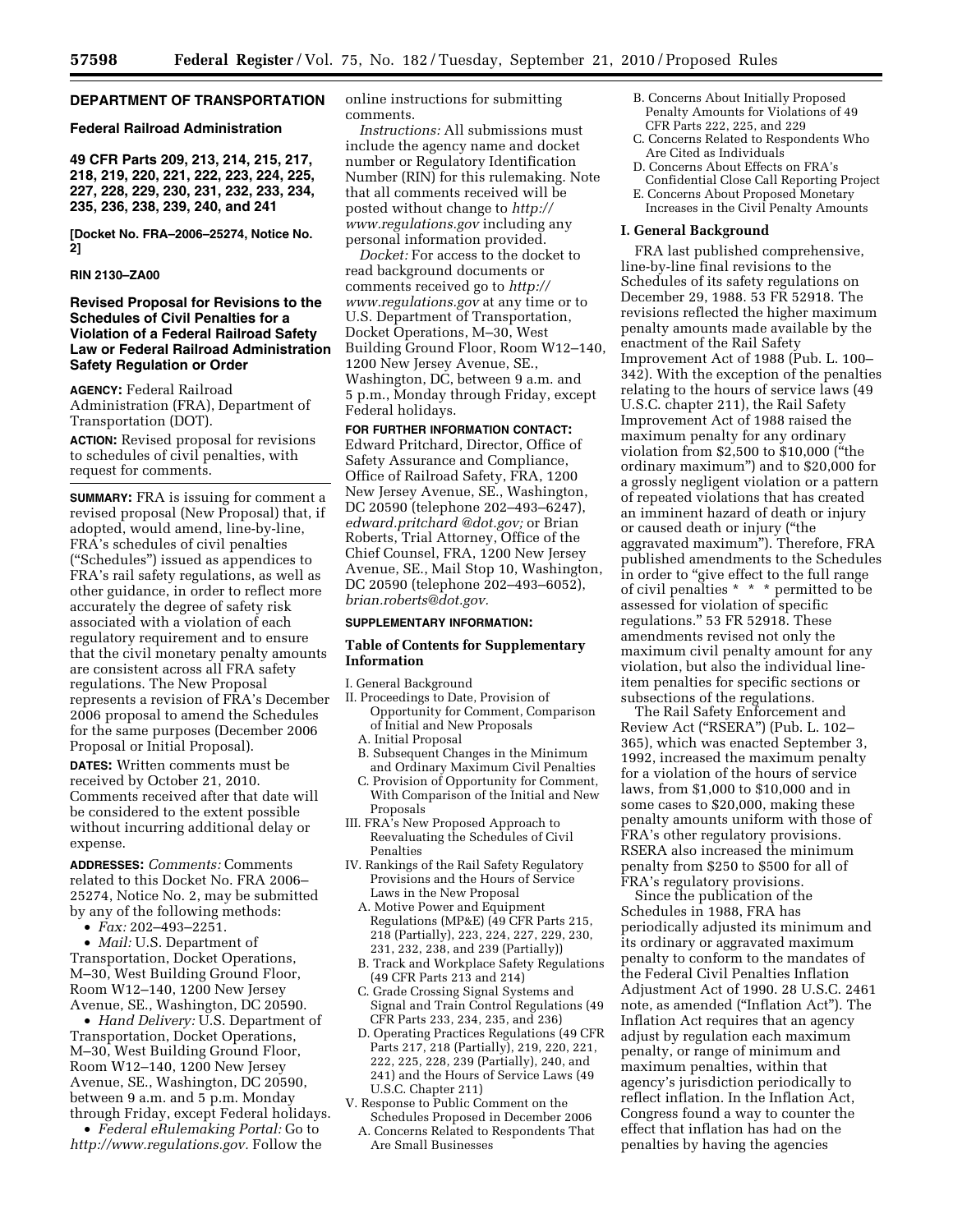charged with enforcement responsibility administratively adjust the penalties. Currently FRA's minimum penalty is \$650, the ordinary maximum is \$25,000 and the aggravated maximum is \$100,000 (for when a "grossly negligent" violation or pattern of repeated violations has caused an imminent hazard or death or injury to individuals, or has caused death or injury'').

The Inflation Act requires only that the minimum, the ordinary maximum, and the aggravated maximum civil penalty for a violation be adjusted, not that the guideline penalty amounts for a specific type of violation (*e.g.,* a section of a particular regulation) be adjusted. As a result, FRA has not adjusted the line-item guideline penalties found in the Schedules in conjunction with its adjustments of the minimum, maximum and aggravated maximum civil penalties. FRA's practice has been to issue Schedules assigning to each section or subsection of the regulations specific dollar

amounts for initial penalty assessments. These Schedules (and all line-item penalty amounts found within them) are statements of agency policy that specify the penalty that FRA will ordinarily assess for the violation of a particular section or subsection of a safety regulation, and are published to inform members of the regulated community of the amount that they are likely to be assessed for a given violation within the range of \$650 to \$25,000. The Schedules are "meant to provide guidance as to FRA's policy in predictable situations, not to bind FRA from using the full range of penalty authority where extraordinary circumstances warrant.'' 49 CFR part 209, appendix A. Thus, regardless of the amounts shown in the Schedules, FRA continues to reserve the right to assess, within the range established by the rail safety statutes (49 U.S.C. chapter 213) or by regulation pursuant to the Inflation Act, an amount other than that listed in the Schedules based on the circumstances of the

alleged violation. 73 FR 79698, Dec. 30, 2008.

#### **II. Proceedings to Date, Provision of Opportunity for Comment, and Comparison of Initial and New Proposals**

#### *A. Initial Proposal*

FRA published 25 proposed Schedules with a request for comments on December 5, 2006, which first presented the agency's intention of once again comprehensively revising the civil penalty amounts. 71 FR 70590. In this Initial Proposal, FRA explained its approach to reevaluating the Schedules and explained the severity scale that was developed for setting line-item penalty amounts in the Schedules. The severity scale's penalty amounts were assessed within the statutory range for civil penalties at that time, which was from the minimum of \$550 to the ordinary maximum of \$11,000, as follows:

| Severity level (explained in the Initial Proposal and below) |        | Willful violations |
|--------------------------------------------------------------|--------|--------------------|
| <b>Level</b>                                                 | \$8.50 | .000               |
| Level B                                                      | 6.500  | 9.000              |
| l evel C                                                     | 5.000  | 7.500              |
| l evel D                                                     | 3.000  | 4.500              |
| I evel F                                                     | 1.500  | 2.500              |
|                                                              |        |                    |

#### *B. Subsequent Changes in the Minimum and Ordinary Maximum Civil Penalties*

Subsequently, in 2007, pursuant to the requirements of the Inflation Act, FRA recalculated the ordinary maximum penalty and raised it from \$11,000 to \$16,000. 71 FR 51194, Sept. 6, 2007. Then, on October 16, 2008, the Rail Safety Improvement Act of 2008 (Pub. L. 110–432, Div. A) (''RSIA'') was enacted; Section 302 of the RSIA increased the ordinary and aggravated maximum penalty amounts to \$25,000 and \$100,000, respectively. In a final rule published on December 30, 2008, FRA adjusted its minimum penalty from \$550 to \$650 pursuant to Inflation Act requirements. 73 FR 79698. In that rule FRA also evaluated whether it needed to increase the ordinary and aggravated maximum penalties pursuant to the Inflation Act; however, the enactment of the RSIA statutorily changed the ordinary and aggravated maximum penalties to \$25,000 and \$100,000, respectively, and therefore rendered any inflationary adjustments to either figure unnecessary. Instead, FRA adopted \$25,000 as the ordinary maximum and \$100,000 as the aggravated maximum required by the RSIA. (*See also*  correcting amendment to the Schedule

for 49 CFR part 232. 74 FR 15387, April 6, 2009.)

## *C. Provision of Opportunity for Comment, With Comparison of the Initial and New Proposals*

Given the large statutorily mandated increase in the ordinary maximum civil penalty from \$11,000 to \$25,000 after publication of the Initial Proposal, FRA is offering the public an opportunity to review and comment on the new higher civil penalty amounts assessed for violations on each severity scale level in the New Proposal.<sup>1</sup> In the New

Proposal, FRA is issuing another set of proposed Schedules and seeking comments from the general public. Comments on the new proposed Schedules will be useful to the agency's decision making process.

FRA has also slightly modified the severity scale in the New Proposal from the severity scale in the Initial Proposal. In the New Proposal, FRA has used a targeted enforcement approach for establishing the civil penalties for ordinary (non-willful) violations of railroad safety regulations. As part of the targeted enforcement approach,

<sup>1</sup>For example, the severity scale in this New Proposal has five levels like the severity scale proposed in the Initial Proposal. However, the severity scale in the New Proposal differs from the severity scale in the Initial Proposal in several ways. First, FRA has adding the word ''materially'' to the description of what constitutes a Level E violation in the New Proposal. Therefore, Level E violations in the New Proposal are violations that do not materially increase the likelihood that a rail equipment accident/incident or other accident/ incident will occur. This is a clarification from the previous definition for Level E violations in the Initial Proposal where Level E violations were defined as violations that did not increase the likelihood that a rail equipment accident/incident or other accident/incident would occur. This definition did not make sense because failure to follow any FRA safety regulation would have some direct or indirect impact on railroad safety and

thereby increase, even infinitesimally, the likelihood of an accident or incident. As a result, the word "materially" was added to the criteria for a Level E violation in the severity scale in this New Proposal. Second, FRA has provided more transparency and referenced the regulatory language found in 49 CFR 225.19(d) to explain what FRA means when it says "Other accident/incident" in Levels A–D in the severity scale in the New Proposal. Third, FRA has clarified in the New Proposal that civil monetary penalties associated with violations of FRA Orders or railroad safety statutes will be assessed according to severity scale criteria. Finally, as stated below, FRA has modified its approach for establishing civil penalties in the severity scale in this New Proposal. FRA is taking a graduated approach to assessing civil penalties for ordinary (non-willful) violations while increasing the civil penalty amounts in steady increments for willful violations.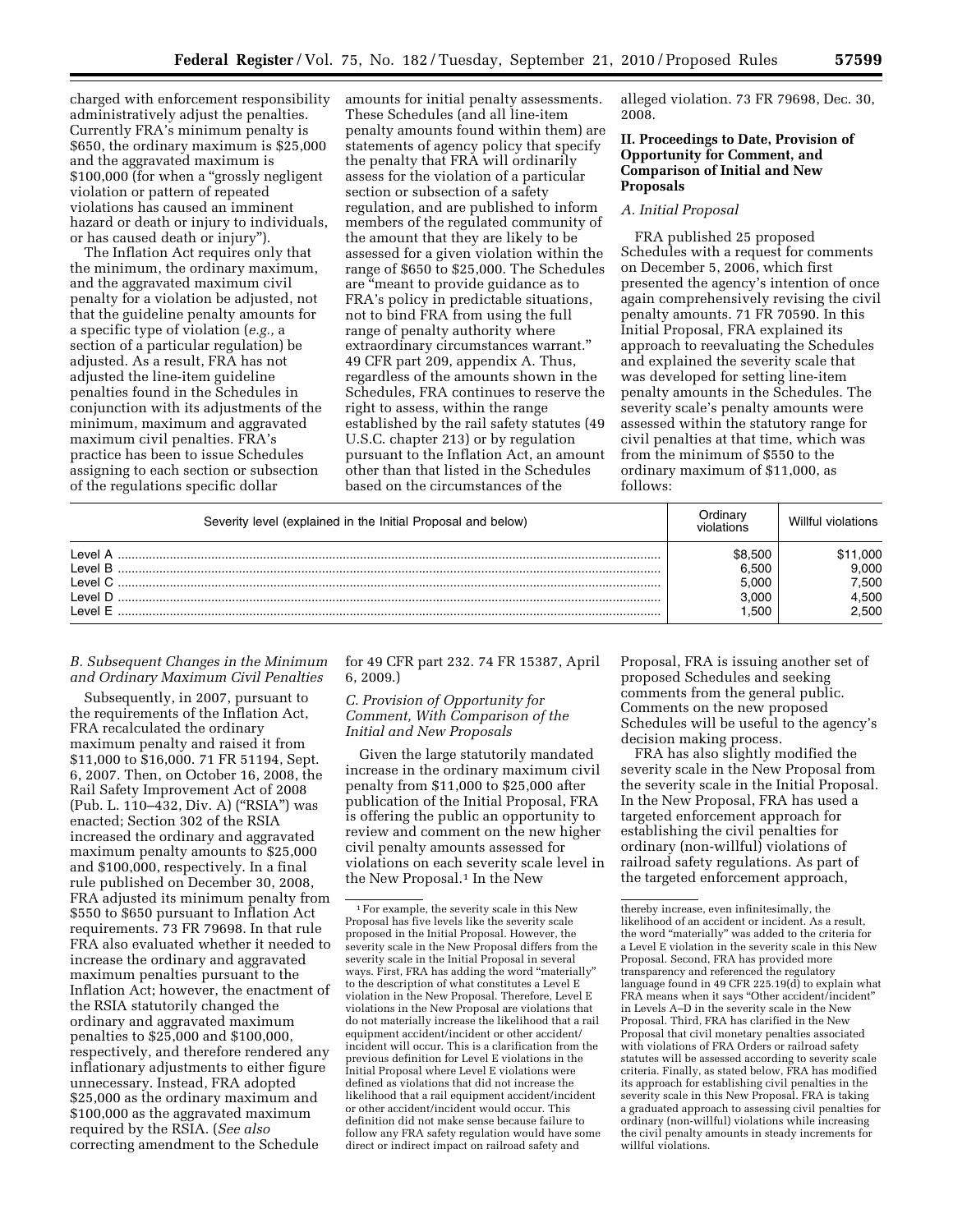ordinary violations occurring at the middle and lower levels of the severity scale are assessed smaller civil penalties in relation to the ordinary maximum while the highest penalty amounts are assessed for ordinary Level A violations where serious injuries, deaths, or other railroad accidents or incidents are most likely to occur. FRA did not take a targeted enforcement approach for establishing the civil penalty amounts for willful violations in the New Proposal. Instead, the civil penalty amounts for willful violations increase up the severity scale in steady dollar amounts, not in graduated percentage increases like the civil penalties for ordinary violations.

Higher penalty amounts for violations of Federal railroad safety laws and regulations are necessary because many of FRA's civil penalties have not been changed in real terms for many years. As a result, inflation has somewhat eroded the deterrent effects of most of FRA's civil penalties because the amounts have not been increased to account for the effects of inflation. While many of the penalty amounts in the New Proposal would represent large increases in penalty amounts even after adjusting for inflation, some penalty amounts for violations would remain unchanged (*e.g.,* 49 CFR 219.205(b), 222.49(b), 229.71, and 239.301(c)(1)) if adopted by FRA because of the uniform rating of FRA's existing penalties on the severity scale. The new penalty amounts in this New Proposal will maintain the deterrent effects of FRA's rail safety penalties, aiding the success of FRA's mission to make the United States rail system safer.

FRA has also reexamined how it had ranked individual rail safety violations on the severity scale in the Initial Proposal. Upon second review of the severity scale rankings, FRA is proposing to move certain regulatory provisions to higher or lower levels on the severity scale in order to refine the agency's application of the severity scale to the various violations. For example, FRA is proposing to raise the severity scale ranking of 49 CFR 219.3 (''Application: Railroad does not have required program''), in this New Proposal from a ''C'' level penalty to a "B" level penalty. This change is necessary because the failure of a railroad covered by 49 CFR part 219 to have an alcohol and drug testing program is more likely than not to cause a rail equipment accident/incident or other accident/incident involving death, injury, or occupational illness rather than just substantially increase the likelihood that one of these events could occur. Conversely, in this New Proposal,

FRA would lower the severity scale ranking of 49 CFR 225.35 (''Access to records and reports"), from an "A" level penalty to a "D" level penalty. This proposed change in severity scale level reflects FRA's judgment that denying its inspectors access to records and reports required by 49 CFR part 225 is not extremely likely to lead to a railroad accident/incident or other accident/ injury including death, injury, or occupational illness, but could slightly increase the likelihood of one of the above mentioned occurrences if FRA is not provided access to accident reporting records and reports. FRA expects that these proposed changes to the severity scale rankings of some of its violations in the Initial Proposal better refine the agency's application of the Severity Scale to the various violations.

In addition, FRA is proposing minor changes to its Schedules in this New Proposal to correct errors and omissions and to reflect more accurately FRA's current enforcement practices. Such errors include obvious spelling or typographical errors that were caught during the review process. Omissions corrected include line-item penalties for any existing section or subsection that had been inadvertently omitted from an existing Schedule, such as 49 CFR 213.110. Other proposed minor revisions to the Schedules include, but are not limited to, adding or deleting a suggested penalty for a violation (*e.g.,*  49 CFR 213.109(c), 214.343(a)(2), 220.38, and 240.201(b)), rewording a line-item description for a violation (*e.g.,* 49 CFR 219.23(f) and 233.9), renumbering violation subsections (*e.g.,*  49 CFR 214.343(b)(1), 236.587, 236.905(d), and 236.913(j)), and adding or revising footnotes to the Schedules (*e.g.,* 49 CFR parts 214, 232, and 239). For example, FRA is proposing to add a footnote 3 to the Schedule for 49 CFR part 214 to clarify that FRA will consult the suggested penalty amounts under 49 CFR 214.343 ("Training and qualification, general:'') when assessing penalties for the training violations in 49 CFR 214.345 through 214.355, as the suggested penalty amounts for these sections had been left blank in previous versions of part 214's penalty schedule. FRA is hopeful these proposed minor changes updating its Schedules would provide a more accurate picture to the regulated community of FRA's actual enforcement practices.

New suggested penalty amounts have also been proposed for violations of subparts that had not been mentioned in the existing penalty schedules: 49 CFR part 218, subpart E (''Protection of Occupied Camp Cars''); 49 CFR part 228, subpart D ("Electronic Recordkeeping");

49 CFR part 232, subpart G (''Electronically Controlled Pneumatic (ECP) Braking Systems''); and 49 CFR part 236, subpart I ("Positive Train Control Systems'') are also included. FRA is also suggesting new penalty amounts for 49 CFR part 227 (''Occupational Noise Exposure'') which was not ranked in the severity scale in the Initial Proposal because the final rule creating part 227 was published on October 27, 2006, but not effective until February 26, 2007. 71 FR 63066. In addition, FRA will also be accepting comments on the new penalties in 49 CFR part 237 that were published in a bridge safety standards final rule on July 15, 2010 and will become effective on September 13, 2010. 75 FR 41282.

Further, FRA is proposing to add language to 49 CFR part 228, appendix A, to state its proposed guideline penalty amounts for both non-willful and willful violations of the hours of service laws (49 U.S.C. chapter 211). In addition, this New Proposal would also add or change language in the portion of 49 CFR part 209, appendix A, entitled ''Penalty Schedules: Assessment of Maximum Penalties,'' to reflect the new minimum, ordinary maximum, and aggravated maximum civil penalties of \$650, \$25,000, and \$100,000 respectively. Finally, FRA is also proposing to add the language ''or orders'' in two places within this portion of part 209, appendix A to update the language to reflect FRA's already existing policy of establishing civil penalty schedules and recommended civil penalty amounts applicable to violations of various orders issued by FRA (such as emergency orders under 49 U.S.C. 20104) when necessary to advance the agency's safety mission.

#### **III. FRA's New Proposed Approach to Reevaluating the Schedules of Civil Penalties**

The Federal Railroad Administrator is authorized as the delegate of the Secretary of Transportation to enforce the Federal railroad safety statutes (49 U.S.C. chapters 201–213) regulations, and orders, including the statutory civil penalty provisions at 49 U.S.C. chapter 213. 49 CFR 1.49. FRA currently has 26 parts of regulations that contain Schedules.2 With this New Proposal,

<sup>2</sup>However, as previously stated, FRA recently published a final rule on bridge safety standards on July 15, 2010. 75 FR 41282. As part of that final rule, FRA created new regulations and penalties under 49 CFR part 237, which was previously an unused part of the CFR. Therefore after the September 13, 2010 effective date for the final rule, FRA will have 27 parts of regulations that contain Schedules. In this New Proposal, FRA is also accepting comments on the new penalties contained in the final rule.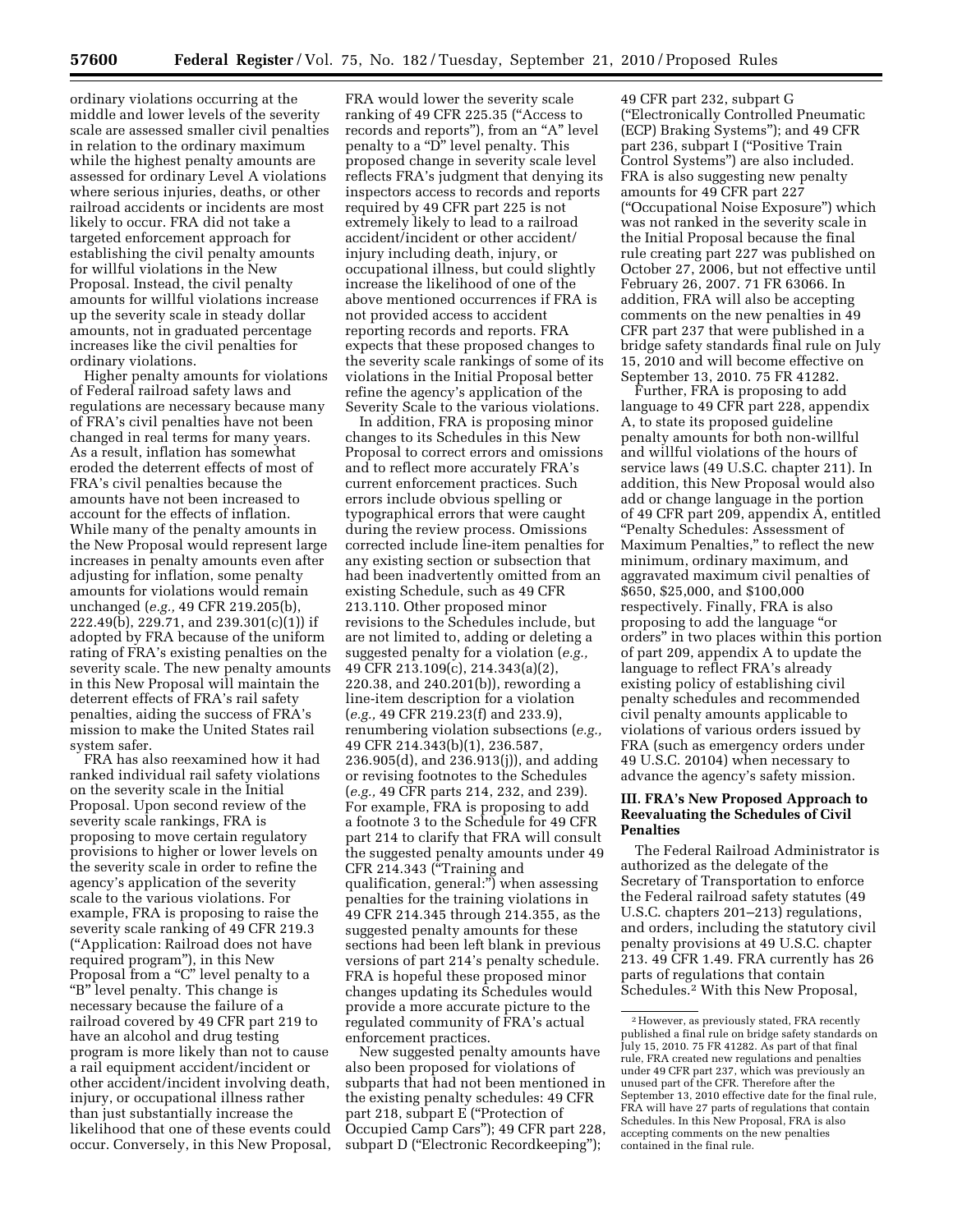FRA is proposing to amend each of the line-item guideline penalty amounts contained within the Schedules for each of the regulations and to add guideline penalty amounts for violations of the hours of service laws to 49 CFR part 228, appendix A (collectively, Penalty Guidelines). In reevaluating the penalty amounts in the Schedules, FRA has developed a new proposed severity scale (''New Proposed Severity Scale'') for setting the line-item penalty amounts for each violation of the safety regulations and for violations of the hours of service laws. The severity scale FRA is proposing to adopt in this New Proposal is described in the following section.

## *New Proposed Severity Scale for Setting Line-Item Penalty Amounts in FRA Penalty Guidelines*

FRA's rail safety regulations and the rail safety statutes are intended either to prevent a railroad accident/incident or to mitigate the consequences if one were to occur. For the most severe ratings on the scale, FRA concentrated on the *degrees of likelihood* that an accident/ incident 3 will occur or that graver consequences of an accident/incident will occur as a result of failing to comply with the section. The following New Proposed Severity Scale is intended to reflect this focus:

*Level A–Very High Probability*—Failure of a railroad to comply with this section or subsection of the Code of Federal Regulations (''CFR''), this FRA order, or this rail safety statute *is extremely likely to result* in one or more of the following events, but does not create an imminent hazard of death or injury to individuals or cause an actual death or injury 4:

4FRA has statutory authority to assess civil penalties in the range of \$650 (minimum) to \$25,000 (ordinary maximum) for ordinary violations of its regulations. FRA may assess a penalty at the statutory aggravated maximum of \$100,000 only ''when a grossly negligent violation or a pattern of repeated violations has caused an imminent hazard of death or injury to individuals, or has caused death or injury.'' A \$100,000, statutory aggravated maximum penalty is the equivalent of a Level A Plus and is, therefore, off

1. Rail equipment accident/incident

2. Other accident/incident (including death, injury, or occupational illness)5 FRA is proposing to issue a penalty guideline for Level " $\mathring{A}$ " of \$19,500 for an ordinary violation and \$25,000 for a willful violation of the regulation, order, or statute.

*Level B—High Probability*—Failure of railroad to comply with this section or subsection of the CFR, this FRA order, or this rail safety statute *is more likely than not to result* in the occurrence of:

1. Rail equipment accident/incident; or 2. Other accident/incident (including death, injury, or occupational illness).

FRA is proposing to issue a penalty guideline for Level ''B'' of \$13,000 for an ordinary violation and \$20,500 for a willful violation of the regulation, order, or statute.

For the following levels, FRA is not only addressing the likelihood that noncompliance will or could contribute to an accident or aggravated consequences if an accident occurred, but also the importance of maintaining compliance in order to prevent violations of these regulatory or statutory sections or subsections from becoming leading accident causes in the future.

*Level C—Moderate Probability*—Failure of railroad to comply with this section or subsection of the CFR, this FRA order, or this rail safety statute *substantially increases* the likelihood that one of the following will occur:

1. Rail equipment accident/incident; or 2. Other accident/incident (including

death, injury, or occupational illness). FRA is proposing to issue a penalty guideline for Level ''C'' of \$9,500 for an ordinary violation and \$17,000 for a willful violation of the regulation, order, or statute.

*Level D—Minor Probability*—Failure of the railroad to comply with this section or subsection of the CFR, this FRA order, or this rail safety statute *slightly increases* the likelihood that one of the following will occur:

1. Rail equipment accident/incident; or 2. Other accident/incident (including

death, injury, or occupational illness). FRA is proposing to issue a penalty guideline for Level ''D'' of \$5,500 for an

ordinary violation and \$10,000 for a willful violation of the regulation, order, or statute. *Level E—Minimal Probability*—Failure to

comply with this section or subsection of the

CFR, this FRA order, or this rail safety statute *does not materially increase the likelihood*  that a rail equipment accident/incident or other accident/incident will occur, except in special circumstances, such as if the noncompliance is willful or widespread. Nevertheless, noncompliance with any one of these provisions undercuts the effectiveness of the Federal railroad safety program, and could compromise the safety of rail operations.

*Example: Violation of § 225.13—Late Reports*—Submitting a late accident/incident report to FRA does not increase the likelihood that a rail equipment accident/ incident or other accident/incident will occur. Widespread noncompliance with that provision, however, could lead to inaccuracies in Federal accident databases, which in turn could delay FRA's response to emerging safety problems.

FRA is proposing to issue a penalty guideline for Level ''E'' of \$2,500 for an ordinary violation and \$5,000 for a willful violation of the regulation, order, or statute.

Like the Initially Proposed Severity Scale, the New Proposed Severity Scale shows, there are five different levels of probabilities, ranging from "A" (the most severe) to "E" (the least severe of the types of violations). In developing the rankings ("A" through "E"), FRA concentrated on the degrees of likelihood that an accident/incident will occur or that graver consequences will occur as a result of the failure to comply with the particular section or subsection of the safety regulations or with the statute. Using the New Proposed Severity Scale, FRA then assigned a ranking (from "A" to "E") to each of the provisions of the particular rail safety regulations and to the hours of service statute, which the agency has responsibility for administering and enforcing. The resulting proposed lineitem penalty amounts for violations of each of the sections or subsections of the safety regulations affected and for violations of the hours of service laws reflect FRA's determination, based on safety data and industry knowledge, of how likely the violation of a particular provision is to result in a rail equipment accident/incident or another type of accident/incident. Due to the increase in the ordinary maximum from \$11,000 to \$25,000 since the Initial Proposal, the new proposed civil penalty amounts have increased in most instances, but in some cases the new proposed civil penalty amount would remain the same (*e.g.,* 49 CFR 219.205(b), 222.49(b), 229.71, and 239.301(c)(1)) if adopted by FRA. Nonetheless, a determination by FRA that violation of a provision does not increase the likelihood that a rail equipment accident/incident or other accident will occur, however, does not mean that the provision is inconsequential to the effectiveness of

<sup>&</sup>lt;sup>3</sup>"Accident/incident" is defined at 49 CFR 225.5. Accidents/incidents are divided into three categories: highway-rail grade crossing accidents/ incidents, rail equipment accidents/incidents; and accidents/incidents resulting in death, injury, or occupational illness. 49 CFR 225.19(c). A highwayrail grade crossing accident/incident is ''[a]ny impact between railroad on-track equipment and an automobile, bus, truck, motorcycle, bicycle, farm vehicle, or pedestrian at a highway-rail grade crossing.'' 49 CFR 225.5, read in light of 49 CFR 225.19(c). Rail equipment accidents/incidents are defined in 49 CFR  $225.19(c)$  to include "collisions, derailments, fires, explosions, acts of God, and other events involving the operation of on-track equipment (standing or moving) \* \* \* that result in damage to railroad property that is greater than the reporting threshold.'' Currently the reporting threshold is \$9,200. 74 FR 65458 (Dec. 10, 2009).

the scale. The standard of ''imminent hazard'' of death or injury (the standard for a civil penalty at the aggravated maximum penalty) is different from the standard of ''extremely likely'' to result in death or injury (the standard for Level A penalties on the severity scale). Imminent hazards are hazards that are likely to occur without delay or that actually may be occurring at the time the violation is taken. In contrast, a hazard that is extremely likely to result in a railroad accident/incident or another accident/incident causing death, injury, or occupational disease has a high probability of causing one or more of those adverse events sooner or later, but is not necessarily likely to occur without delay or contemporaneously when the violation is taken.

<sup>5</sup>*See* 49 CFR 225.19(d).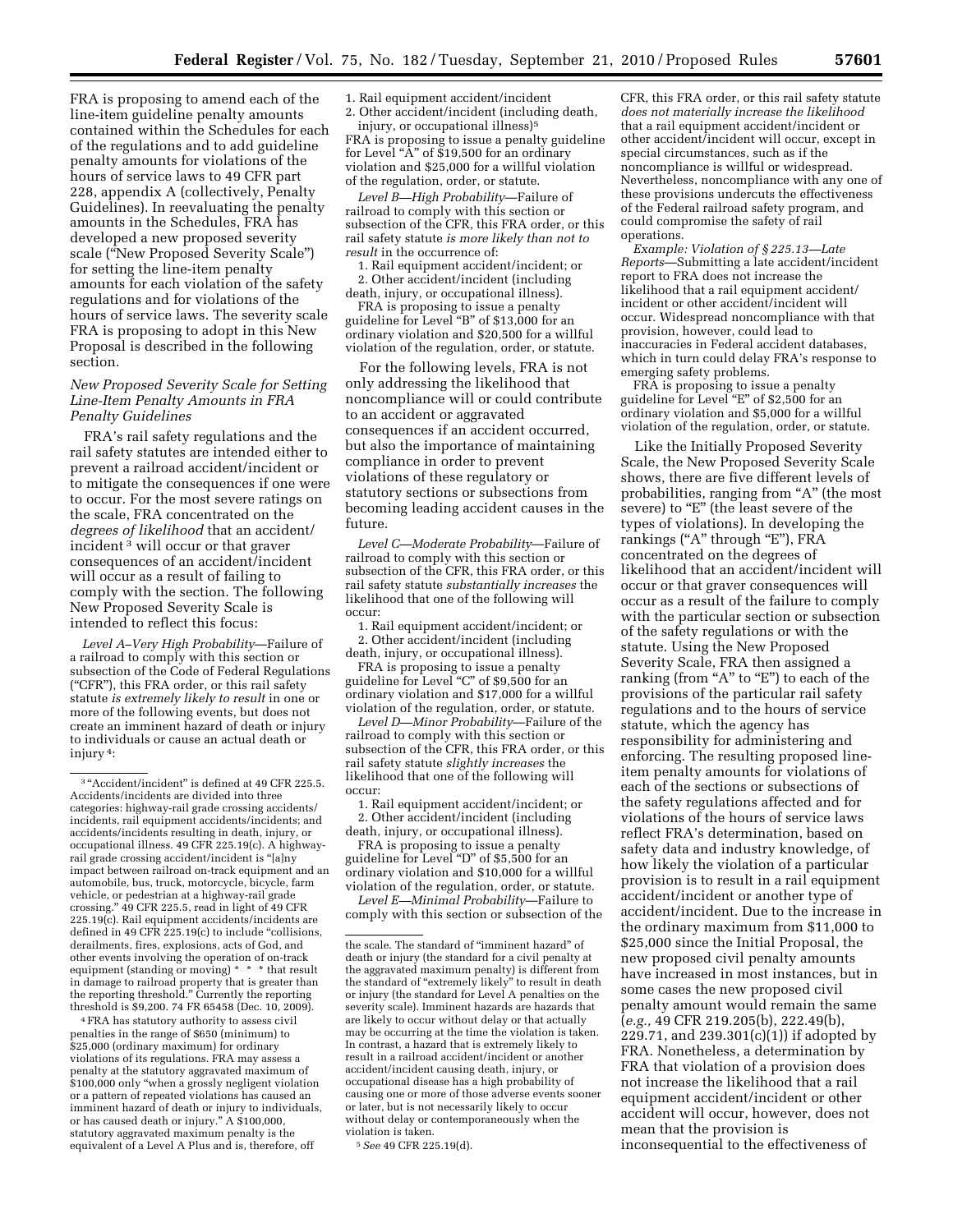the Federal railroad safety program or to the overall safety of railroad operations.

Currently, each Schedule is in the form of a table consisting of three columns with one or more footnotes. Like the initially proposed Schedules, the new proposed Schedules would continue to be structured in this fashion and to provide guideline penalty amounts for two categories of violations: Ordinary (non-willful) and willful. Each new proposed Schedule lists the CFR section or subsection in the left-hand column, sometimes with additional designations to distinguish different types of violations (penalty codes) of the section or subsection in order to facilitate the assessment of civil penalties. The only exception continues to be 49 CFR part 231; the left-hand column of the new proposed Schedule lists the FRA defect codes <sup>6</sup> for that part, and not the corresponding CFR sections. The reason for this continues to be the fact that the defect codes are organized by the type of safety appliance, which makes them easier to use, than the section numbers of part 231, which are organized primarily by car or locomotive type. Nevertheless, if necessary, every defect code can be traced to a specific regulatory provision in part 231 or statutory provision in 49 U.S.C. chapter 203, or both. The corresponding penalties for each violation are listed in the middle and right-hand columns: The guideline penalty amount for an ordinary

violation and then the guideline penalty amount for a willful violation. The ordinary penalties apply to railroads or other respondents, except individuals, while the "willful" column applies to willful violations committed by railroads or individuals.

The following chart summarizes the new proposed guideline amounts for ordinary and willful violations by severity level:

| Severity level<br>under new<br>Proposal | Ordinary<br>violations | Willful<br>violations |
|-----------------------------------------|------------------------|-----------------------|
| Level A                                 | \$19,500               | \$25,000              |
| Level B                                 | 13,000                 | 20,500                |
| Level C                                 | 9,500                  | 17,000                |
| Level D                                 | 5,500                  | 10,000                |
| Level E                                 | 2.500                  | 5.000                 |

## **IV. Rankings of the Rail Safety Regulatory Provisions and the Hours of Service Laws in the New Proposal**

Although the railroad industry's overall safety record has improved over the last decade, significant train accidents/incidents continue to occur. As a result, the FRA's safety program is being guided by careful analysis of accident/incident, inspection, and other safety data. FRA has also directed both its regulatory and compliance efforts toward the areas that involve the highest of safety risks, in order to reduce the number and severity of accidents/ incidents caused by a failure to comply

with those safety regulations. Therefore, the goal of the new proposed line-item penalty amounts for each of the Schedules and the new proposed penalty amount for violations of the hours of service statute is to reflect the different degrees of probability that a violation of a particular regulatory section or subsection, order, or statute will result in a rail equipment accident/ incident or other accident/incident, in order to improve the overall safety of railroad operations.

## *A. Motive Power and Equipment Regulations (MP&E) (49 CFR Parts 215, 218 (Partially), 223, 224, 227, 229, 230, 231, 232, 238, and 239 (Partially))*

In reevaluating the current line-item penalty amounts for each of the CFR sections or subsections found in 49 CFR parts 215, 218 (partially), 223, 224, 227, 229, 230, 231, 232, 238, and 239 (partially) of the CFR, FRA took into consideration, among other factors, the nationwide list of ''Top 10'' MP&E defects. The defects are listed in the table below, in descending order, according to the number of times that each defect was determined to have caused a rail equipment accident/ incident, excluding highway-rail grade crossing accidents/incidents that are also classified as rail equipment accidents/incidents (''train accidents''), between January 2005 and December 2009.

| Journal (roller bearing) overheated-(143)<br>Pantograph defect (locomotive)—(121)<br>Side bearing clearance insufficient-(86)<br>Broken rim-(80)<br>Truck bolster stiff-(67) | Damaged flange or tread (build up)–(60)<br>Coupler retainer pin/cross key missing-(57)<br>Rigging down or dragging—(49)<br>Other coupler/draft system defects; Worn Flange (tie)-(38)<br>Center sill broken or bent-(36) |
|------------------------------------------------------------------------------------------------------------------------------------------------------------------------------|--------------------------------------------------------------------------------------------------------------------------------------------------------------------------------------------------------------------------|
|                                                                                                                                                                              |                                                                                                                                                                                                                          |

The CFR sections or subsections that relate to these defects have received higher proposed rankings in the Schedules compared to other MP&E defects and as such now carry higher penalty amounts. For example, a violation of 49 CFR 215.103(d)(3), which involves a defective wheel rim with a crack of one inch or more, received a proposed "A" severity ranking (and a proposed guideline penalty amount of \$19,500) because of the high safety risk that the defect will cause a broken rim that, in turn, causes a derailment. In addition, FRA applied the New Proposed Severity Scale in order to determine the degrees of likelihood that any type of accident/ incident will occur as a result of noncompliance with the regulations.

# *B. Track and Workplace Safety Regulations (49 CFR Parts 213 and 214)*

In recent years, most of the serious accidents/incidents (train collisions or derailments resulting in a release of hazardous materials or harm to rail passengers, rail employees, or the general public) resulted from human factor or track causes. Over the last five years, 31.9 percent of train accidents were caused by track defects. In an effort to reduce track accidents, FRA is focusing its track inspections on the areas of highest risks and encouraging inspectors to recommend enforcement action on the kinds of violations that are considered leading causes of trackcaused train accidents. Therefore, in evaluating the line-item penalty

amounts for all the sections or subsections, FRA took into consideration the leading causes of track-related train accidents when applying the New Proposed Severity Scale to the Track Safety Standards. For example, violations of 49 CFR 213.53 ''Gage'' received a new proposed ''A'' ranking (and new proposed penalty guideline amounts of \$19,500 for an ordinary violation and \$25,000 for a willful violation) because improper gage is one of the leading causes of trackrelated train accidents.

In ranking the sections or subsections of 49 CFR part 214 (''Railroad Workplace Safety''), FRA took into consideration not only the probability that an accident/incident could result if a violation occurred, but also the fact that

<sup>6</sup> Defect codes were developed by FRA in order to facilitate computerization of inspection data

generated by FRA inspectors by providing a digital format for every CFR section. Defect codes are

analytical tools only and are subject to change without notice.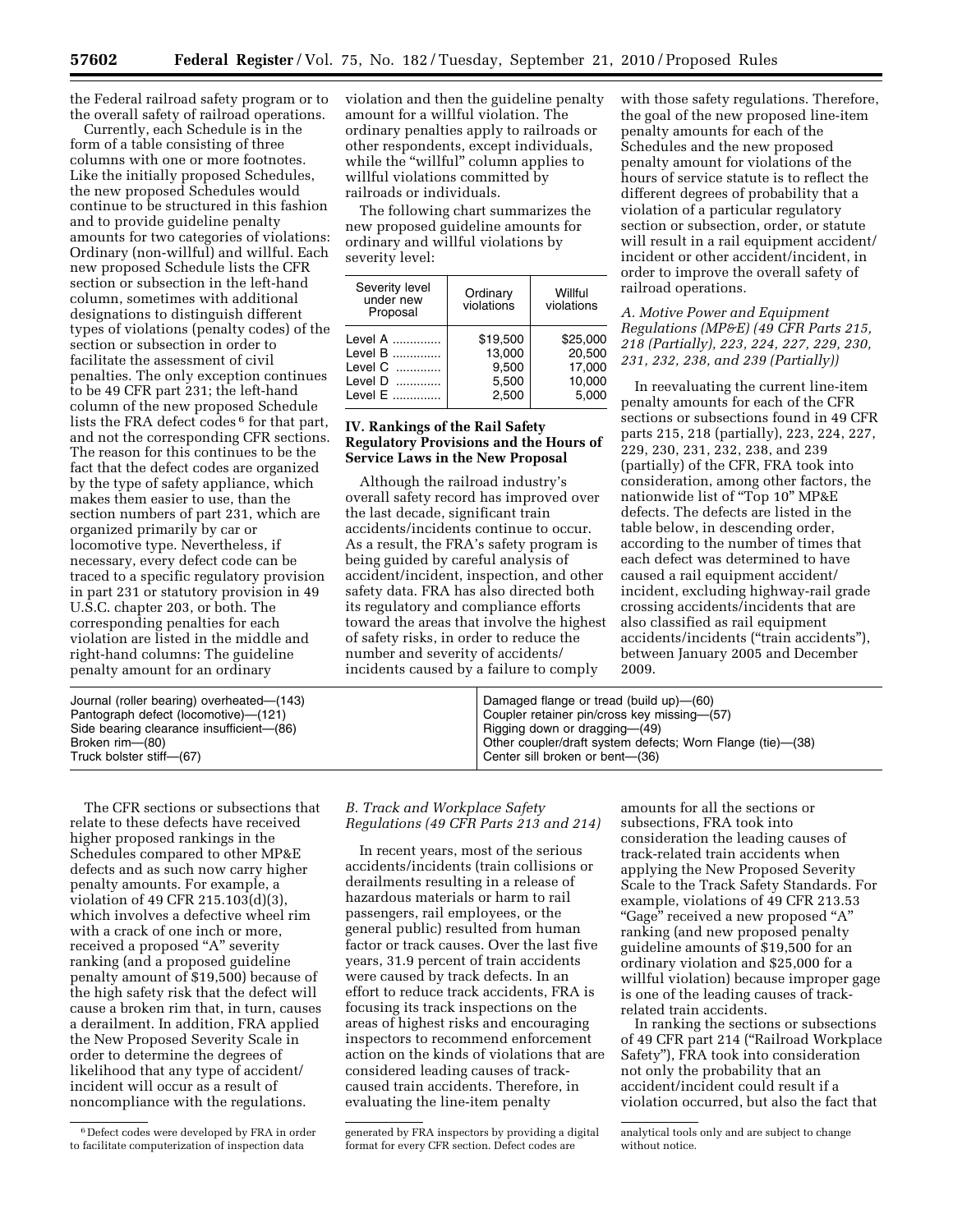the accident/incident could result in serious injury or death. One example of the rankings for part 214 is the ranking for the second type of violation of 49 CFR 214.103, coded 214.103(ii), ''Failure to use fall protection.'' This violation designated 214.103(ii) received a proposed ranking of "A" (and a proposed guideline penalty of \$19,500 for an ordinary violation and \$25,000 for a willful violation) because the violation could result in serious injury or death, as evidenced by the several bridge worker fatalities in the past 10 years due to the failure to use fall protection.

#### *C. Grade Crossing Signal Systems and Signal and Train Control Regulations (49 CFR Parts 233, 234, 235, and 236)*

FRA applied the New Proposed Severity Scale to each of the sections in 49 CFR parts 233, 234, 235, and 236, in order to determine the appropriate proposed rankings for each of the sections or subsections of the regulations. In the area of signal and train control (S&TC), FRA followed the New Proposed Severity Scale, which concentrates on the potential for an accident/incident resulting from noncompliance. S&TC systems are vital to the safe functioning of the general railroad system because train crews and highway motorists rely on the accuracy of the information provided by these systems to make safe movements on the railway system and through highwayrail grade crossings. While there are relatively few train accidents and highway-rail grade crossing accidents/ incidents associated with S&TC causes that have occurred in recent years, the consequences of an S&TC-caused accident can be catastrophic. Therefore, it is imperative that the Schedules put into effect by FRA reflect the levels of risks associated with the violation of these CFR sections or subsections, in order to prevent future S&TC-caused accidents.

## *D. Operating Practices Regulations (49 CFR Parts 217, 218 (Partially), 219, 220, 221, 222, 225, 228, 239 (Partially), 240, and 241) and Hours of Service Laws (49 U.S.C. Chapter 211)*

Over the five years from January 2005 to December 2009, human-factor-related causes accounted for 34.2 percent of all train accidents. A review of the FRA's Office of Railroad Safety database indicated that in 2009 the top four human factor causes contributing to train accidents were improperly lined switches; employees absent on, at, or ahead of a shoving movement; failure to control during a shoving movement; and failure to comply with restricted speed

or its equivalent when not in connection with a block or interlocking signal. These top causes are often involved in violations of such regulations as 49 CFR part 220 (''Railroad Communications''). A review of the top four causes for human factor train accidents between January 2005 and December 2009 showed that these causes accounted for 1,812 reportable train accidents/ incidents (including 13 employee fatalities, 463 employee injuries, and over \$96 million in damages). Therefore, when applying the New Proposed Severity Scale to the regulatory provision or statute, FRA considered all of this safety information in order to ensure that each new proposed lineitem penalty amount reflected the likelihood that noncompliance would result in a train accident/incident, or that graver consequences would occur as a result of failing to comply with the statute or section or subsection of the regulations.

#### **V. Response to Public Comment on the Schedules Proposed in December 2006**

As previously stated, the existing Schedules are statements of agency policy, which FRA has authority to amend or replace without having to provide prior notice and opportunity for comment under the Administrative Procedure Act, 5 U.S.C. 553(b)(3)(A). Nevertheless, FRA provided members and representatives of the regulated community and the general public with an opportunity to comment on the proposed line-item penalty amounts published on December 5, 2006. FRA received six comments on the Schedules proposed in December 2006. FRA has considered the comments received and now responds to the questions and concerns raised in them.

#### *A. Concerns Related to Respondents That Are Small Businesses*

The Small Railroad Business Owners of America (''SRBOA'') commented that FRA's December 2006 proposed civil penalty policy does not adequately take into account the interests of small businesses. The commenter suggested that doubling certain civil penalties for smaller railroads is unfair, especially because most of the accidents/incidents occur on larger railroads. The commenter also asked that FRA provide additional training and assistance to smaller railroads in comprehension and application of the rail safety regulations.

In addition, the American Short Line and Regional Railroad Association (''ASLRRA'') commented that the proposed statement of agency policy ignores the effect that proposed amounts would have on small railroads. ASLRRA suggested that FRA move instead, towards a sliding scale system of civil penalties based on the class of track under 49 CFR part 213 that is involved in the violation. In the alternative, ASLRRA suggested that FRA take the time to codify a second, lower schedule of penalties for small railroads.

In response to these concerns, FRA would like to emphasize appendix C to 49 CFR part 209, where FRA has published its policy statement concerning small business entities. FRA understands that small entities in the rail industry have significantly different characteristics from larger carriers and shippers. Therefore, FRA has developed programs to respond to compliancerelated inquiries of small entities, and to ensure proper handling of civil penalty and other enforcement actions against small businesses. FRA inspectors provide training on the requirements of all railroad safety statutes for new and existing small businesses upon request. Also, it is FRA's policy to maintain frequent and open communications with the national representatives of the primary small entity associations and to consult with these organizations before embarking on new policies that may impact the interests of small businesses. Additionally, FRA has posted all of its manuals electronically for compliance with the rail safety disciplines at *[http://](http://www.fra.dot.gov) [www.fra.dot.gov](http://www.fra.dot.gov)*.

FRA employs an enforcement policy that addresses the unique nature of small entities in the imposition of civil penalties and resolution of those assessments. Pursuant to appendix A to 49 CFR part 209, it is FRA's policy to consider a variety of factors in determining whether to take enforcement action against persons, including small entities, who have violated the safety laws and regulations. In general, the presence of both good faith and prompt remedial action on the part of the small entity militates against taking a civil penalty action, especially if the violation is an isolated event. Once FRA has assessed a civil penalty, FRA may adjust or compromise the initial penalty claim based on a wide variety of mitigating factors. The mitigating criteria that FRA applies are found in the railroad safety statutes at 49 U.S.C. ch. 213 and in the Small Business Regulatory Enforcement Fairness Act of 1996 (Pub. L. 104–121) (''SBREFA''); these factors include the severity of the safety or health risk presented; the existence of alternative methods of eliminating the safety hazard; the entity's culpability; the entity's compliance history; the entity's ability to pay the assessment; the impact an assessment might exact on the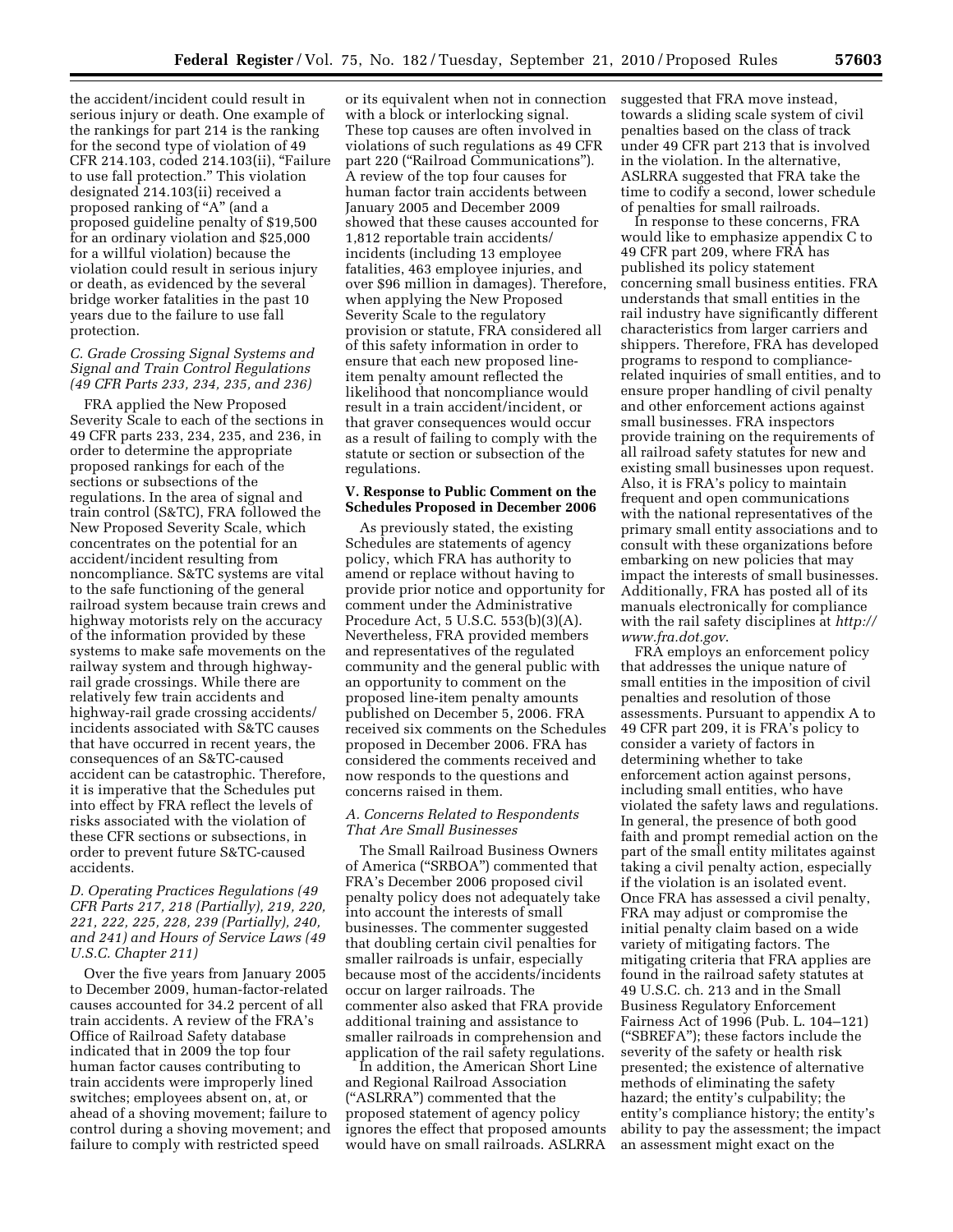entity's continued business; and evidence that the entity acted in good faith. 49 CFR part 209, appendix C.

FRA's enforcement policy with respect to small entities is flexible and comprehensive, but FRA's first priority in its compliance and enforcement activities is public and employee safety. FRA notes that an accident on a small railroad could have the same consequences as an accident on a large railroad. Therefore, small railroads are responsible for compliance with the railroad safety statutes and regulations.

Finally, the Small Railroad Business Owners' Association of America (''SRBOA'') commented that FRA's civil penalties were higher than those used by the Federal Motor Carrier Safety Administration ("FMCSA") for enforcing commercial motor vehicle driver and trucking safety, and suggested that FRA should impose civil penalties for smaller railroads only if discussing the situation with them does not work first.

As explained above, FRA's rail safety inspectors take into account a variety of factors in determining whether to take enforcement actions. They have the option of citing the railroads for defects, which in their judgment do not merit civil penalties before citing them for violations, which do carry civil penalty recommendations. Also, FRA does not believe it is appropriate to compare FRA's rail safety penalties to FMCSA's penalties for driver and trucking safety. The safety considerations in the trucking and rail industries are very different. An accident involving a train is potentially far more catastrophic and costly than a similar accident involving a truck. For example, one railroad tank car could contain many truckloads of hazardous material, and one train could consist of many such railroad tank cars.

## *B. Concerns About Initially Proposed Penalty Amounts for Violations of 49 CFR Parts 222, 225, and 229*

The Association of American Railroads (''AAR'') stated that, in several cases, the penalties proposed in December 2006 are disproportionate to the severity of the violation. Specifically, AAR took exception to penalties proposed for noncompliance with 49 CFR parts 222, 225, and 229.

With regard to part 222 (the train horn rule), AAR contended that a ''D'' level penalty for a violation of § 222.21(b) is unsubstantiated, as the sounding of a horn for more than 20 seconds will not increase the likelihood of an accident or incident.

FRA provides that the train horn rule focuses on public and community interests. To remain true to the intention of the rule, FRA must take the interests

of the community into account when determining the penalty amount that a violation merits. FRA believes that it is important that sufficient warning be provided to the motorist who needs time to recognize the audible signal, understand its message, initiate a reaction, and take appropriate action when at a grade crossing. *See* 71 FR 47618, Aug. 17, 2006. If the train horn is sounded more than 25 seconds before the train enters the train crossing, motorists might well begin to doubt the credibility of the train horn as an indicator of the train's immediacy to the grade crossing. As a result, motorists will be more likely to take the risk of traveling through the crossing even when the train horn is sounded.

The rule text for § 222.21(b) also provides a ''good faith'' exception for the required length of time that the horn is sounded. The section permits additional flexibility by stating that the engineer shall not be in violation of § 222.21(b) if the engineer sounds the horn not more than 25 seconds before the crossing, if in good faith the engineer cannot precisely estimate the arrival time of the train at the crossing. FRA has determined that the interests of avoiding an accident or incident as well as the interests of the community have been taken into account in assessing violations of § 222.21(b) as a proposed ''D'' level penalty with the exception of ''failure to sound the horn at least 15 seconds and less than 1⁄4-mile before a crossing,'' which is assessed as a proposed "C" level penalty.

Additionally, AAR stated that routine sounding of the horn at a grade crossing within a quiet zone, pursuant to § 222.45, will not increase the likelihood of an accident or incident.

With regard to AAR's comment on § 222.45, although sounding the train horn in a quiet zone may not substantially increase the likelihood of an accident the first time or the first few times, trains that routinely sound their horns at quiet-zone grade crossings might cause motorists to doubt the credibility of signs marking a grade crossing as a quiet-zone grade crossing and whether a particular grade crossing is actually a quiet-zone grade crossing. Therefore, if routine violations of a quiet zone continue, motorists will begin to expect the warning of a train horn when a train is preparing to enter quiet-zone grade crossings where routine violations of the quiet zone occur. That could predictably lead to fatal accidents.

In addition, violations of § 222.45 increase the annoyance level of the communities surrounding the grade crossing. A fundamental feature of this rule was to balance driver and

pedestrian safety with community noise concerns. Decreasing the civil monetary penalty would reduce the incentive to comply with the part and potentially increase noise for the surrounding communities. FRA maintains that the initial and new proposed "D" level penalty for a violation of § 222.45 sufficiently addresses the concerns that brought about the part 222 rulemaking. *See* 71 FR 47614, Aug. 17, 2006.

AAR also argued that a ''B'' level penalty for a violation of 49 CFR 225.13 was unmerited, as a railroad's filing of a report one day late would not be more likely to cause an accident or incident.

FRA has taken into consideration AAR's comments involving FRA's regulations on accident/incident reporting, 49 CFR part 225. FRA acknowledges the merits in AAR's comments with regard to § 225.13, and FRA has revised the proposed penalty ranking for a violation of § 225.13 from a "B" to an "E." Upon reevaluating how part 225 violations were ranked on the severity scale in the Initial Proposal, FRA has lowered many of the proposed severity scale rankings for violations of this part. For example, FRA has determined to change the ranking of a § 225.11 violation (failure to submit monthly report of accidents/incidents) from a proposed ''B'' to a proposed ''D'' level penalty. At the same time, FRA has determined that a violation of § 225.9, failure to report certain accidents or incidents, immediately via telephone to the National Response Center, would be more detrimental to railroad safety, because the failure could prevent FRA from learning about the event and deciding whether or not the agency should commence an investigation. Even delayed notification could compromise such an investigation and prevent FRA from obtaining information that could identify safety problems that could cause future accidents or incidents. FRA has, therefore, changed the penalty amount from a proposed "E" to a proposed "C" level penalty.

Finally, AAR stated that a "C" level penalty for a violation of a provision of the Locomotive Safety Standards, 49 CFR  $229.137(a)(3)$ , was uncalled for, as the lack of a toilet in the lead locomotive will not "substantially increase the likelihood of an accident or incident.''

When FRA promulgated the notice of proposed rulemaking for the locomotive cab sanitation standards, FRA determined that serious health consequences may result if railroad employees are exposed to unsanitary conditions or lack access to facilities. In fact, it is widely known that exposure to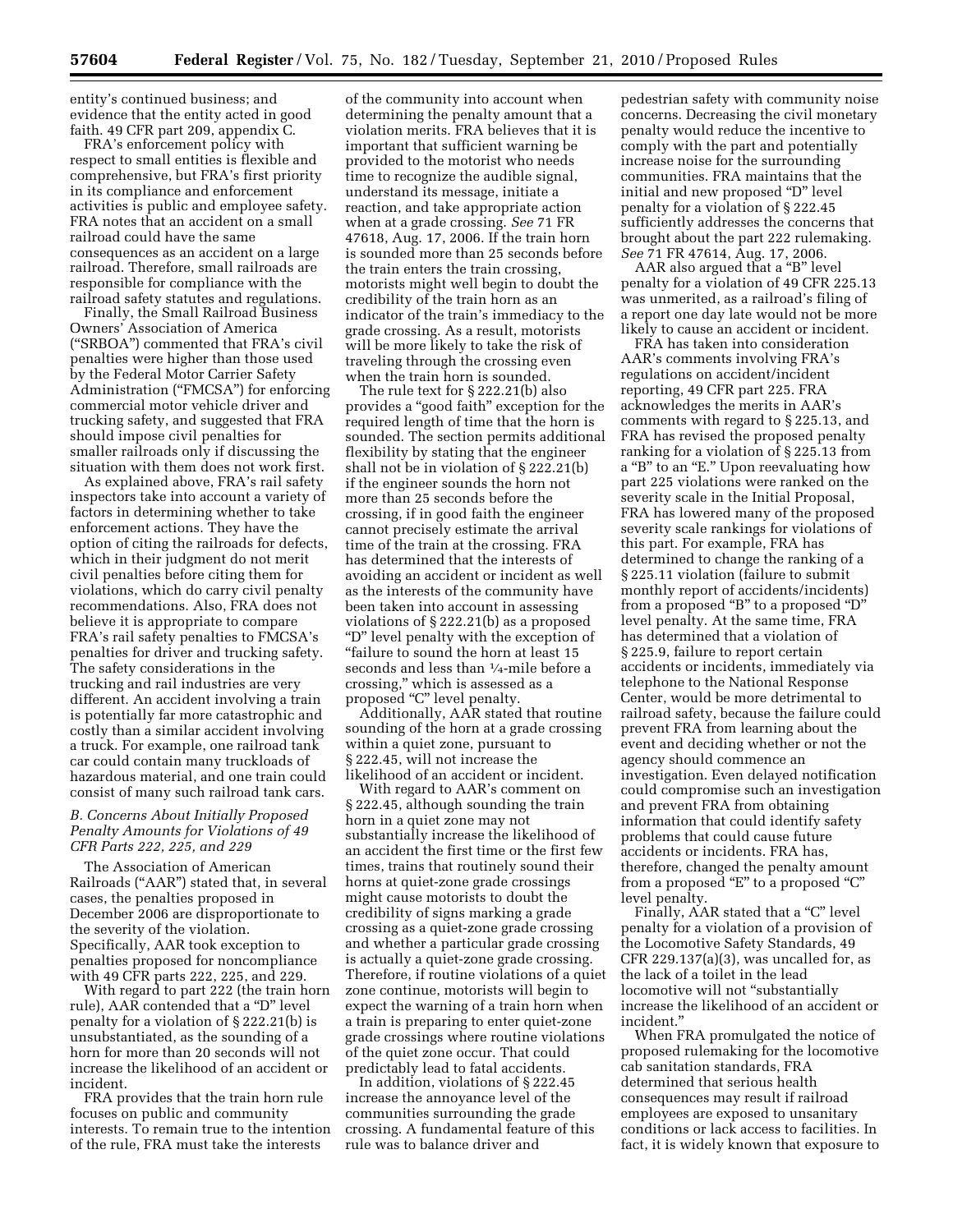human fecal matter or untreated sewage waste can lead to diarrheal diseases such as amebiasis, giardiasis, shigellosis, and viral diseases such as hepatitis. *See* 66 FR 137, Jan. 2, 2001. FRA notes that any one of these mentioned conditions would fulfill the reporting requirements under the definition of an "occupational illness" pursuant to 49 CFR 225.19(d) and therefore be considered an accident/ incident within the meaning of the initially proposed Severity Scale and the New Proposed Severity Scale. FRA also notes that an engineer who contracts one of those diseases on duty might well be unable to operate his or her train safely.

### *C. Concerns Related to Respondents Who Are Cited as Individuals*

The Brotherhood of Locomotive Engineers and Trainmen (''BLET'') had a number of comments on civil penalties against individuals for rail safety violations. The BLET raised concern that FRA's conclusions on the data indicate a ''lack of discipline by the workers.'' Also, the commenter suggested that the December 2006 proposed statement of agency policy suffers from "the same infirmity as the railroad operating rules NPRM (notice of proposed rulemaking).'' Overall, the BLET seemed very concerned with the effect that a larger penalty would have on an individual as opposed to a railroad.

FRA responds that civil penalties assessed against individuals pursuant to the rail safety statutes, regulations, and orders may be assessed administratively only if FRA determines that the individual's conduct was willful in nature. 49 U.S.C. 21304. "FRA considers a 'willful' violation to be one that is an intentional, voluntary act committed either with knowledge of the relevant law or reckless disregard for whether the act violated the requirements of the law.'' 49 CFR part 209, appendix A. FRA continues to hold that the higher penalties for a willful violation serve to deter an individual from engaging in this type of egregious behavior. Further, FRA assesses rail safety civil penalties against railroads at a substantially higher frequency than against individuals. As neither the Initial Proposal nor the New Proposal addresses the issues covered in ''Railroad Operating Rules: Program of Operational Tests and Inspections; Railroad Operating Practices: Handling Equipment, Switches and Fixed Derails,'' FRA declines to respond in this proposal to comments regarding that rulemaking, in which a final rule

was published on June 16, 2008. 73 FR 33888.

## *D. Concerns About Effects on FRA's Confidential Close Call Reporting Project*

The BLET also provided comments exhibiting a concern as to how the proposed penalty schedule in the Initial Proposal would impact FRA's Confidential Close Call Reporting Pilot Project ("Close Call Project"). The Close Call Project involves encouraging employees from its participating railroads to report "close call" incidents voluntarily and anonymously. A ''close call'' is an event in which a death, a personal injury, or property damage is narrowly averted. Thus, a "close call" presents an opportunity to improve safety practices in a situation or incident that has potential for more serious consequences by allowing the people involved to report the event in detail without fear of adverse consequences, thereby providing FRA with vital data about precursors to accidents or incidents that FRA might otherwise not receive. The information collected from the Close Call Project provides an opportunity to identify and correct weaknesses in a railroad's safety system before an accident/incident or other unsafe event occurs. The system can also be used to monitor changes in safety over time and to uncover hidden unsafe conditions that were previously unreported.

FRA does not agree with BLET's comment that the Initial Proposal would nullify the incentive for voluntary submission of information in this pilot program. The employees participating in the Close Call Project are protected from carrier discipline, decertification, and FRA enforcement action in the same manner regardless of whether the civil penalties are increased. Before a Close Call Project may be initiated, the employing railroad and the employees' union representatives sign a memorandum of understanding (''MOU'') that specifies each party's rights and responsibilities. Revising the Schedules would not impact any MOU that has been implemented, and would not affect any MOU that is to be implemented in the future, as they would not expand FRA's enforcement authority.

#### *E. Concerns About Proposed Monetary Increases in the Civil Penalty Amounts*

Commenters measured the change between the current penalties and the initially proposed penalties in nominal terms. That is, commenters calculated the price change between the initially proposed penalties and the current

penalties without first adjusting the current penalty amounts for inflation. Inflation erodes the purchasing power of money over time. As previously stated in this New Proposal, the enforcement and deterrent effects of the current penalties have decreased over time as they had not been increased line by line to account for the effects of inflation. A better, "apples-to-apples" comparison would be to compare the proposed penalties to the inflation-adjusted, or real, current penalties. Adjusting for inflation allows comparison of the penalties using dollars with the same purchasing power.

Given that inflation-adjusted, current penalties serve as the proper baseline for measuring change, it is significant that many of the current penalties have not changed in nominal terms for many years.

As previously stated, in undertaking this effort to revise the Schedules comprehensively after many years, FRA is focusing on areas that pose greater safety risks, and maintaining enforcement in other regulatory areas per its authority to set penalty guidelines within the minimum, ordinary maximum, and aggravated maximum statutory penalties. With the New Proposal, some of the proposed penalty amounts if adopted by FRA will indeed show large increases, even after adjusting for inflation.7 However, as previously stated, some newly proposed penalty amounts for violations would remain unchanged (*e.g.,* 49 CFR 219.205(b), 222.49(b), 229.71, and  $239.301(c)(1)$ . Again, the penalty amounts in the New Proposal reflect the

<sup>7</sup>For example, BLET stated that the penalty for 49 CFR 214.103(ii) (''Failure to use fall protection'') would increase 340 percent. Expressing the original penalty amounts in 2006 dollars (for consistency with the first proposed penalty schedules that were published on December 5, 2006), the increase would actually have been 204 percent; however, with the proposed penalties in this notice, the increase in real dollars would be 559 percent. Similarly, for 49 CFR 218.22(c)(5) (''Utility employees: Assignment conditions: Performing functions not listed''), BLET found an 87.5 percent increase. Measured in 2006 dollars, the difference between the current penalties and the originallyproposed revised penalties would have been 15 percent, and with the proposed penalties in this notice, the real difference would be about 46 percent. For 49 CFR 219.11(b)(1) (''General conditions for chemical tests: Employee unlawfully refuses to participate in testing''), BLET calculated a 120 percent increase, the change in real dollars from the original proposal would have been 41 percent. With the proposed penalties in this New Proposal, the increase would be about 22 percent (Upon reevaluating the severity scale rankings in the Initial Proposal, FRA lowered the severity scale ranking for violations of § 219.11(b)(1) from a proposed "A" to a proposed "D" level penalty.) In each of these examples, the rules concern areas of significant risk. Consequentially, FRA has determined that higher proposed penalties are necessary and justified.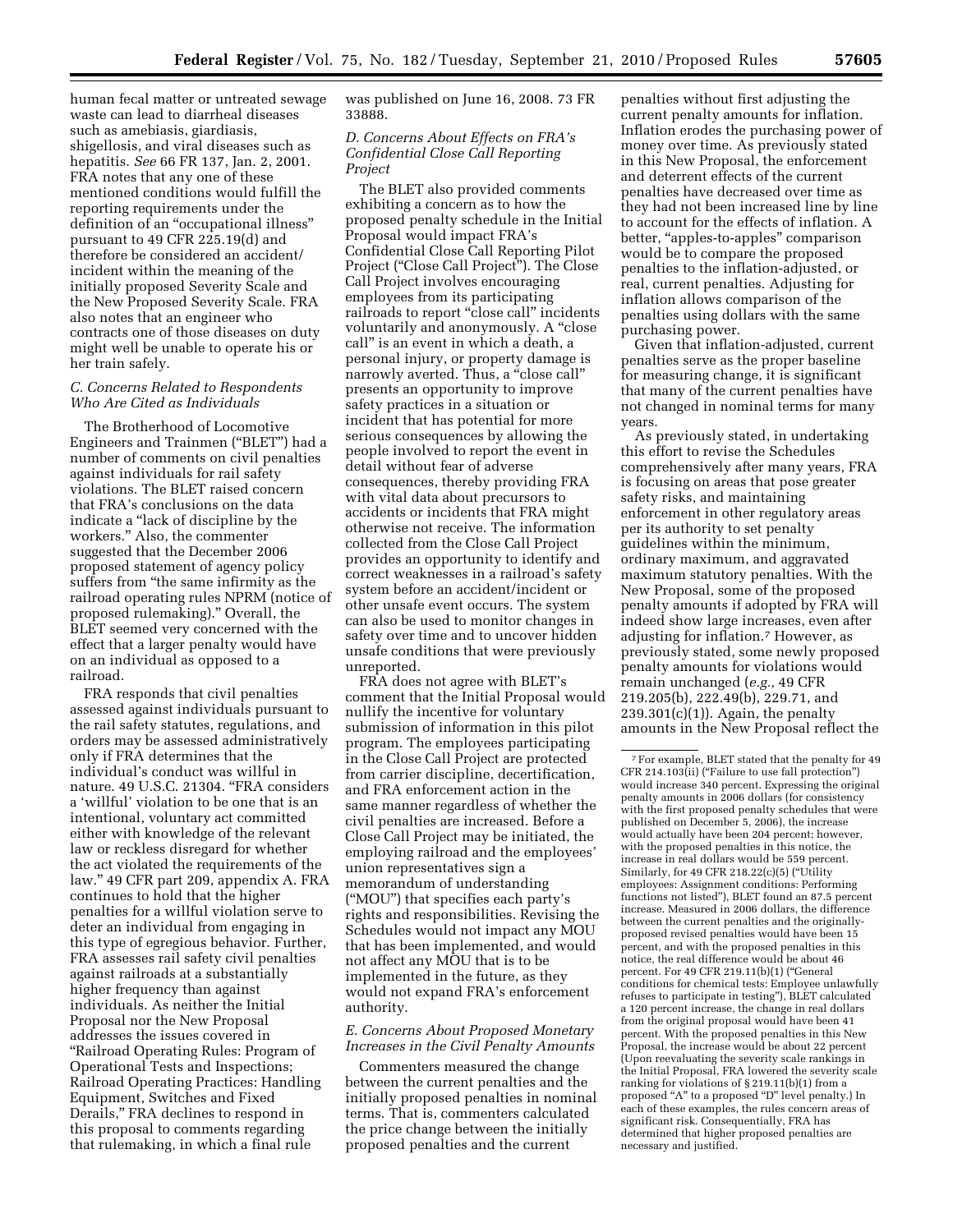reanalyzed risk basis for the penalty amounts and the new ordinary maximum statutory penalty. FRA believes that these new proposed Schedules will maintain and increase the effect of the civil monetary penalties, fostering a higher overall level of safety.

#### **List of Subjects**

## *49 CFR Part 209*

Administrative practice and procedure, Hazardous materials transportation, Penalties, Railroad safety, Reporting and recordkeeping requirements.

#### *49 CFR Part 213*

Bridges, Penalties, Railroad safety, Reporting and recordkeeping requirements.

#### *49 CFR Part 214*

Bridges, Occupational safety and health, Penalties, Railroad safety, Reporting and recordkeeping requirements.

#### *49 CFR Part 215*

Freight, Penalties, Railroad safety, Reporting and recordkeeping requirements.

#### *49 CFR Part 217*

Penalties, Railroad safety, Reporting and recordkeeping requirements.

#### *49 CFR Part 218*

Occupational safety and health, Penalties, Railroad employees, Railroad safety, Reporting and recordkeeping requirements.

#### *49 CFR Part 219*

Alcohol abuse, Drug abuse, Drug testing, Penalties, Railroad safety, Reporting and recordkeeping requirements, Safety, Transportation.

#### *49 CFR Part 220*

Penalties, Radio, Railroad safety, Reporting and recordkeeping requirements.

#### *49 CFR Part 221*

Penalties, Railroad safety, Reporting and recordkeeping requirements.

#### *49 CFR Part 222*

Administrative practice and procedure, Penalties, Railroad safety, Reporting and recordkeeping requirements.

#### *49 CFR Part 223*

Glass and glass products, Penalties, Railroad safety, Reporting and recordkeeping requirements.

#### *49 CFR Part 224*

Penalties, Railroad locomotive safety, Railroad safety, Reporting and recordkeeping requirements.

#### *49 CFR Part 225*

Investigations, Penalties, Railroad safety, Reporting and recordkeeping requirements.

#### *49 CFR Part 227*

Locomotives, Noise control, Occupational safety and health, Penalties, Railroad safety, Reporting and recordkeeping requirements.

## *49 CFR Part 228*

Administrative practice and procedures, Buildings and facilities, Hazardous materials transportation, Noise control, Penalties, Railroad employees, Railroad safety, Reporting and recordkeeping requirements.

#### *49 CFR Part 229*

Penalties, Railroad safety, Reporting and recordkeeping requirements.

## *49 CFR Part 230*

Penalties, Railroad safety, Reporting and recordkeeping requirements.

#### *49 CFR Part 231*

Penalties, Railroad safety.

#### *49 CFR Part 232*

Penalties, Railroad safety, Reporting and recordkeeping requirements.

#### *49 CFR Part 233*

Penalties, Railroad safety, Reporting and recordkeeping requirements.

#### *49 CFR Part 234*

Highway safety, Penalties, Railroad safety, Reporting and recordkeeping requirements.

#### *49 CFR Part 235*

Administrative practice and procedure, Penalties, Railroad safety, Reporting and recordkeeping requirements.

#### *49 CFR Part 236*

Penalties, Railroad safety, Reporting and recordkeeping requirements.

#### *49 CFR Part 238*

Fire prevention, Penalties, Railroad safety, Reporting and recordkeeping requirements.

#### *49 CFR Part 239*

Penalties, Railroad safety, Reporting and recordkeeping requirements.

#### *49 CFR Part 240*

Administrative practice and procedure, Penalties, Railroad employees, Railroad safety, Reporting and recordkeeping requirements.

#### *49 CFR Part 241*

Communications, Penalties, Railroad safety, Reporting and recordkeeping requirements.

In consideration of the foregoing, FRA proposes to amend parts 209, 213, 214, 215, 217, 218, 219, 220, 221, 222, 223, 224, 225, 227, 228, 229, 230, 231, 232, 233, 234, 235, 236, 238, 239, 240, and 241 of subtitle B, chapter II of title 49 of the Code of Federal Regulations to read as follows:

## **PART 209—[AMENDED]**

1. The authority citation for part 209 continues to read as follows:

**Authority:** 49 U.S.C. 5123, 5124, 20103, 20107, 20111, 20112, 20114; 28 U.S.C. 2461, note; and 49 CFR 1.49.

2. Appendix A to part 209 is revised to read as follows:

#### **Appendix A to Part 209—Statement of Agency Policy Concerning Enforcement of the Federal Railroad Safety Laws**

#### **Penalty Schedules: Assessment of Maximum Penalties**

As recommended by the Department of Transportation in its initial proposal for rail safety legislative revisions in 1987, the RSIA raised the maximum civil penalties for violations of the safety regulations or orders. Under the Hours of Service Act, the penalty was changed from a flat \$500 to a penalty of ''up to \$1,000, as the Secretary of Transportation deems reasonable.'' Under all the other statutes, the maximum penalty was raised from \$2,500 to \$10,000 per violation, except that ''where a grossly negligent violation or pattern of repeated violations has created an imminent hazard of death or injury,'' the penalty was raised to a maximum of \$20,000 per violation.

The Rail Safety Enforcement and Review Act (RSERA), enacted in 1992, increased the maximum penalty from \$1,000 to \$10,000 and in some cases, \$20,000 for a violation of the hours of service laws, making these penalty amounts uniform with those of FRA's other regulatory provisions and orders. RSERA also increased the minimum civil monetary penalty from \$250 to \$500 for all of FRA's regulatory provisions and orders. The Federal Civil Penalties Inflation Adjustment Act of 1990, Public Law 101– 410, 104 Stat. 890, note, as amended by Section 31001(s)(1) of the Debt Collection Improvement Act of 1996 (Pub. L. 104–134, 110 Stat. 1321–373, April 26, 1996) (Inflation Act) required that agencies adjust by regulation each minimum and maximum civil monetary penalty within the agency's jurisdiction for inflation and make subsequent adjustments once every four years after the initial adjustment. Accordingly, FRA's minimum and maximum civil monetary penalties have been adjusted. In 2008, the Rail Safety Improvement Act

of 2008 (RSIA of 2008) was enacted raising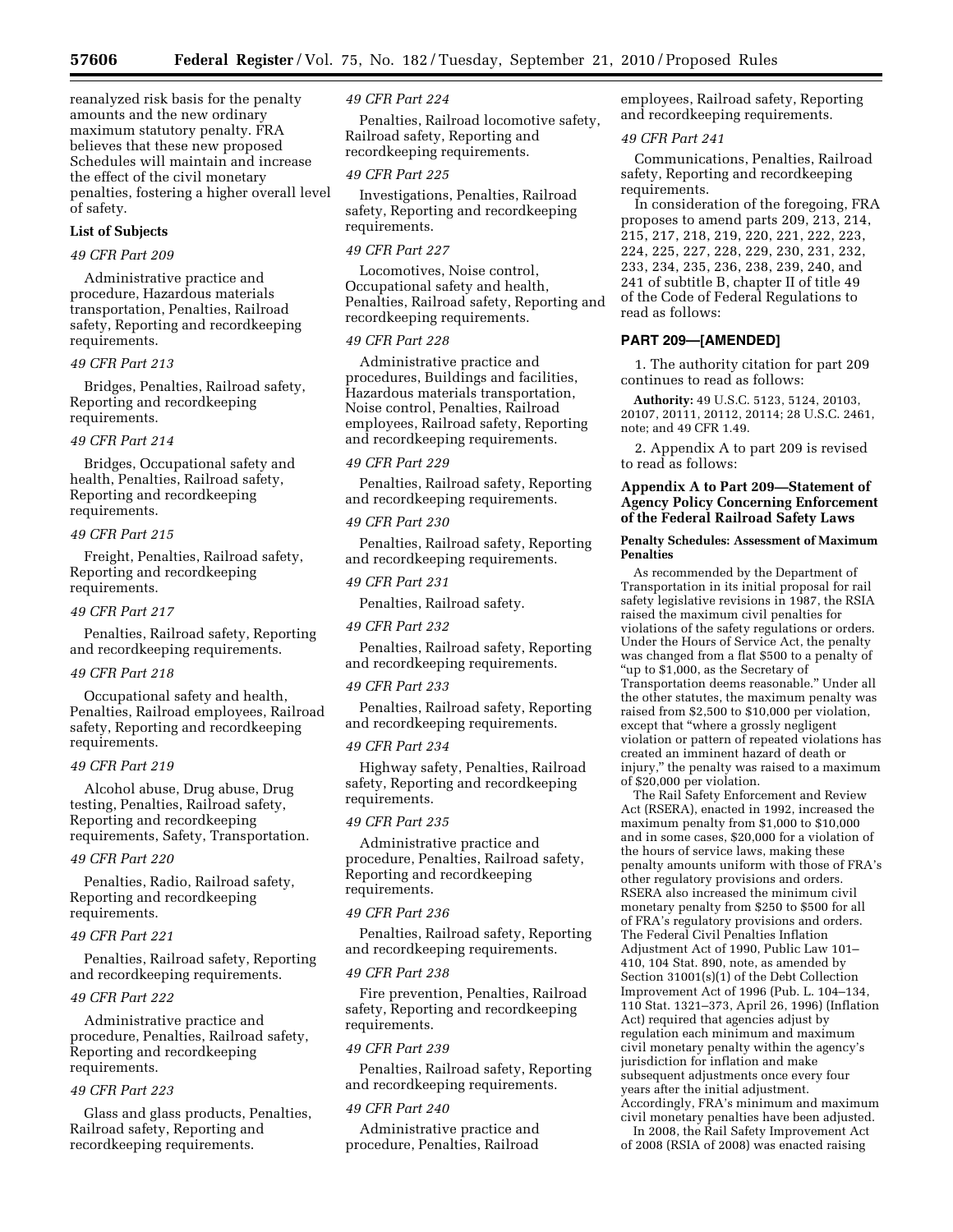FRA's civil monetary ordinary and aggravated maximum penalties to \$25,000 and \$100,000 respectively. FRA amended the civil penalty provisions in its regulations so as to make \$25,000 the ordinary maximum penalty per violation and \$100,000 the aggravated maximum penalty per violation, as authorized by the RSIA of 2008, in a final rule published on December 30, 2008 in the **Federal Register**. 73 FR 79700. The December 30, 2008 final rule also adjusted the minimum civil penalty from \$550 to \$650 pursuant to Inflation Act requirements. *Id.* A correcting amendment to the civil penalty provisions in 49 CFR part 232 was published on April 6, 2009. 74 FR 15388.

FRA's traditional practice has been to issue penalty schedules assigning to each particular regulation or order specific dollar amounts for initial penalty assessments. The schedule (except where issued after notice and an opportunity for comment) constitutes

a statement of agency policy, and is ordinarily issued as an appendix to the relevant part of the Code of Federal Regulations. For each regulation or order, the schedule shows two amounts within the \$650 to \$25,000 range in separate columns, the first for ordinary violations, the second for willful violations (whether committed by railroads or individuals). In one instance part 231—the schedule refers to sections of the relevant FRA defect code rather than to sections of the CFR text. Of course, the defect code, which is simply a reorganized version of the CFR text used by FRA to facilitate computerization of inspection data, is substantively identical to the CFR text.

Accordingly, under each of the schedules (ordinarily in a footnote), and regardless of the fact that a lesser amount might be shown in both columns of the schedule, FRA reserves the right to assess the statutory maximum penalty of up to \$100,000 per

violation where a grossly negligent violation has created an imminent hazard of death or injury. This authority to assess a penalty for a single violation above \$25,000 and up to \$100,000 is used only in very exceptional cases to penalize egregious behavior. FRA indicates in the penalty demand letter when it uses the higher penalty amount instead of the penalty amount listed in the schedule.

## **PART 213—[AMENDED]**

3. The authority citation for part 213 continues to read as follows:

**Authority:** 49 U.S.C. 20102–20114 and 20142; 28 U.S.C. 2461, note; and 49 CFR 1.49(m).

4. Appendix B to part 213 is revised to read as follows:

#### APPENDIX B TO PART 213—SCHEDULE OF CIVIL PENALTIES 1

| Section 23                                  | Violation | Willful<br>violation |
|---------------------------------------------|-----------|----------------------|
| <b>Subpart A-General</b>                    |           |                      |
|                                             | \$9,500   | \$17,000             |
|                                             | 13,000    | 20,500               |
|                                             | 13,000    | 20,500               |
|                                             | 13,000    | 20,500               |
| $213.4(e)$ :                                |           |                      |
|                                             | 13,000    | 20.500               |
|                                             | 13,000    | 20,500               |
|                                             | 13,000    | 20,500               |
|                                             | 13.000    | 20.500               |
|                                             | 5,500     | 10,000               |
|                                             | 9,500     | 17,000               |
| 213.9                                       | 19,500    | 25,000               |
| 213.11                                      | 9,500     | 17,000               |
| 213.13                                      | 13,000    | 20,500               |
| <b>Subpart B-Roadbed</b>                    |           |                      |
|                                             | 13,000    | 20,500               |
|                                             | 9,500     | 17,000               |
|                                             |           |                      |
| <b>Subpart C-Track Geometry</b>             |           |                      |
| 213.53                                      | 19,500    | 25,000               |
| 213.55                                      | 13,000    | 20,500               |
| 213.57                                      | 13,000    | 20,500               |
| 213.59                                      | 13,000    | 20,500               |
| 213.63                                      | 13,000    | 20.500               |
| <b>Subpart D-Track Structure</b>            |           |                      |
|                                             | 9,500     | 17,000               |
| 213.109 Crossties:                          |           |                      |
|                                             | 5,500     | 10,000               |
|                                             | 13,000    | 20,500               |
|                                             | 9,500     | 17,000               |
|                                             | 9,500     | 17,000               |
|                                             | 9,500     | 17,000               |
| 213.110 Gage restraint measurement systems: |           |                      |
|                                             | 9,500     | 17,000               |
|                                             | 13,000    | 20,500               |
|                                             | 9,500     | 17.000               |
|                                             | 13,000    | 20,500               |
|                                             | 9,500     | 17,000               |
|                                             | 19,500    | 25,000               |
|                                             | 13,000    | 20,500               |
|                                             | 9,500     | 17,000               |
|                                             | 19,500    | 25,000               |
|                                             | 19,500    | 25,000               |
|                                             | 9,500     | 17.000               |
|                                             | 13,000    | 20.500               |
|                                             | 13,000    | 20,500               |
| 213.119 Continuous welded rail:             |           |                      |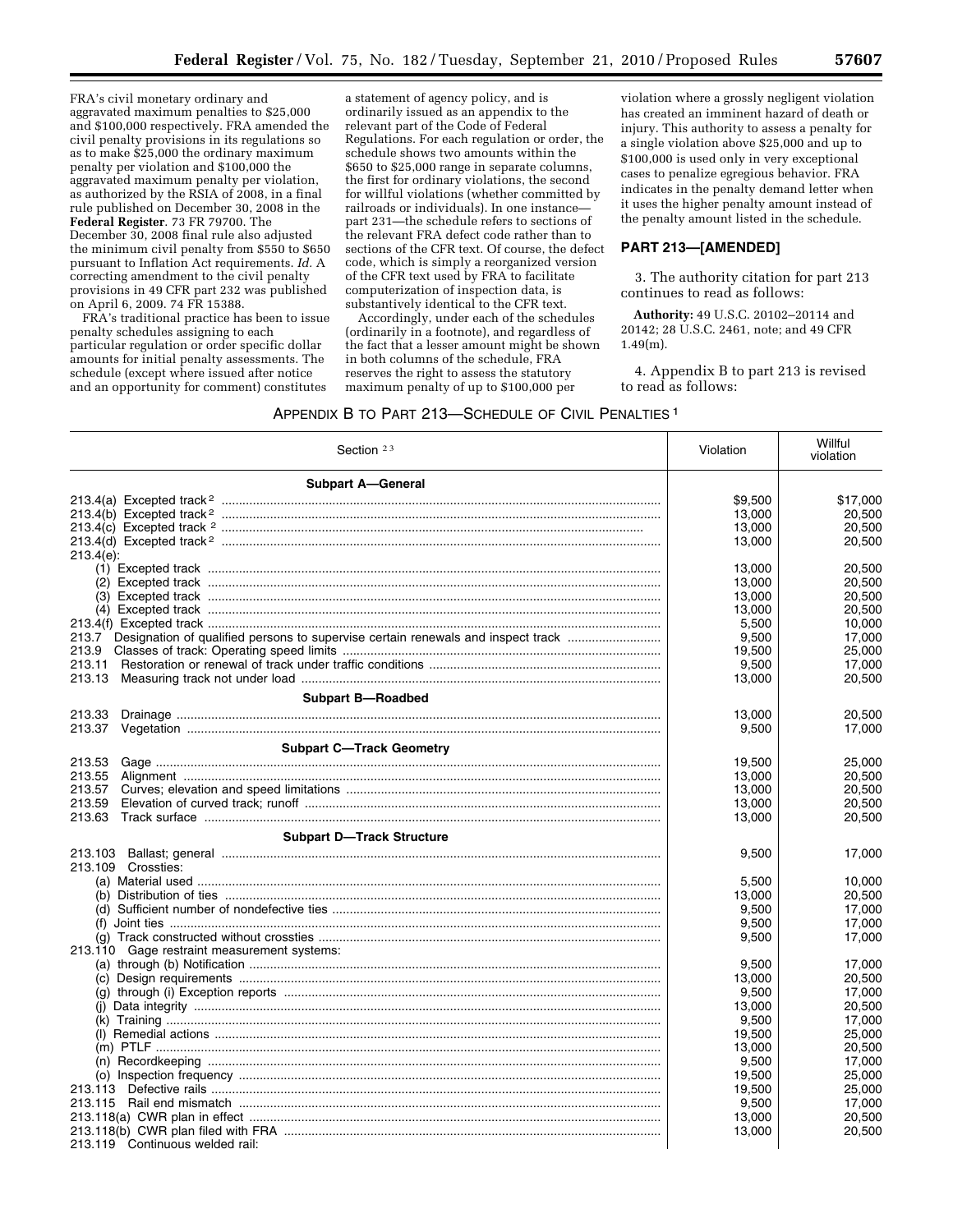٠

| Section $23$                                                | Violation        | Willful<br>violation |
|-------------------------------------------------------------|------------------|----------------------|
|                                                             | 13,000           | 20,500               |
|                                                             | 13,000           | 20,500               |
|                                                             | 13,000           | 20,500               |
|                                                             | 13,000           | 20,500               |
|                                                             | 13,000           | 20.500               |
|                                                             | 13,000<br>13,000 | 20,500<br>20,500     |
|                                                             | 13,000           | 20,500               |
|                                                             | 13,000           | 20,500               |
|                                                             | 9,500            | 17,000               |
|                                                             | 9,500            | 17,000               |
|                                                             | 13,000           | 20,500               |
|                                                             | 13,000           | 20,500               |
|                                                             | 19,500           | 25,000               |
|                                                             | 13,000<br>13,000 | 20,500<br>20,500     |
|                                                             | 13,000           | 20,500               |
|                                                             | 13,000           | 20,500               |
|                                                             | 13,000           | 20,500               |
|                                                             | 13,000           | 20,500               |
|                                                             | 9,500            | 17,000               |
| 213.127                                                     | 13,000           | 20,500               |
| 213.133                                                     | 9,500            | 17,000               |
|                                                             |                  |                      |
|                                                             | 13,000<br>13,000 | 20,500<br>20.500     |
|                                                             | 13,000           | 20,500               |
| 213.139                                                     | 13,000           | 20,500               |
| 213.141                                                     | 9,500            | 17,000               |
| 213.143                                                     | 13,000           | 20,500               |
| <b>Subpart E-Track Appliances and Track-Related Devices</b> |                  |                      |
| 213.205                                                     | 9,500            | 17,000               |
| <b>Subpart F-Inspection</b>                                 |                  |                      |
|                                                             |                  |                      |
| 213.233<br>213.235                                          | 9,500<br>9,500   | 17,000<br>17,000     |
| 213.237                                                     | 13,000           | 20,500               |
| 213.239                                                     | 9,500            | 17,000               |
| 213.241                                                     | 9,500            | 17,000               |
| Subpart G-Train Operations at Track Classes 6 and Higher    |                  |                      |
| 213.305                                                     | 19,500           | 25,000               |
| 213.307                                                     | 19,500           | 25,000               |
| 213.309                                                     | 19,500           | 25,000               |
| 213.311                                                     | 13,000           | 20,500               |
| 213.319                                                     | 9,500            | 17,000               |
| 213.321                                                     | 9,500            | 17,000               |
|                                                             | 19,500           | 25,000               |
| 213.327                                                     | 19,500           | 25,000               |
| 213.329                                                     | 19,500           | 25,000               |
| 213.331                                                     | 19,500           | 25,000               |
| 213.333<br>213.335 Crossties:                               | 19,500           | 25,000               |
|                                                             | 9,500            | 17,000               |
|                                                             | 13,000           | 20,500               |
|                                                             | 9,500            | 17,000               |
|                                                             | 19,500           | 25,000               |
|                                                             | 19,500           | 25,000               |
|                                                             | 19,500           | 25,000               |
|                                                             | 19,500           | 25,000               |
|                                                             | 19,500           | 25,000               |
| 213.337                                                     | 19,500<br>19,500 | 25,000<br>25,000     |
| 213.339                                                     | 19,500           | 25,000               |
| 213.341                                                     | 19,500           | 25,000               |
| 213.343                                                     | 19,500           | 25,000               |
|                                                             | 19,500           | 25,000               |
|                                                             | 19,500           | 25,000               |
|                                                             | 13,000           | 20,500               |
| 213.349                                                     | 13,000           | 20,500               |
|                                                             | 19,500           | 25,000               |

# APPENDIX B TO PART 213-SCHEDULE OF CIVIL PENALTIES <sup>1</sup>-Continued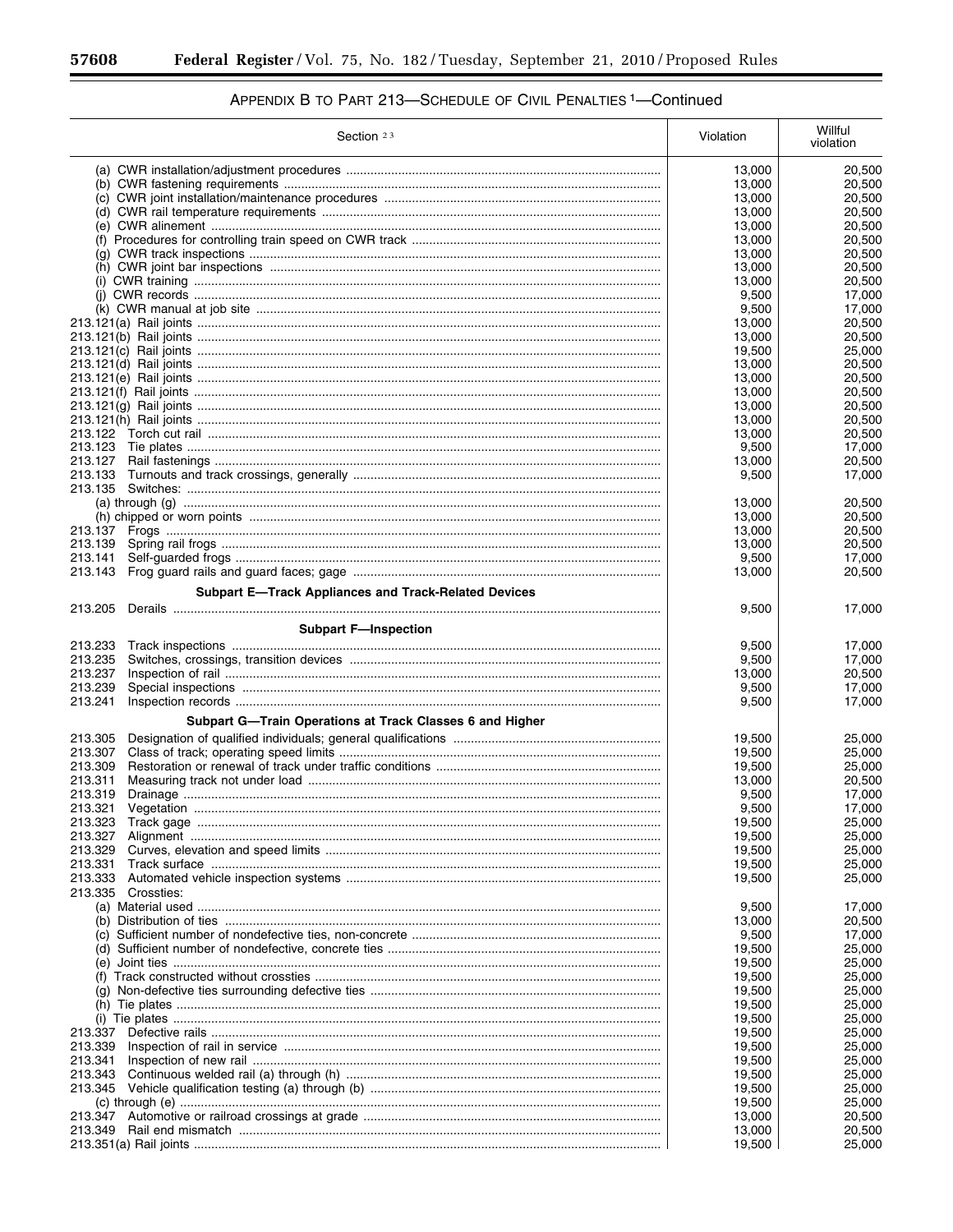## APPENDIX B TO PART 213—SCHEDULE OF CIVIL PENALTIES 1—Continued

| Section 23              | Violation | Willful<br>violation |
|-------------------------|-----------|----------------------|
|                         | 19.500    | 25,000               |
|                         | 19.500    | 25,000               |
|                         | 19.500    | 25,000               |
|                         | 13.000    | 20.500               |
|                         | 19.500    | 25,000               |
|                         | 19.500    | 25,000               |
| 213.352                 | 9.500     | 17.000               |
| 213.353                 | 19.500    | 25,000               |
| 213.355                 | 13.000    | 20,500               |
| 213.357<br>Derails      | 9.500     | 17.000               |
| 213.359                 | 19.500    | 25,000               |
| 213.361<br>Right of way | 9.500     | 17.000               |
| 213.365                 | 19.500    | 25,000               |
| 213.367                 | 19.500    | 25,000               |
| 213.369                 | 9.500     | 17.000               |

1A penalty may be assessed against an individual only for a willful violation. The Administrator reserves the right to assess a penalty of up to \$100,000 for any violation where circumstances warrant. See 49 CFR part 209, appendix A.<br>In addition to assessment of penalties for each instance of noncompliance with the requirements identified by this footnote, track se

designated as excepted track that are or become ineligible for such designation by virtue of noncompliance with any of the requirements to which

this footnote applies are subject to all other requirements of part 213 until such noncompliance is remedied.<br>The penalty schedule uses section numbers from 49 CFR part 213. If more than one item is listed as a type of vio each item is also designated by a ''penalty code,'' which is used to facilitate assessment of civil penalties, and which may or may not correspond to any subsection designation(s). For convenience, penalty citations will cite the CFR section and the penalty code, if any. FRA reserves the right, should litigation become necessary, to substitute in its complaint the CFR citation in place of the combined CFR and penalty code citation, should they differ.

## **PART 214—[AMENDED]**

**Authority:** 49 U.S.C. 20103, 20107; 28 U.S.C. 2461, note; and 49 CFR 1.49.

6. Appendix A to part 214 is revised to read as follows:

5. The authority citation for part 214 continues to read as follows:

APPENDIX A TO PART 214—SCHEDULE OF CIVIL PENALTIES 1

| Section <sup>2</sup>                            | Violation | Willful<br>violation |
|-------------------------------------------------|-----------|----------------------|
| <b>Subpart B-Bridge Worker Safety Standards</b> |           |                      |
| 214.103 Fall protection:                        |           |                      |
|                                                 | \$13,000  | \$20,500             |
|                                                 | 19,500    | 25,000               |
| 214.105 Standards and practices:                |           |                      |
| (a) General:                                    |           |                      |
|                                                 | 9,500     | 17,000               |
|                                                 | 9,500     | 17,000               |
|                                                 | 9,500     | 17.000               |
|                                                 | 13,000    | 20.500               |
|                                                 | 13,000    | 20,500               |
|                                                 | 13,000    | 20,500               |
|                                                 | 9,500     | 17,000               |
|                                                 | 9,500     | 17,000               |
|                                                 | 9,500     | 17,000               |
| (b) Fall arrest system:                         |           |                      |
|                                                 | 9,500     | 17,000               |
| (c) Safety net systems:                         |           |                      |
|                                                 | 9,500     | 17,000               |
|                                                 | 13.000    | 20.500               |
|                                                 | 13,000    | 20.500               |
|                                                 | 9,500     | 17,000               |
|                                                 | 9,500     | 17,000               |
|                                                 | 13,000    | 20,500               |
|                                                 | 13,000    | 20,500               |
|                                                 | 13,000    | 20,500               |
|                                                 | 13,000    | 20,500               |
|                                                 | 5,500     | 10.000               |
|                                                 | 9,500     | 17,000               |
| 214.107 Working over water:                     |           |                      |
|                                                 | 13,000    | 20,500               |
|                                                 | 13,000    | 20,500               |
|                                                 | 9,500     | 17,000               |
|                                                 | 13,000    | 20.500               |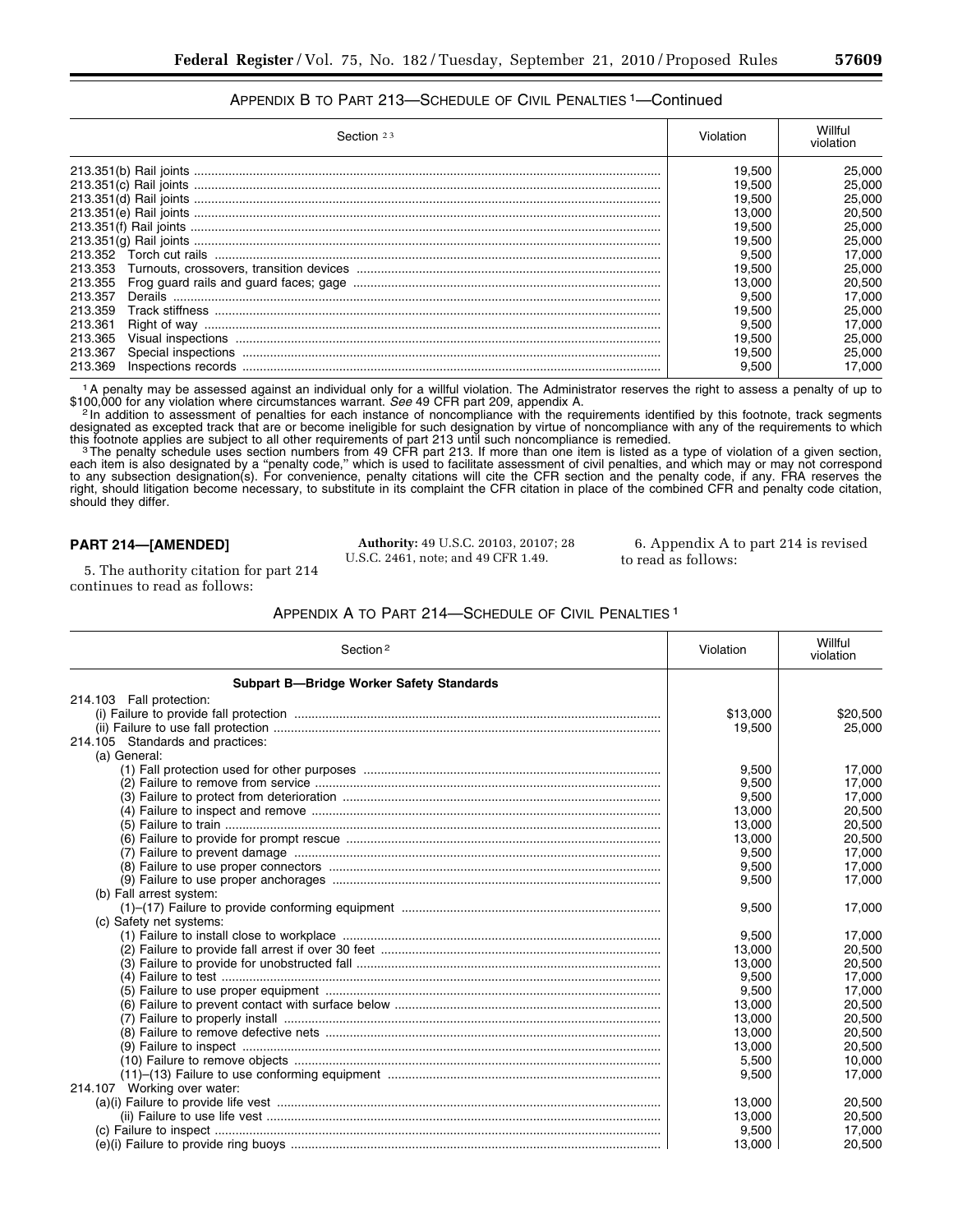÷.

| Section <sup>2</sup>                                                                                                                                                                                        | Violation      | Willful<br>violation |
|-------------------------------------------------------------------------------------------------------------------------------------------------------------------------------------------------------------|----------------|----------------------|
|                                                                                                                                                                                                             |                | 17,000               |
|                                                                                                                                                                                                             | 9,500          | 17,000               |
|                                                                                                                                                                                                             |                | 17,000               |
| 214.109 Scaffolding:                                                                                                                                                                                        |                |                      |
|                                                                                                                                                                                                             | 13,000         | 20,500               |
| 214.113 Head protection:                                                                                                                                                                                    |                |                      |
|                                                                                                                                                                                                             | 13,000         | 20,500               |
|                                                                                                                                                                                                             | 13,000         | 20,500               |
|                                                                                                                                                                                                             | 9,500          | 17,000               |
| 214.115 Foot protection:                                                                                                                                                                                    |                |                      |
|                                                                                                                                                                                                             | 9,500          | 17,000               |
|                                                                                                                                                                                                             | 9,500          | 17,000               |
| 214.117 Eye and face protection:                                                                                                                                                                            |                |                      |
|                                                                                                                                                                                                             | 9,500          | 17,000               |
|                                                                                                                                                                                                             | 5,500          | 10,000               |
|                                                                                                                                                                                                             | 9,500          | 17,000               |
|                                                                                                                                                                                                             | 9,500          | 17,000               |
|                                                                                                                                                                                                             | 9,500          | 17,000               |
| <b>Subpart C-Roadway Worker Protection Rule</b>                                                                                                                                                             |                |                      |
| 214.303 Railroad on-track safety programs, generally:                                                                                                                                                       |                |                      |
|                                                                                                                                                                                                             | 19,500         | 25,000               |
| (b) On-track Safety Program of a railroad includes no internal monitoring procedure                                                                                                                         | 9,500          | 17,000               |
| 214.305 Compliance Dates:                                                                                                                                                                                   |                |                      |
|                                                                                                                                                                                                             | 9,500          | 17,000               |
| 214.307 Review and approval of individual on-track safety programs by FRA:                                                                                                                                  |                |                      |
|                                                                                                                                                                                                             | 2,500          | 5.000                |
|                                                                                                                                                                                                             | 2,500          | 5,000                |
| 214.309 On-track safety program documents:                                                                                                                                                                  |                |                      |
|                                                                                                                                                                                                             | 9,500          | 17,000               |
|                                                                                                                                                                                                             | 5,500          | 10,000               |
| 214.311 Responsibility of employers:                                                                                                                                                                        |                |                      |
| (b) Roadway worker required by employer to foul a track during an unresolved challenge                                                                                                                      | 19,500         | 25,000               |
| (c) Roadway workers not provided with written procedure to resolve challenges of on-track safety                                                                                                            |                |                      |
|                                                                                                                                                                                                             | 9,500          | 17,000               |
| 214.313 Responsibility of individual roadway workers:                                                                                                                                                       |                |                      |
|                                                                                                                                                                                                             |                | 25,000               |
| (b) Roadway worker fouling a track when not necessary in the performance of duty                                                                                                                            |                | 25,000<br>25,000     |
| (c) Roadway worker fouling a track without ascertaining that provision is made for on-track safety<br>(d) Roadway worker failing to notify employer of determination of improper on-track safety provisions | <br>           | 25,000               |
| 214.315 Supervision and communication:                                                                                                                                                                      |                |                      |
|                                                                                                                                                                                                             | 19,500         | 25,000               |
|                                                                                                                                                                                                             | 13,000         | 20,500               |
|                                                                                                                                                                                                             | 13,000         | 20,500               |
| (ii) Designation of more than one roadway worker in charge of one roadway work group                                                                                                                        | 9,500          | 17,000               |
| (iii) Designation of non-qualified roadway worker in charge of roadway work group                                                                                                                           | 13,000         | 20,500               |
|                                                                                                                                                                                                             | 13,000         | 20,500               |
| (ii) Incorrect information provided to roadway workers regarding on-track safety procedures in ef-                                                                                                          |                |                      |
|                                                                                                                                                                                                             | 13,000         | 20,500               |
| (iii) Failure to notify roadway workers of change in on-track safety procedures                                                                                                                             | 13,000         | 20,500               |
| (e)(i) Failure of lone worker to communicate with designated employee for daily job briefing                                                                                                                | 9,500          | 17,000               |
| (ii) Failure of employer to provide means for lone worker to receive daily job briefing                                                                                                                     | 13,000         | 20,500               |
| 214.317 On-track safety procedures, generally:                                                                                                                                                              |                |                      |
|                                                                                                                                                                                                             | 19,500         | 25,000               |
| 214.319 Working limits, generally:                                                                                                                                                                          |                |                      |
|                                                                                                                                                                                                             | 13,000         | 20,500               |
| (b) More than one roadway worker in charge of working limits on the same track segment                                                                                                                      | 13,000         | 20,500               |
|                                                                                                                                                                                                             | 19,500         | 25,000               |
| (2) Working limits released before all affected roadway workers are otherwise protected                                                                                                                     | 19,500         | 25,000               |
| 214.321 Exclusive track occupancy:                                                                                                                                                                          |                |                      |
|                                                                                                                                                                                                             | 9,500          | 17,000               |
| (b)(1) Failure to repeat authority for exclusive track occupancy to issuing employee<br>(2) Failure to retain possession of written authority for exclusive track occupancy                                 | 9,500<br>5,500 | 17,000<br>10,000     |
|                                                                                                                                                                                                             | 13,000         | 20,500               |
|                                                                                                                                                                                                             | 19,500         | 25,000               |
| (d)(1) Movement authorized into limits of exclusive track occupancy without authority of roadway                                                                                                            |                |                      |
|                                                                                                                                                                                                             | 19,500         | 25,000               |
| (2) Movement authorized within limits of exclusive track occupancy without authority of roadway                                                                                                             |                |                      |
|                                                                                                                                                                                                             | 19,500         | 25,000               |
| (3) Movement within limits of exclusive track occupancy exceeding restricted speed without au-                                                                                                              |                |                      |
|                                                                                                                                                                                                             | 19,500         | 25,000               |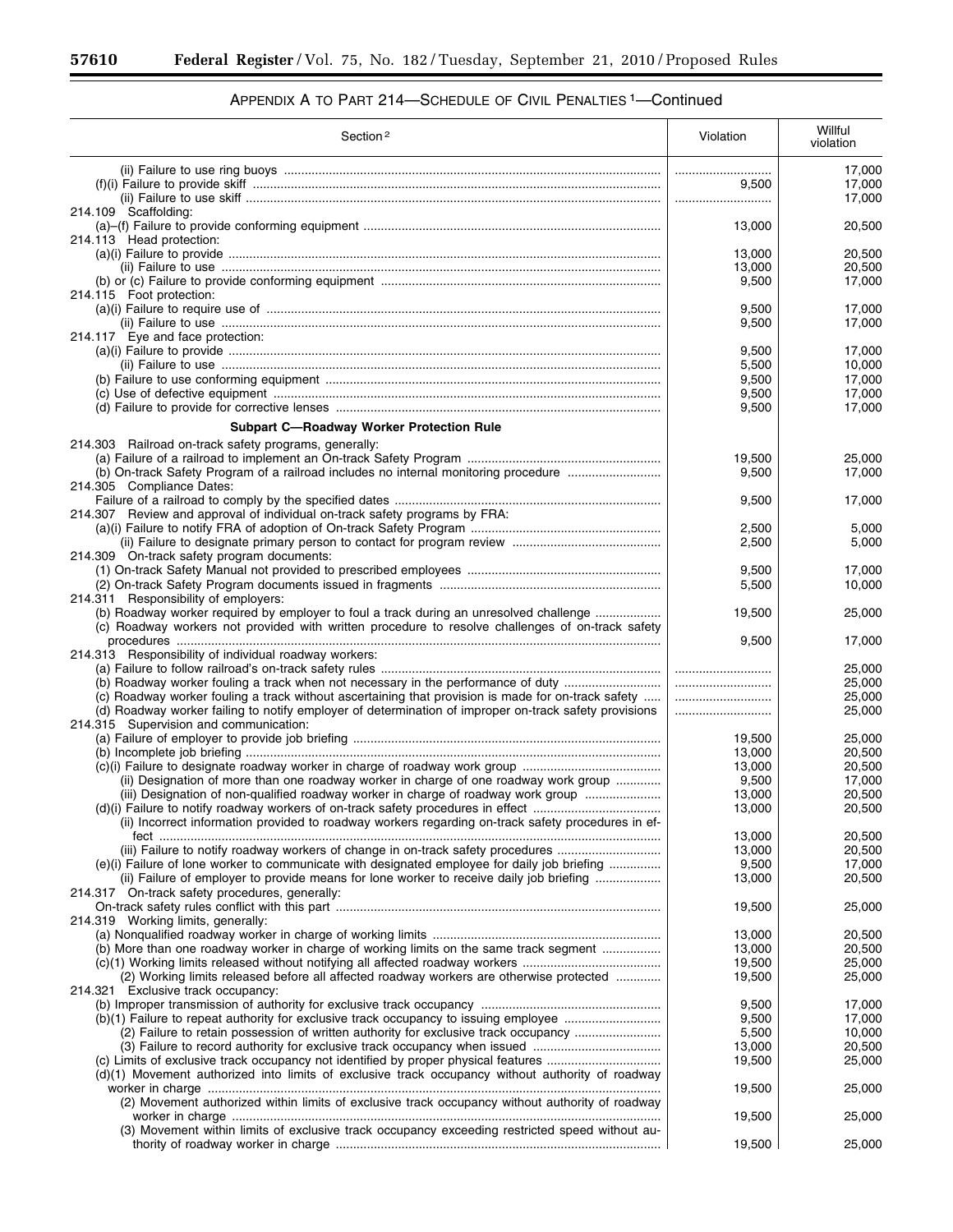| Section <sup>2</sup>                                                                                                                                                    | Violation        | Willful<br>violation |
|-------------------------------------------------------------------------------------------------------------------------------------------------------------------------|------------------|----------------------|
| 214.323 Foul time:                                                                                                                                                      |                  |                      |
|                                                                                                                                                                         | 19,500           | 25,000               |
|                                                                                                                                                                         | 9,500            | 17,000               |
| 214.325 Train coordination:                                                                                                                                             |                  |                      |
| (a) Train coordination limits established where more than one train is authorized to operate                                                                            | 13,000           | 20,500               |
| (b)(1) Train coordination established with train not visible to roadway worker at the time                                                                              | 9,500            | 17,000               |
|                                                                                                                                                                         | 9,500            | 17,000               |
| (3) Coordinated train moving without authority of roadway worker in charge                                                                                              | 13,000           | 20,500               |
| (4) Coordinated train releasing movement authority while working limits are in effect                                                                                   | 13.000           | 20,500               |
| 214.327 Inaccessible track:                                                                                                                                             |                  |                      |
|                                                                                                                                                                         | 13,000           | 20,500               |
|                                                                                                                                                                         | 13,000           | 20,500               |
| (b) Train or equipment moving within inaccessible track limits without permission of roadway worker                                                                     |                  |                      |
|                                                                                                                                                                         | 13,000           | 20,500               |
|                                                                                                                                                                         | 13,000           | 20,500               |
| 214.329 Train approach warning provided by watchmen/lookouts:                                                                                                           |                  |                      |
| (b)(1) Failure of watchman/lookout to give full attention to detecting approach of train                                                                                | 19,500<br>13,000 | 25,000<br>20,500     |
|                                                                                                                                                                         | 19,500           | 25,000               |
|                                                                                                                                                                         | 9,500            | 17,000               |
|                                                                                                                                                                         | 13,000           | 20,500               |
|                                                                                                                                                                         | 13.000           | 20,500               |
|                                                                                                                                                                         | 13,000           | 20,500               |
|                                                                                                                                                                         | 9,500            | 17,000               |
|                                                                                                                                                                         | 9,500            | 17,000               |
| 214.331 Definite train location:                                                                                                                                        |                  |                      |
|                                                                                                                                                                         | 13,000           | 20,500               |
|                                                                                                                                                                         | 9,500            | 17,000               |
|                                                                                                                                                                         | 13,000           | 20,500               |
|                                                                                                                                                                         | 19,500           | 25,000               |
| (5) Failure to clear track 10 minutes before earliest departure time of train at last station prior to                                                                  |                  |                      |
|                                                                                                                                                                         | 13,000           | 20,500               |
|                                                                                                                                                                         | 19,500           | 25,000               |
| (7) Nonqualified person using definite train location to establish on-track safety                                                                                      | 13,000           | 20,500               |
| 214.333 Informational line-ups of trains:                                                                                                                               |                  |                      |
|                                                                                                                                                                         | 19,500           | 25,000               |
|                                                                                                                                                                         | 19,500           | 25,000               |
|                                                                                                                                                                         | 9,500            | 17,000               |
| 214.335 On-track safety procedures for roadway work groups:                                                                                                             |                  |                      |
| (a) Failure to provide on-track safety for a member of a roadway work group<br>(b) Member of roadway work group fouling a track without authority of employee in charge | 19,500<br>13.000 | 25,000<br>20,500     |
| (c) Failure to provide train approach warning or working limits on adjacent track where required                                                                        | 19,500           | 25,000               |
| 214.337 On-track safety procedures for lone workers:                                                                                                                    |                  |                      |
| (b) Failure by employer to permit individual discretion in use of individual train detection                                                                            | 19,500           | 25,000               |
|                                                                                                                                                                         | 13,000           | 20,500               |
| (2) Use of individual train detection while engaged in heavy or distracting work                                                                                        | 19,500           | 25,000               |
| (3) Use of individual train detection in controlled point or manual interlocking                                                                                        | 19,500           | 25,000               |
|                                                                                                                                                                         | 19,500           | 25,000               |
|                                                                                                                                                                         | 19,500           | 25,000               |
|                                                                                                                                                                         | 19,500           | 25,000               |
|                                                                                                                                                                         | 19,500           | 25,000               |
|                                                                                                                                                                         | 19,500           | 25,000               |
|                                                                                                                                                                         | 5,500            | 10,000               |
|                                                                                                                                                                         | 2,500            | 5,000                |
|                                                                                                                                                                         | 2,500            | 5,000                |
| 214.339 Audible warning from trains:                                                                                                                                    |                  |                      |
|                                                                                                                                                                         | 9,500            | 17,000               |
|                                                                                                                                                                         | 9,500            | 17,000               |
| 214.341 Roadway maintenance machines:                                                                                                                                   |                  |                      |
| (a) Failure of on-track safety program to include provisions for safety near roadway maintenance ma-                                                                    |                  |                      |
|                                                                                                                                                                         | 19,500           | 25,000               |
|                                                                                                                                                                         | 9,500            | 17,000               |
|                                                                                                                                                                         | 13,000           | 20,500               |
|                                                                                                                                                                         | 13,000           | 20,500               |
|                                                                                                                                                                         | 13,000           | 20,500               |
| (c) Roadway maintenance machine not clear of passing trains or operation of machine component                                                                           |                  |                      |
|                                                                                                                                                                         | 19,500           | 25,000               |
| 214.343 Training and qualification, general:                                                                                                                            |                  |                      |
| (a)(1) Assignment of roadway worker duties to employee that is not trained or qualified                                                                                 | 13,000           | 20,500               |
| (a)(2) Acceptance of roadway worker assignment by employee that is not trained or qualified                                                                             | 13,000           | 20,500               |
|                                                                                                                                                                         | 13,000           | 20,500               |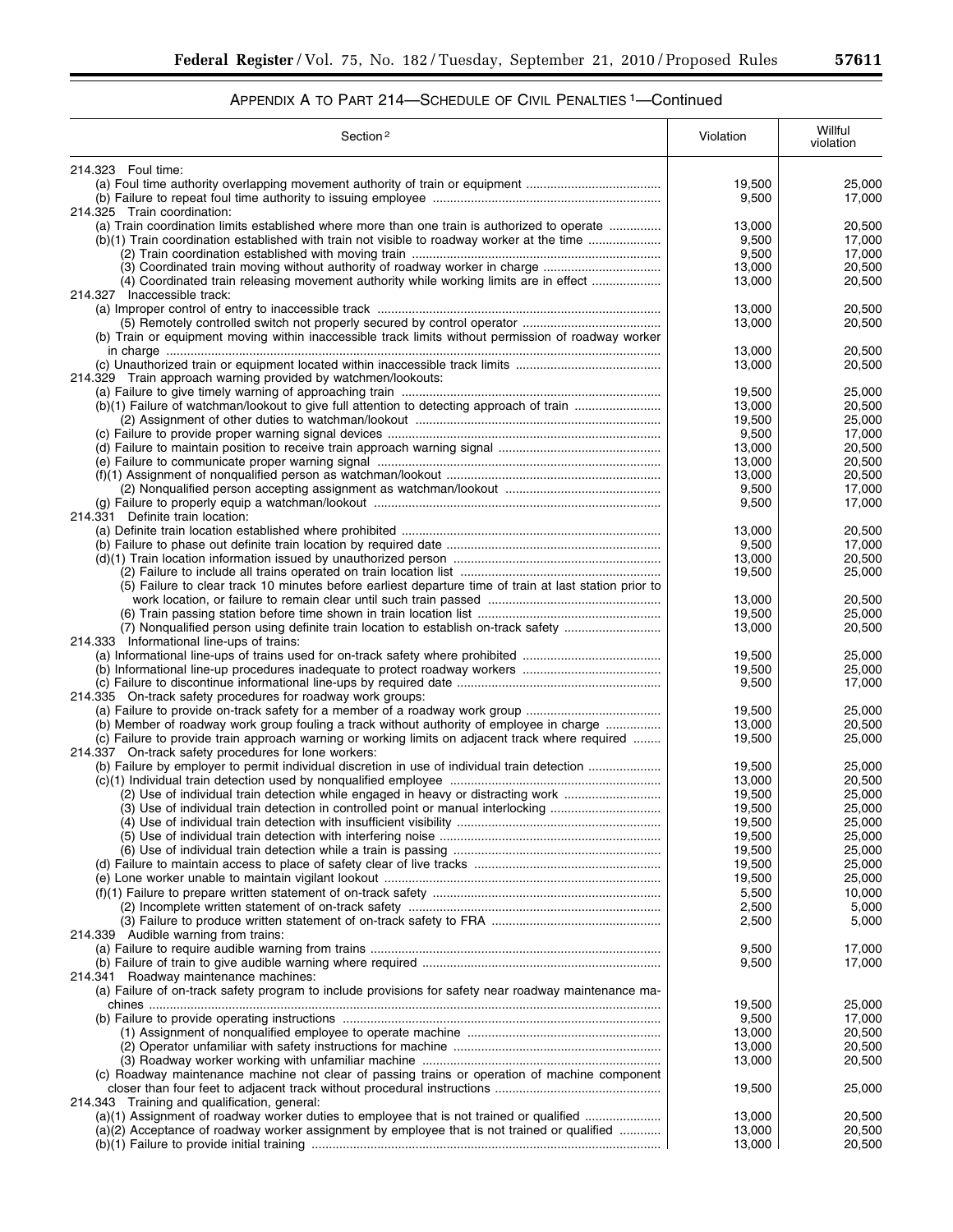÷.

| Section <sup>2</sup>                                                                                                                                                                              | Violation        | Willful<br>violation |
|---------------------------------------------------------------------------------------------------------------------------------------------------------------------------------------------------|------------------|----------------------|
| (c) Failure to provide training to employee other than a roadway worker on functions related to on-                                                                                               | 9,500            | 17,000               |
|                                                                                                                                                                                                   | 13,000           | 20.500               |
|                                                                                                                                                                                                   | 9,500            | 17,000               |
|                                                                                                                                                                                                   | 5,500            | 10,000               |
|                                                                                                                                                                                                   | 2,500<br>з       | 5,000                |
|                                                                                                                                                                                                   | 3                | 3                    |
|                                                                                                                                                                                                   | 3                |                      |
|                                                                                                                                                                                                   | 3                |                      |
| 214.353 Training and qualification of roadway workers who provide on-track safety for roadway work                                                                                                |                  |                      |
|                                                                                                                                                                                                   | з<br>3           | з<br>3               |
| 214.355 Training and qualification in on-track safety for operators of roadway maintenance machines                                                                                               |                  |                      |
| Subpart D—On-Track Roadway Maintenance Machines and Hi-Rail Vehicles                                                                                                                              |                  |                      |
| 214.503 Good-faith challenges; procedures for notification and resolution:                                                                                                                        |                  |                      |
| (a) Failure of employee to notify employer that the machine or vehicle does not comply with this sub-                                                                                             |                  |                      |
|                                                                                                                                                                                                   |                  | 20,500               |
| (b) Roadway worker required to operate machine or vehicle when good-faith challenge not resolved<br>(c) Failure of employer to have or follow written procedures to resolve good-faith challenges | 19,500<br>19,500 | 25,000<br>25,000     |
| 214.505 Required environmental control and protection systems for new on-track roadway maintenance                                                                                                |                  |                      |
| machines with enclosed cabs:                                                                                                                                                                      |                  |                      |
|                                                                                                                                                                                                   | 19,500           | 25,000               |
| (b) Failure of new or existing machines to protect employees from exposure to air contaminants                                                                                                    | 19,500           | 25,000               |
|                                                                                                                                                                                                   | 9,500            | 17,000               |
|                                                                                                                                                                                                   | 9,500            | 17.000               |
| (e) Personal respiratory protective equipment not provided when ventilation system fails                                                                                                          | 19,500           | 25,000               |
| (g) Other new machines with enclosed cabs not equipped with operable heating and ventilation sys-                                                                                                 | 19,500           | 25,000               |
|                                                                                                                                                                                                   | 19,500           | 25,000               |
|                                                                                                                                                                                                   | 19,500           | 25,000               |
| 214.507 Required safety equipment for new on-track roadway maintenance machines:                                                                                                                  |                  |                      |
| (a)(1)–(5) Failure to equip new machine or provide protection as specified in these paragraphs                                                                                                    | 19,500           | 25,000               |
| (a)(6)–(7) Failure to equip new machine with first-aid kit or operative and charged fire extinguisher                                                                                             | 13,000           | 20,500               |
| (b) Position for operator to stand not properly equipped to provide safe and secure position                                                                                                      | 19,500           | 25,000               |
|                                                                                                                                                                                                   | 13,000<br>13,000 | 20,500<br>20,500     |
| 214.509 Required visual illumination and reflective devices for new on-track roadway maintenance ma-                                                                                              |                  |                      |
|                                                                                                                                                                                                   | 13,000           | 20,500               |
| 214.511 Required audible warning devices for new on-track roadway maintenance machines                                                                                                            | 19,500           | 25,000               |
| 214.513 Retrofitting of existing on-track roadway maintenance machines; general:                                                                                                                  |                  |                      |
| (a) Failure to provide safe and secure position and protection from moving parts inside cab for each                                                                                              |                  |                      |
| (b) Horn or other audible warning device is missing, inoperable, or has noncompliant triggering                                                                                                   | 19,500           | 25,000               |
|                                                                                                                                                                                                   | 13,000           | 20,500               |
| (c) Illumination device or portable light missing, inoperable, improperly secured, or incapable of illu-                                                                                          |                  |                      |
|                                                                                                                                                                                                   | 13,000           | 20.500               |
| 214.515 Overhead covers for existing on-track roadway maintenance machines:                                                                                                                       |                  |                      |
|                                                                                                                                                                                                   | 19,500           | 25,000               |
| 214.517 Retrofitting of existing on-track roadway maintenance machines manufactured on or after Janu-                                                                                             | 9,500            | 17,000               |
| ary 1, 1991:                                                                                                                                                                                      |                  |                      |
| (a) Failure to equip machine with change-of-direction alarm or rearward viewing device                                                                                                            | 19,500           | 25,000               |
|                                                                                                                                                                                                   | 19,500           | 25,000               |
|                                                                                                                                                                                                   | 13,000           | 20,500               |
| (d) Failure to equip machine with reflective material, reflective device, or operable brake lights                                                                                                | 19,500           | 25,000               |
|                                                                                                                                                                                                   | 19,500           | 25,000               |
|                                                                                                                                                                                                   | 19,500           | 25,000               |
| 214.518<br>Floors, decks, stairs, and ladders for on-track roadway maintenance machines<br>214.519                                                                                                | 19,500<br>19,500 | 25,000<br>25,000     |
| Flagging equipment for on-track roadway maintenance machines and hi-rail vehicles<br>214.521                                                                                                      | 13,000           | 20,500               |
| 214.523 Hi-rail vehicles:                                                                                                                                                                         |                  |                      |
|                                                                                                                                                                                                   | 19,500           | 25,000               |
|                                                                                                                                                                                                   | 9,500            | 17,000               |
| (c) Failure to equip new hi-rail vehicle with alarm and light or beacon as required                                                                                                               | 13,000           | 20,500               |
|                                                                                                                                                                                                   | 9,500            | 17,000               |
| (d)(3) Failure to repair or replace noncomplying alarms, lights, or beacons as required<br>214.525                                                                                                | 13,000<br>19,500 | 20,500<br>25,000     |
| 214.527 On-track roadway maintenance machines; inspection for compliance and schedule for repairs:                                                                                                |                  |                      |
| (a) Failure of operator to check on-track roadway maintenance machine for compliance                                                                                                              | 9,500            | 17,000               |
|                                                                                                                                                                                                   | 9,500            | 17,000               |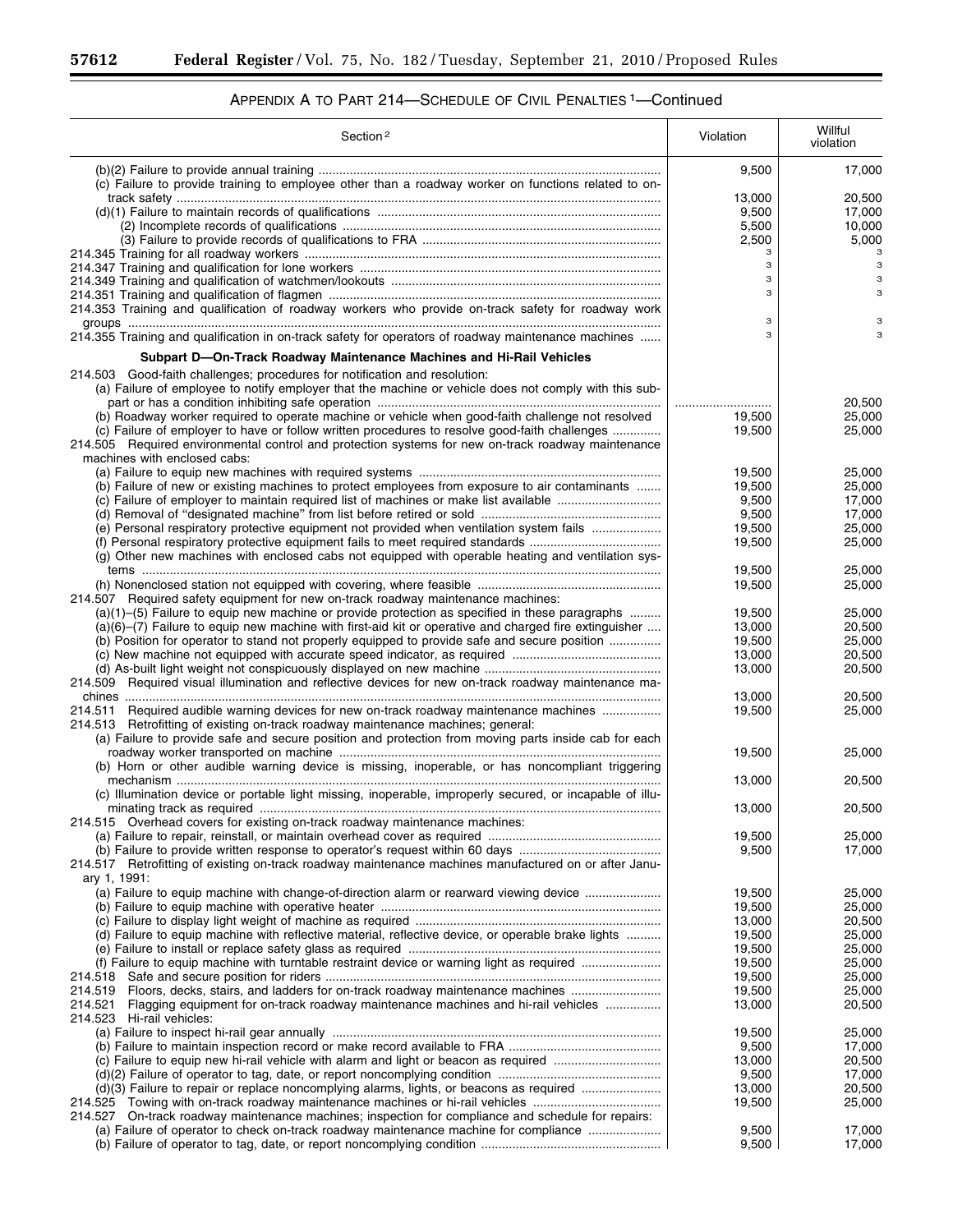# APPENDIX A TO PART 214—SCHEDULE OF CIVIL PENALTIES 1—Continued

| Section <sup>2</sup>                                                                                                                                                                                                                                                                                                                                                                                                                                                                | Violation                                               | Willful<br>violation                                     |
|-------------------------------------------------------------------------------------------------------------------------------------------------------------------------------------------------------------------------------------------------------------------------------------------------------------------------------------------------------------------------------------------------------------------------------------------------------------------------------------|---------------------------------------------------------|----------------------------------------------------------|
| $(c)(1)$ –(4) Failure to meet requirements for operating on-track roadway maintenance machine with<br>noncomplying headlights, work lights, horn, fire extinguisher, alarm, warning light, or beacon<br>(c)(5) Failure to repair or replace defective or missing operator's seat within required time period<br>214.533 Schedule of repairs subject to availability of parts:<br>(a)–(c) Failure to order necessary part(s), make repair(s), or remove on-track roadway maintenance | 13.000<br>19.500<br>19.500<br>13.000<br>13.000<br>9.500 | 20.500<br>25,000<br>25,000<br>20.500<br>20.500<br>17.000 |

1A penalty may be assessed against an individual only for a willful violation. In addition, there are certain sections of the penalty schedule for which no penalty is listed in the ordinary violation column. These sections may only be cited as willful violations. The Administrator reserves the right to assess a penalty of up to \$100,000 for any violation where circumstances warrant. *See* 49 CFR part 209, appendix A.<br>The penalty schedule uses section numbers from 49 CFR part 214. If more than one item is listed

each item is also designated by a ''penalty code,'' which is used to facilitate assessment of civil penalties, and which may or may not correspond to any subsection designation(s). For convenience, penalty citations will cite the CFR section and the penalty code, if any. FRA reserves the right, should litigation become necessary, to substitute in its complaint the CFR citation in place of the combined CFR and penalty code citation,<br>should they differ.

<sup>3</sup> See § 214.343 (Training and qualification, general).

## **PART 215—[AMENDED]**

**Authority:** 49 U.S.C. 20103, 20107; 28 U.S.C. 2461, note; and 49 CFR 1.49.

8. Appendix B to part 215 is revised to read as follows:

7. The authority citation for part 215 continues to read as follows:

## APPENDIX B TO PART 215—SCHEDULE OF CIVIL PENALTIES 1

| Section <sup>2</sup>                                                                                                              | Violation | Willful<br>Violation |
|-----------------------------------------------------------------------------------------------------------------------------------|-----------|----------------------|
| <b>Subpart A-General</b>                                                                                                          |           |                      |
| 215.9 Movement for repair:                                                                                                        |           |                      |
|                                                                                                                                   |           | $\mathbf{1}$         |
|                                                                                                                                   | \$5,500   | \$10,000             |
| 215.11                                                                                                                            | 9,500     | 17,000               |
| 215.13                                                                                                                            | 9,500     | 17,000               |
| <b>Subpart B-Freight Car Components</b>                                                                                           |           |                      |
| <b>Suspension System</b>                                                                                                          |           |                      |
| 215.103 Defective wheel:                                                                                                          |           |                      |
| (a) Flange thickness of:                                                                                                          |           |                      |
|                                                                                                                                   | 9,500     | 17.000               |
|                                                                                                                                   | 13,000    | 20,500               |
| (b) Flange height of:                                                                                                             |           |                      |
|                                                                                                                                   | 9,500     | 17,000               |
|                                                                                                                                   | 13,000    | 20,500               |
| (c) Rim thickness of:                                                                                                             |           |                      |
|                                                                                                                                   | 9,500     | 17,000               |
|                                                                                                                                   | 13,000    | 20,500               |
| (d) Wheel rim, flange plate hub width:                                                                                            | 9.500     |                      |
|                                                                                                                                   |           | 17.000               |
|                                                                                                                                   | 13,000    | 20,500               |
| (e) Chip or gouge in flange of:                                                                                                   | 19,500    | 25,000               |
| (1) $1\frac{1}{2}$ or more but less than $1\frac{5}{8}$ in length; and $\frac{1}{2}$ or more but less than $\frac{5}{8}$ in width | 5.500     | 10.000               |
|                                                                                                                                   | 9,500     | 17,000               |
| (f) Slid flat or shelled spot(s):                                                                                                 |           |                      |
|                                                                                                                                   | 5,500     | 10.000               |
|                                                                                                                                   | 9,500     | 17.000               |
|                                                                                                                                   | 5,500     | 10,000               |
| (ii) Two adjoining spots both of which are at least 2" in length, if either spot is 21/2" or more                                 |           |                      |
|                                                                                                                                   | 9,500     | 17,000               |
|                                                                                                                                   | 19,500    | 25,000               |
| (h) Overheated; discoloration extending:                                                                                          |           |                      |
|                                                                                                                                   | 9,500     | 17,000(              |
|                                                                                                                                   | 13,000    | 20,500               |
|                                                                                                                                   | 13,000    | 20,500               |
| 215.105 Defective axle:                                                                                                           |           |                      |
|                                                                                                                                   | 9,500     | 17,000               |
|                                                                                                                                   | 13,000    | 20,500               |
|                                                                                                                                   | 19,500    | 25,000               |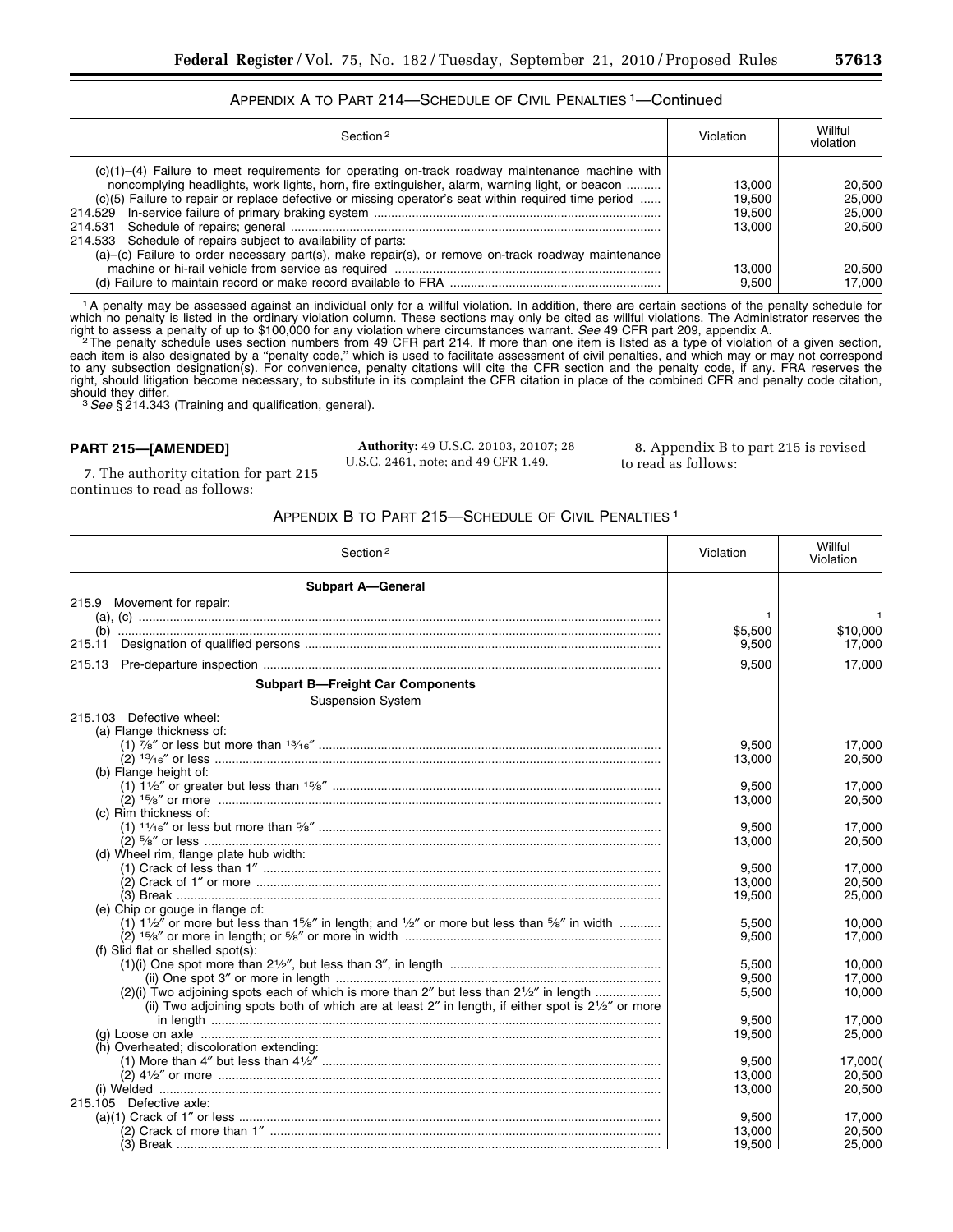۳

| Section <sup>2</sup>                                                                                                                                                                                                     | Violation       | Willful<br>Violation |
|--------------------------------------------------------------------------------------------------------------------------------------------------------------------------------------------------------------------------|-----------------|----------------------|
| (b) Gouge in surface that is between the wheel seats and is more than 1/8" in depth                                                                                                                                      | 5,500<br>9,500  | 10.000<br>17,000     |
| (e) Journal surface has: A ridge; a depression; a circumferential score; corrugation; a scratch; a con-                                                                                                                  | 19,500          | 25,000               |
|                                                                                                                                                                                                                          | 9,500           | 17,000               |
| 215.107 Defective plain bearing box: general:                                                                                                                                                                            |                 |                      |
| (a)(1) No visible free oil                                                                                                                                                                                               | 5,500           | 10,000               |
| (2) Lubricating pad dry (no expression of oil observed when pad is compressed)                                                                                                                                           | 13,000          | 20,500               |
|                                                                                                                                                                                                                          | 5,500           | 10,000               |
| (c) Contains foreign matter that can be expected to damage the bearing or have a detrimental effect<br>on the lubrication of the journal and bearing<br>215.109 Defective plain bearing box: journal lubrication system: | 9,500           | 17,000               |
|                                                                                                                                                                                                                          | 5,500           | 10,000               |
|                                                                                                                                                                                                                          | 9,500           | 17,000               |
|                                                                                                                                                                                                                          | 9,500           | 17,000               |
| (d) Lubricating pad has an exposed center core or metal parts contacting the journal                                                                                                                                     | 9,500           | 17,000               |
| 215.111 Defective plain bearing:                                                                                                                                                                                         | 13,000          | 20,500               |
|                                                                                                                                                                                                                          | 19,500          | 25,000               |
|                                                                                                                                                                                                                          | 9,500           | 17,000               |
|                                                                                                                                                                                                                          | 19,500          | 25,000               |
| 215.113 Defective plain bearing wedge:                                                                                                                                                                                   |                 |                      |
|                                                                                                                                                                                                                          | 19,500          | 25,000               |
|                                                                                                                                                                                                                          | 9,500           | 17,000               |
|                                                                                                                                                                                                                          | 13,000          | 20,500               |
| 215.115 Defective roller bearing:                                                                                                                                                                                        | 9,500           | 17,000               |
|                                                                                                                                                                                                                          | 19,500          | 25,000               |
|                                                                                                                                                                                                                          | 13,000          | 20,500               |
|                                                                                                                                                                                                                          | 5,500           | 10,000               |
|                                                                                                                                                                                                                          | 5,500           | 10,000               |
| (b)(1) Not inspected and tested after derailment                                                                                                                                                                         | 13,000          | 20,500               |
|                                                                                                                                                                                                                          | 9,500           | 17,000               |
|                                                                                                                                                                                                                          | 13,000          | 20,500               |
| 215.117 Defective roller bearing adapter:                                                                                                                                                                                |                 |                      |
|                                                                                                                                                                                                                          | 9,500<br>13,000 | 17,000<br>20,500     |
|                                                                                                                                                                                                                          | 9,500           | 17,000               |
| 215.119 Defective freight car truck:                                                                                                                                                                                     |                 |                      |
|                                                                                                                                                                                                                          | 19,500          | 25,000               |
|                                                                                                                                                                                                                          | 9,500           | 17,000               |
|                                                                                                                                                                                                                          | 13.000          | 20,500               |
| $(c)$ Side bearing $(s)$ :                                                                                                                                                                                               | 9,500           | 17,000               |
|                                                                                                                                                                                                                          | 19,500          | 25,000               |
|                                                                                                                                                                                                                          | 13,000          | 20,500               |
| (3), (4) Total clearance at one end or at diagonally opposite sides of:                                                                                                                                                  |                 |                      |
|                                                                                                                                                                                                                          | 9,500           | 17,000               |
| (d) $Truck$ spring $(s)$ :                                                                                                                                                                                               | 13,000          | 20,500               |
|                                                                                                                                                                                                                          | 9,500           | 17,000               |
|                                                                                                                                                                                                                          | 9,500           | 17,000               |
| (3) Outer truck springs broken or missing:                                                                                                                                                                               |                 |                      |
|                                                                                                                                                                                                                          | 9,500           | 17,000               |
|                                                                                                                                                                                                                          | 13,000          | 20,500               |
|                                                                                                                                                                                                                          | 13,000          | 20,500               |
|                                                                                                                                                                                                                          | 9,500           | 17,000               |
| <b>Car Bodies</b>                                                                                                                                                                                                        |                 |                      |
| 215.121 Defective car body:                                                                                                                                                                                              | 9,500           | 17,000               |
| (b) Car center sill is:                                                                                                                                                                                                  |                 |                      |
|                                                                                                                                                                                                                          | 19,500          | 25,000               |
|                                                                                                                                                                                                                          | 9,500           | 17,000               |
|                                                                                                                                                                                                                          | 9,500           | 17,000               |
|                                                                                                                                                                                                                          | 9,500           | 17,000               |
|                                                                                                                                                                                                                          | 19,500          | 25,000               |
|                                                                                                                                                                                                                          | 19,500<br>9,500 | 25,000<br>17,000     |
|                                                                                                                                                                                                                          | 19,500          | 25,000               |
|                                                                                                                                                                                                                          | 9,500           | 17,000               |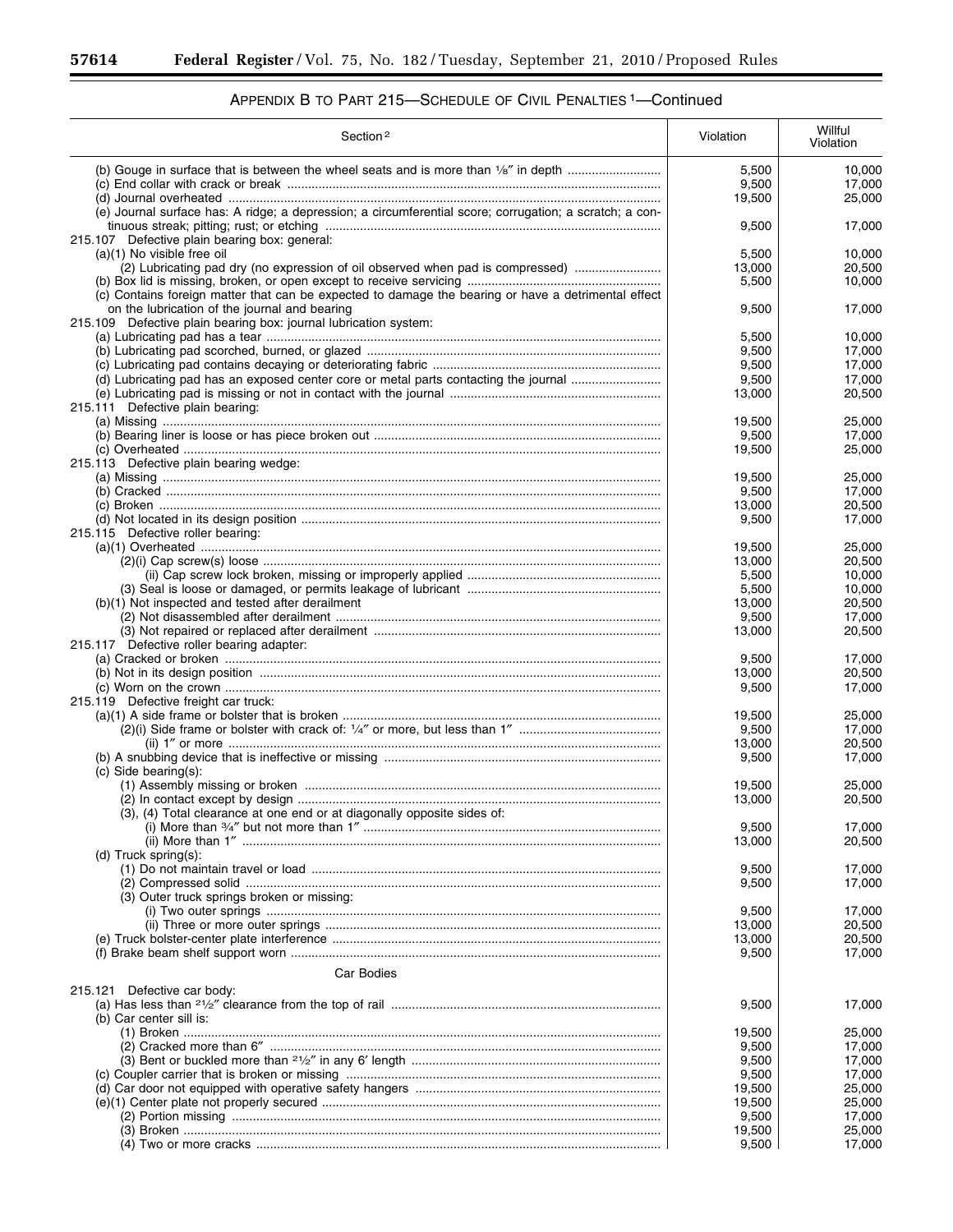## APPENDIX B TO PART 215—SCHEDULE OF CIVIL PENALTIES 1—Continued

| Section <sup>2</sup>                                                                                     | Violation | Willful<br>Violation |
|----------------------------------------------------------------------------------------------------------|-----------|----------------------|
|                                                                                                          | 9,500     | 17.000               |
| <b>Draft System</b>                                                                                      |           |                      |
| 215.123 Defective couplers:                                                                              |           |                      |
|                                                                                                          | 5.500     | 10.000               |
|                                                                                                          | 9.500     | 17.000               |
|                                                                                                          | 9,500     | 17,000               |
|                                                                                                          | 9.500     | 17,000               |
|                                                                                                          | 5.500     | 10.000               |
| (f) Coupler with following conditions: Locklift inoperative; no anticreep protection; or coupler lock is |           |                      |
|                                                                                                          | 9,500     | 17.000               |
|                                                                                                          | 9.500     | 17,000               |
| 215.127 Defective draft arrangement:                                                                     |           |                      |
|                                                                                                          | 9,500     | 17.000               |
|                                                                                                          | 9,500     | 17.000               |
|                                                                                                          | 9.500     | 17,000               |
|                                                                                                          | 19.500    | 25.000               |
|                                                                                                          | 19,500    | 25,000               |
|                                                                                                          | 9,500     | 17.000               |
| 215.129                                                                                                  | 9.500     | 17.000               |
| <b>Subpart C-Restricted Equipment</b>                                                                    |           |                      |
| 215,203                                                                                                  | 9,500     | 17.000               |
| <b>Subpart D-Stenciling</b>                                                                              |           |                      |
| 215.301                                                                                                  | 5,500     | 10.000               |
| 215.303                                                                                                  | 5,500     | 10.000               |
| 215.305                                                                                                  | 5.500     | 10.000               |

1A penalty may be assessed against an individual only for a willful violation. Generally, when two or more violations of these regulations are discovered with respect to a single freight car that is placed or continued in service by a railroad, the appropriate penalties set forth above are aggregated up to a maximum of \$25,000 per day. A failure to perform, with respect to a particular freight car, the predeparture inspection required by § 215.13 of this part will be treated as a violation separate and distinct from, and in addition to, any substantive violative conditions found on the car. The Administrator reserves the right to assess a penalty of up to \$100,000 for any violation where circumstances warrant. *See*  49 CFR part 209, appendix A. Failure to observe any condition for movement set forth in paragraphs (a) and (c) of § 215.9 will deprive the railroad of the benefit of the movement-for-repair provision and make the railroad and any responsible individuals liable for penalty under the particular regulatory section(s) concerning the substantive defect(s) present on the freight car at the time of movement. Maintenance-of-way equipment not stenciled in accordance with §215.305 is subject to all requirements of this part. See §215.3(c)(3).<br><sup>2</sup>The penalty schedule uses section numbers from 49 CFR part 215. If more than one item is listed as a type of

each item is also designated by a ''penalty code,'' which is used to facilitate assessment of civil penalties, and which may or may not correspond to any subsection designation(s). For convenience, penalty citations will cite the CFR section and the penalty code, if any. FRA reserves the right, should litigation become necessary, to substitute in its complaint the CFR citation in place of the combined CFR and penalty code citation, should they differ.

## **PART 217—[AMENDED]**

**Authority:** 49 U.S.C. 20103, 20107; 28 U.S.C. 2461, note; and 49 CFR 1.49.

**Appendix A to Part 217—Schedule Of Civil Penalties 1**

9. The authority citation for part 217 continues to read as follows:

10. Appendix A to part 217 is revised to read as follows:

| Section <sup>2</sup>                                                                                   | Violation | Willful<br>Violation |
|--------------------------------------------------------------------------------------------------------|-----------|----------------------|
| <b>Subpart A-General</b>                                                                               |           |                      |
| <b>Operating Rules:</b><br>217.7                                                                       |           |                      |
| (a)                                                                                                    | \$5,500   | \$10,000             |
| (b)                                                                                                    | 5,500     | 10.000               |
| (C)                                                                                                    | 5.500     | 10.000               |
| 217.9<br>Operational tests and inspections:                                                            |           |                      |
|                                                                                                        | $9.500 -$ | $17,000 -$           |
|                                                                                                        | 19.500    | 25,000               |
| (b) Railroad and railroad testing officer responsibilities:                                            |           |                      |
| (1) Failure to provide instruction, examination, or field training, or failure to conduct tests in ac- |           |                      |
|                                                                                                        | 13,000    | 20,500               |
|                                                                                                        | 9.500     | 17.000               |
|                                                                                                        | $9,500 -$ | 17,000-              |
|                                                                                                        | 19.500    | 25.000               |
|                                                                                                        | 9.500     | 17.000               |
| (e) Failure to retain copy of or conduct:.                                                             |           |                      |
|                                                                                                        | 13.000    | 20.500               |
|                                                                                                        | 13.000    | 20.500               |
|                                                                                                        | 9,500     | 17.000               |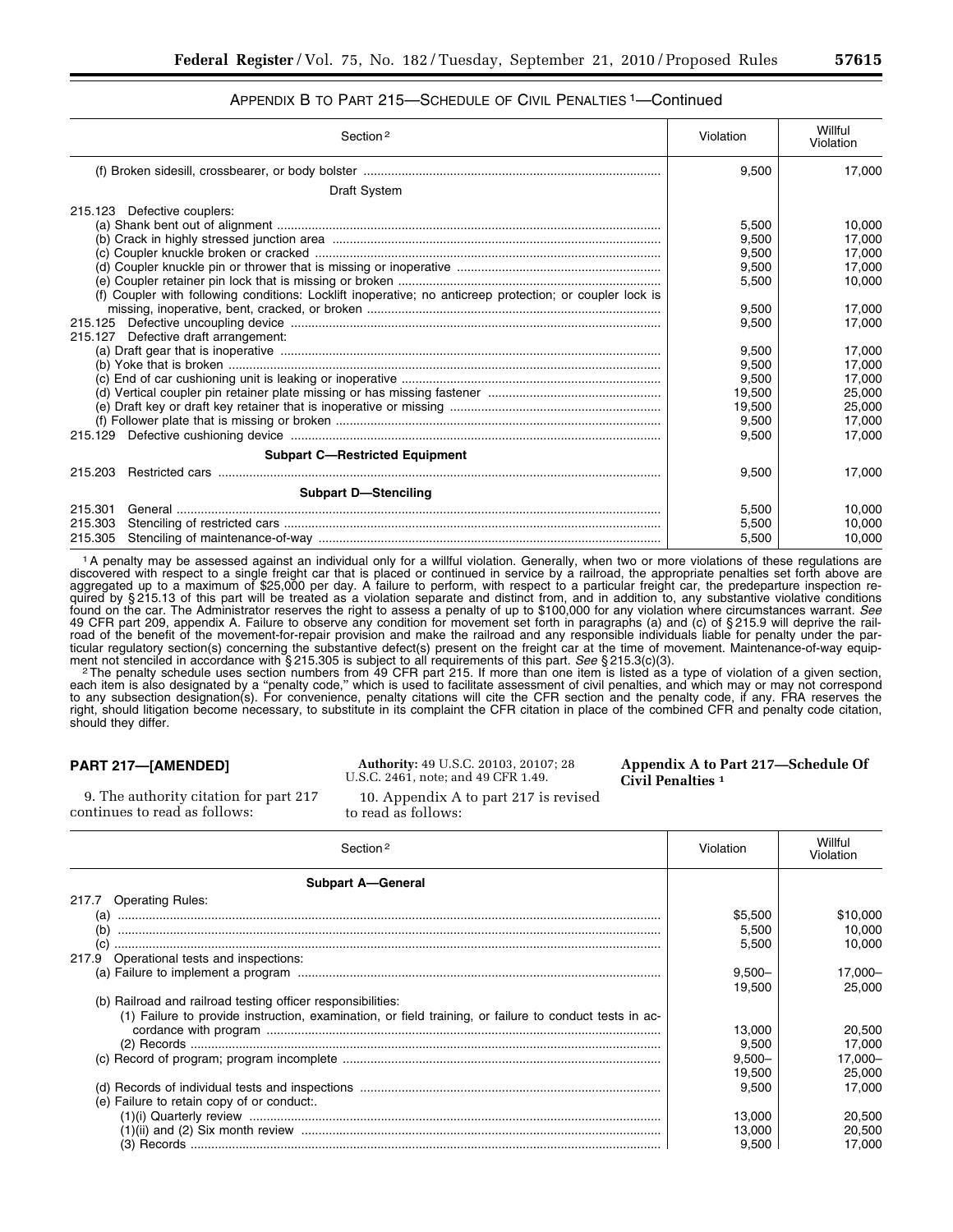| Section 2                                         |                                            | Willful<br>Jiolation                      |
|---------------------------------------------------|--------------------------------------------|-------------------------------------------|
| 217.11 Program of instruction on operating rules: | 9.500<br> 3.000-<br>19.500                 | 17,000<br>$20.500 -$<br>25.000            |
| (a)                                               | $5.500 -$<br>13.000<br>$5,500 -$<br>13.000 | $-0.000 -$<br>20,500<br>10,000-<br>20,500 |

1A penalty may be assessed against an individual only for a willful violation. The Administrator reserves the right to assess a penalty of up to \$100,000 for any violation where circumstances warrant. See 49 CFR part 209, appendix A.<br><sup>2</sup> The penalty schedule uses section numbers from 49 CFR part 217. If more than one item is listed as a type of violation of a given

each item is also designated by a ''penalty code,'' which is used to facilitate assessment of civil penalties, and which may or may not correspond to any subsection designation(s). For convenience, penalty citations will cite the CFR section and the penalty code, if any. FRA reserves the right, should litigation become necessary, to substitute in its complaint the CFR citation in place of the combined CFR and penalty code citation, should they differ.

## **PART 218—[AMENDED]**

**Authority:** 49 U.S.C. 20103, 20107; 28 U.S.C. 2461, note; and 49 CFR 1.49.

12. Appendix A to part 218 is revised to read as follows:

11. The authority citation for part 218 continues to read as follows:

# APPENDIX A TO PART 218—SCHEDULE OF CIVIL PENALTIES 1

| Section <sup>2</sup>                                        | Violation | Willful<br>violation |
|-------------------------------------------------------------|-----------|----------------------|
| <b>Subpart B-Blue Signal Protection of Workmen</b>          |           |                      |
| 218.22 Utility employees:                                   |           |                      |
|                                                             | \$5,500   | \$10,000             |
|                                                             | 9.500     | 17.000               |
| (c) Assignment conditions:                                  |           |                      |
|                                                             | 9.500     | 17,000               |
|                                                             | 9,500     | 17.000               |
|                                                             | 9,500     | 17,000               |
|                                                             | 5,500     | 10.000               |
|                                                             | 5,500     | 10,000               |
|                                                             | 5,500     | 10,000               |
| 218.23                                                      | 9.500     | 17.000               |
| 218.24 One-person crew:                                     |           |                      |
|                                                             | 5.500     | 10.000               |
|                                                             | 9,500     | 17,000               |
|                                                             | 5,500     | 10,000               |
|                                                             | 9.500     | 17,000               |
| 218.27 Workmen on track other than main track:              |           |                      |
|                                                             | 5,500     | 10.000               |
|                                                             | 9,500     | 17,000               |
| 218.29 Alternate methods of protection:                     |           |                      |
|                                                             | 5.500     | 10.000               |
|                                                             | 9,500     | 17,000               |
|                                                             | 5,500     | 10,000               |
|                                                             | 9,500     | 17,000               |
|                                                             | 9,500     | 17,000               |
|                                                             | 9,500     | 17,000               |
| 218.30 Remotely controlled switches:                        |           |                      |
|                                                             | 9,500     | 17.000               |
|                                                             | 2,500     | 5,000                |
|                                                             |           |                      |
| <b>Subpart C-Protection of Trains and Locomotives</b>       |           |                      |
| 218.35 Yard limits:                                         |           |                      |
|                                                             | 9,500     | 17,000               |
|                                                             | 2,500     | 5,000                |
| 218.37 Flag protection:                                     |           |                      |
|                                                             | 9,500     | 17,000               |
|                                                             | 9,500     | 17,000               |
|                                                             | 9,500     | 17.000               |
| 218.41                                                      | 9,500     | 17,000               |
| Subpart D-Prohibition against Tampering with Safety Devices |           |                      |
| 218.55                                                      |           | 17,000               |
| 218.57                                                      |           |                      |
|                                                             | 5.500     |                      |
|                                                             |           | 10.000               |
|                                                             | 5,500     | 10,000               |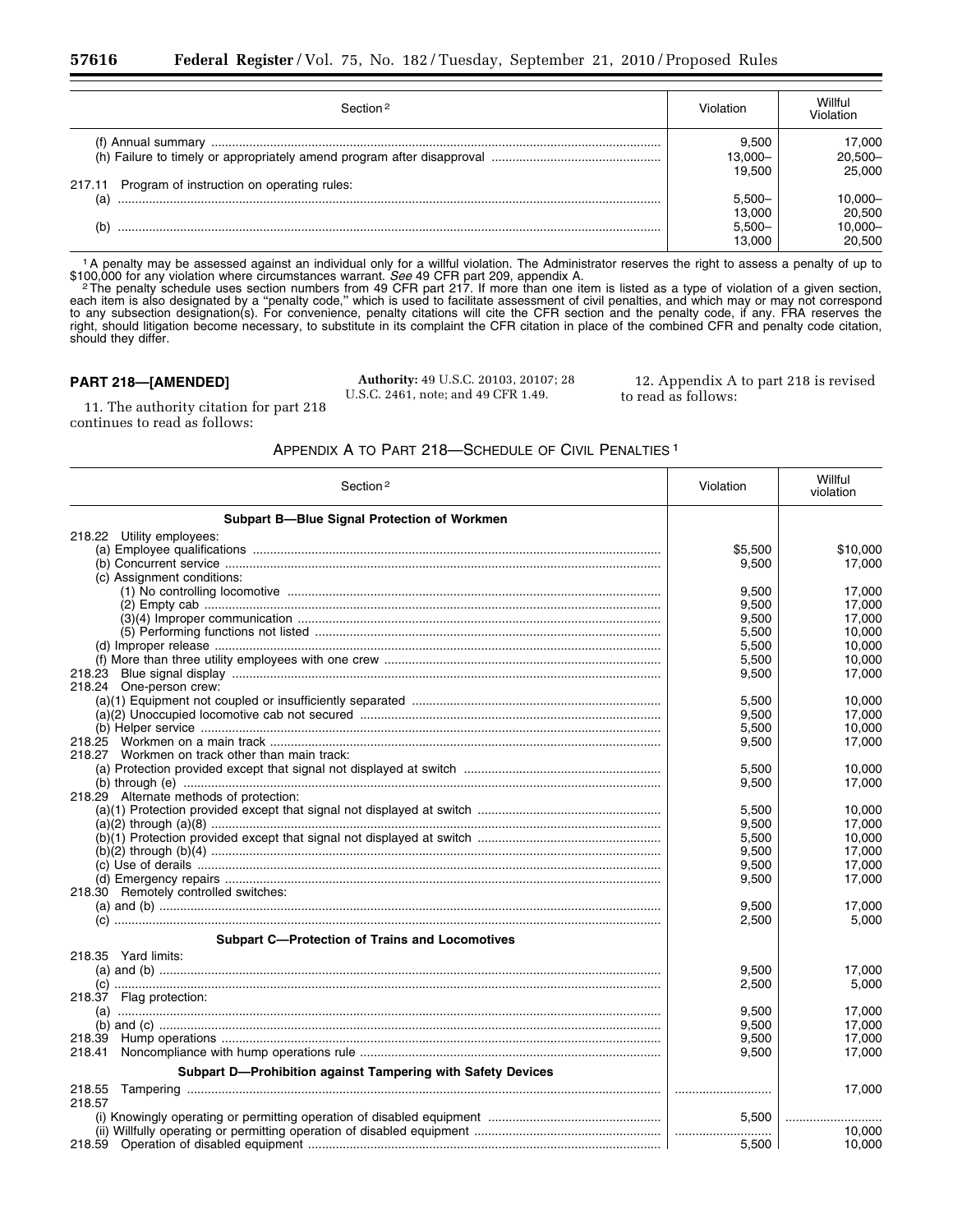# APPENDIX A TO PART 218—SCHEDULE OF CIVIL PENALTIES 1—Continued

| Section <sup>2</sup>                                                                          | Violation      | Willful<br>violation |
|-----------------------------------------------------------------------------------------------|----------------|----------------------|
| <b>Subpart E-Protection of Occupied Camp Cars</b>                                             |                |                      |
| 218.71 Warning Signal Display:                                                                |                |                      |
|                                                                                               | 5,500          | 10,000               |
|                                                                                               | 9,500          | 17,000               |
| (2) Rolling equipment may not be on same track reducing view of warning signal                | 5,500          | 10,000               |
|                                                                                               | 9,500          | 17,000               |
| (4) Signal will be displayed immediately and only removed prior to departure                  | 5,500          | 10,000               |
| 218.75 Methods of protection for camp cars on main track:                                     |                |                      |
|                                                                                               | 5,500          | 10,000<br>17,000     |
|                                                                                               | 9,500<br>5,500 | 10,000               |
|                                                                                               | 9,500          | 17,000               |
|                                                                                               | 9,500          | 17,000               |
| 218.77 Remotely controlled switches:                                                          |                |                      |
|                                                                                               | 9,500          | 17,000               |
|                                                                                               | 9,500          | 17,000               |
|                                                                                               | 2,500          | 5,000                |
|                                                                                               | 9,500          | 17,000               |
| 218.79 Alternative methods for protection:                                                    |                |                      |
| (a) Other than main track:                                                                    |                |                      |
|                                                                                               | 9,500          | 17,000               |
|                                                                                               | 9,500          | 17,000               |
|                                                                                               | 9,500          | 17,000               |
| (b) Except as provided in (a) on other than main track:                                       |                |                      |
|                                                                                               | 9,500          | 17,000               |
|                                                                                               | 9,500          | 17,000               |
| Subpart F-Handling Equipment, Switches and Derails                                            |                |                      |
| 218.95 Instruction, Training and Examination:                                                 |                |                      |
|                                                                                               | 9,500-13,000   | 17,000-20,500        |
|                                                                                               | 9,500          | 17,000               |
|                                                                                               | 9,500-13,000   | 17,000-20,500        |
| 218.97 Good Faith Challenge Procedures:                                                       |                |                      |
|                                                                                               |                | 5,000                |
|                                                                                               | 9,500          | 17,000               |
| 218.99 Shoving or Pushing Movements:                                                          |                |                      |
|                                                                                               | 13,000         | 20,500               |
| (b) Failure to conduct job briefing, use a qualified employee, or establish proper protection | 9,500-13,000   | 17,000-20,500        |
|                                                                                               | 9,500          | 17,000               |
|                                                                                               | 9,500          | 17,000               |
| 218.101 Leaving Equipment in the Clear:                                                       | 9,500          | 17,000               |
|                                                                                               | 9,500          | 17,000               |
|                                                                                               | 9,500          | 17,000               |
|                                                                                               | 9,500          | 17,000               |
| 218.103 Hand-operated switches, including crossover switches:                                 |                |                      |
|                                                                                               | 9,500          | 17,000               |
|                                                                                               | 9,500          | 17,000               |
| 218.105 Additional operational requirements for hand-operated main track switches:            |                |                      |
|                                                                                               | 13,000         | 20,500               |
|                                                                                               | 9,500          | 17,000               |
|                                                                                               | 13,000         | 20,500               |
| 218.107 Additional operational requirements for hand-operated crossover switches:             |                |                      |
|                                                                                               | 9,500          | 17,000               |
|                                                                                               | 9,500          | 17,000               |
| 218.109 Hand-operated fixed derails:                                                          |                |                      |
|                                                                                               | 9,500          | 17,000               |
|                                                                                               | 9,500          | 17,000               |

1Except as provided for in § 218.57, a penalty may be assessed against an individual only for a willful violation. In addition, there are certain sections of the penalty schedule for which no penalty is listed in the ordinary violation column. These sections may only be cited as willful violations. The Administrator reserves the right to assess a penalty of up to \$100,000 for any violation where the circumstances warrant. *See* 49 CFR

part 209, appendix A.<br><sup>2</sup>The penalty schedule uses section numbers from 49 CFR part 218. If more than one item is listed as a type of violation of a given section, each item is also designated by a ''penalty code,'' which is used to facilitate assessment of civil penalties, and which may or may not correspond to any subsection designation(s). For convenience, penalty citations will cite the CFR section and the penalty code, if any. FRA reserves the right, should litigation become necessary, to substitute in its complaint the CFR citation in place of the combined CFR and penalty code citation, should they differ.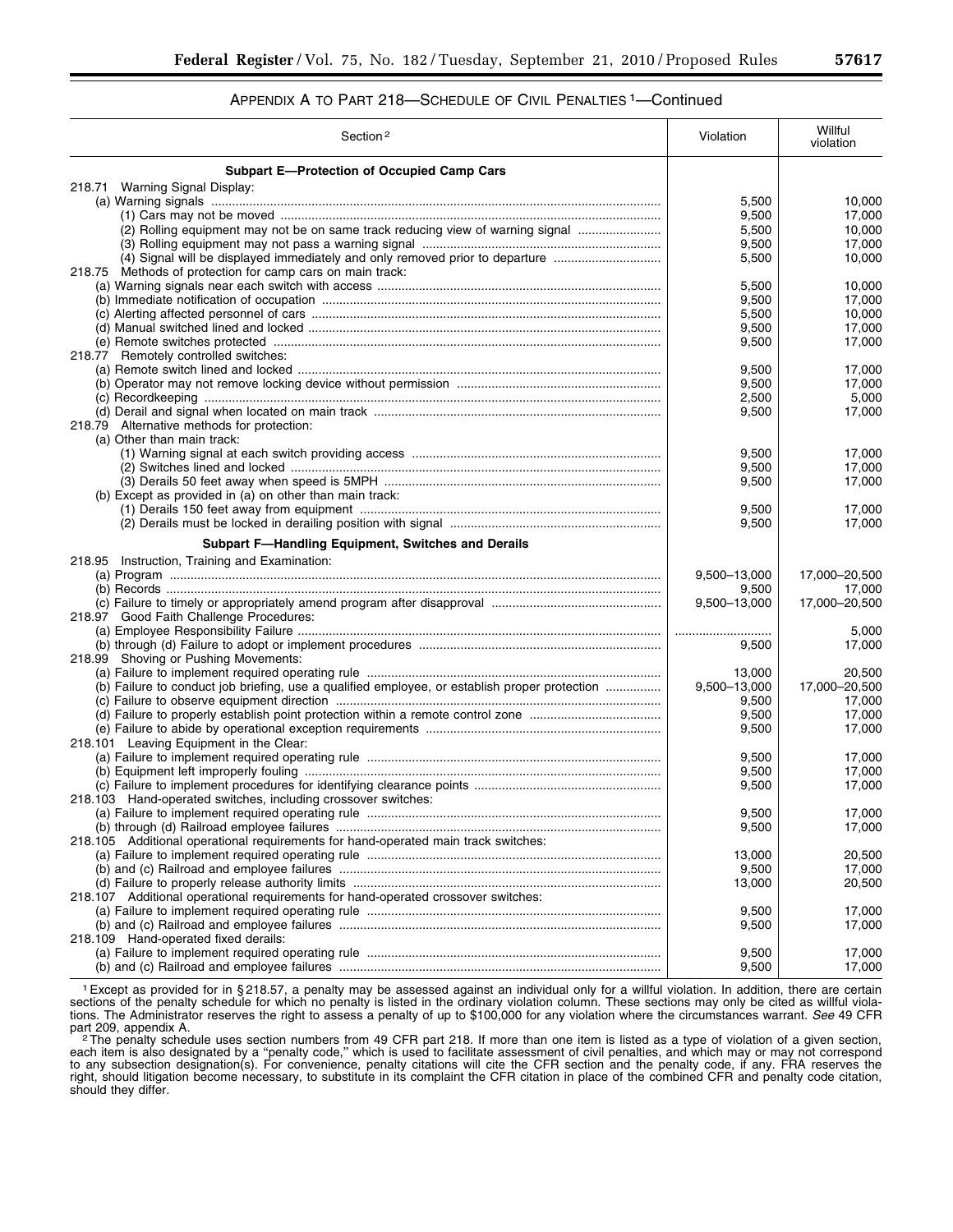# **PART 219—[AMENDED]**

13. The authority citation for part 219 continues to read as follows:

**Authority:** 49 U.S.C. 20103, 20107, 20140, 21301, 21304, 21311; 28 U.S.C. 2461, note; and 49 CFR 1.49(m).

14. Appendix A to part 219 is revised to read as follows:

۰

# APPENDIX A TO PART 219—SCHEDULE OF CIVIL PENALTIES 1

| Section <sup>2</sup>                                                                                  | Violation | Willful<br>violation |
|-------------------------------------------------------------------------------------------------------|-----------|----------------------|
| <b>Subpart A-General</b>                                                                              |           |                      |
| 219.3 Application: Railroad does not have required program                                            | \$13,000  | \$20,500             |
| 219.11 General conditions for chemical tests:                                                         |           |                      |
|                                                                                                       | 5,500     | 10,000               |
|                                                                                                       | 13,000    | 20,500               |
|                                                                                                       | 5,500     | 10,000               |
|                                                                                                       | 5,500     | 10,000               |
|                                                                                                       | 5,500     | 10,000               |
|                                                                                                       |           | 10,000               |
| (g) Failure to meet supervisory training requirements or program of instruction not available or pro- |           |                      |
|                                                                                                       | 9,500     | 17,000               |
| (h) Urine or blood specimens provided for Federal testing were used for nonauthorized testing         | 5,500     | 10,000               |
| 219.23 Railroad policies:                                                                             |           |                      |
|                                                                                                       | 5,500     | 10,000               |
|                                                                                                       | 2,500     | 5,000                |
|                                                                                                       | 2,500     | 5,000                |
|                                                                                                       | 2,500     | 5,000                |
| (e) Educational materials fail to explain requirements of this part and/or include required content   | 2,500     | 5,000                |
|                                                                                                       | 5,500     | 10,000               |
|                                                                                                       |           |                      |
| <b>Subpart B-Prohibitions</b>                                                                         |           |                      |
| 219.101 Alcohol and drug use prohibited:                                                              |           |                      |
|                                                                                                       | 19,500    | 25,000               |
| 219.103 Prescribed and over-the-counter drugs:                                                        |           |                      |
|                                                                                                       | 5,500     | 10,000               |
| 219.104 Responsive action:                                                                            |           |                      |
|                                                                                                       | 19,500    | 25,000               |
|                                                                                                       | 5,500     | 10,000               |
|                                                                                                       | 5,500     | 10,000               |
|                                                                                                       | 13,000    | 20,500               |
| 219.105 Railroad's duty to prevent violations:                                                        |           |                      |
|                                                                                                       | 19,500    | 25,000               |
|                                                                                                       | 9,500     | 17,000               |
| 219.107 Consequences of unlawful refusal:                                                             |           |                      |
|                                                                                                       | 13,000    | 20,500               |
|                                                                                                       | 13,000    | 20,500               |
|                                                                                                       |           |                      |
| <b>Subpart C-Post-Accident Toxicological Testing</b>                                                  |           |                      |
| 219.201 Events for which testing is required:                                                         |           |                      |
|                                                                                                       | 13,000    | 20,500               |
|                                                                                                       | 5,500     | 10,000               |
|                                                                                                       | 2,500     | 5,000                |
|                                                                                                       | 9,500     | 17,000               |
| 219.203 Responsibilities of railroads and employees:                                                  |           |                      |
|                                                                                                       | 5,500     | 10,000               |
|                                                                                                       | 5,500     | 10,000               |
| (b)(1) Delay in obtaining specimens due to failure to make every reasonable effort                    | 5,500     | 10,000               |
|                                                                                                       | 5,500     | 10,000               |
|                                                                                                       | 2,500     | 5,000                |
| 219.205 Specimen collection and handling:                                                             |           |                      |
| (a) Failure to observe requirements with respect to specimen collection, marking and handling         | 5,500     | 10,000               |
|                                                                                                       | 2,500     | 5,000                |
|                                                                                                       | 5,500     | 10,000               |
| 219.207 Fatality:                                                                                     |           |                      |
|                                                                                                       | 13,000    | 20,500               |
| (a)(1) Failure to ensure timely collection and shipment of required specimens                         | 2,500     | 5,000                |
|                                                                                                       | 5,500     | 10,000               |
| 219.209 Reports of tests and refusals:                                                                |           |                      |
|                                                                                                       | 2,500     | 5,000                |
|                                                                                                       | 2,500     | 5,000                |
| (c) Failure to maintain report explaining why test not conducted within four hours                    | 2,500     | 5,000                |
| 219.211 Analysis and follow-up:                                                                       |           |                      |
|                                                                                                       | 5,500     | 10,000               |
|                                                                                                       |           |                      |
| <b>Subpart D-Testing for Cause</b>                                                                    |           |                      |
| Mandatory reasonable suspicion testing:<br>219.300                                                    |           |                      |
|                                                                                                       | 19,500    | 25,000               |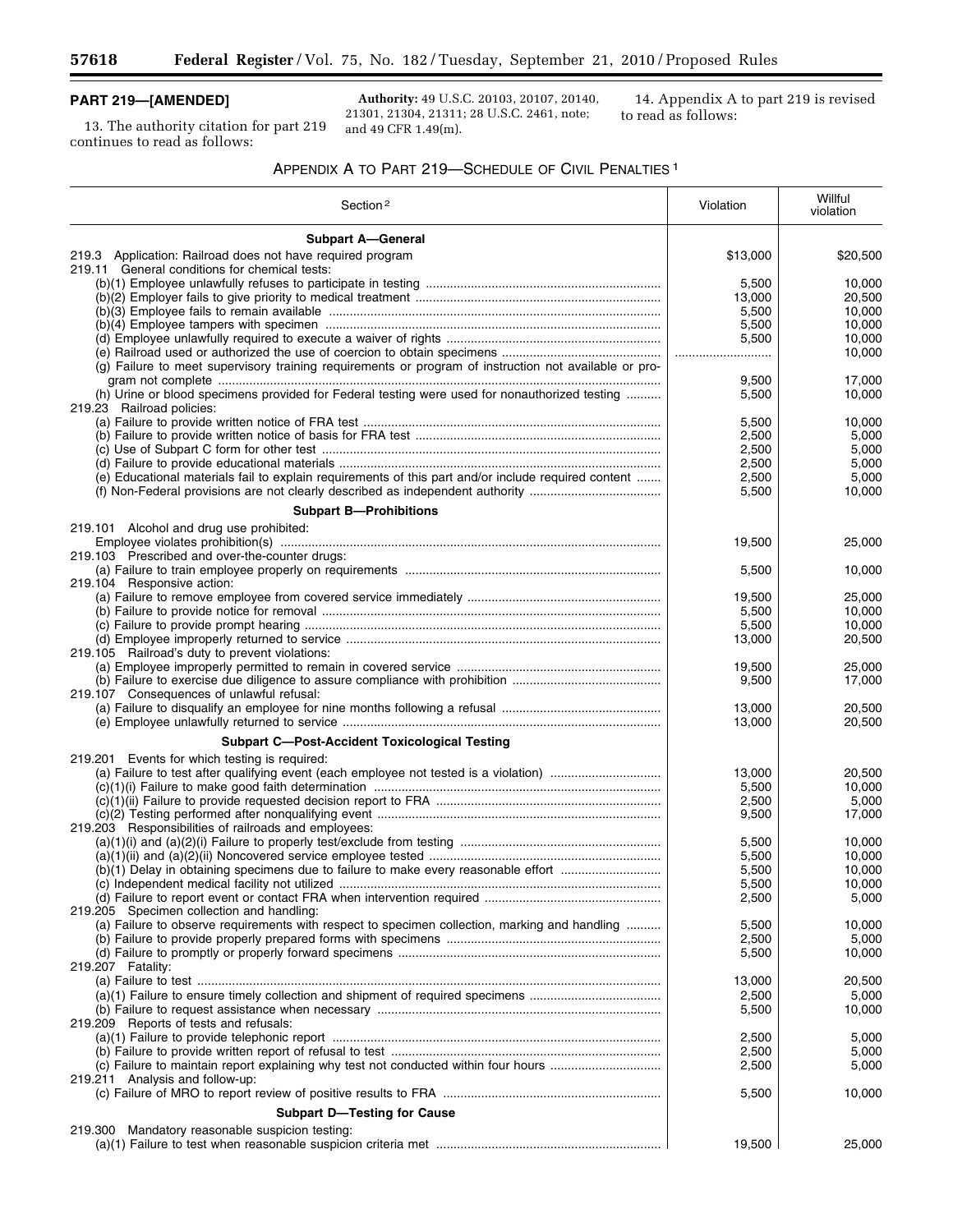# APPENDIX A TO PART 219—SCHEDULE OF CIVIL PENALTIES 1—Continued

| Section <sup>2</sup>                                                                                                                 | Violation      | Willful<br>violation |
|--------------------------------------------------------------------------------------------------------------------------------------|----------------|----------------------|
| 219.301 Testing for reasonable cause:                                                                                                | 9,500          | 17,000               |
|                                                                                                                                      | 5,500          | 10,000               |
|                                                                                                                                      | 9,500          | 17,000               |
|                                                                                                                                      | 9,500          | 17,000               |
| 219.302 Prompt specimen collection:                                                                                                  | 5,500          | 10,000               |
| <b>Subpart E-Identification of Troubled Employees</b>                                                                                |                |                      |
|                                                                                                                                      |                |                      |
| 219.401 Requirement for policies:                                                                                                    | 5,500          | 10,000               |
| 219.407 Alternate policies:                                                                                                          | 5,500          | 10,000               |
| <b>Subpart F-Pre-Employment Tests</b>                                                                                                |                |                      |
| 219.501 Pre-employment tests:<br>(a) Failure to perform pre-employment drug test before first time employee performs covered service | 13,000         | 20,500               |
| <b>Subpart G-Random Testing Programs</b>                                                                                             |                |                      |
| 219.601 Railroad random drug programs:                                                                                               |                |                      |
|                                                                                                                                      | 13,000         | 20,500               |
|                                                                                                                                      | 5,500          | 10,000               |
|                                                                                                                                      | 9,500          | 17,000               |
|                                                                                                                                      | 9,500          | 17,000               |
|                                                                                                                                      | 5,500          | 10,000               |
|                                                                                                                                      | 5,500          | 10,000               |
|                                                                                                                                      | 9,500<br>5,500 | 17,000<br>10.000     |
|                                                                                                                                      | 9,500          | 17,000               |
| 219.602 Administrator's determination of drug testing rate:                                                                          |                |                      |
|                                                                                                                                      | 13,000         | 20,500               |
| 219.603 Participation in drug testing:                                                                                               |                |                      |
|                                                                                                                                      | 5,500          | 10,000               |
| 219.607 Railroad random alcohol programs:                                                                                            |                |                      |
|                                                                                                                                      | 13,000         | 20,500               |
|                                                                                                                                      | 5,500<br>9,500 | 10,000<br>17,000     |
|                                                                                                                                      | 9,500          | 17,000               |
|                                                                                                                                      | 5,500          | 10,000               |
|                                                                                                                                      | 9,500          | 17,000               |
|                                                                                                                                      | 9,500          | 17,000               |
| 219.608 Administrator's determination of random alcohol testing rate:                                                                |                |                      |
|                                                                                                                                      | 13,000         | 20,500               |
| 219.609 Participation in alcohol testing: Failure to document reason for not testing selected employee                               | 5,500          | 10,000               |
| <b>Subpart H-Drug and Alcohol Testing Procedures</b>                                                                                 |                |                      |
| 219.701 Standards for drug and alcohol testing:                                                                                      |                |                      |
| (a) Failure to comply with part 40 procedures in Subpart B, D, F, or G testing                                                       | 5,500<br>5,500 | 10,000<br>10,000     |
| <b>Subpart I-Annual Report</b>                                                                                                       |                |                      |
| 219.800 Reporting alcohol and drug misuse prevention program results in a management information<br>system:                          |                |                      |
|                                                                                                                                      | 5,500          | 10,000               |
|                                                                                                                                      | 5,500          | 10,000               |
|                                                                                                                                      | 5,500          | 10,000               |
| <b>Subpart J-Recordkeeping Requirements</b>                                                                                          |                |                      |
| 219.901 Retention of Alcohol Testing Records:                                                                                        |                |                      |
|                                                                                                                                      | 5,500          | 10,000               |
|                                                                                                                                      | 5,500          | 10,000               |
|                                                                                                                                      | 5,500          | 10,000               |
| 219.903 Retention of Drug Testing Records:                                                                                           |                |                      |
|                                                                                                                                      | 5,500<br>5,500 | 10,000<br>10,000     |
|                                                                                                                                      | 5,500          | 10,000               |
| 219.905 Access to facilities and records:                                                                                            |                |                      |
|                                                                                                                                      | 9,500          | 17,000               |
|                                                                                                                                      | 9,500          | 17,000               |
|                                                                                                                                      | 9,500          | 17,000               |

1A penalty may be assessed against an individual only for a willful violation. The FRA Administrator reserves the right to assess a penalty of up to \$100,000 for any violation, including ones not listed in this penalty schedule, where circumstances warrant. *See* 49 CFR part 209, appendix A.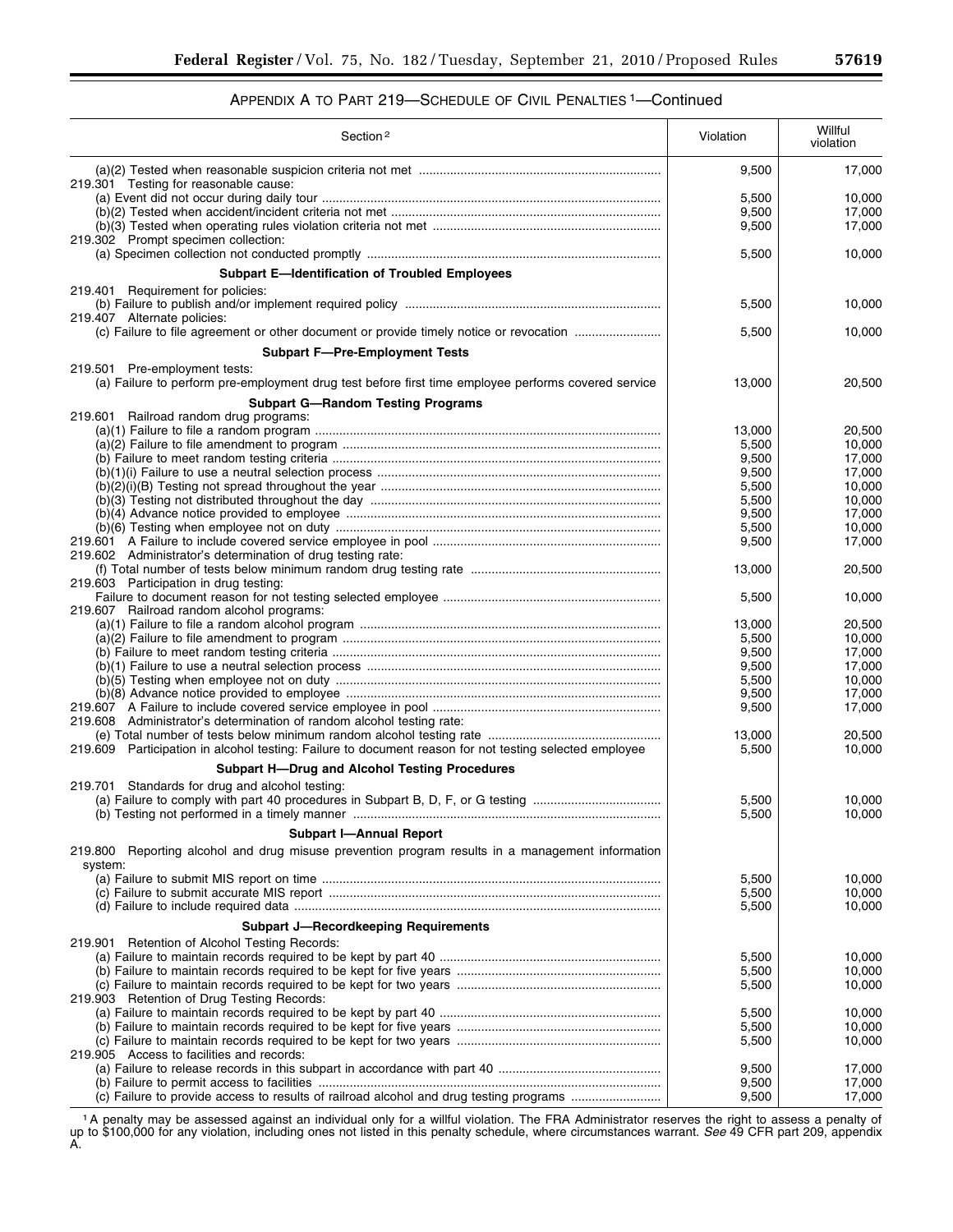<sup>2</sup>The penalty schedule uses section numbers from 49 CFR part 219. If more than one item is listed as a type of violation of a given section, each item is also designated by a ''penalty code,'' which is used to facilitate assessment of civil penalties, and which may or may not correspond to any subsection designation(s). For convenience, penalty citations will cite the CFR section and the penalty code, if any. FRA reserves the right, should litigation become necessary, to substitute in its complaint the CFR citation in place of the combined CFR and penalty code citation, should they differ.

## **PART 220—[AMENDED]**

**Authority:** 49 U.S.C. 20102–20103, 20107, 21301–21302, 21304, 21311; 28 U.S.C. 2461, note; and 49 CFR 1.49.

16. Appendix C to part 220 is revised to read as follows:

15. The authority citation for part 220 continues to read as follows:

# APPENDIX C TO PART 220—SCHEDULE OF CIVIL PENALTIES 1

|        | Section <sup>2</sup>                                         | Violation | Willful<br>violation |
|--------|--------------------------------------------------------------|-----------|----------------------|
|        | <b>Subpart A-General</b>                                     |           |                      |
| 220.9  |                                                              | \$13,000  | \$20,500             |
| 220.11 |                                                              | 13.000    | 20.500               |
|        | <b>Subpart B-Radio and Wireless Communication Procedures</b> |           |                      |
| 220.21 | Railroad operating rules; radio communications:              |           |                      |
| (a)    |                                                              | 9.500     | 17.000               |
| (b)    |                                                              | 9,500     | 17,000               |
| 220.23 |                                                              | 9.500     | 17.000               |
| 220.25 |                                                              | 9,500     | 17.000               |
| 220.27 |                                                              | 9,500     | 17,000               |
| 220.29 |                                                              | 9,500     | 17.000               |
| 220.31 |                                                              | 5,500     | 10.000               |
| 220.33 |                                                              | 9,500     | 17.000               |
| 220.35 |                                                              | 9,500     | 17.000               |
| 220.37 |                                                              | 13.000    | 20,500               |
| 220.38 |                                                              | 2,500     | 5.000                |
| 220.39 |                                                              | 9,500     | 17.000               |
| 220.41 | [Reserved].                                                  |           |                      |
| 220.43 |                                                              | 13.000    | 20,500               |
| 220.45 |                                                              | 13,000    | 20,500               |
| 220.47 |                                                              | 19,500    | 25,000               |
| 220.49 |                                                              | 19,500    | 25,000               |
| 220.51 |                                                              | 13,000    | 20,500               |
| 220.61 |                                                              | 19,500    | 25,000               |

1A penalty may be assessed against and only for a willful violation. The Administrator reserves the right to assess a penalty of up to \$100,000

for any violation where circumstances warrant. See 49 CFR part 209, appendix A.<br><sup>2</sup> The penalty schedule uses section numbers from 49 CFR part 220. If more than one item is listed as a type of violation of a given section, each item is also designated by a ''penalty code,'' which is used to facilitate assessment of civil penalties, and which may or may not correspond to any subsection designation(s). For convenience, penalty citations will cite the CFR section and the penalty code, if any. FRA reserves the right, should litigation become necessary, to substitute in its complaint the CFR citation in place of the combined CFR and penalty code citation, should they differ.

## **PART 221—[AMENDED]**

**Authority:** 49 U.S.C. 20103, 20107; 28 U.S.C. 2461, note; and 49 CFR 1.49.

18. Appendix C to part 221 is revised to read as follows:

17. The authority citation for part 221 continues to read as follows:

## APPENDIX C TO PART 221—SCHEDULE OF CIVIL PENALTIES 1

| Section <sup>2</sup>              | /i∩lati∩r | Willful<br>violation |
|-----------------------------------|-----------|----------------------|
| <b>Subpart B-Marking Devices</b>  |           |                      |
| 221.13 Marking device display:    |           |                      |
|                                   | \$9.500   | \$17,000             |
|                                   | 2.500     | 5.000                |
|                                   | 5.500     | 10.000               |
| 221.15 Marking device inspection: |           |                      |
|                                   | 5.500     | 10,000               |
|                                   | 5.500     | 10.000               |
| 221.16 Inspection procedure:      |           |                      |
|                                   | 9.500     | 17.000               |
|                                   | 5.500     | 10.000               |
|                                   |           |                      |

<sup>1</sup>A penalty may be assessed against an individual only for a willful violation. The Administrator reserves the right to assess a penalty of up to \$100,000 for any violation where circumstances warrant. *See* 49 CFR part 209, appendix A. Where the conditions for movement of defective equipment set forth in § 221.17 of this part are not met, the movement constitutes a violation of § 221.13 of this part.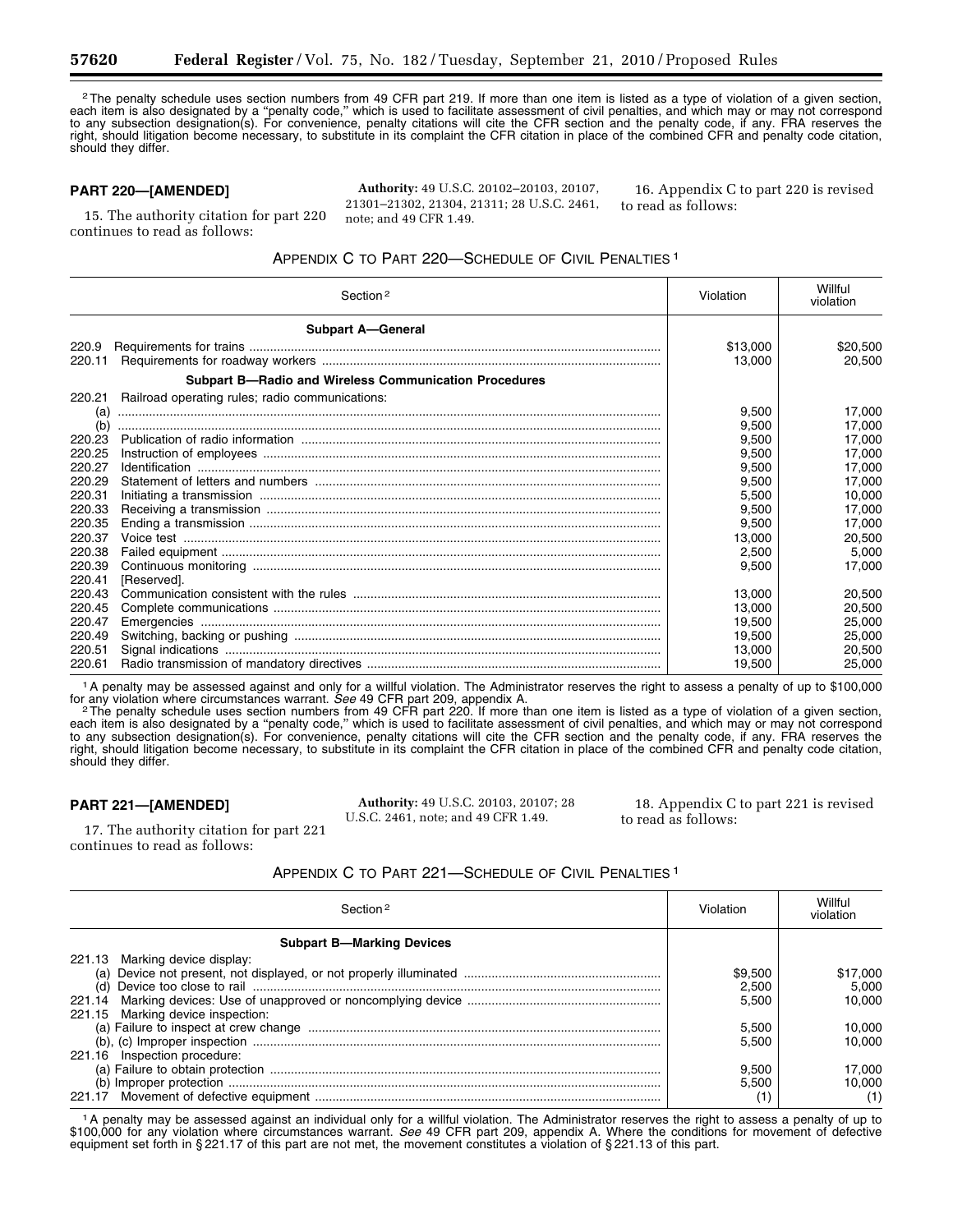<sup>2</sup>The penalty schedule uses section numbers from 49 CFR part 221. If more than one item is listed as a type of violation of a given section, each item is also designated by a ''penalty code,'' which is used to facilitate assessment of civil penalties, and which may or may not correspond to any subsection designation(s). For convenience, penalty citations will cite the CFR section and the penalty code, if any. FRA reserves the right, should litigation become necessary, to substitute in its complaint the CFR citation in place of the combined CFR and penalty code citation, should they differ.

## **PART 222—[AMENDED]**

continues to read as follows:

19. The authority citation for part 222

**Authority:** 49 U.S.C. 20103, 20107, 20153, 21301, 21304; 28 U.S.C. 2461, note; and 49 CFR 1.49.

20. Appendix H to part 222 is revised to read as follows:

APPENDIX H TO PART 222—SCHEDULE OF CIVIL PENALTIES 1

| Section <sup>2</sup>                                                                                                       | Violation                                   | Willful<br>violation                             |
|----------------------------------------------------------------------------------------------------------------------------|---------------------------------------------|--------------------------------------------------|
| <b>Subpart B-Use of Locomotive Horns</b>                                                                                   |                                             |                                                  |
| Use of locomotive horn:<br>222.21                                                                                          | \$9.500<br>5,500<br>9.500<br>5.500<br>5.500 | \$17,000<br>10.000<br>17.000<br>10.000<br>10.000 |
| Subpart C—Exceptions to the Use of the Locomotive Horn<br>Silenced Horns at Individual Crossings<br>222.33                 | 9.500                                       | 17.000                                           |
| Silenced Horns at Groups of Crossings—Quiet Zones                                                                          |                                             |                                                  |
| 222.45<br>222.49(b)<br>Routine sounding of the locomotive horn at a grade crossing equipped with wayside horn<br>222.59(d) | 5.500<br>2,500<br>2,500                     | 10.000<br>5.000<br>5.000                         |

<sup>1</sup>A penalty may be assessed against an individual only for a willful violation. The Administrator reserves the right to assess a penalty of up to

\$100,000 for any violation where circumstances warrant. See 49 CFR part 209, appendix A.<br>2The penalty schedule uses section numbers from 49 CFR part 222. If more than one item is listed as a type of violation of a given se each item is also designated by a ''penalty code,'' which is used to facilitate assessment of civil penalties, and which may or may not correspond to any subsection designation(s). For convenience, penalty citations will cite the CFR section and the penalty code, if any. FRA reserves the right, should litigation become necessary, to substitute in its complaint the CFR citation in place of the combined CFR and penalty code citation, should they differ.

## **PART 223—[AMENDED]**

21. The authority citation for part 223 continues to read as follows:

**Authority:** 49 U.S.C. 20102–03, 20133, 20701–20702, 21301–02, 21304; 28 U.S.C. 2461, note; and 49 CFR 1.49.

22. Appendix B to part 223 is revised to read as follows:

## APPENDIX B TO PART 223—SCHEDULE OF CIVIL PENALTIES 1

| Section <sup>2</sup>                   | /i∩lati∩r |         |
|----------------------------------------|-----------|---------|
| <b>Subpart B-Specific Requirements</b> |           |         |
| New or rebuilt equipment:<br>223.9     |           |         |
| (a)                                    | \$5.500   | 10.000; |
|                                        | 5.500     | 10.000  |
| (c)                                    | 5.500     | 10.000  |
|                                        | 5.500     | 10.000  |
| (d)                                    | 2.500     | 5.000   |
|                                        | 5.500     | 10.000  |
| (d)                                    | 2.500     | 5.000   |
|                                        | 5.500     | 10.000  |
| (d)                                    | 2.500     | 5.000   |
| Identification of units                | 2.500     | 5.000   |

1A penalty may be assessed against an individual only for a willful violation. The Administrator reserves the right to assess a penalty of up to

\$100,000 for any violation where circumstances warrant. See 49 U.S.C. 21301, 21304, and 49 CFR part 209, appendix A.<br>The penalty schedule uses section numbers from 49 CFR part 223. If more than one item is listed as a type each item is also designated by a ''penalty code,'' which is used to facilitate assessment of civil penalties, and which may or may not correspond to any subsection designation(s). For convenience, penalty citations will cite the CFR section and the penalty code, if any. FRA reserves the right, should litigation become necessary, to substitute in its complaint the CFR citation in place of the combined CFR and penalty code citation, should they differ.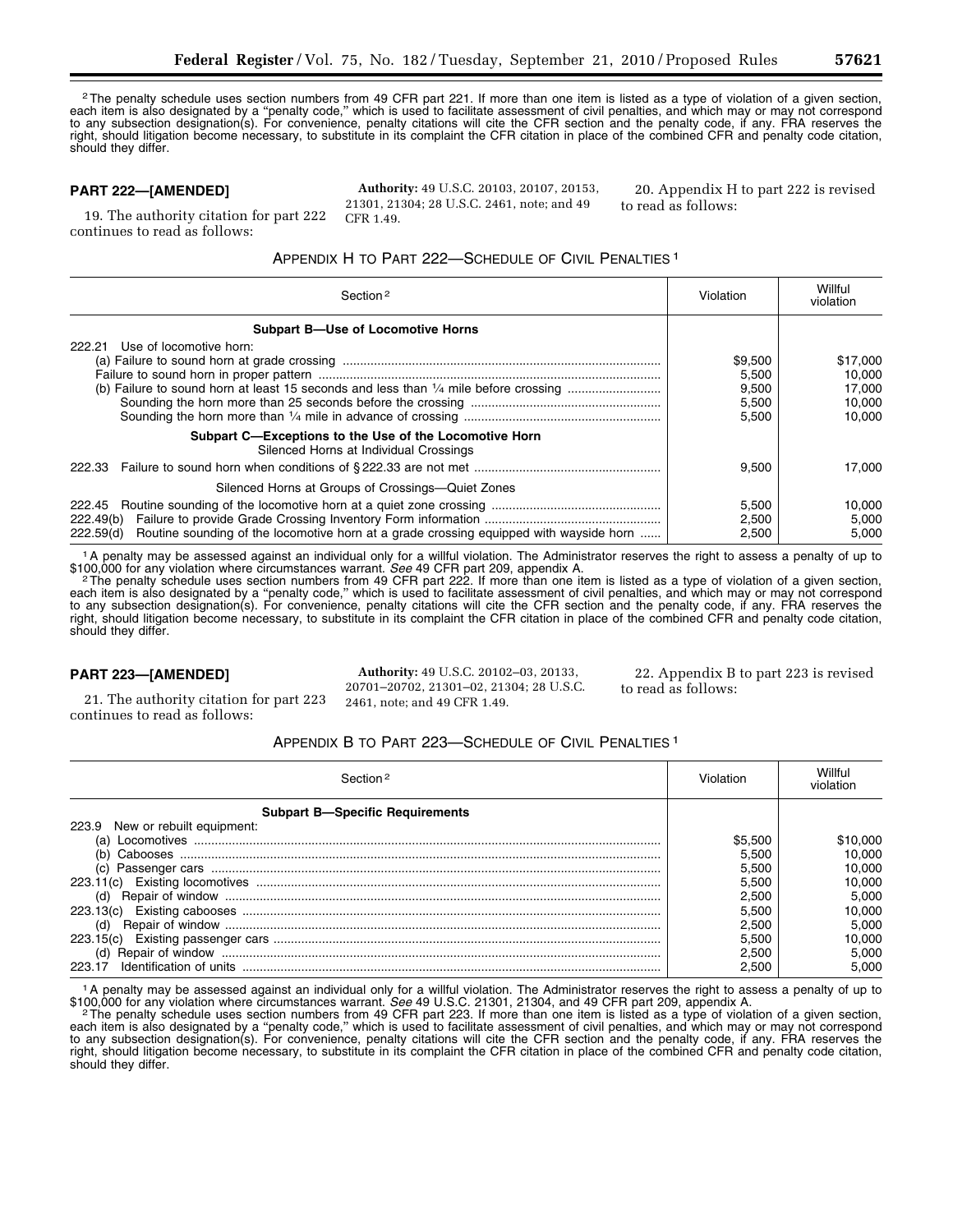## **PART 224—[AMENDED]**

23. The authority citation for part 224 continues to read as follows:

**Authority:** 49 U.S.C. 20103, 20107, 20148 and 21301; 28 U.S.C. 2461; and 49 CFR 1.49.

24. Appendix A to part 224 is revised to read as follows:

## APPENDIX A TO PART 224—SCHEDULE OF CIVIL PENALTIES 1

| Section <sub>2</sub>                                                                                                  | Violation | Willful<br>violation |
|-----------------------------------------------------------------------------------------------------------------------|-----------|----------------------|
| Subpart B—Application, Inspection, and Maintenance of Retroreflective Material                                        |           |                      |
| 224.103 Characteristics of retroreflective sheeting:                                                                  |           |                      |
|                                                                                                                       | \$5.500   | \$10,000             |
| 224.105 Sheeting dimensions and quantity:                                                                             |           |                      |
| (a) Failure to apply minimum amount of retroreflective sheeting in accordance with Table 2                            | 5,500     | 10.000               |
|                                                                                                                       | 5.500     | 10.000               |
| 224.106 Location of retroreflective sheeting:                                                                         |           |                      |
|                                                                                                                       | 5.500     | 10.000               |
| 224.107 Implementation schedule:                                                                                      |           |                      |
| $(a)(1)$ , $(b)(1)$ Failure to apply retroreflective sheeting to new freight car or locomotive before equip-          |           |                      |
|                                                                                                                       | 5,500     | 10.000               |
| $(a)(2)$ , $(b)(2)$ , $(b)(4)$ Failure to apply retroreflective sheeting to existing freight car or locomotive in ac- |           |                      |
|                                                                                                                       | 5,500     | 10.000               |
| 224.109 Inspection, repair, and replacement:                                                                          |           |                      |
|                                                                                                                       | 5,500     | 10.000               |
| (2)                                                                                                                   | 5,500     | 10.000               |
|                                                                                                                       | 2,500     | 5,000                |
|                                                                                                                       | 5,500     | 10,000               |

1A penalty may be assessed against an individual only for a willful violation. The Administrator reserves the right to assess a penalty of up to \$100,000 for any violation where circumstances warrant. See 49 CFR part 209, appendix A.<br><sup>2</sup> The penalty schedule uses section numbers from 49 CFR part 224. If more than one item is listed as a type of violation of a given

each item is also designated by a ''penalty code,'' which is used to facilitate assessment of civil penalties, and which may or may not correspond to any subsection designation(s). For convenience, penalty citations will cite the CFR section and the penalty code, if any. FRA reserves the right, should litigation become necessary, to substitute in its complaint the CFR citation in place of the combined CFR and penalty code citation, should they differ.

## **PART 225—[AMENDED]**

25. The authority citation for part 225 continues to read as follows:

**Authority:** 49 U.S.C. 103, 322(a), 20103, 20107, 20901–02, 21301, 21302, 21311; 28 U.S.C. 2461, note; and 49 CFR 1.49.

26. Appendix A to part 225 is revised to read as follows:

## APPENDIX A TO PART 225—SCHEDULE OF CIVIL PENALTIES 1

| Section <sup>2</sup>                                                                       | Violation | Willful<br>violation |
|--------------------------------------------------------------------------------------------|-----------|----------------------|
| 225.9                                                                                      | \$9,500   | \$17,000             |
| 225.11                                                                                     | 5,500     | 10.000               |
| 225.12(a): Failure to file Railroad Employee Human Factor Attachment properly:             |           |                      |
|                                                                                            | 2,500     | 5,000                |
|                                                                                            | 2,500     | 5.000                |
| $225.12(b)$ :                                                                              |           |                      |
|                                                                                            | 5,500     | 10.000               |
|                                                                                            | 2.500     | 5.000                |
|                                                                                            | 2.500     | 5,000                |
| $225.12(d)$ :                                                                              |           |                      |
|                                                                                            | 2,500     | 5,000                |
|                                                                                            | 5,500     | 10.000               |
|                                                                                            | 2,500     | 5,000                |
|                                                                                            |           | 20,500               |
|                                                                                            | 2.500     | 5,000                |
|                                                                                            | 9,500     | 17.000               |
| 225.23                                                                                     | (1)       | (1)                  |
| 225.25                                                                                     | 5,500     | 10,000               |
| 225.27                                                                                     | 2,500     | 5.000                |
| 225.33:                                                                                    |           |                      |
|                                                                                            | 9,500     | 17,000               |
| Inaccurate reporting due to failure to comply with the Internal Control Plan<br>(2)        | 9,500     | 17.000               |
| (3) Failure to comply with the intimidation/harassment policy in the Internal Control Plan | 9,500     | 17,000               |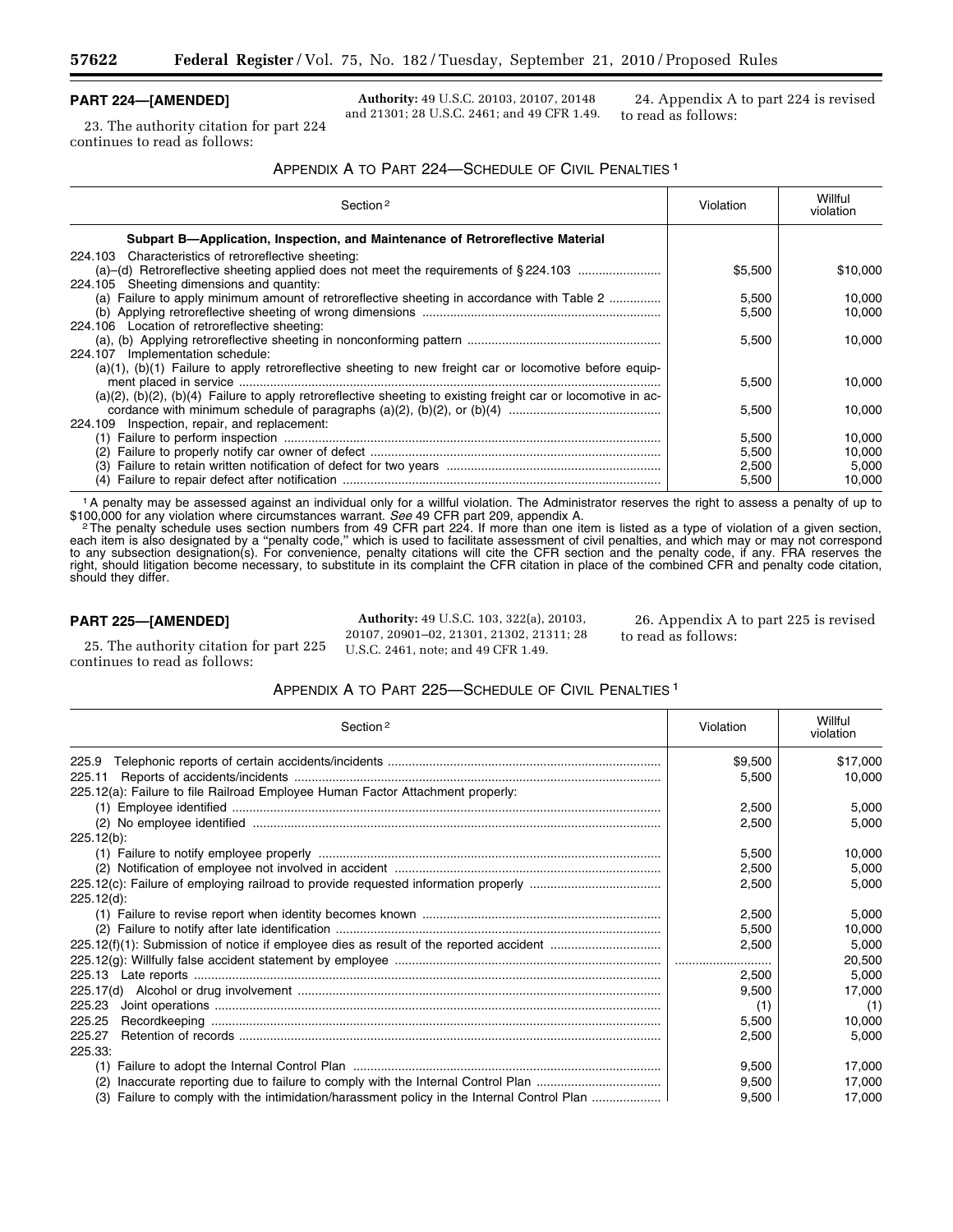# APPENDIX A TO PART 225—SCHEDULE OF CIVIL PENALTIES 1—Continued

|        | Section <sup>2</sup> | Violation | Willful<br>violation |
|--------|----------------------|-----------|----------------------|
| 225.35 |                      | 5.500     | 10,000               |

1A penalty may be assessed against an individual only for a willful violation. The Administrator reserves the right to assess a penalty of up to \$100,000 for any violation where circumstances warrant. *See* 49 CFR part 209, appendix A. A failure to comply with § 225.23 constitutes a violation of § 225.11. For purposes of §§ 225.25 and 225.27 of this part, each of the following constitutes a single act of noncompliance: (1) A missing or incomplete log entry for a particular employee's injury or illness; or (2) a missing or incomplete log record for a particular rail equipment acci-

dent or incident. Each day a violation continues is a separate offense.<br><sup>2</sup>The penalty schedule uses section numbers from 49 CFR part 225. If more than one item is listed as a type of violation of a given section, each item is also designated by a ''penalty code,'' which is used to facilitate assessment of civil penalties, and which may or may not correspond to any subsection designation(s). For convenience, penalty citations will cite the CFR section and the penalty code, if any. FRA reserves the right, should litigation become necessary, to substitute in its complaint the CFR citation in place of the combined CFR and penalty code citation, should they differ.

# **PART 227—[AMENDED]**

**Authority:** 49 U.S.C. 20103, 20103 (note), 20701–20702; and 49 CFR 1.49.

28. Appendix G to part 227 is revised to read as follows:

27. The authority citation for part 227 continues to read as follows:

APPENDIX G TO PART 227—SCHEDULE OF CIVIL PENALTIES 1

| Section <sup>2</sup>                                                              | Violation | Willful<br>violation |
|-----------------------------------------------------------------------------------|-----------|----------------------|
| <b>Subpart A-General</b>                                                          |           |                      |
| 227.3 Application:                                                                |           |                      |
| Subpart B-Occupational Noise Exposure for Railroad Operating Employees            | \$5,500   | \$10,000             |
| 227.103 Noise monitoring program:                                                 |           |                      |
|                                                                                   | 19,500    | 25,000               |
|                                                                                   | 5,500     | 10.000               |
| (c) Failure to integrate sound levels and/or make noise measurements as required  | 5,500     | 10,000               |
|                                                                                   | 5,500     | 10,000               |
| (e) Failure to consider work environments where hearing protectors may be omitted | 5,500     | 10,000               |
|                                                                                   | 2,500     | 5,000                |
| (g) Reporting of monitoring results:                                              |           |                      |
|                                                                                   | 5,500     | 10.000               |
|                                                                                   | 5,500     | 10,000               |
| 227.105 Protection of employees:                                                  |           |                      |
|                                                                                   | 19,500    | 25,000               |
|                                                                                   | 5,500     | 10.000               |
|                                                                                   | 13,000    | 20,500               |
| 227.107 Hearing conservation program:                                             |           |                      |
|                                                                                   | 19,500    | 25,000               |
|                                                                                   | 9,500     | 17,000               |
| 227.109 Audiometric testing program:                                              |           |                      |
|                                                                                   | 19.500    | 25.000               |
|                                                                                   | 5,500     | 10,000               |
|                                                                                   | 5,500     | 10.000               |
|                                                                                   |           |                      |
|                                                                                   | 9.500     | 17.000               |
|                                                                                   | 5,500     | 10,000               |
|                                                                                   | 5.500     | 10.000               |
|                                                                                   | 5,500     | 10,000               |
|                                                                                   | 5,500     | 10,000               |
| 227.111 Audiometric test requirements:                                            |           |                      |
|                                                                                   | 5,500     | 10,000               |
|                                                                                   | 5,500     | 10.000               |
|                                                                                   | 5,500     | 10,000               |
|                                                                                   | 13,000    | 20,500               |
|                                                                                   | 2,500     | 5,000                |
|                                                                                   | 2.500     | 5.000                |
|                                                                                   | 2,500     | 5,000                |
| 227.115 Hearing protectors (HP):                                                  |           |                      |
|                                                                                   | 9,500     | 17,000               |
|                                                                                   | 5,500     | 10.000               |
|                                                                                   | 13,000    | 20,500               |
|                                                                                   | 13,000    | 20,500               |
| 227.117 Hearing protector attenuation:                                            |           |                      |
|                                                                                   | 2,500     | 5.000                |
|                                                                                   | 2,500     | 5,000                |
|                                                                                   | 2.500     | 5.000                |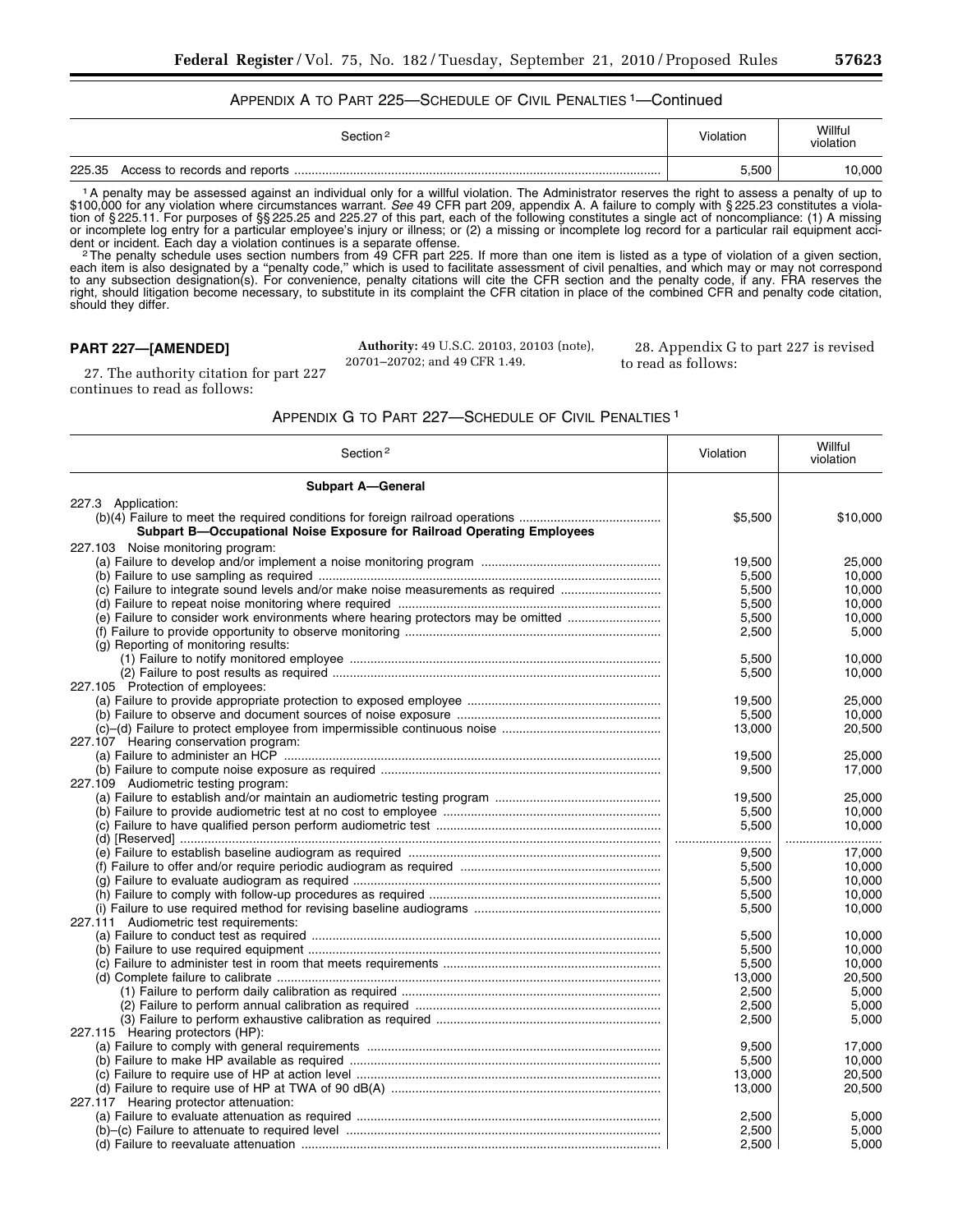| Section <sup>2</sup>                                                                                                                                                                                 | Violation                                                   | Willful<br>violation                                         |
|------------------------------------------------------------------------------------------------------------------------------------------------------------------------------------------------------|-------------------------------------------------------------|--------------------------------------------------------------|
| 227.119 Training program:<br>227.121 Recordkeeping:<br>(a) General Requirements:<br>$(b)$ – $(f)$ Records:<br>(1) Failure to maintain record or failure to maintain record with required information | 9.500<br>2,500<br>2.500<br>2.500<br>2.500<br>2.500<br>2,500 | 17,000<br>5.000<br>5.000<br>5.000<br>5.000<br>5.000<br>5.000 |

# APPENDIX G TO PART 227—SCHEDULE OF CIVIL PENALTIES 1—Continued

1A penalty may be assessed against an individual only for a willful violation. The Administrator reserves the right to assess a penalty of up to \$100,000 for any violation where circumstances warrant. See 49 CFR part 209, appendix A.<br><sup>2</sup> The penalty schedule uses section numbers from 49 CFR part 227. If more than one item is listed as a type of violation of a given

each item is also designated by a ''penalty code,'' which is used to facilitate assessment of civil penalties, and which may or may not correspond to any subsection designation(s). For convenience, penalty citations will cite the CFR section and the penalty code, if any. FRA reserves the right, should litigation become necessary, to substitute in its complaint the CFR citation in place of the combined CFR and penalty code citation, should they differ.

## **PART 228—[AMENDED]**

29. The authority citation for part 228 continues to read as follows:

**Authority:** 49 U.S.C. 20103, 20107, 21101– 21109; Sec. 108, Div. A, Pub. L. 110–432, 122 Stat. 4860–4866; 49 U.S.C. 21301, 21303, 21304, 21311; 28 U.S.C. 2461, note; and 49 CFR 1.49; and 49 U.S.C. 103.

30. In appendix A to part 228, the ninth paragraph below the heading ''General Provisions'', entitled ''*Penalty*'' is revised to read as follows:

## **Appendix A to Part 228—Requirements of the Hours of Service Act: Statement of Agency Policy and Interpretation**

\* \* \* \* \*

## **General Provisions**

\* \* \* \* \* *Penalty.* \* \* \* Effective October 9, 2007, the ordinary maximum penalty of \$11,000 was raised to \$16,000 as required under law. Effective March 2, 2009, the minimum penalty, ordinary maximum penalty and aggravated maximum penalty were raised again. The minimum penalty was increased from \$550 to \$650 pursuant to the law's requirement. Meanwhile, the ordinary maximum penalty was increased from

\$16,000 to \$25,000 and the aggravated maximum was increased from \$27,000 to \$100,000 in accordance with the authority provided under the Rail Safety Improvement Act of 2008. FRA's guideline civil penalty amounts for violations of the substantive hours of service statute are \$9,500 for an ordinary violation of the hours of service statute and \$17,000 for a willful violation of the hours of service statute. The Administrator reserves the right to assess a penalty of up to \$100,000 for a violation where circumstances warrant. *See* 49 CFR part 209, appendix A.

\* \* \* \* \*

31. Appendix B to part 228 is revised to read as follows:

## APPENDIX B TO PART 228—SCHEDULE OF CIVIL PENALTIES 1

| Section <sup>2</sup>                   | Violation | Willful<br>violation |
|----------------------------------------|-----------|----------------------|
| <b>Subpart B-Records and Reporting</b> |           |                      |
| 228.9                                  | \$5.500   | \$10,000             |
|                                        | 2.500     | 5.000                |
|                                        | 13.000    | 20.500               |
|                                        | 2.500     | 5.000                |
|                                        | 9.500     | 17.000               |
| Subpart D-Electronic Recordkeeping     |           |                      |
| 228.203                                | 9.500     | 17.000               |
| 228 205                                | 9.500     | 17.000               |
| Training                               | 5.500     | 10.000               |

1A penalty may be assessed against an individual only for a willful violation. The Administrator reserves the right to assess a penalty of up to \$100,000 for any violation where circumstances warrant. See 49 CFR part 209, appendix A.<br><sup>2</sup> The penalty schedule uses section numbers from 49 CFR part 228. If more than one item is listed as a type of violation of a given

each item is also designated by a ''penalty code,'' which is used to facilitate assessment of civil penalties, and which may or may not correspond to any subsection designation(s). For convenience, penalty citations will cite the CFR section and the penalty code, if any. FRA reserves the right, should litigation become necessary, to substitute in its complaint the CFR citation in place of the combined CFR and penalty code citation, should they differ.

## **PART 229—[AMENDED]**

32. The authority citation for part 229 continues to read as follows:

**Authority:** 49 U.S.C. 20102–20103, 20107, 20133, 20137–20138, 20143, 20701–20703, 21301–21302, 21304; 28 U.S.C. 2461, note; and 49 CFR 1.49(c), (m).

33. Appendix B to part 229 is revised to read as follows: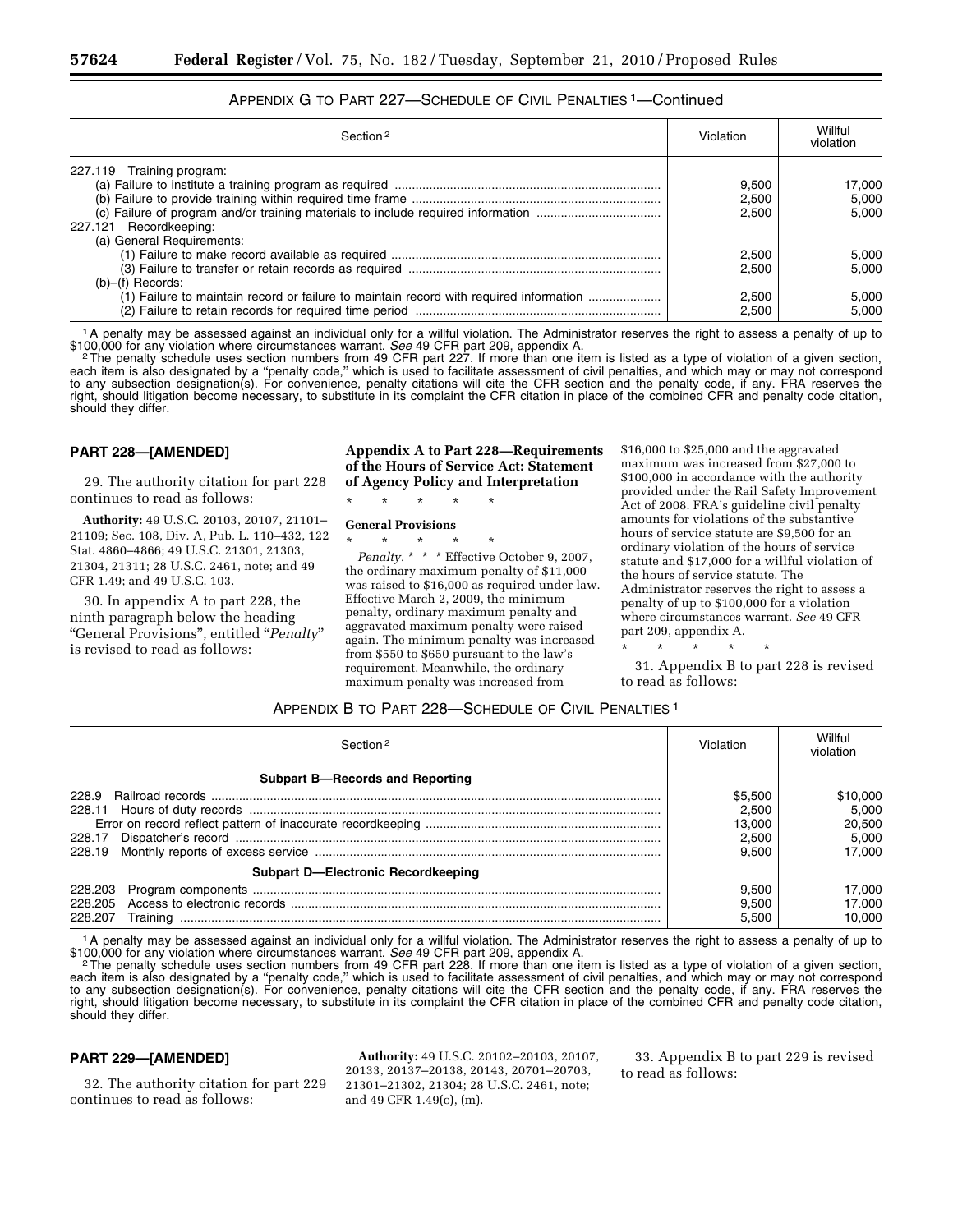# APPENDIX B TO PART 229—SCHEDULE OF CIVIL PENALTIES 1

| Section <sup>2</sup>                                                                                                 | Violation       | Willful violation |
|----------------------------------------------------------------------------------------------------------------------|-----------------|-------------------|
| <b>Subpart A-General</b>                                                                                             |                 |                   |
| 229.7 Prohibited acts: Safety deficiencies not governed by specific regulations: To be assessed on rel-              |                 |                   |
|                                                                                                                      | \$2,500-13,000  | \$5,000-20,500    |
| 229.9                                                                                                                | (1)<br>2,500    |                   |
| 229.13                                                                                                               | 9,500           | 5,000<br>17,000   |
| 229.17                                                                                                               | 15,500          | 10,000            |
| 219.19                                                                                                               | (1)             | (1)               |
| <b>Subpart B-Inspection and Tests</b>                                                                                |                 |                   |
| 229.21 Daily inspection:                                                                                             |                 |                   |
| $(a)(b)$ :                                                                                                           |                 |                   |
|                                                                                                                      | 5,500           | 10,000            |
|                                                                                                                      | 2,500<br>2,500  | 5,000<br>5,000    |
| 229.23 Periodic inspection General                                                                                   |                 |                   |
| $(a)(b)$ :                                                                                                           |                 |                   |
|                                                                                                                      | 5,500           | 10,000            |
| (2) Inspection performed improperly or at a location where the underneath portion cannot be                          | 5,500           | 10,000            |
| $(c)(d)$ :                                                                                                           |                 |                   |
|                                                                                                                      | 2,500           | 5,000             |
|                                                                                                                      | 2,500           | 5,000             |
|                                                                                                                      | 2,500<br>2,500  | 5,000<br>5,000    |
|                                                                                                                      | 2,500           | 5,000             |
| 229.25:                                                                                                              |                 |                   |
|                                                                                                                      | 5,500           | 10,000            |
|                                                                                                                      | 13,000          | 20,500            |
| 229.27<br>229.29                                                                                                     | 5,500<br>5,500  | 10,000<br>10,000  |
| 229.31:                                                                                                              |                 |                   |
|                                                                                                                      | 5,500           | 10,000            |
|                                                                                                                      | 5,500           | 10,000            |
|                                                                                                                      | 5,500<br>5,500  | 10,000<br>10,000  |
| 229.33                                                                                                               | 2,500           | 5,000             |
| <b>Subpart C-Safety Requirements</b>                                                                                 |                 |                   |
| <b>General Requirements</b>                                                                                          |                 |                   |
| 229.41                                                                                                               | 9,500           | 17,000            |
| 229.43                                                                                                               | 9,500           | 17,000            |
| 229.45                                                                                                               | 2,500-13,000    | 5,000-20,500      |
| <b>Brake System</b>                                                                                                  |                 |                   |
| 229.46                                                                                                               | 9,500           | 17,000            |
| 229.47                                                                                                               | 9,500           | 17,000            |
| Main reservoir system:<br>229.49                                                                                     | 9,500           | 17,000            |
|                                                                                                                      | 9,500           | 17,000            |
|                                                                                                                      | 9,500           | 17,000            |
| 229.51                                                                                                               | 9,500           | 17,000            |
| 229.53                                                                                                               | 9,500           | 17,000            |
| 229.55<br>229.57                                                                                                     | 9,500<br>9,500  | 17,000<br>17,000  |
| 229.59                                                                                                               | 9,500           | 17,000            |
| <b>Draft System</b>                                                                                                  |                 |                   |
| 229.61                                                                                                               | 5,500           | 10,000            |
| <b>Suspension System</b>                                                                                             |                 |                   |
| 229.63                                                                                                               | 5,500           | 10,000            |
| 229.64                                                                                                               | 5,500           | 10,000            |
| 229.65                                                                                                               | 5,500           | 10,000            |
| 229.67                                                                                                               | 9,500           | 17,000            |
| 229.69<br>229.71                                                                                                     | 9,500<br>2,500  | 17,000<br>5,000   |
| 229.73                                                                                                               | 9,500           | 17,000            |
| 229.75<br>Wheel and tire defects:                                                                                    |                 |                   |
| (a), (d) Slid flat or shelled spot(s):                                                                               |                 |                   |
|                                                                                                                      | 9,500           | 17,000            |
| (3) Two adjoining spots each of which is 2" or more in length but less than <sup>21</sup> / <sub>2</sub> " in length | 13,000<br>9,500 | 20,500<br>17,000  |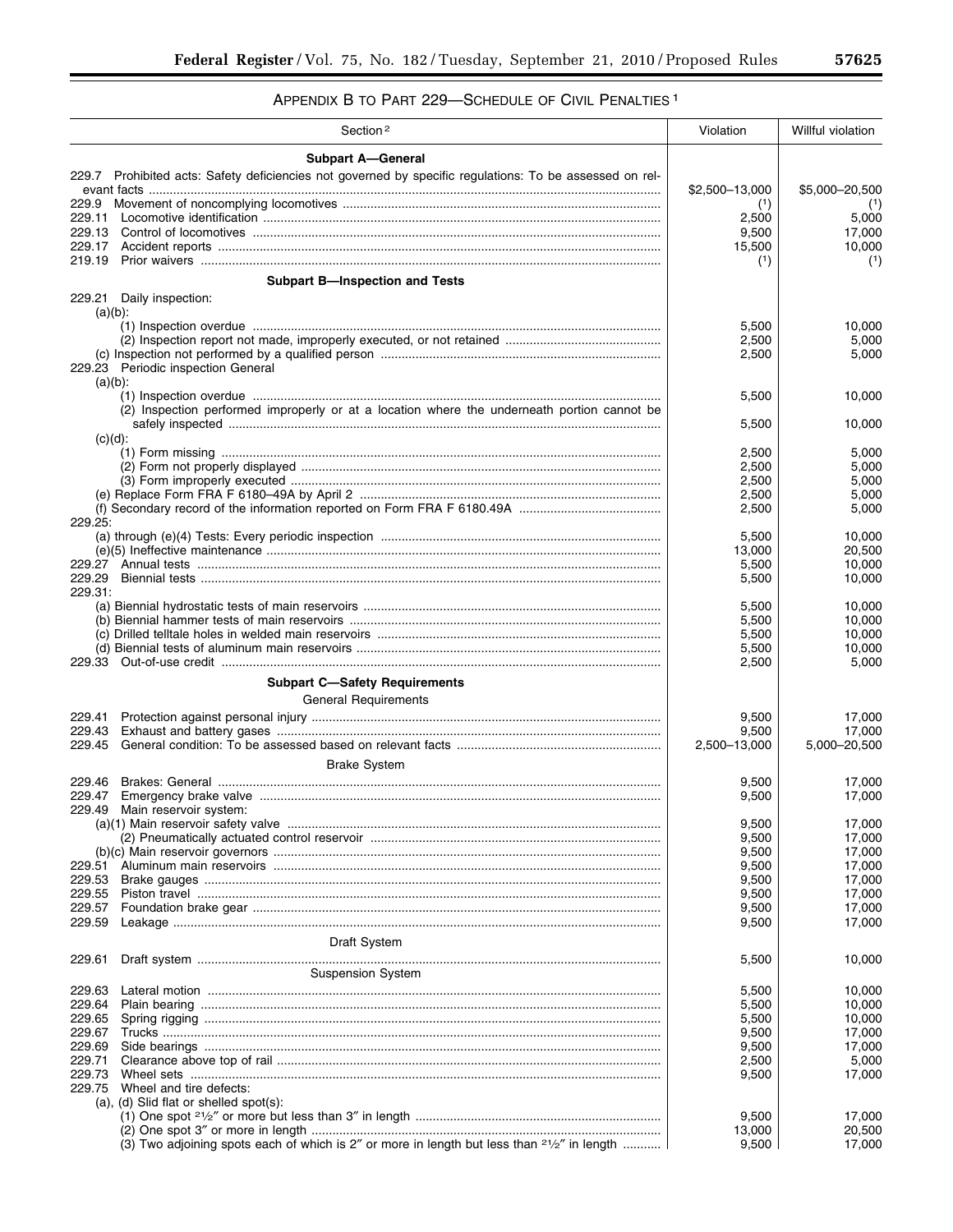۳

| Section <sup>2</sup>                                                                                                          | Violation       | Willful violation |
|-------------------------------------------------------------------------------------------------------------------------------|-----------------|-------------------|
| (4) Two adjoining spots each of which are at least 2" in length, if either spot is <sup>21</sup> / <sub>2</sub> " or more in  |                 |                   |
| (b) Gouge or chip in flange of:                                                                                               | 13,000          | 20,500            |
| (1) More than $1\frac{1}{2}$ but less than $15/6$ in length; and more than $\frac{1}{2}$ but less than $\frac{5}{6}$ in width | 9,500           | 17,000            |
|                                                                                                                               | 13,000          | 20,500            |
|                                                                                                                               | 19,500          | 25,000            |
|                                                                                                                               | 9,500           | 17,000            |
| (f) Flange thickness of:                                                                                                      |                 |                   |
|                                                                                                                               | 9,500<br>13,000 | 17,000<br>20,500  |
|                                                                                                                               | 9,500           | 17,000            |
| (h) Flange height of:                                                                                                         |                 |                   |
|                                                                                                                               | 9,500           | 17,000            |
|                                                                                                                               | 13,000          | 20,500            |
|                                                                                                                               | 9,500           | 17,000            |
| (i) Rim thickness:                                                                                                            |                 |                   |
|                                                                                                                               | 9,500<br>13,000 | 17,000<br>20,500  |
| $(k)$ :                                                                                                                       |                 |                   |
|                                                                                                                               | 9,500           | 17,000            |
|                                                                                                                               | 13,000          | 20,500            |
|                                                                                                                               | 19,500          | 25,000            |
|                                                                                                                               | 19,500          | 25,000            |
|                                                                                                                               | 9,500           | 17,000            |
| <b>Electrical System</b>                                                                                                      |                 |                   |
| 229.77                                                                                                                        | 5,500           | 10,000            |
| 229.79                                                                                                                        | 5,500           | 10,000            |
| 229.81                                                                                                                        | 9,500           | 17,000            |
| 229.83                                                                                                                        | 13,000          | 20,500            |
| 229.85                                                                                                                        | 5,500           | 10,000            |
| 229.87                                                                                                                        | 5,500           | 10,000            |
| 229.89<br>Jumpers; cable connections:                                                                                         |                 |                   |
|                                                                                                                               | 9,500<br>9,500  | 17,000<br>17,000  |
| 229.91                                                                                                                        | 9,500           | 17,000            |
|                                                                                                                               |                 |                   |
| Internal Combustion Equipment                                                                                                 |                 |                   |
| 229.93                                                                                                                        | 9,500           | 17,000            |
| 229.95<br>229.97                                                                                                              | 9,500<br>9,500  | 17,000<br>17,000  |
| 229.99                                                                                                                        | 9,500           | 17,000            |
| 229.101 Engines:                                                                                                              |                 |                   |
|                                                                                                                               | 5,500           | 10,000            |
|                                                                                                                               | 9,500           | 17,000            |
|                                                                                                                               | 5,500           | 10,000            |
| <b>Steam Generators</b>                                                                                                       |                 |                   |
| 229.103 Safe working pressure; factor of safety                                                                               | 9,500           | 17,000            |
|                                                                                                                               | 2,500           | 5,000             |
| 229.107                                                                                                                       | 9,500           | 17,000            |
| 229.109                                                                                                                       | 9,500           | 17,000            |
| 229.111                                                                                                                       | 9,500           | 17,000            |
| 229.113                                                                                                                       | 9,500           | 17,000            |
| Cabs and Cab Equipment                                                                                                        |                 |                   |
| 229.115                                                                                                                       | 9,500           | 17,000            |
|                                                                                                                               | 9,500           | 17,000            |
| 229.119 Cabs, floors, and passageways:                                                                                        |                 |                   |
|                                                                                                                               | 5,500           | 10,000            |
|                                                                                                                               | 5,500           | 10,000            |
|                                                                                                                               | 5,500           | 10,000            |
|                                                                                                                               | 5,500           | 10,000            |
|                                                                                                                               | 9,500<br>9,500  | 17,000<br>17,000  |
|                                                                                                                               | 9,500           | 17,000            |
| 229.121 Locomotive cab noise:                                                                                                 |                 |                   |
| (a) Performance Standards                                                                                                     |                 |                   |
|                                                                                                                               | 13,000          | 20,500            |
|                                                                                                                               | 5,500           | 10,000            |
|                                                                                                                               | 5,500           | 10,000            |
| (b) Maintenance of Locomotives:                                                                                               |                 |                   |
| (1) Failure to maintain excessive noise report record or respond to report as required                                        | 5,500           | 10,000            |

# APPENDIX B TO PART 229-SCHEDULE OF CIVIL PENALTIES <sup>1</sup>-Continued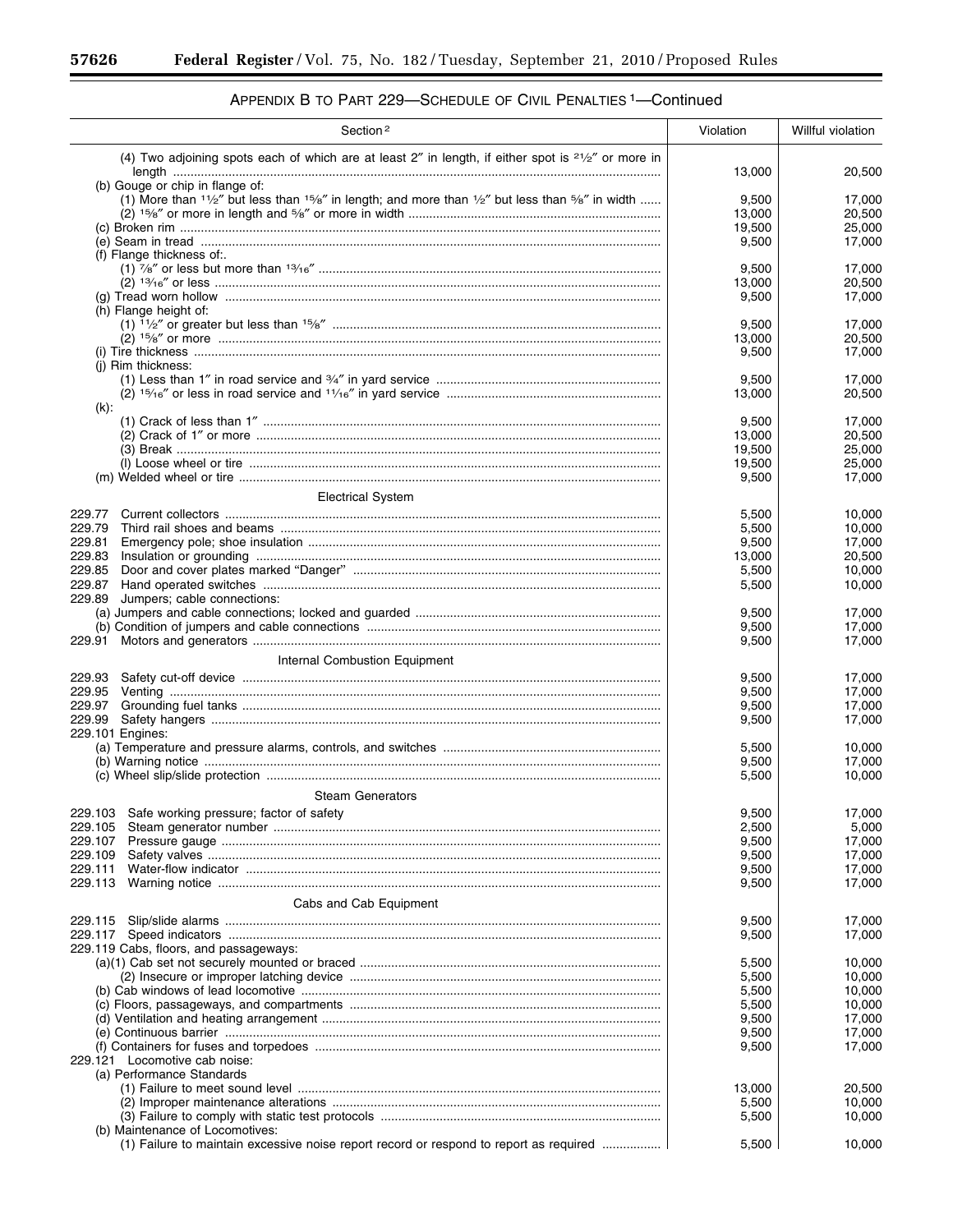| Section <sup>2</sup>                                                                        | Violation        | Willful violation |
|---------------------------------------------------------------------------------------------|------------------|-------------------|
|                                                                                             | 5,500            | 10.000            |
|                                                                                             | 2,500            | 5,000             |
|                                                                                             | 5,500            | 10,000            |
| 229.125.                                                                                    |                  |                   |
|                                                                                             | 9,500<br>9,500   | 17,000<br>17,000  |
|                                                                                             | 5,500            | 10,000            |
| 229.129 Locomotive horn:                                                                    |                  |                   |
|                                                                                             | 9,500            | 17,000            |
|                                                                                             | 9,500            | 17,000            |
|                                                                                             | 9,500<br>9,500   | 17,000<br>17,000  |
|                                                                                             | 5,500            | 10,000            |
|                                                                                             | 2,500            | 5,000             |
| 229.135 Event Recorders:                                                                    |                  |                   |
|                                                                                             | 9,500            | 17,000            |
|                                                                                             | 9,500            | 17,000            |
|                                                                                             | 9,500<br>9,500   | 17,000<br>17,000  |
|                                                                                             | 9,500            | 17,000            |
|                                                                                             | 9,500            | 17,000            |
| 229.137 Sanitation, general:                                                                |                  |                   |
| (a) Sanitation compartment in lead unit, complete failure to provide required items         | 9,500            | 17,000            |
|                                                                                             | 5,500            | 10,000            |
|                                                                                             | 5,500            | 10,000            |
|                                                                                             | 5,500<br>2,500   | 10,000<br>5,000   |
|                                                                                             | 9,500            | 17,000            |
|                                                                                             | 5,500            | 10,000            |
|                                                                                             | 5,500            | 10,000            |
|                                                                                             | 5,500            | 10,000            |
| (b) Exceptions:                                                                             |                  |                   |
|                                                                                             | 2,500<br>2,500   | 5,000<br>5,000    |
|                                                                                             | 2,500            | 5,000             |
|                                                                                             | 2,500            | 5,000             |
|                                                                                             | 2,500            | 5,000             |
|                                                                                             | 2,500            | 5,000             |
|                                                                                             | 5,500            | 10,000            |
|                                                                                             | 5,500            | 10,000<br>10,000  |
|                                                                                             | 5,500<br>5,500   | 10,000            |
|                                                                                             | 5,500            | 10,000            |
|                                                                                             | 5,500            | 10,000            |
|                                                                                             | 5,500            | 10,000            |
|                                                                                             | 2,500            | 5,000             |
|                                                                                             | 5,500<br>5,500   | 10,000<br>10,000  |
|                                                                                             | 5,500            | 10,000            |
| 229.139 Servicing requirements:                                                             |                  |                   |
|                                                                                             | 5,500            | 10,000            |
|                                                                                             | 2,500            | 5,000             |
|                                                                                             | 2,500            | 5,000             |
|                                                                                             | 5,500            | 10,000            |
|                                                                                             | 2,500            | 5,000             |
| <b>Subpart D-Locomotive Crashworthiness Design Requirements</b>                             |                  |                   |
| 229.141                                                                                     | 9,500            | 17,000            |
| 229.205 General requirements:                                                               |                  | 25.000            |
| (2) Wide-nose locomotive not designed in compliance with new approved design standard       | 19,500<br>19,500 | 25,000            |
| (3) Wide-nose locomotive not designed in compliance with alternate approved design standard | 19,500           | 25,000            |
| (b) Monocoque or semi-monocoque locomotive not in compliance with design requirements       | 19,500           | 25,000            |
|                                                                                             | 19,500           | 25,000            |
| 229.206 Design requirements:                                                                |                  |                   |
| Locomotive fails to meet-                                                                   |                  |                   |
|                                                                                             | 19,500<br>19,500 | 25,000<br>25,000  |
|                                                                                             | 19,500           | 25,000            |
| 229.213 Locomotive manufacturing information:                                               |                  |                   |
|                                                                                             | 9,500            | 17,000            |
|                                                                                             | 9,500            | 17,000            |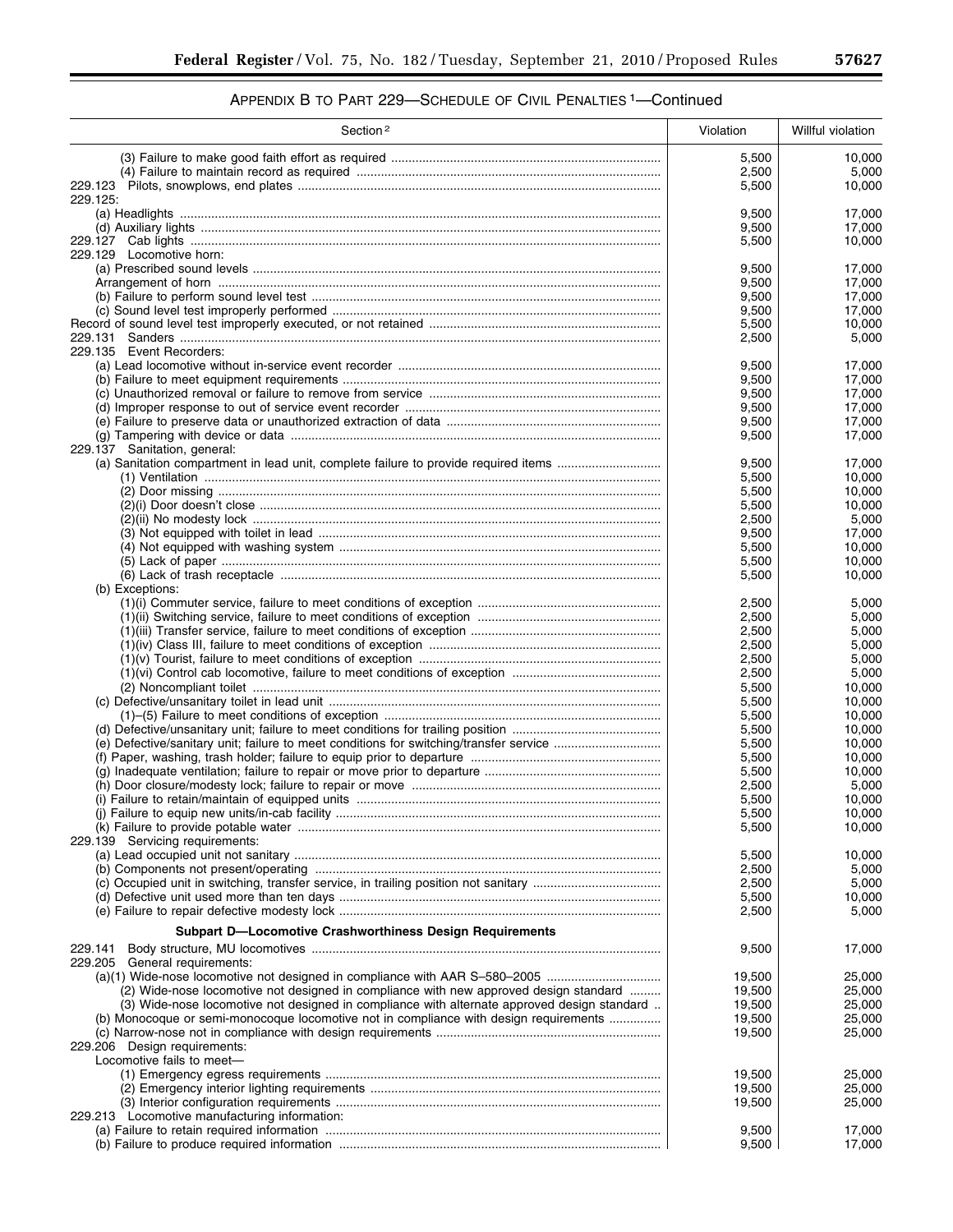# APPENDIX B TO PART 229—SCHEDULE OF CIVIL PENALTIES 1—Continued

| Section <sup>2</sup>                                               | Violation                                   | Willful violation                              |
|--------------------------------------------------------------------|---------------------------------------------|------------------------------------------------|
| 229.215 Retention and inspection of designs:<br>229.217 Fuel tank: | 9.500<br>9.500<br>9.500<br>19.500<br>19.500 | 17,000<br>17.000<br>17.000<br>25,000<br>25.000 |

1A penalty may be assessed against an individual only for a willful violation. Generally, when two or more violations of these regulations are discovered with respect to a single locomotive that is used by a railroad, the appropriate penalties set forth above are aggregated up to a maximum of \$25,000 per day. However, a failure to perform, with respect to a particular locomotive, any of the inspections and tests required under subpart B of this part will be treated as a violation separate and distinct from, and in addition to, any substantive violative conditions found on that locomotive. Moreover, the Administrator reserves the right to assess a penalty of up to \$100,000 for any violation where circumstances warrant. *See* 49 CFR part 209, appendix A. Failure to observe any condition for movement set forth in § 229.9 will deprive the railroad of the benefit of the movement-for-repair provision and make the railroad and any responsible individuals liable for penalty under the particular regulatory section(s) concerning the substantive defect(s) present on the locomotive at the time of movement. Failure to comply with §229.19 will result in the<br>lapse of any affected waiver.

<sup>'2</sup>The penalty schedule uses section numbers from 49 CFR part 229. If more than one item is listed as a type of violation of a given section, each item is also designated by a ''penalty code,'' which is used to facilitate assessment of civil penalties, and which may or may not correspond to any subsection designation(s). For convenience, penalty citations will cite the CFR section and the penalty code, if any. FRA reserves the right, should litigation become necessary, to substitute in its complaint the CFR citation in place of the combined CFR and penalty code citation, should they differ.

## **PART 230—[AMENDED]**

**Authority:** 49 U.S.C. 20103, 20107, 20702; 28 U.S.C. 2461, note; and 49 CFR 1.49.

35. Appendix D to part 230 is revised to read as follows:

34. The authority citation for part 230 continues to read as follows:

| Section <sup>2</sup>                                                                                  | Violation | Willful<br>violation |
|-------------------------------------------------------------------------------------------------------|-----------|----------------------|
| <b>Subpart A-General</b>                                                                              |           |                      |
| <b>General Inspection Requirements</b>                                                                |           |                      |
| 230.11 Repair of non-complying conditions:                                                            |           |                      |
|                                                                                                       | \$5,500   | \$10,000             |
| (b) Failure of owner and/or operator to approve repairs made prior to use of steam locomotive         | 5,500     | 10,000               |
|                                                                                                       | (1)       | (1)                  |
| 230.13 Daily inspection:                                                                              |           |                      |
| $(a)(b)$ :                                                                                            |           |                      |
|                                                                                                       | 9,500     | 17,000               |
|                                                                                                       | 5,500     | 10.000               |
|                                                                                                       | 5,500     | 10,000               |
| 230.14 Thirty-one service day inspection:                                                             |           |                      |
| $(a)$ :                                                                                               | 9.500     | 17.000               |
|                                                                                                       | 5,500     | 10,000               |
|                                                                                                       | 5,500     | 10.000               |
|                                                                                                       | 5,500     | 10,000               |
| 230.15 Ninety-two service day inspection:                                                             |           |                      |
| $(a)$ :                                                                                               |           |                      |
|                                                                                                       | 9,500     | 17.000               |
|                                                                                                       | 5,500     | 10.000               |
|                                                                                                       | 5,500     | 10,000               |
| 230.16 Annual inspection:                                                                             |           |                      |
| $(a)$ :                                                                                               |           |                      |
|                                                                                                       | 9,500     | 17,000               |
|                                                                                                       | 5,500     | 10,000               |
|                                                                                                       | 5,500     | 10,000               |
|                                                                                                       | 5,500     | 10,000               |
| One thousand four hundred seventy-two service day inspection:<br>230.17<br>$(a)$ :                    |           |                      |
|                                                                                                       | 9.500     | 17.000               |
|                                                                                                       | 5,500     | 10.000               |
| (b) Inspection report not made, improperly executed, not properly maintained, not properly filed      | 5,500     | 10,000               |
|                                                                                                       |           |                      |
| <b>Recordkeeping Requirements</b>                                                                     |           |                      |
| 230.18 Service days:                                                                                  |           |                      |
|                                                                                                       | 5,500     | 10.000               |
|                                                                                                       | 5,500     | 10,000               |
| (c) Failure to complete all 1,472 service day inspection items prior to returning retired steam loco- | 9,500     | 17,000               |
|                                                                                                       |           |                      |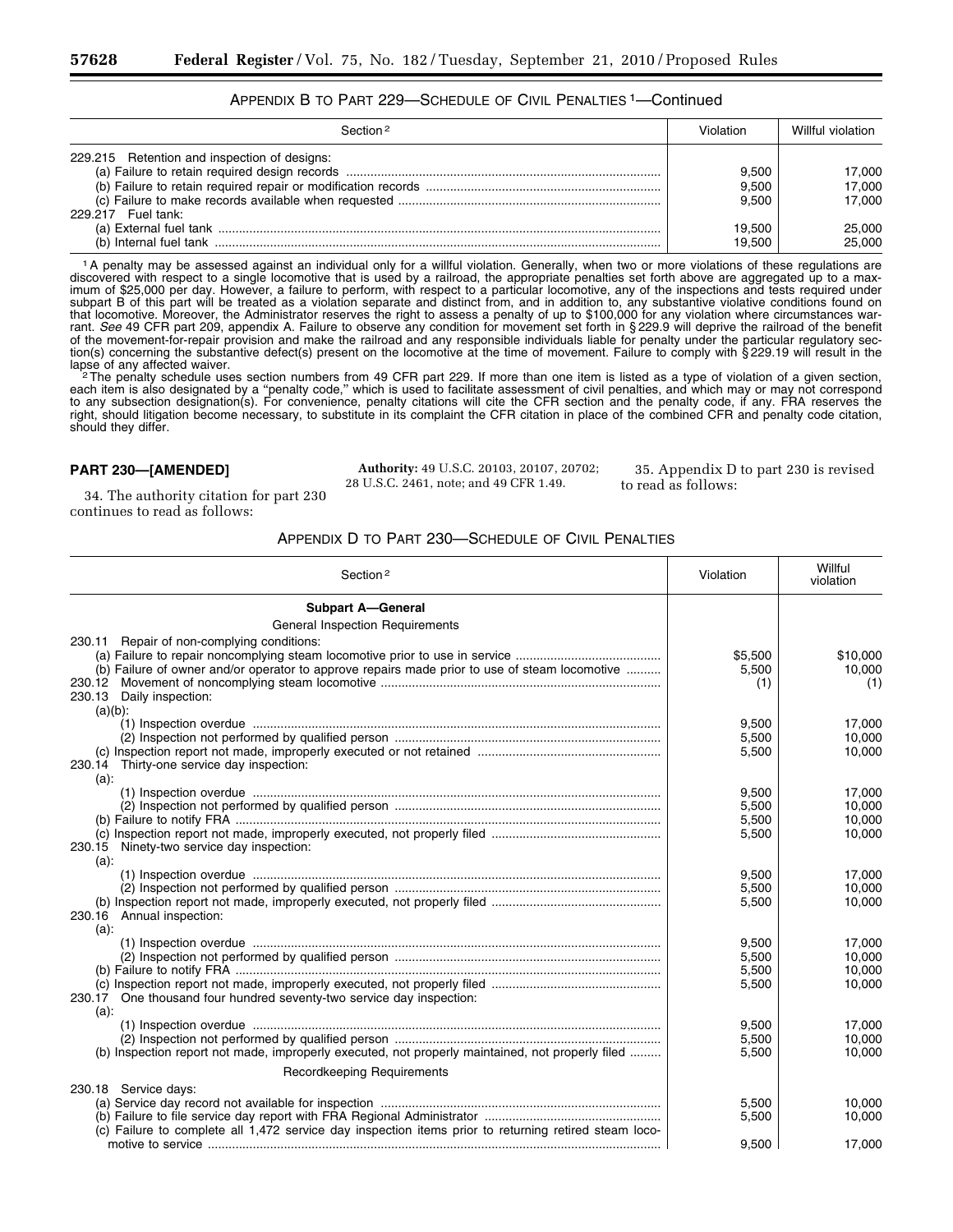| Section <sup>2</sup>                                                                                                                                                                           | Violation        | Willful<br>violation |
|------------------------------------------------------------------------------------------------------------------------------------------------------------------------------------------------|------------------|----------------------|
| 230.19 Posting of forms:                                                                                                                                                                       |                  |                      |
| (a) FRA Form No. 1:                                                                                                                                                                            |                  |                      |
|                                                                                                                                                                                                | 5,500            | 10,000               |
| (b) FRA Form No. 3:                                                                                                                                                                            | 5,500            | 10,000               |
|                                                                                                                                                                                                | 5,500            | 10,000               |
|                                                                                                                                                                                                | 5,500            | 10,000               |
| 230.20 Alteration and repair reports:                                                                                                                                                          |                  |                      |
| (a) Alterations:                                                                                                                                                                               |                  |                      |
| (1) Failure to properly file FRA Form No. 19 with FRA Regional Administrator                                                                                                                   | 5,500<br>5,500   | 10,000<br>10,000     |
|                                                                                                                                                                                                | 5,500            | 10,000               |
| (b) Repairs to unstayed portions of the boiler:                                                                                                                                                |                  |                      |
|                                                                                                                                                                                                | 5,500            | 10,000               |
| (c) Repairs to stayed portions of the boiler:                                                                                                                                                  | 5,500            | 10,000               |
|                                                                                                                                                                                                | 5,500            | 10,000               |
|                                                                                                                                                                                                | 5,500            | 10,000               |
|                                                                                                                                                                                                | 5,500            | 10,000               |
| 230.22 Failure to properly report accident resulting from failure of steam locomotive boiler or part or ap-                                                                                    |                  |                      |
|                                                                                                                                                                                                | 9,500            | 17,000               |
| <b>Subpart B-Boilers and Appurtenances</b>                                                                                                                                                     |                  |                      |
| 230.23 Responsibility for general construction and safe working pressure:                                                                                                                      |                  |                      |
| (a) Failure to properly establish safe working pressure for steam locomotive boiler<br>(b) Placing steam locomotive in service before safe working pressure for boiler has been established    | 19,500<br>19,500 | 25,000<br>25,000     |
| <b>Allowable Stress</b>                                                                                                                                                                        |                  |                      |
| 230.24 Maximum allowable stress values on boiler components:                                                                                                                                   |                  |                      |
|                                                                                                                                                                                                | 5,500            | 10,000               |
| (b) Use of a safety factor value of less than four when using the code of original construction in boil-                                                                                       |                  |                      |
|                                                                                                                                                                                                | 13,000           | 20,500               |
| 230.25 Maximum allowable stresses on stays and braces:                                                                                                                                         |                  |                      |
| (a) Exceeding allowable stress values on fire box and/or combustion chamber<br>(b) Exceeding allowable stress values on round, rectangular or gusset braces                                    | 5,500<br>5,500   | 10,000<br>10,000     |
|                                                                                                                                                                                                |                  |                      |
| Inspection and Repair                                                                                                                                                                          |                  |                      |
| 230.29<br>Inspection and repair:<br>(a):                                                                                                                                                       |                  |                      |
| (1) Failure of owner and/or operator to inspect and repair any steam locomotive boiler and/or ap-                                                                                              |                  |                      |
|                                                                                                                                                                                                | 9,500            | 17,000               |
| (2) Failure to remove steam locomotive from service when considered necessary to do so                                                                                                         | 13,000           | 20,500               |
| $(b)$ :<br>(1) Failure of perform repairs in accordance with accepted industry standards                                                                                                       | 13,000           | 20,500               |
| (2) Owner and/or operator returning steam locomotive boiler and/or appurtenances to service                                                                                                    |                  |                      |
|                                                                                                                                                                                                | 13,000           | 20,500               |
|                                                                                                                                                                                                | 13,000           | 20,500               |
| Flues to be removed:<br>230.31<br>$(a)$ :                                                                                                                                                      |                  |                      |
|                                                                                                                                                                                                | 9,500            | 17,000               |
|                                                                                                                                                                                                | 9,500            | 17,000               |
|                                                                                                                                                                                                | 5,500            | 10,000               |
| 230.32 Time and method of inspection:                                                                                                                                                          | 9,500            | 17,000               |
|                                                                                                                                                                                                | 9,500            | 17,000               |
| 230.33 Welded repairs and alterations:                                                                                                                                                         |                  |                      |
| (a) Failure to obtain permission before welding on unstayed portions of boiler containing alloy or car-                                                                                        |                  |                      |
|                                                                                                                                                                                                | 9,500            | 17,000               |
| (b) Failure to perform welding on unstayed portions of boiler containing carbon steel not exceeding<br>.25 percent carbon in accordance with a nationally accepted standard for boiler repairs | 9,500            | 17,000               |
| $(c)$ :                                                                                                                                                                                        |                  |                      |
| (1) Failure to submit written request for approval before performing weld buildup on wasted                                                                                                    |                  |                      |
| areas of unstayed boiler surfaces that exceed 100 square inches or the smaller of 25 percent                                                                                                   |                  |                      |
|                                                                                                                                                                                                | 9,500<br>9,500   | 17,000<br>17,000     |
| 230.34 Riveted repairs and alterations:                                                                                                                                                        |                  |                      |
| (a) Failure to obtain approval before making riveted alterations on unstayed portions of the boiler;                                                                                           |                  |                      |
| failure to do riveting in accordance with established railroad practices or accepted national stand-                                                                                           |                  |                      |
|                                                                                                                                                                                                | 9,500            | 17,000               |
| (b) Failure to perform riveted repairs on unstayed boiler portions in accordance with established rail-                                                                                        | 9,500            | 17,000               |
|                                                                                                                                                                                                |                  |                      |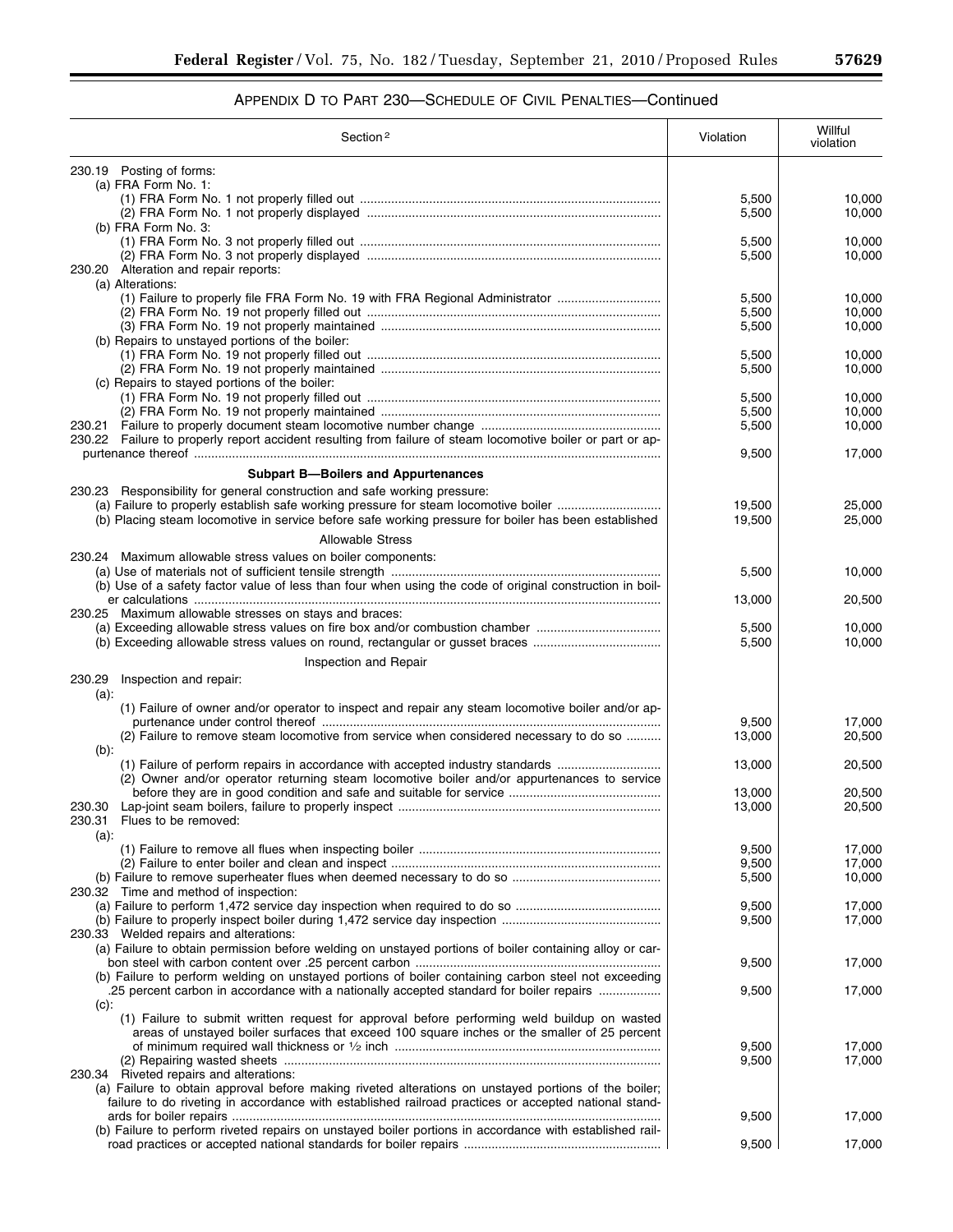| APPENDIX D TO PART 230-SCHEDULE OF CIVIL PENALTIES-Continued |
|--------------------------------------------------------------|
|--------------------------------------------------------------|

| Section <sup>2</sup>                                                                                                                                                                                                                      | Violation               | Willful<br>violation       |
|-------------------------------------------------------------------------------------------------------------------------------------------------------------------------------------------------------------------------------------------|-------------------------|----------------------------|
| (c) Failure to perform riveted repairs on stayed boiler portions in accordance with established railroad<br>Pressure Testing of Boilers                                                                                                   | 5,500                   | 10,000                     |
| 230.35 Failure to raise temperature of steam locomotive boiler to 70 degrees F. before applying hydro-                                                                                                                                    | 5,500                   | 10,000                     |
| 230.36 Hydrostatic testing of boilers:<br>(c) Failure to properly inspect boiler after conducting hydrostatic test above MAWP<br>230.37 Failure to perform proper steam test or inspection of boiler after completion of repair or alter- | 9,500<br>9,500<br>9,500 | 17,000<br>17,000<br>17,000 |
|                                                                                                                                                                                                                                           | 5,500                   | 10,000                     |
| Staybolts<br>230.38 Telltale holes:                                                                                                                                                                                                       |                         |                            |
| 230.39 Broken staybolts:                                                                                                                                                                                                                  | 5,500<br>5,500<br>5,500 | 10,000<br>10,000<br>10,000 |
| (b) Failure to replace staybolts when required to do so; to properly replace staybolts when so re-                                                                                                                                        | 9,500                   | 17,000                     |
|                                                                                                                                                                                                                                           | 9,500                   | 17,000                     |
| (c) Failure to count leaking, plugged, or missing telltale holes as broken staybolts<br>230.40 Time and method of staybolt testing:                                                                                                       | 9,500<br>9,500          | 17,000<br>17,000           |
| 230.41 Flexible staybolts with caps:                                                                                                                                                                                                      | 5,500<br>5,500          | 10,000<br>10,000           |
| (b) Failure to replace broken flexible staybolts; failure to close inner ends of telltale holes as required<br>(c) Failure to report removal of flexible staybolts caps and other tests on FRA Form No. 3 when so                         | 5,500<br>5,500          | 10,000<br>10,000           |
| (d) Failure to remove staybolt caps or otherwise test when FRA inspector or steam locomotive owner                                                                                                                                        | 5,500                   | 10,000                     |
|                                                                                                                                                                                                                                           | 5,500                   | 10,000                     |
| <b>Steam Gauges</b><br>230.42 Failure to have accurate boiler steam gauge where engine crew can conveniently read<br>230.43 Failure to have gauge siphon of proper capacity on steam gauge supply pipe; failure to properly               | 13,000                  | 20,500                     |
|                                                                                                                                                                                                                                           | 5,500<br>5,500<br>5,500 | 10,000<br>10,000<br>10,000 |
| 230.46 Failure to attach to boiler backhead metal badge plate showing allowable steam pressure<br>230.47 Boiler Number:<br>(a) (b) (c) Failure to stamp builder's number on boiler when number is known                                   | 5,500<br>5,500          | 10,000<br>10,000           |
| <b>Safety Relief Valves</b>                                                                                                                                                                                                               |                         |                            |
| 230.48 Number and capacity of safety relief valves:                                                                                                                                                                                       |                         |                            |
| 230.49 Setting of safety relief valves:                                                                                                                                                                                                   | 13,000<br>13,000        | 20,500<br>20,500           |
| (a) Safety relief valve(s) set and/or adjusted by person not competent to do so                                                                                                                                                           | 13,000<br>13,000        | 20.500<br>20,500           |
|                                                                                                                                                                                                                                           | 13,000<br>5,500         | 20,500<br>10,000           |
| Water Glasses and Gauge Cocks                                                                                                                                                                                                             | 9,500                   | 17,000                     |
| Failure to equip steam locomotive boiler with at least two properly installed water glasses<br>230.51                                                                                                                                     | 5,500<br>13,000         | 10,000<br>20,500           |
| 230.53 Failure to properly clean water glass valves and/or gauge cocks when required to do so<br>230.54 Testing and maintenance:                                                                                                          | 5,500                   | 10,000                     |
| (b) Failure to properly maintain gauge cocks, water column drain valves, and/or water glass valves<br>230.55 Tubular type water and lubricator glasses and shields:                                                                       | 5,500<br>9,500          | 10,000<br>17,000           |
|                                                                                                                                                                                                                                           | 5,500                   | 10,000                     |
| (c) Failure to properly locate and/or maintain water glasses and/or water glass shields<br>230.56                                                                                                                                         | 5,500<br>5,500<br>5,500 | 10,000<br>10,000<br>10,000 |
| Injectors, Feedwater Pumps, and Flue Plugs                                                                                                                                                                                                |                         |                            |
| Injectors and feedwater pumps:<br>230.57<br>(a) Failure to equip steam locomotive with proper means for delivering water to the boiler                                                                                                    | 13,000                  | 20,500                     |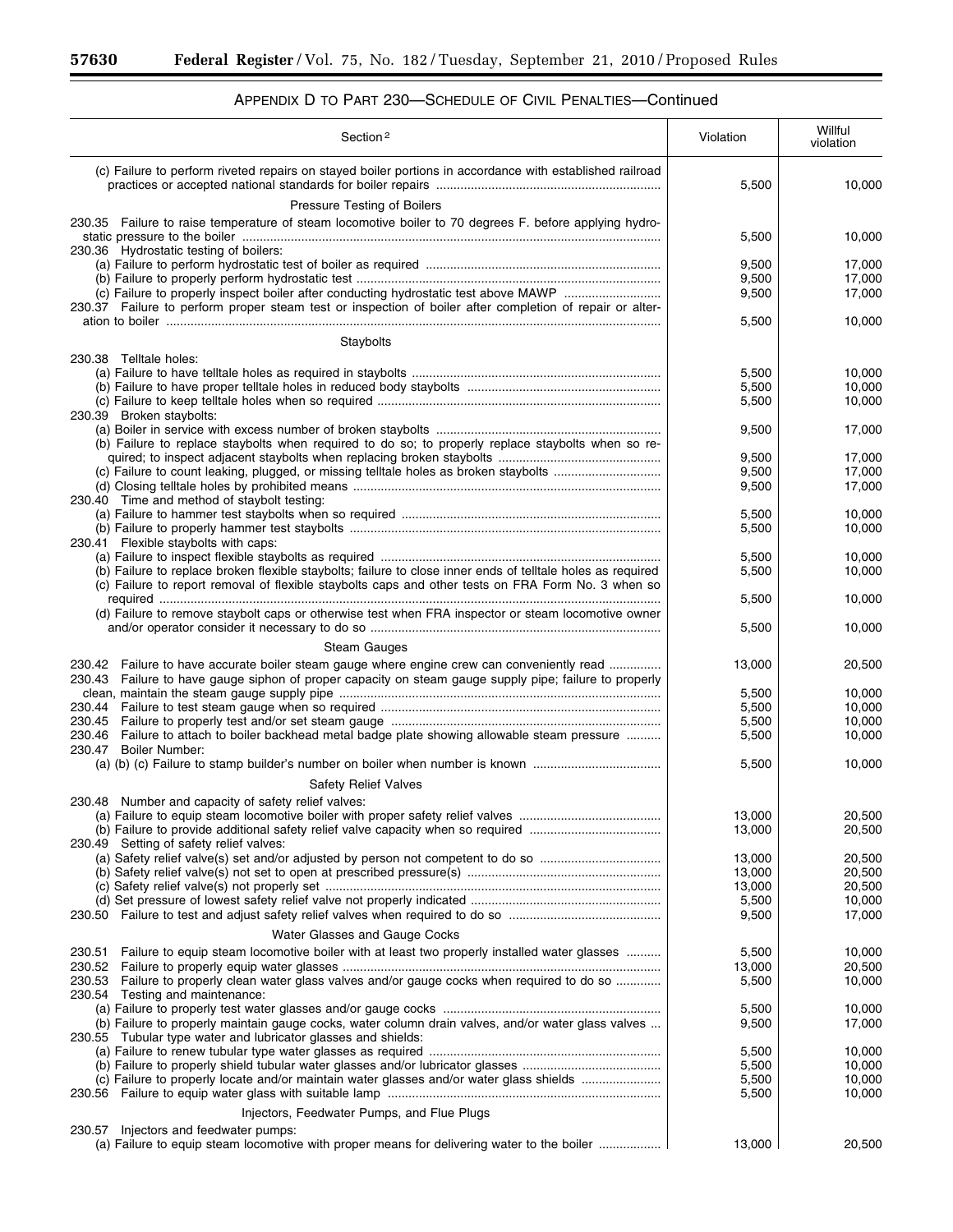| Section <sup>2</sup>                                                                                                                                                                                             | Violation       | Willful<br>violation |
|------------------------------------------------------------------------------------------------------------------------------------------------------------------------------------------------------------------|-----------------|----------------------|
| (b) Failure to properly test and/or maintain injectors, feedwater pumps, boiler checks, delivery pipes,<br>(c) Failure to properly brace injectors, feedwater pumps, and/or associated piping                    | 13,000<br>5,500 | 20,500<br>10,000     |
| 230.58 Flue plugs:                                                                                                                                                                                               | 5,500<br>5,500  | 10,000<br>10,000     |
| <b>Fusible Plugs</b>                                                                                                                                                                                             |                 |                      |
| 230.59 Failure to remove and properly clean fusible boiler plugs when required to do so; failure to prop-                                                                                                        | 9,500           | 17,000               |
| <b>Washing Boilers</b>                                                                                                                                                                                           |                 |                      |
| 230.60 Time of washing:<br>(b) Failure to remove washout plugs, arch tube plugs, thermic siphon plugs, circulator plugs, water                                                                                   | 5,500<br>9,500  | 10,000<br>17,000     |
| (c) Failure to examine and/or properly maintain washout plugs washout plug sleeves, threaded open-                                                                                                               |                 |                      |
| 230.61 Arch tubes, water bar tubes, circulators and thermic siphons:                                                                                                                                             | 9,500<br>9,500  | 17,000<br>17,000     |
| (a) Failure to clean, wash, inspect arch tubes, water bar tubes, circulators and thermic siphons as re-<br>(b) Failure to renew arch tubes, water bar tubes; failure to repair or renew circulators, thermic si- | 5,500           | 10,000               |
|                                                                                                                                                                                                                  | 9,500           | 17,000               |
| (c) Failure to properly inspect and/or replace as necessary arch tubes, water bar tubes, circulators                                                                                                             | 9,500           | 17,000               |
| <b>Steam Pipes</b><br>Failure to properly inspect and/or repair or replace as necessary dry pipes subject to pressure                                                                                            |                 |                      |
| 230.62<br>Failure to properly inspect smoke box, steam pipes, pressure parts when required to do so<br>230.63                                                                                                    | 13,000<br>9,500 | 20,500<br>17,000     |
| <b>Steam Leaks</b>                                                                                                                                                                                               |                 |                      |
| 230.64 Failure to remove from service steam locomotive boiler leaking under lagging from condition<br>230.65 Failure to keep steam locomotive boiler, piping, appurtenances in repair so steam does not ob-      | 9,500           | 17,000               |
|                                                                                                                                                                                                                  | 5,500           | 10,000               |
| <b>Subpart C-Steam Locomotives and Tenders</b>                                                                                                                                                                   |                 |                      |
| 230.66 Failure to properly oversee general design, construction, maintenance of steam locomotive(s)                                                                                                              | 5,500           | 10,000               |
| 230.67 Failure to ensure all steam locomotives and tenders are properly inspected and repaired and/or<br>all defects are properly repaired and steam locomotive and/or tender are in good condition, safe and    | 13,000          | 20,500               |
| Speed Indicators                                                                                                                                                                                                 |                 |                      |
| 230.68 Failure to equip steam locomotive that operates in excess of 20 miles per hour over the general                                                                                                           | 5,500           | 10,000               |
| Ash Pans                                                                                                                                                                                                         |                 |                      |
| 230.69 Failure to equip steam locomotive with properly supported ash pan with operating mechanism                                                                                                                | 5,500           | 10,000               |
| Brake and Signal Equipment                                                                                                                                                                                       |                 |                      |
| 230.70 Safe condition:                                                                                                                                                                                           | 5,500           | 10,000               |
| (b) Failure to properly equip steam locomotive with brake pipe valve clearly identified as "Emergency"<br>230.71 Orifice testing of air compressors:                                                             | 5,500           | 10,000               |
| $(a)(b)$ :                                                                                                                                                                                                       |                 |                      |
| 230.72 Testing main reservoirs:                                                                                                                                                                                  | 5,500           | 10,000               |
|                                                                                                                                                                                                                  | 5,500<br>5,500  | 10,000<br>10,000     |
| (c) Impermissibly using NDE method to measure wall thickness of main reservoir<br>(d) Failure to use appropriate method of NDE testing of wall thickness of welded or riveted longitu-                           | 5,500           | 10,000               |
| dinal lap seam main reservoir(s); failure to withdraw main reservoir(s) from service when testing<br>230.73 Air gauges:                                                                                          | 9,500           | 17,000               |
| (a) Failure to equip steam locomotive with properly located air gauge(s) that are no more than three                                                                                                             |                 |                      |
|                                                                                                                                                                                                                  | 5,500<br>5,500  | 10,000<br>10,000     |
| 230.74 Failure to properly clean and/or test all air brake valves, related dirt collectors, filters when re-                                                                                                     | 5,500           | 10,000               |
|                                                                                                                                                                                                                  | 5,500           | 10,000               |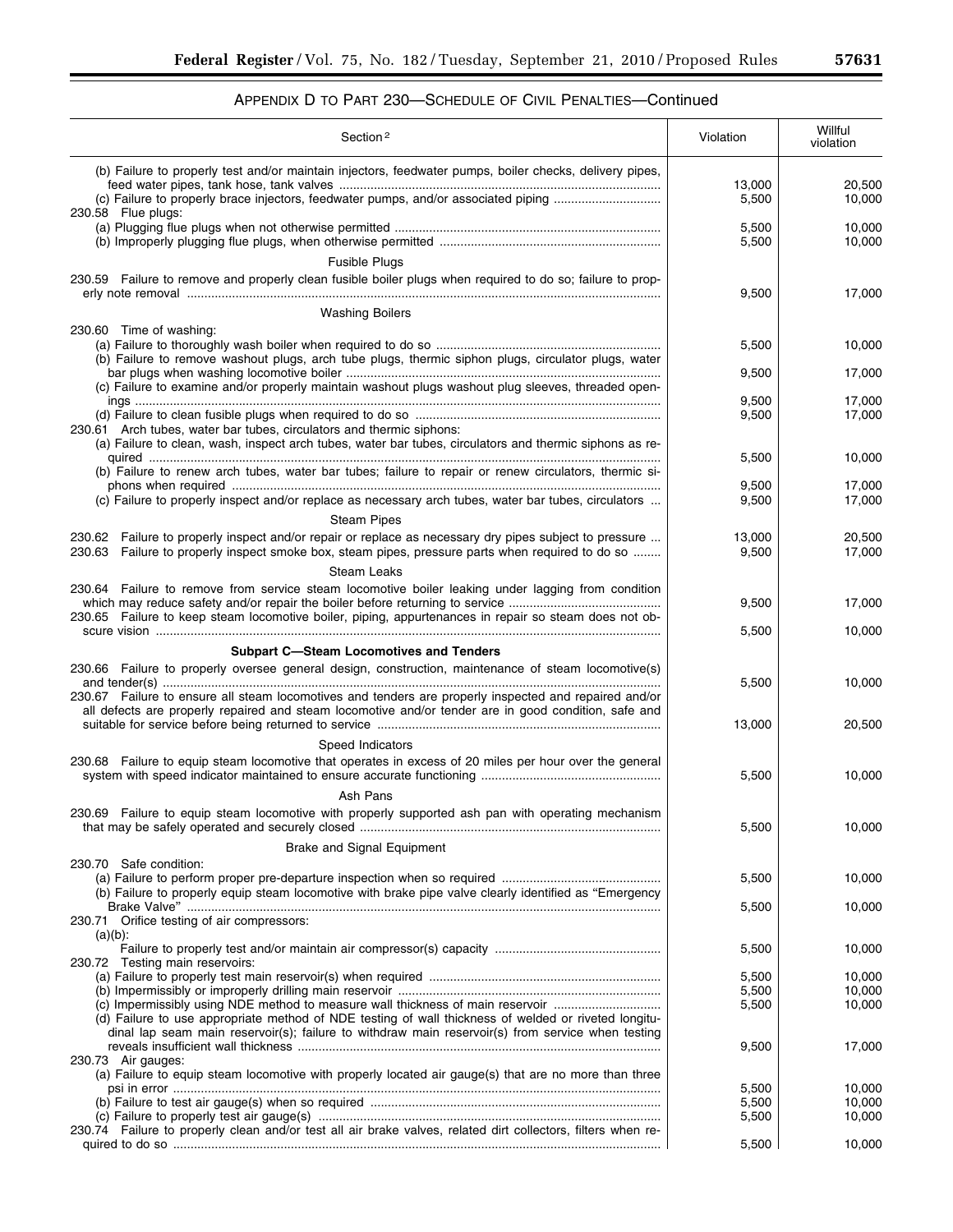۳

٠

| Section <sup>2</sup>                                                                                                                                                                                   | Violation      | Willful<br>violation |
|--------------------------------------------------------------------------------------------------------------------------------------------------------------------------------------------------------|----------------|----------------------|
| 230.75 Failure to properly stencil or display date of testing and cleaning and initials of shop or station                                                                                             |                |                      |
| 230.76 Piston travel:                                                                                                                                                                                  | 5,500          | 10,000               |
|                                                                                                                                                                                                        | 5,500          | 10,000               |
|                                                                                                                                                                                                        | 5,500          | 10,000               |
| 230.77 Foundation brake gear:                                                                                                                                                                          | 5,500          | 10,000               |
|                                                                                                                                                                                                        | 5,500          | 10,000               |
| 230.78 Leakage:                                                                                                                                                                                        |                |                      |
| $(a)$ :<br>(1) Failure to test for leakage from main reservoir or related piping as required                                                                                                           | 5,500          | 10,000               |
| (2) Failure to repair excessive leakage from main reservoir or related piping leakage                                                                                                                  | 5,500          | 10,000               |
|                                                                                                                                                                                                        | 5,500          | 10,000               |
| $(c)$ :<br>(1) Failure to test for leakage from steam locomotive brake pipe as required                                                                                                                | 5,500          | 10,000               |
|                                                                                                                                                                                                        | 5,500          | 10,000               |
| 230.79 Train signal system:                                                                                                                                                                            |                |                      |
| (1) Failure to test the train signal system or other form of on-board communication as required<br>(2) Failure to repair train signal system or other on-board communication when not safe or suitable | 5,500          | 10,000               |
|                                                                                                                                                                                                        | 5,500          | 10,000               |
| Cabs, Warning Signals, Sanders and Lights                                                                                                                                                              |                |                      |
| 230.80 Cabs:                                                                                                                                                                                           |                |                      |
|                                                                                                                                                                                                        | 5,500          | 10,000               |
|                                                                                                                                                                                                        | 5,500<br>5,500 | 10,000<br>10,000     |
| 230.81 Cab aprons:                                                                                                                                                                                     |                |                      |
|                                                                                                                                                                                                        | 5,500          | 10,000               |
| 230.82 Fire doors:                                                                                                                                                                                     | 5,500          | 10,000               |
|                                                                                                                                                                                                        | 5,500          | 10,000               |
|                                                                                                                                                                                                        | 5,500          | 10,000               |
|                                                                                                                                                                                                        | 5,500          | 10,000               |
| 230.83 Cylinder cocks:                                                                                                                                                                                 | 5,500          | 10,000               |
|                                                                                                                                                                                                        | 5,500          | 10,000               |
| 230.84 Sanders:                                                                                                                                                                                        |                |                      |
|                                                                                                                                                                                                        | 5,500<br>5,500 | 10,000<br>10,000     |
| 230.85 Audible warning devices:                                                                                                                                                                        |                |                      |
|                                                                                                                                                                                                        | 5,500          | 10,000               |
| 230.86 Required illumination:                                                                                                                                                                          | 5,500          | 10,000               |
|                                                                                                                                                                                                        | 5,500          | 10,000               |
|                                                                                                                                                                                                        | 5,500          | 10,000               |
|                                                                                                                                                                                                        | 5,500          | 10,000               |
|                                                                                                                                                                                                        | 5,500          | 10,000               |
| Throttles and Reversing Gear                                                                                                                                                                           |                |                      |
| 230.88<br>230.89 Reverse gear:                                                                                                                                                                         | 5,500          | 10,000               |
|                                                                                                                                                                                                        | 5,500          | 10,000               |
|                                                                                                                                                                                                        | 5,500          | 10,000               |
|                                                                                                                                                                                                        | 5,500          | 10,000               |
| Draw Gear and Draft Systems                                                                                                                                                                            |                |                      |
| 230.90 Draw gear and draft systems:                                                                                                                                                                    | 5,500          | 10,000               |
|                                                                                                                                                                                                        | 5,500          | 10.000               |
|                                                                                                                                                                                                        | 5,500          | 10,000               |
|                                                                                                                                                                                                        | 5,500<br>5,500 | 10,000<br>10,000     |
| 230.91                                                                                                                                                                                                 | 5,500          | 10,000               |
|                                                                                                                                                                                                        | 5,500          | 10,000               |
| Driving Gear                                                                                                                                                                                           |                |                      |
| 230.93 Pistons and piston rods:                                                                                                                                                                        |                |                      |
|                                                                                                                                                                                                        | 5,500          | 10,000               |
| 230.94                                                                                                                                                                                                 | 5,500<br>5,500 | 10,000<br>10,000     |
| 230.95                                                                                                                                                                                                 | 5,500          | 10,000               |
| 230.96<br>Main, side, valve motion rods:                                                                                                                                                               | 5,500          | 10,000               |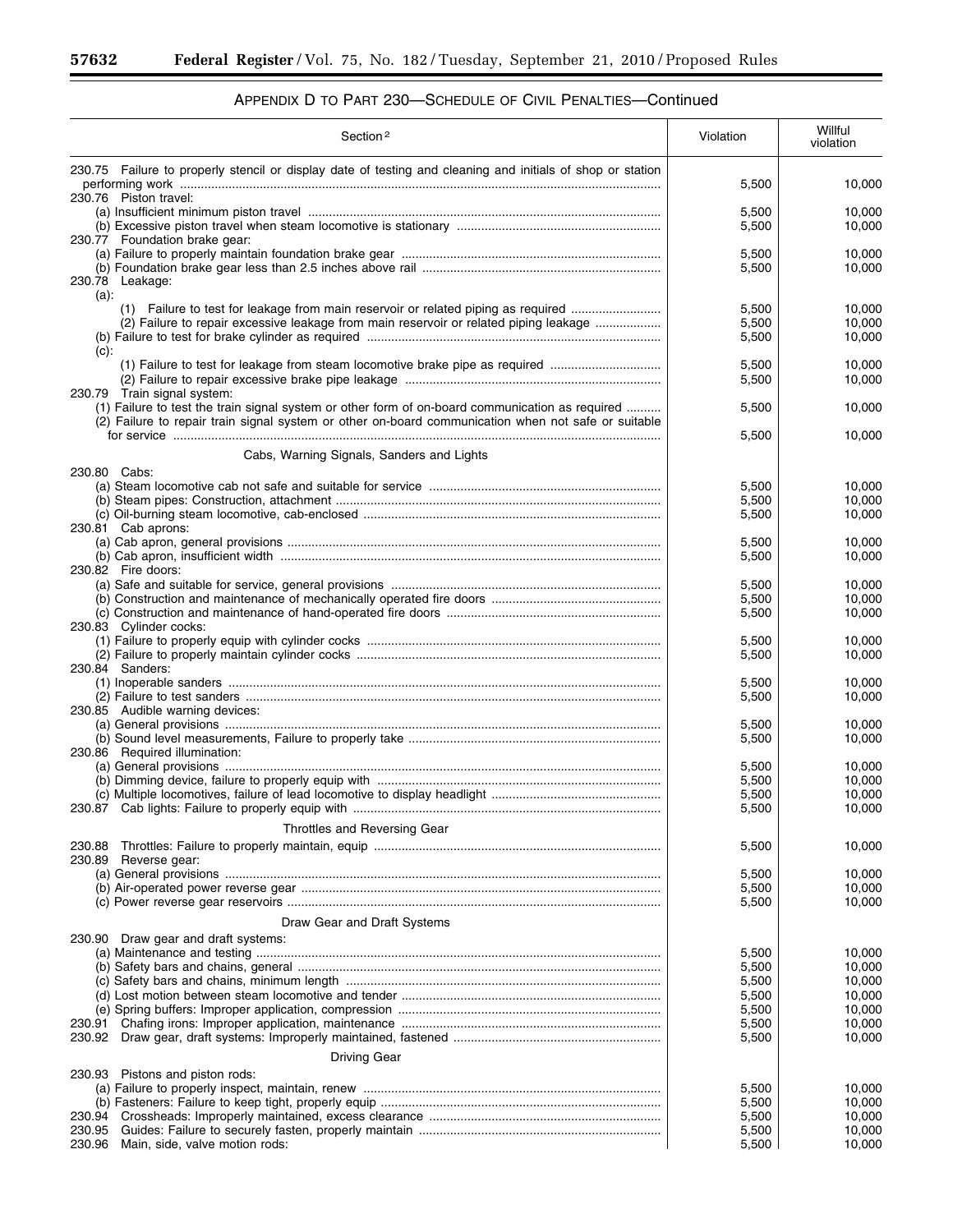| Section <sup>2</sup>                                                                       | Violation      | Willful<br>violation |
|--------------------------------------------------------------------------------------------|----------------|----------------------|
|                                                                                            | 5,500          | 10,000               |
|                                                                                            | 5,500          | 10,000               |
|                                                                                            | 5,500          | 10,000               |
|                                                                                            | 5,500          | 10,000               |
|                                                                                            | 5,500          | 10,000               |
|                                                                                            | 5,500          | 10,000               |
|                                                                                            | 5,500          | 10,000               |
| (f) Main rod bearings:                                                                     |                |                      |
|                                                                                            | 5,500          | 10,000               |
|                                                                                            | 5,500          | 10.000               |
| 230.97 Crank pins:                                                                         | 5,500          | 10,000               |
|                                                                                            |                | 10,000               |
|                                                                                            | 5,500<br>5,500 | 10,000               |
|                                                                                            |                |                      |
| Running Gear                                                                               |                |                      |
| 230.98 Driving, trailing, engine truck axles:                                              |                |                      |
|                                                                                            | 5,500          | 10,000               |
|                                                                                            | 2,500          | 5,000                |
| 230.100 Defects in tender truck axles and journals:                                        | 5,500          | 10,000               |
|                                                                                            | 5,500          | 10,000               |
|                                                                                            | 5,500          | 10,000               |
| 230.101 Steam locomotive driving journal boxes:                                            |                |                      |
|                                                                                            | 5,500          | 10,000               |
|                                                                                            | 5,500          | 10,000               |
|                                                                                            | 5,500          | 10,000               |
|                                                                                            | 5,500          | 10.000               |
|                                                                                            | 5,500          | 10,000               |
|                                                                                            | 5,500          | 10,000               |
| 230.105 Lateral motion:                                                                    |                |                      |
|                                                                                            | 5,500          | 10,000               |
| (b) Limits exceeded, failure to demonstrate conditions require additional lateral motion   | 5,500          | 10,000               |
|                                                                                            | 5,500          | 10,000               |
| Trucks, Frames and Equalizing System                                                       |                |                      |
| 230.106 Steam locomotive frame:                                                            |                |                      |
|                                                                                            | 5,500          | 10,000               |
|                                                                                            | 13,000         | 20,500               |
| 230.107 Tender frame and body:                                                             |                |                      |
|                                                                                            | 5,500          | 10,000               |
| (b) Height difference between tender deck and steam locomotive cab floor or deck excessive | 5,500          | 10,000               |
|                                                                                            | 5,500          | 10,000               |
|                                                                                            | 9,500          | 17,000               |
| 230.108 Steam locomotive leading and trailing trucks:                                      |                |                      |
|                                                                                            | 5,500          | 10,000               |
|                                                                                            | 5,500          | 10,000               |
|                                                                                            | 5,500          | 10,000               |
| 230.109 Tender trucks:                                                                     |                |                      |
| $(a)$ :                                                                                    |                |                      |
|                                                                                            | 5,500          | 10,000               |
|                                                                                            | 5,500<br>9,500 | 10,000<br>17,000     |
|                                                                                            | 5,500          | 10,000               |
|                                                                                            | 5,500          | 10,000               |
|                                                                                            | 5,500          | 10,000               |
|                                                                                            | 5,500          | 10,000               |
| $(g)$ :                                                                                    |                |                      |
|                                                                                            | 5,500          | 10,000               |
|                                                                                            | 5,500          | 10,000               |
| 230.110 Pilots:                                                                            |                |                      |
|                                                                                            | 5,500          | 10,000               |
|                                                                                            | 5,500          | 10,000               |
| 230.111 Spring rigging:                                                                    |                |                      |
|                                                                                            | 5,500          | 10,000               |
|                                                                                            | 5,500          | 10,000               |
| <b>Wheels and Tires</b>                                                                    |                |                      |
| 230.112 Wheels and tires:                                                                  |                |                      |
|                                                                                            | 9,500          | 17,000               |
|                                                                                            | 5,500          | 10,000               |
|                                                                                            | 5,500          | 10,000               |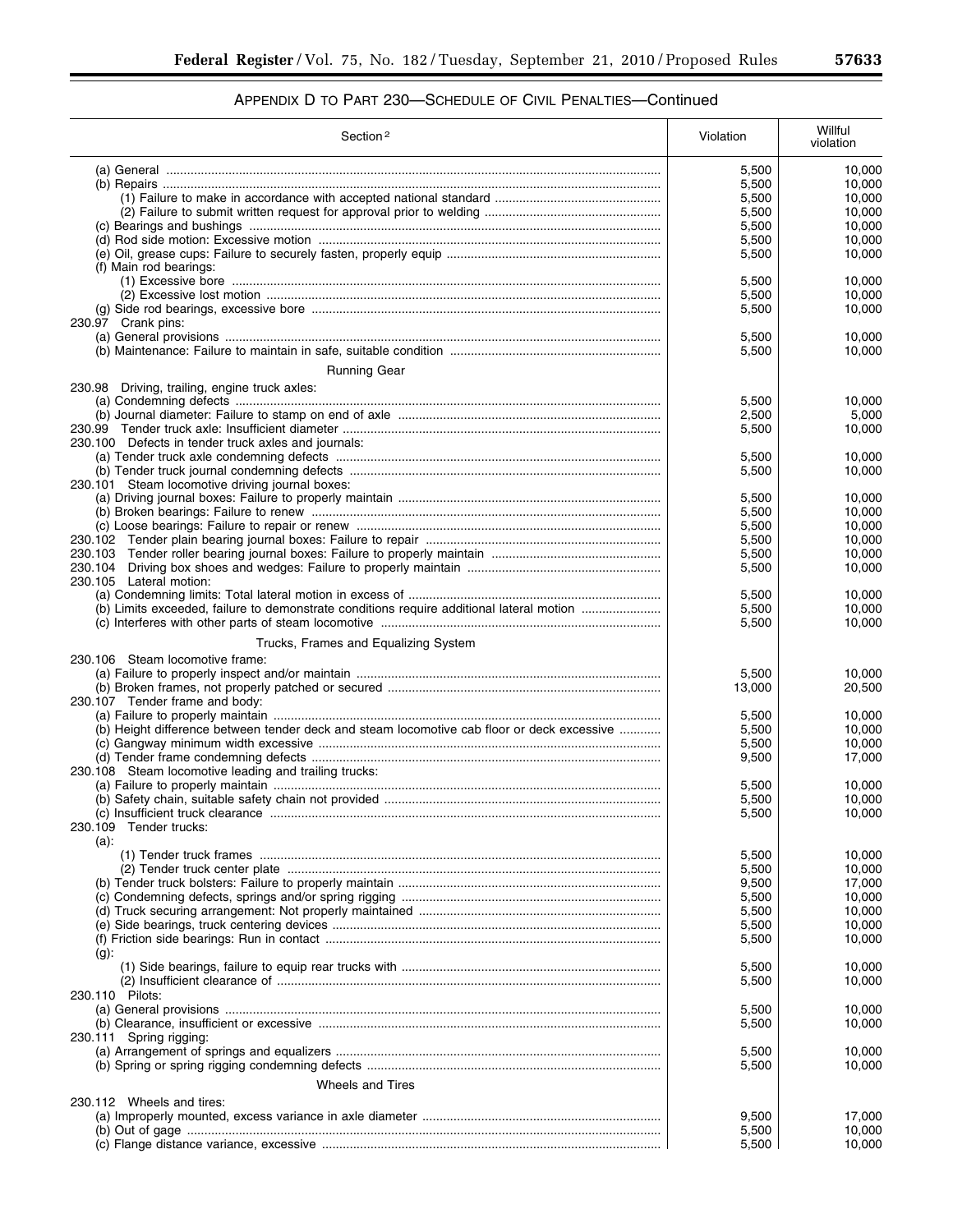| Section <sup>2</sup>             | Violation | Willful<br>violation |
|----------------------------------|-----------|----------------------|
|                                  | 5,500     | 10,000               |
|                                  | 5,500     | 10.000               |
| 230.113 Wheels and tire defects: |           |                      |
|                                  | 5,500     | 10.000               |
|                                  | 9,500     | 17,000               |
|                                  | 5,500     | 10.000               |
|                                  | 5,500     | 10,000               |
|                                  | 5,500     | 10.000               |
|                                  | 5,500     | 10,000               |
|                                  | 5,500     | 10.000               |
|                                  | 5,500     | 10,000               |
|                                  | 5,500     | 10.000               |
|                                  | 5,500     | 10,000               |
|                                  | 5,500     | 10.000               |
|                                  | 5.500     | 10.000               |
|                                  | 5.500     | 10.000               |
| 230.114 Wheel centers:           |           |                      |
|                                  | 5.500     | 10.000               |
|                                  | 5,500     | 10,000               |
|                                  | 5,500     | 10,000               |
|                                  | 5,500     | 10,000               |
| Steam Locomotive Tanks           |           |                      |
| 230.115 Feed water tanks:        |           |                      |
|                                  | 5,500     | 10.000               |
|                                  | 5,500     | 10,000               |
|                                  | 5,500     | 10.000               |
| 230.116 Oil tanks:               |           |                      |
|                                  | 13.000    | 20.500               |
|                                  | 19,500    | 25,000               |

# APPENDIX D TO PART 230—SCHEDULE OF CIVIL PENALTIES—Continued

1A penalty may be assessed against an individual only for a willful violation. The Administrator reserves the right to assess a penalty of up to \$100,000 for any violation where circumstances warrant. *See* 49 CFR part 209, appendix A. Failure to observe any condition for movement set forth in § 230.12 will deprive the railroad of the benefit of the movement-for-repair provision and make the railroad and any responsible individuals liable for penalty under the particular regulatory section(s) concerning the substantive defect(s) present on the locomotive at the time of movement. Failure to comply with § 230.12 will result in the lapse of any affected waiver. Generally, when two or more violations of these regulations are discovered with respect to a single locomotive that is used by a railroad, the appropriate penalties set forth are aggregated up to a maximum of \$25,000 per day. However, a failure to perform, with respect to a particular locomotive, any of the inspections and tests required under this part, will be treated as a violation separate and distinct from, and in addition to, any substantive violative conditions found on that loco-

motive.<br><sup>2</sup>The penalty schedule uses section numbers from 49 CFR part 230. If more than one item is listed as a type of violation of a given section, each item is also designated by a ''penalty code,'' which is used to facilitate assessment of civil penalties, and which may or may not correspond to any subsection designation(s). For convenience, penalty citations will cite the CFR section and the penalty code, if any. FRA reserves the right, should litigation become necessary, to substitute in its complaint the CFR citation in place of the combined CFR and penalty code citation, should they differ.

### **PART 231—[AMENDED]**

**Authority:** 49 U.S.C. 20103, 20107, 20702; 28 U.S.C. 2461, note; and 49 CFR 1.49.

37. Appendix A to part 231 is revised to read as follows:

36. The authority citation for part 231 continues to read as follows:

## APPENDIX A TO PART 231—SCHEDULE OF CIVIL PENALTIES 1

|                    | Section <sup>2</sup>                                                                           | Violation | Willful<br>violation |
|--------------------|------------------------------------------------------------------------------------------------|-----------|----------------------|
|                    |                                                                                                | \$13.000  | \$20,500             |
| 110.A2             |                                                                                                | 13.000    | 20.500               |
| 110.A3             |                                                                                                | 9.500     | 17.000               |
| 110.B1             |                                                                                                | 13.000    | 20,500               |
| 110.B <sub>2</sub> |                                                                                                | 9.500     | 17,000               |
| 110.B3             |                                                                                                | 9,500     | 17.000               |
| 110.B4             |                                                                                                | 5.500     | 10.000               |
| 110.B5             |                                                                                                | 5.500     | 10.000               |
| 110.B6             |                                                                                                | 5,500     | 10,000               |
| 110.B8             |                                                                                                | 5,500     | 10,000               |
| 114.B <sub>2</sub> | Hand brake wheel or lever has insufficient clearance around rim or handle                      | 5,500     | 10,000               |
| 114.B3             | Hand brake wheel/lever clearance insufficient to vertical plane through inside face of knuckle | 5.500     | 10,000               |
| 120.A1             |                                                                                                | 13.000    | 20,500               |
| 120.A2             |                                                                                                | 13.000    | 20.500               |
| 120.A3             |                                                                                                | 9,500     | 17,000               |
| 120.B1             |                                                                                                | 9,500     | 17.000               |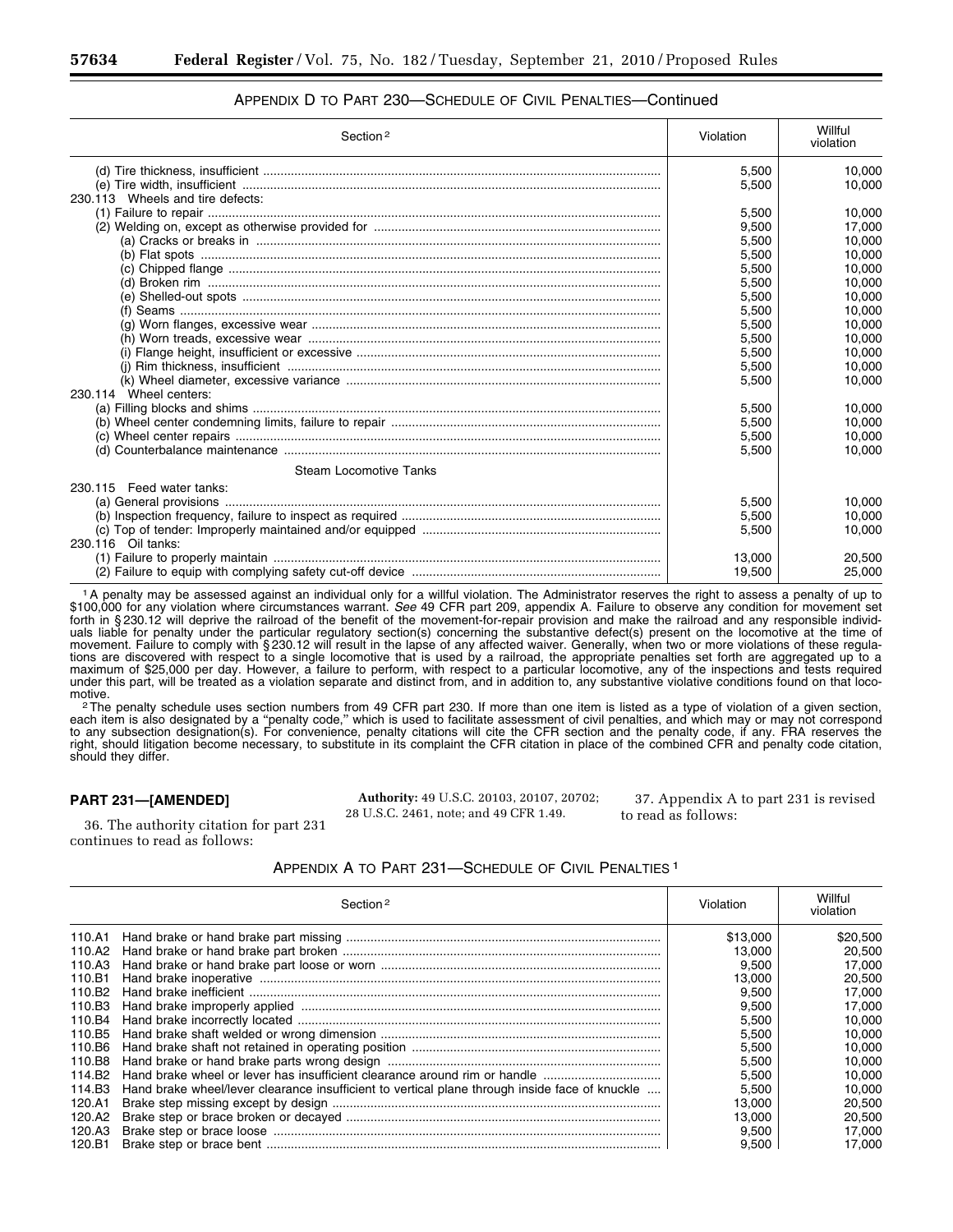|                              | Section <sup>2</sup>                                                                    | Violation        | Willful<br>violation |
|------------------------------|-----------------------------------------------------------------------------------------|------------------|----------------------|
| 120.B2                       |                                                                                         | 5,500            | 10,000               |
| 120.C1                       |                                                                                         | 5,500            | 10,000               |
| 120.C2                       |                                                                                         | 5,500            | 10,000               |
| 120.C3                       | Brake step with less than 4" clearance to vertical plane through inside face of knuckle | 5,500            | 10,000               |
| 120.C4<br>124.A1             |                                                                                         | 9,500<br>13,000  | 17,000<br>20,500     |
| 124.A2                       |                                                                                         | 13,000           | 20,500               |
| 124.A3                       |                                                                                         | 9,500            | 17,000               |
| 124.A4                       |                                                                                         | 5,500            | 10,000               |
| 124.B1                       |                                                                                         | 9,500            | 17,000               |
| 124.B2<br>124.B3             |                                                                                         | 5,500<br>5,500   | 10,000<br>10,000     |
| 124.C1                       |                                                                                         | 5,500            | 10.000               |
| 124.C2                       |                                                                                         | 9,500            | 17,000               |
| 126.A1                       |                                                                                         | 13,000           | 20,500               |
| 126.A2<br>126.A3             |                                                                                         | 13,000           | 20,500<br>17,000     |
| 126.B1                       |                                                                                         | 9,500<br>5,500   | 10,000               |
| 126.B <sub>2</sub>           |                                                                                         | 5,500            | 10,000               |
| 126.C1                       |                                                                                         | 5,500            | 10,000               |
| 126.C2                       | End platform with less than required clearance to vertical plane through inside knuckle | 5,500            | 10,000               |
| 126.C3<br>126.C4             |                                                                                         | 5,500<br>9,500   | 10.000<br>17,000     |
| 128.A1                       |                                                                                         | 13,000           | 20,500               |
| 128.A2                       |                                                                                         | 13.000           | 20,500               |
| 128.A3                       |                                                                                         | 9,500            | 17,000               |
| 128.B1                       |                                                                                         | 9,500            | 17,000               |
| 128.B2<br>128.C1             | Platform or switching step does not meet the required location or dimensions            | 5,500<br>9,500   | 10.000<br>17,000     |
| 128.C2                       |                                                                                         | 9,500            | 17,000               |
| 128.D1                       |                                                                                         | 5,500            | 10,000               |
| 128.D <sub>2</sub>           |                                                                                         | 5,500            | 10,000               |
| 128.D3                       |                                                                                         | 5,500            | 10,000               |
| 130.A1<br>130.A2             |                                                                                         | 13,000<br>13,000 | 20,500<br>20,500     |
| 130.A3                       |                                                                                         | 9,500            | 17,000               |
| 130.B1                       |                                                                                         | 9,500            | 17,000               |
| 130.B <sub>2</sub>           | Sill step or additional tread, having wrong dimensions or improperly located            | 5,500            | 10,000               |
| 130.B3                       |                                                                                         | 5,500            | 10,000               |
| 132.A1<br>132.A2             |                                                                                         | 13,000<br>13,000 | 20,500<br>20,500     |
| 132.A3                       |                                                                                         | 9,500            | 17,000               |
| 132.B1                       |                                                                                         | 9,500            | 17,000               |
| 132.B2                       |                                                                                         | 5,500            | 10,000               |
| 134.A1                       |                                                                                         | 13,000           | 20,500               |
| 134.A2<br>134.A3             |                                                                                         | 13,000<br>9,500  | 20,500<br>17,000     |
| 134.B1                       |                                                                                         | 9,500            | 17,000               |
| 134.B2                       |                                                                                         | 5,500            | 10,000               |
| 134.C1                       |                                                                                         | 5,500            | 10,000               |
| 134.C2                       |                                                                                         | 5,500            | 10,000               |
| 134.C3<br>134.C4             |                                                                                         | 5,500<br>5,500   | 10,000<br>10,000     |
| 134.D1                       |                                                                                         | 5,500            | 10,000               |
| 136.A1                       |                                                                                         | 13,000           | 20,500               |
| 136.A2                       |                                                                                         | 13,000           | 20,500               |
| 136.A3                       |                                                                                         | 9,500            | 17,000               |
| 136.B1<br>136.B <sub>2</sub> |                                                                                         | 9,500<br>5,500   | 17,000<br>10,000     |
| 136.C1                       |                                                                                         | 5,500            | 10,000               |
| 136.C <sub>2</sub>           |                                                                                         | 5,500            | 10,000               |
| 136.C3                       |                                                                                         | 5,500            | 10,000               |
| 136.C4                       |                                                                                         | 9,500            | 17,000               |
| 136.C5<br>138.A1             |                                                                                         | 9,500<br>13,000  | 17,000<br>20,500     |
| 138.A2                       |                                                                                         | 13,000           | 20,500               |
| 138.A3                       |                                                                                         | 9,500            | 17,000               |
| 138.B1                       |                                                                                         | 9,500            | 17,000               |
| 138.B <sub>2</sub>           |                                                                                         | 5,500            | 10,000               |
| 138.C1<br>138.C2             |                                                                                         | 5,500<br>5,500   | 10,000<br>10,000     |
|                              |                                                                                         |                  |                      |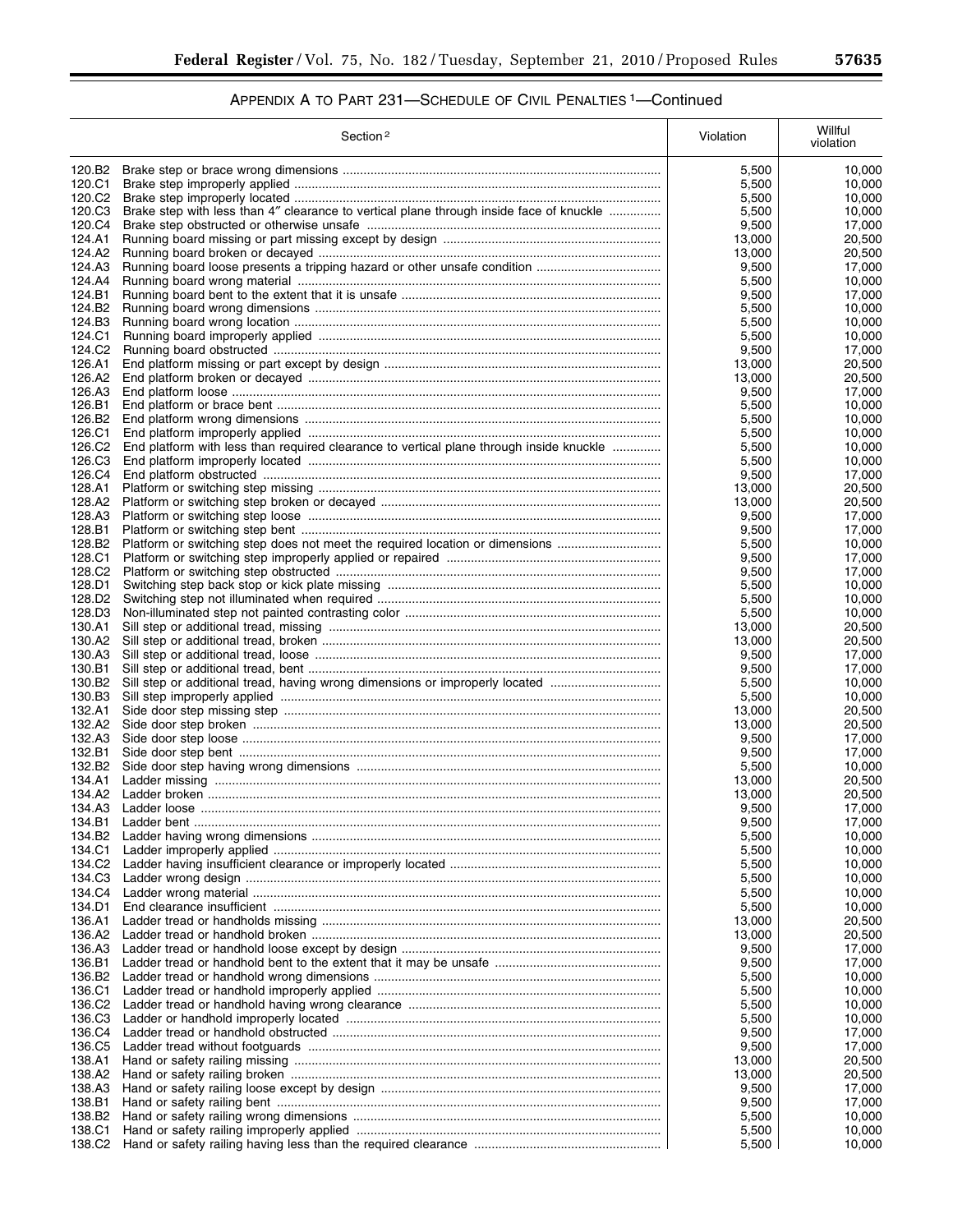| APPENDIX A TO PART 231-SCHEDULE OF CIVIL PENALTIES <sup>1</sup> -Continued |  |
|----------------------------------------------------------------------------|--|
|----------------------------------------------------------------------------|--|

|                    | Section <sup>2</sup> | Violation | Willful<br>violation |
|--------------------|----------------------|-----------|----------------------|
| 138.C3             |                      | 5.500     | 10,000               |
| 140.A1             |                      | 9,500     | 17,000               |
| 140.A2             |                      | 9.500     | 17.000               |
| 140.B1             |                      | 9.500     | 17.000               |
| 140.C1             |                      | 9.500     | 17,000               |
| 140.C <sub>2</sub> |                      | 9,500     | 17,000               |
| 140.D1             |                      | 5.500     | 10.000               |
| 140.D <sub>2</sub> |                      | 5.500     | 10.000               |
| 144.A1             |                      | 13,000    | 20,500               |
| 144.B1             |                      | 5,500     | 10,000               |
| 144.C1             |                      | 9.500     | 17.000               |
| 145.A1             |                      | 5.500     | 10.000               |
| 145.A2             |                      | 5,500     | 10.000               |
| 145.B1             |                      | 5,500     | 10,000               |
| 145.B <sub>2</sub> |                      | 5.500     | 10.000               |
| 145.B3             |                      | 5.500     | 10.000               |
| 146.A              |                      | 2,500     | 5,000                |
| 146.B              |                      | 2.500     | 5.000                |
| 231.31             |                      | 9,500     | 17,000               |

1A penalty may be assessed against an individual only for a willful violation. Generally, when two or more violations of these regulations are discovered with respect to a single unit of equipment that is used by a railroad, the appropriate penalties set forth above are aggregated up to a maximum of \$25,000 per day. The Administrator reserves the right to assess a penalty of up to \$100,000 for any violation where circumstances

warrant. *See* 49 CFR part 209, appendix A.<br><sup>2</sup>This schedule uses section numbers from FRA's Safety Appliance Defect Code, a restatement of the CFR text in a reorganized format. For convenience, and as an exception to FRA's general policy, penalty citations will cite the defect code rather than the CFR. FRA reserves the right, should litigation become necessary, to substitute in its complaint the CFR and/or statutory citation in place of the defect code section cited in the penalty demand letter.

## **PART 232—[AMENDED]**

38. The authority citation for part 232 continues to read as follows:

**Authority:** 49 U.S.C. 20102–20103, 20107, 20133, 20141, 20301–20303, 20306, 21301– 21302, 21304; 28 U.S.C. 2461, note; and 49 CFR 1.49.

39. Appendix A to part 232 is revised to read as follows:

### APPENDIX A TO PART 232—SCHEDULE OF CIVIL PENALTIES 1

| Section <sup>2</sup>                                                                             | Violation | Willful<br>violation |
|--------------------------------------------------------------------------------------------------|-----------|----------------------|
| <b>Subpart A-General</b>                                                                         |           |                      |
| 232.15 Movement of power brake defects:                                                          |           |                      |
|                                                                                                  | (1)       | (1)                  |
| (11) Failure to make determinations and provide notification of en route defect                  | \$9,500   | \$17,000             |
|                                                                                                  | 9,500     | 17,000               |
|                                                                                                  | 2.500     | 5.000                |
|                                                                                                  | 9.500     | 17.000               |
|                                                                                                  | 9.500     | 17.000               |
|                                                                                                  | 9,500     | 17.000               |
|                                                                                                  | 9,500     | 17,000               |
| 232.19                                                                                           | (1)       | (1)                  |
| <b>Subpart B-General Requirements</b>                                                            |           |                      |
| 232.103 All train brake systems:                                                                 |           |                      |
|                                                                                                  | 9.500     | 17.000               |
| (d) Failure to have proper percentage of operative brakes from Class I brake test                | 13,000    | 20,500               |
|                                                                                                  | 13,000    | 20,500               |
|                                                                                                  |           |                      |
|                                                                                                  | 9,500     | 17,000               |
|                                                                                                  | 9,500     | 17,000               |
|                                                                                                  | 9.500     | 17.000               |
| (n) Securement of unattended equipment:                                                          |           |                      |
| (1) Failure to apply sufficient number of hand brakes; failure to develop or implement procedure |           |                      |
|                                                                                                  | 13.000    | 20.500               |
|                                                                                                  | 9,500     | 17,000               |
|                                                                                                  | 9,500     | 17,000               |
| (4) Failure to adopt or comply with procedures for securing unattended locomotive                | 13,000    | 20,500               |
|                                                                                                  | 9,500     | 17,000               |
|                                                                                                  | 9.500     | 17.000               |
| 232.105 Locomotives:                                                                             |           |                      |
|                                                                                                  | 13.000    | 20.500               |
|                                                                                                  | 13,000    | 20,500               |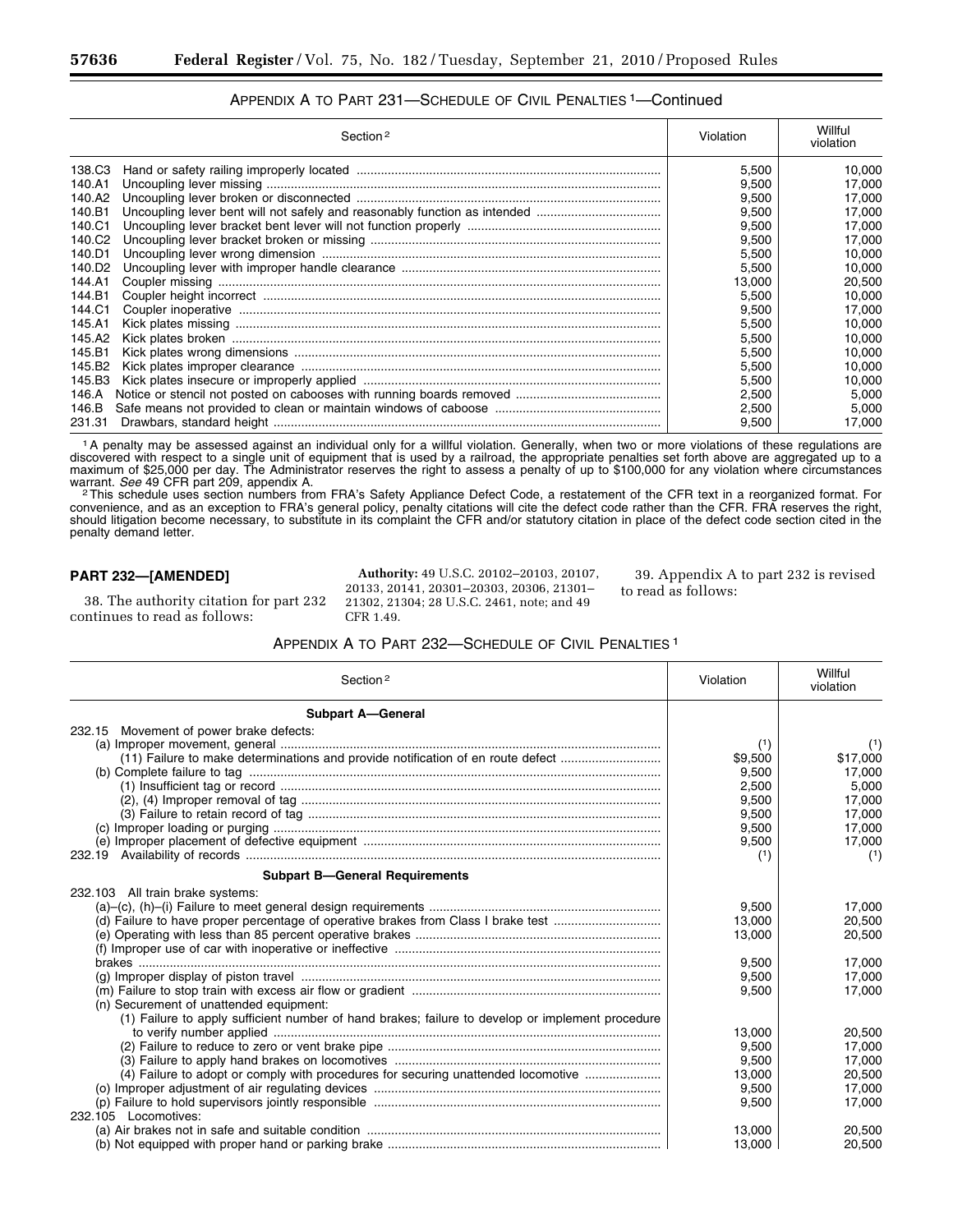| Section <sup>2</sup>                                                                        | Violation             | Willful<br>violation |
|---------------------------------------------------------------------------------------------|-----------------------|----------------------|
|                                                                                             | 9,500                 | 17,000               |
|                                                                                             | 5,500                 | 10,000               |
|                                                                                             | 9,500                 | 17,000               |
|                                                                                             | 9,500                 | 17,000               |
|                                                                                             | 9,500                 | 17,000               |
|                                                                                             | 13,000                | 20,500               |
| 232.107 Air sources/cold weather operations:                                                |                       |                      |
|                                                                                             | 13,000                | 20,500               |
|                                                                                             | 9,500                 | 17,000               |
|                                                                                             | 13.000                | 20,500               |
|                                                                                             | 13,000                | 20,500               |
|                                                                                             | 13,000                | 20,500               |
|                                                                                             | 13,000                | 20,500               |
| 232.109 Dynamic brakes:                                                                     |                       |                      |
|                                                                                             | 9,500<br>9,500        | 17,000<br>17,000     |
|                                                                                             | 5,500                 | 10,000               |
|                                                                                             | 2,500                 | 5,000                |
|                                                                                             | 9,500                 | 17,000               |
|                                                                                             | 9,500                 | 17,000               |
|                                                                                             | 9,500                 | 17,000               |
|                                                                                             | 9,500                 | 17,000               |
|                                                                                             | 13,000                | 20.500               |
|                                                                                             | 13,000                | 20,500               |
| 232.111 Train handling information:                                                         |                       |                      |
|                                                                                             | 13,000                | 20,500               |
|                                                                                             | 9,500                 | 17,000               |
| <b>Subpart C-Inspection and Testing Requirements</b>                                        |                       |                      |
| 232.203 Training requirements:                                                              |                       |                      |
|                                                                                             | 19,500                | 25,000               |
| (b)(1)-(9) Failure to address or comply with specific required item or provision of program | 9,500                 | 17,000               |
|                                                                                             | 13,000                | 20,500               |
|                                                                                             | 13,000                | 20,500               |
|                                                                                             | 13,000                | 20,500               |
|                                                                                             | 19,500                | 25,000               |
| 232.205 Class I brake test-initial terminal inspection:                                     |                       |                      |
|                                                                                             | $(1)$ 19,500          | 25,000               |
|                                                                                             | 13,000                | 20,500               |
|                                                                                             | 9,500                 | 17,000               |
|                                                                                             | 5,500                 | 10,000               |
|                                                                                             | 9,500                 | 17,000               |
|                                                                                             | 9,500                 | 17.000               |
| 232.207 Class IA brake tests-1,000-mile inspection:                                         |                       |                      |
|                                                                                             | $(1)$ 13,000<br>9,500 | 20,500               |
|                                                                                             | 9,500                 | 17,000<br>17,000     |
|                                                                                             | 9,500                 | 17,000               |
|                                                                                             | 9,500                 | 17,000               |
| 232.209 Class II brake tests-intermediate inspection:                                       |                       |                      |
|                                                                                             | $(1)$ 13,000          | 20,500               |
|                                                                                             | 9,500                 | 17,000               |
|                                                                                             | (1)                   | (1)                  |
| 232.211 Class III brake tests—trainline continuity inspection:                              |                       |                      |
|                                                                                             | 13,000                | 20,500               |
|                                                                                             | 9,500                 | 17,000               |
|                                                                                             | 9,500                 | 17,000               |
| 232.213 Extended haul trains:                                                               |                       |                      |
|                                                                                             | 13,000                | 20,500               |
|                                                                                             |                       |                      |
|                                                                                             | 5,500                 | 10,000               |
|                                                                                             | 13,000                | 20,500               |
|                                                                                             | 5,500                 | 10,000               |
|                                                                                             | 13,000                | 20,500               |
| 232.215 Transfer train brake tests:                                                         | 13,000                | 20,500               |
|                                                                                             |                       |                      |
| 232.217 Train brake system tests conducted using yard air:                                  | 9,500                 | 17,000               |
|                                                                                             | 9,500                 | 17,000               |
|                                                                                             | 13,000                | 20,500               |
|                                                                                             | (1)                   | (1)                  |
|                                                                                             |                       |                      |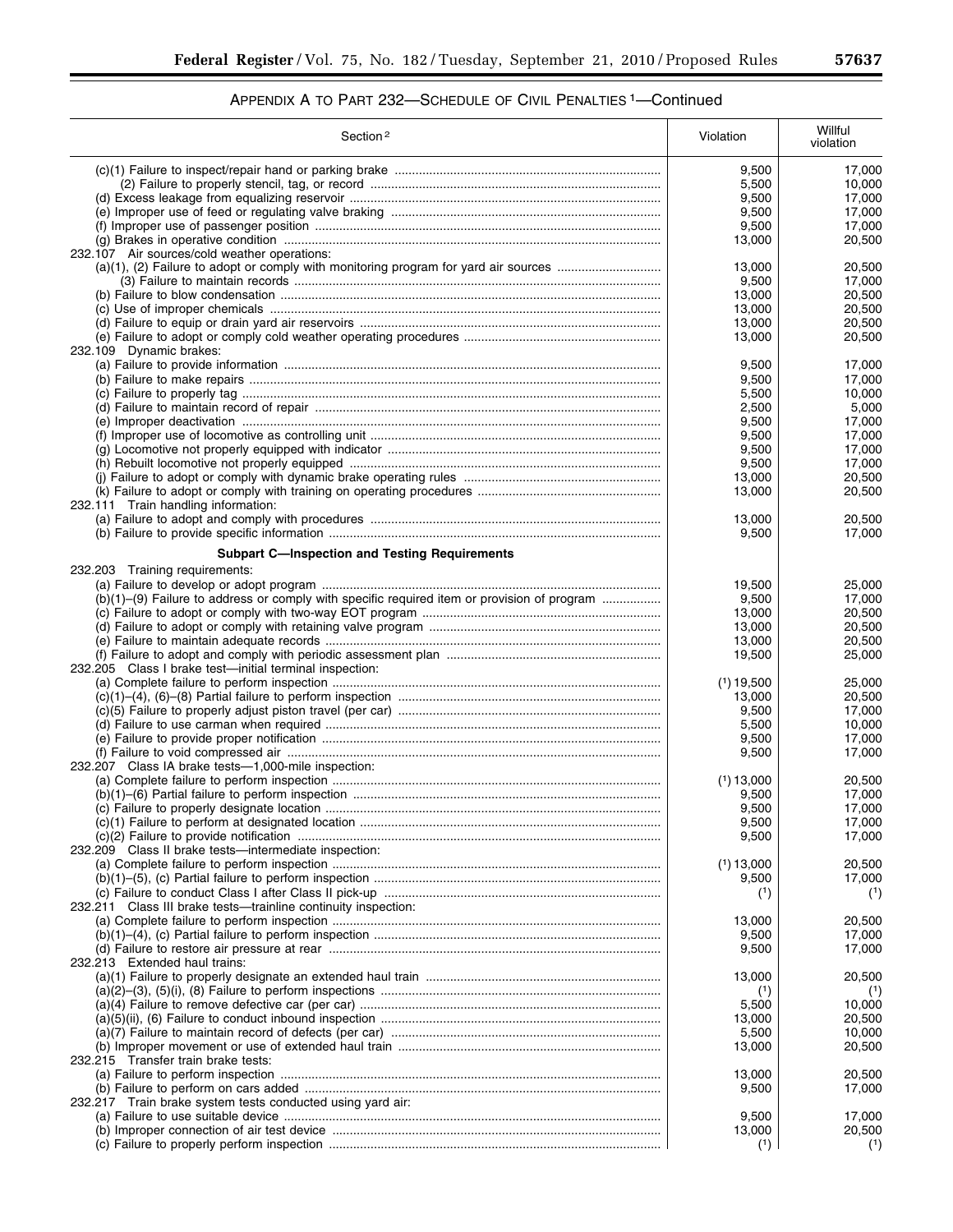٠

| Section <sup>2</sup>                                                                                                                                                                                                    | Violation               | Willful<br>violation       |
|-------------------------------------------------------------------------------------------------------------------------------------------------------------------------------------------------------------------------|-------------------------|----------------------------|
| 232.219 Double heading and helper service:                                                                                                                                                                              | 9,500<br>9,500          | 17,000<br>17,000           |
|                                                                                                                                                                                                                         | 9,500<br>9,500<br>9,500 | 17.000<br>17,000<br>17,000 |
| Subpart D-Periodic Maintenance and Testing Requirements                                                                                                                                                                 |                         |                            |
| 232.303 General requirements:                                                                                                                                                                                           | 9,500<br>9,500<br>5,500 | 17,000<br>17,000<br>10,000 |
| 232.305 Single car tests:                                                                                                                                                                                               | 5,500<br>9,500          | 10,000<br>17,000           |
| 232.309 Single car air brake test equipment and devices:                                                                                                                                                                | 9,500<br>9,500          | 17,000<br>17,000           |
|                                                                                                                                                                                                                         | 9,500                   | 17,000                     |
| <b>Subpart E-End-of-Train Devices</b>                                                                                                                                                                                   |                         |                            |
| 232.403 Design standards for one-way devices:<br>232.405 Design standards for two-way devices:                                                                                                                          | 9,500                   | 17,000                     |
| 232.407 Operating requirements for two-way devices:                                                                                                                                                                     | 9,500                   | 17,000                     |
|                                                                                                                                                                                                                         | 13,000<br>9,500         | 20,500<br>17,000           |
|                                                                                                                                                                                                                         | 13,000                  | 20,500                     |
|                                                                                                                                                                                                                         | 9,500                   | 17,000                     |
|                                                                                                                                                                                                                         | 9,500<br>13,000         | 17,000<br>20,500           |
| 232.409 Inspection and testing of devices:                                                                                                                                                                              | 13,000                  | 20,500                     |
|                                                                                                                                                                                                                         | 9,500<br>9,500          | 17,000<br>17,000           |
|                                                                                                                                                                                                                         | 13,000<br>9,500         | 20,500<br>17,000           |
| Subpart F-Introduction of New Brake System Technology                                                                                                                                                                   |                         |                            |
| 232.503 Process to introduce new technology:                                                                                                                                                                            | 19,500                  | 25,000                     |
| 232.505 Pre-revenue service acceptance testing plan:                                                                                                                                                                    | 13,000                  | 20,500                     |
|                                                                                                                                                                                                                         | 9,500<br>13,000         | 17.000<br>20,500           |
| Subpart G-Electronically Controlled Pneumatic (ECP) Braking Systems                                                                                                                                                     |                         |                            |
| 232.603 Design, interoperability, and configuration management requirements:                                                                                                                                            |                         |                            |
|                                                                                                                                                                                                                         | 5,500<br>9,500          | 10,000<br>17,000           |
| (c) Failure to adopt and comply with a proper configuration management plan<br>232.605 Training Requirements:<br>(a) Failure to adopt and comply with a proper training, qualification, and designation program for em- | 13,000                  | 20,500                     |
|                                                                                                                                                                                                                         | (1)                     | (1)                        |
| (c) Failure to adopt and comply with proper training criteria for locomotive engineers                                                                                                                                  | 13,000<br>13,000        | 20,500<br>20,500           |
| 232.607 Inspection and testing requirements:                                                                                                                                                                            | (1)                     | (1)                        |
|                                                                                                                                                                                                                         | 9,500<br>9,500          | 17,000<br>17,000           |
|                                                                                                                                                                                                                         | (1)<br>9,500            | (1)<br>17,000              |
|                                                                                                                                                                                                                         | 9,500                   | 17,000                     |
|                                                                                                                                                                                                                         | (1)                     | (1)                        |
|                                                                                                                                                                                                                         | (1)<br>13,000           | (1)<br>20,500              |
|                                                                                                                                                                                                                         | 9,500                   | 17,000                     |
| 232.609 Handling of defective equipment with ECP brake systems:<br>(a) Failure to have proper percentage of operative brakes from Class I brake test                                                                    | (1)                     | (1)                        |
| (b) Failure to prevent a car known to arrive with defective brakes to depart location where a Class I                                                                                                                   |                         |                            |
|                                                                                                                                                                                                                         | 9,500                   | 17,000                     |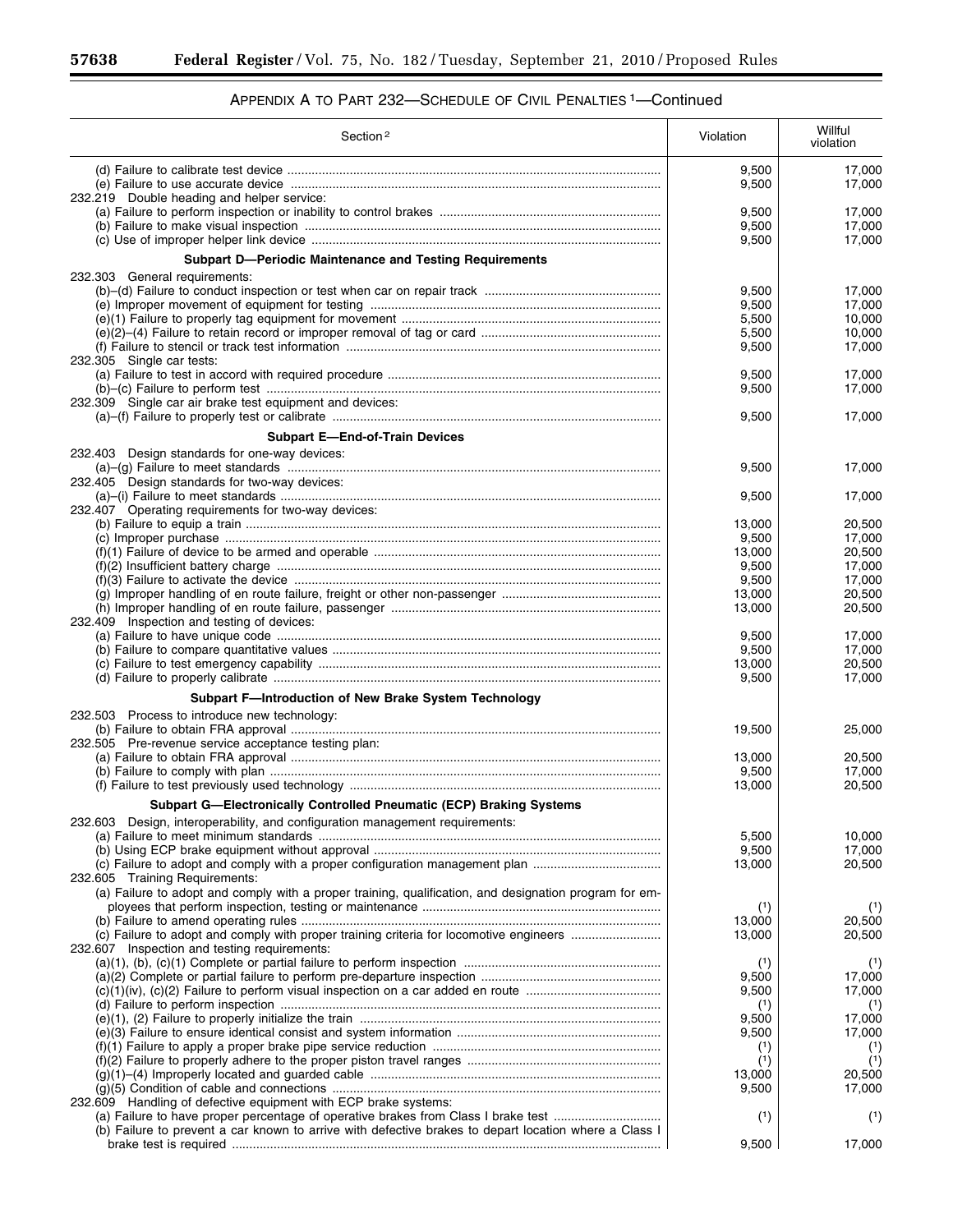| APPENDIX A TO PART 232-SCHEDULE OF CIVIL PENALTIES <sup>1</sup> -Continued                                                                                                      |                |                                  |
|---------------------------------------------------------------------------------------------------------------------------------------------------------------------------------|----------------|----------------------------------|
| Section <sup>2</sup>                                                                                                                                                            | Violation      | Willful<br>violation             |
| (c) Improper movement of a car equipped with conventional pneumatic brakes<br>(g) Improper movement of defective stand-alone ECP brake equipment in a train operating with con- | 9.500<br>9,500 | 17.000<br>$(1)$<br>(1)<br>17,000 |
| (h) Improper movement from initial terminal of stand-alone ECP brake equipment in a conventional                                                                                | (1)<br>(1)     | (1)<br>(1)<br>(1)                |
| (i)(1) Failure to adopt and comply with procedures for the movement of defective equipment<br>611 Periodic maintenance:                                                         | 5,500<br>9.500 | 10,000<br>17.000                 |
| 613 End-of-train devices:                                                                                                                                                       | 9.500<br>9,500 | 17.000<br>17,000                 |

1 A penalty may be assessed against an individual only for a willful violation. Generally, when two or more violations of these regulations are discovered with respect to a single unit of equipment that is placed or continued in service by a railroad, the appropriate penalties set forth above are aggregated up to a maximum of \$25,000 per day. Although the penalties listed for failure to perform the brake inspections and tests under § 232.205 through § 232.209 may be assessed for each train that is not properly inspected, failure to perform any of the inspections and tests required under those sections will be treated as a violation separate and distinct from, and in addition to, any substantive violative conditions found on the equipment contained in the train consist. Moreover, the Administrator reserves the right to assess a penalty of up to \$100,000 for any violation where circumstances warrant. *See* 49 CFR part 209, appendix A.

(b) Moving with an improper or improperly connected ECP-EOT device ............................................... 9,500 17,000

(a) Failure to meet design standards for ECP–EOT devices .................................................................. 9,500 17,000

Failure to observe any condition for movement of defective equipment set forth in § 232.15(a) will deprive the railroad of the benefit of the movement-for-repair provision and make the railroad and any responsible individuals liable for penalty under the particular regulatory section(s) concerning the substantive defect(s) present on the equipment at the time of movement.

Failure to provide any of the records or plans required by this part pursuant to §232.19 will be considered a failure to maintain or develop the record or plan and will make the railroad liable for penalty under the particular regulatory section(s) concerning the retention or creation of the document involved.

Failure to properly perform any of the inspections specifically referenced in §§ 232.209, 232.213, and 232.217 may be assessed under each section of this part or this chapter, or both, that contains the requirements for pe section of this part or this chapter, or both, that contains the requirements for performing the referenced inspection.<br>The penalty schedule uses section numbers from 49 CFR part 232. If more than one item is listed as a t

each item is also designated by a ''penalty code,'' which is used to facilitate assessment of civil penalties, and which may or may not correspond to any subsection designation(s). For convenience, penalty citations will cite the CFR section and the penalty code, if any. FRA reserves the right, should litigation become necessary, to substitute in its complaint the CFR citation in place of the combined CFR and penalty code citation, should they differ.

#### **PART 233—[AMENDED]**

232.6

 $232.6$ 

**Authority:** 49 U.S.C. 20103, 20107; 28 U.S.C. 2461, note; and 49 CFR 1.49.

41. Appendix A to part 233 is revised to read as follows:

40. The authority citation for part 233 continues to read as follows:

## APPENDIX A TO PART 233—SCHEDULE OF CIVIL PENALTIES 1

|       | Section <sup>2</sup> | Violation | Willful<br>violation |
|-------|----------------------|-----------|----------------------|
| 233.9 |                      | \$9,500   | \$17,000             |
|       |                      | 5,500     | 10,000               |
|       |                      | 2.500     | 5.000                |

1 A penalty may be assessed against an individual only for a willful violation. The Administrator reserves the right to assess a penalty of up to \$100,000 for any violation where circumstances warrant. See 49 CFR part 209, appendix A.<br>2 The penalty schedule uses section numbers from 49 CFR part 233. If more than one item is listed as a type of violation of a given s

each item is also designated by a ''penalty code,'' which is used to facilitate assessment of civil penalties, and which may or may not correspond to any subsection designation(s). For convenience, penalty citations will cite the CFR section and the penalty code, if any. FRA reserves the right, should litigation become necessary, to substitute in its complaint the CFR citation in place of the combined CFR and penalty code citation, should they differ.

#### **PART 234—[AMENDED]**

continues to read as follows:

42. The authority citation for part 234

**Authority:** 49 U.S.C. 20103, 20107; 28 U.S.C. 2461, note; and 49 CFR 1.49.

43. Appendix A to part 234 is revised to read as follows: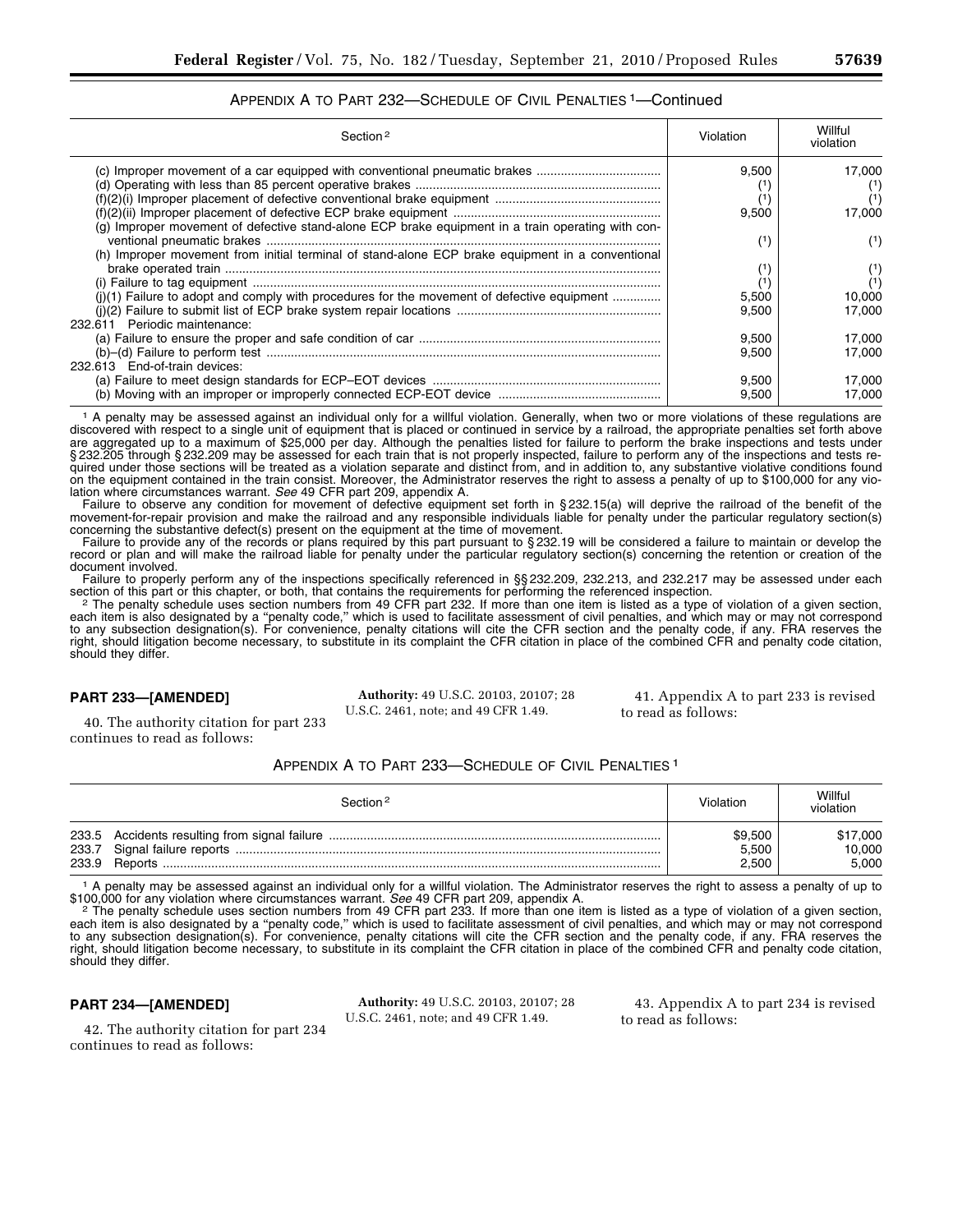Ξ

# APPENDIX A TO PART 234—SCHEDULE OF CIVIL PENALTIES 1

|                    | Section <sup>2</sup>                                                                           | Violation        | Willful<br>violation |
|--------------------|------------------------------------------------------------------------------------------------|------------------|----------------------|
|                    | <b>Subpart B-Reports</b>                                                                       |                  |                      |
|                    |                                                                                                | \$9,500          | \$17,000             |
| 234.9              |                                                                                                | 5,500            | 10,000               |
|                    | Subpart C-Response to Reports of Warning System Malfunction                                    | 5,500            | 10,000               |
| 234.101            |                                                                                                | 13,000           | 20,500               |
|                    | 234.105 Activation failure:                                                                    |                  |                      |
|                    |                                                                                                | 19,500<br>19,500 | 25,000<br>25,000     |
|                    |                                                                                                | 5,500            | 10,000               |
|                    |                                                                                                | 13,000           | 20,500               |
|                    |                                                                                                | 13,000<br>5,500  | 20,500<br>10,000     |
|                    | 234.106 Partial activation:                                                                    |                  |                      |
|                    |                                                                                                | 9,500            | 17,000               |
|                    |                                                                                                | 9,500<br>5,500   | 17,000<br>10,000     |
|                    |                                                                                                | 9,500            | 17,000               |
|                    | 234.107 False activation:                                                                      | 5,500            | 10,000               |
|                    |                                                                                                | 13,000           | 20,500               |
|                    |                                                                                                | 13,000           | 20,500               |
|                    |                                                                                                | 5,500            | 10,000               |
|                    |                                                                                                | 9,500<br>9,500   | 17,000<br>17,000     |
|                    |                                                                                                | 5,500            | 10,000               |
|                    |                                                                                                | 2,500            | 5,000                |
|                    | Subpart D-Maintenance, Inspection, and Testing                                                 |                  |                      |
|                    | Maintenance Standards                                                                          |                  |                      |
| 234.201<br>234.203 |                                                                                                | 5,500<br>9,500   | 10,000<br>17,000     |
| 234.205            |                                                                                                | 13,000           | 20,500               |
| 234.207            |                                                                                                | 13,000           | 20,500               |
| 234.209<br>234.211 |                                                                                                | 19,500<br>5,500  | 25,000<br>10,000     |
| 234.213            |                                                                                                | 9,500            | 17,000               |
| 234.215            |                                                                                                | 19,500           | 25,000               |
| 234.217<br>234.219 |                                                                                                | 5,500<br>5,500   | 10,000<br>10,000     |
| 234.221            |                                                                                                | 9,500            | 17,000               |
| 234.223            |                                                                                                | 5,500            | 10,000               |
| 234.225<br>234.227 |                                                                                                | 19,500<br>19,500 | 25,000<br>25,000     |
| 234.229            |                                                                                                | 19,500           | 25,000               |
| 234.231            |                                                                                                | 13,000           | 20,500               |
| 234.233<br>234.235 |                                                                                                | 13,000           | 20,500               |
| 234.237            |                                                                                                | 19,500<br>5,500  | 25,000<br>10,000     |
| 234.239            |                                                                                                | 5,500            | 10,000               |
| 234.241<br>234.243 |                                                                                                | 9,500<br>9,500   | 17,000<br>17,000     |
| 234.245            |                                                                                                | 5,500            | 10,000               |
|                    | Inspections and Tests                                                                          |                  |                      |
| 234.247            | Purpose of inspections and tests; removal from service of relay or device failing to meet test |                  |                      |
|                    |                                                                                                | 13,000           | 20,500               |
| 234.249<br>234.251 |                                                                                                | 13,000<br>9,500  | 20,500<br>17,000     |
| 234.253            |                                                                                                | 5,500            | 10,000               |
| 234.255            |                                                                                                | 5,500            | 10,000               |
| 234.257<br>234.259 |                                                                                                | 13,000<br>9,500  | 20,500<br>17,000     |
| 234.261            |                                                                                                | 9,500            | 17,000               |
| 234.263            |                                                                                                | 9,500            | 17,000               |
| 234.265<br>234.267 |                                                                                                | 9,500            | 17,000               |
| 234.269            |                                                                                                | 9,500<br>19,500  | 17,000<br>25,000     |
| 234.271            |                                                                                                | 9,500            | 17,000               |
| 234.273            |                                                                                                | 2,500            | 5,000                |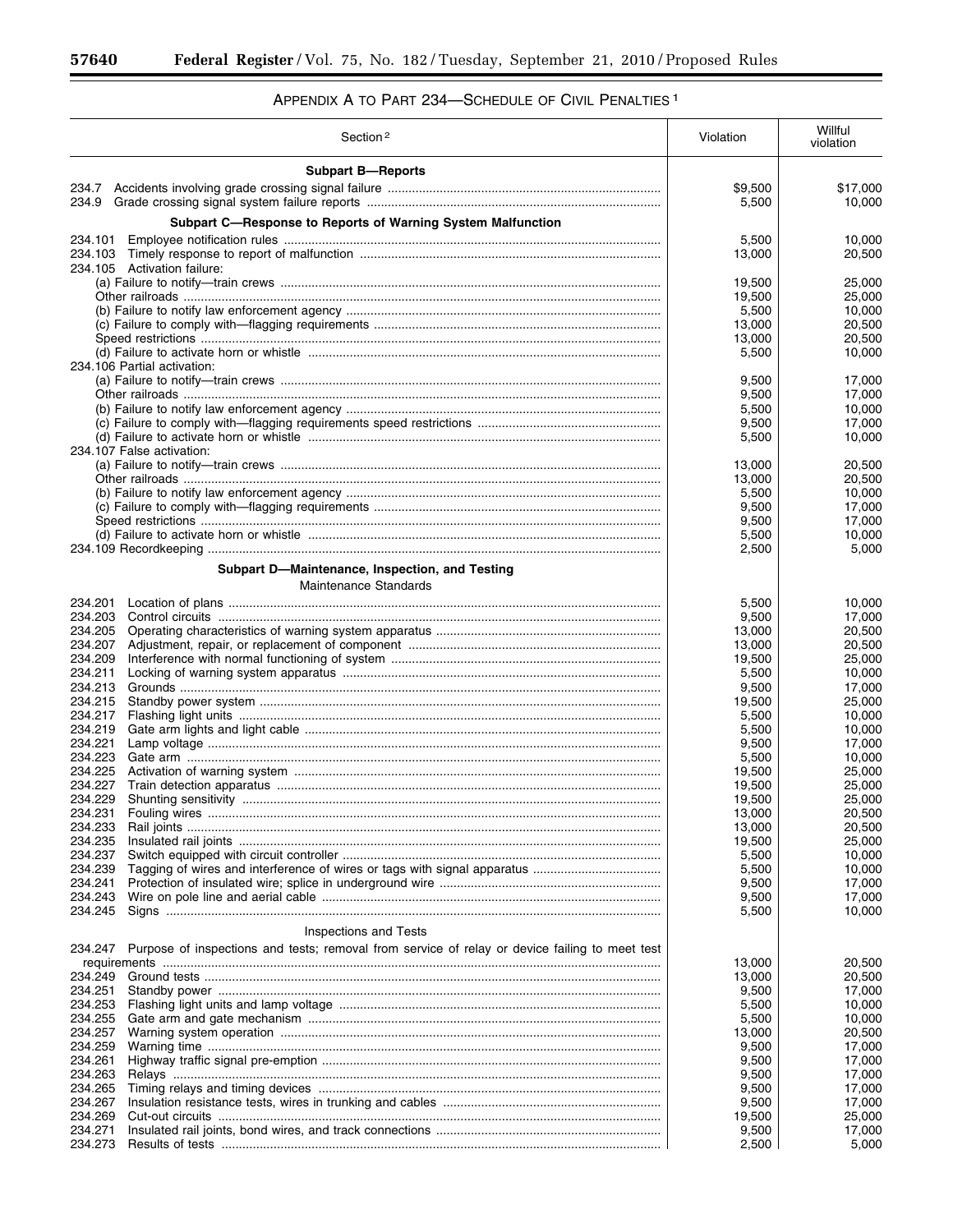# APPENDIX A TO PART 234—SCHEDULE OF CIVIL PENALTIES 1—Continued

| Section <sup>2</sup>                     | Violation | Willful<br>violation |
|------------------------------------------|-----------|----------------------|
| Requirements for Processor-Based Systems |           |                      |
|                                          | 13.000    | 20.500               |

1 A penalty may be assessed against an individual only for a willful violation. The Administrator reserves the right to assess a penalty of up to \$100,000 for any violation where circumstances warrant. See 49 CFR part 209, appendix A.<br>2 The penalty schedule uses section numbers from 49 CFR part 234. If more than one item is listed as a type of violation of a given s

each item is also designated by a ''penalty code,'' which is used to facilitate assessment of civil penalties, and which may or may not correspond to any subsection designation(s). For convenience, penalty citations will cite the CFR section and the penalty code, if any. FRA reserves the right, should litigation become necessary, to substitute in its complaint the CFR citation in place of the combined CFR and penalty code citation, should they differ.

## **PART 235—[AMENDED]**

**Authority:** 49 U.S.C. 20103, 20107; 28 U.S.C. 2461, note; and 49 CFR 1.49.

45. Appendix A to part 235 is revised to read as follows:

44. The authority citation for part 235 continues to read as follows:

| APPENDIX A TO PART 235-SCHEDULE OF CIVIL PENALTIES <sup>1</sup> |  |  |
|-----------------------------------------------------------------|--|--|
|-----------------------------------------------------------------|--|--|

| Section <sup>2</sup>                             | Violation | Willful<br>violation |
|--------------------------------------------------|-----------|----------------------|
| 235.5<br>Changes requiring filing of application | \$5,500   | \$10,000             |

1 A penalty may be assessed against an individual only for a willful violation. The Administrator reserves the right to assess a penalty of up to \$100,000 for any violation where circumstances warrant. See 49 CFR part 209, appendix A.<br>2 The penalty schedule uses section numbers from 49 CFR part 235. If more than one item is listed as a type of violation of a given s

each item is also designated by a ''penalty code,'' which is used to facilitate assessment of civil penalties, and which may or may not correspond to any subsection designation(s). For convenience, penalty citations will cite the CFR section and the penalty code, if any. FRA reserves the right, should litigation become necessary, to substitute in its complaint the CFR citation in place of the combined CFR and penalty code citation, should they differ.

## **PART 236—[AMENDED]**

**Authority:** 49 U.S.C. 20103, 20107; 28 U.S.C. 2461, note and 49 CFR 1.49.

47. Appendix A to part 236 is revised to read as follows:

46. The authority citation for part 236 continues to read as follows:

## APPENDIX A TO PART 236—SCHEDULE OF CIVIL PENALTIES 1

| Section <sup>2</sup>                                                                                  | Violation | Willful violation |
|-------------------------------------------------------------------------------------------------------|-----------|-------------------|
| 236.0                                                                                                 | \$9,500   | \$17,000          |
| <b>Subpart A-Rules and Instructions-All Systems</b><br>General                                        |           |                   |
| 236.1                                                                                                 | 13,000    | 20.500            |
| 236.2                                                                                                 | 13.000    | 20,500            |
| 236.3<br>Locking of signal apparatus housings:                                                        |           |                   |
|                                                                                                       | 5,500     | 10,000            |
|                                                                                                       | 5.500     | 10.000            |
| 236.4                                                                                                 | 19,500    | 25,000            |
| 236.5                                                                                                 | 19,500    | 25,000            |
| 236.6                                                                                                 | 13.000    | 20.500            |
| 236.7                                                                                                 | 13,000    | 20,500            |
| Operating characteristics of electro-magnetic, electronic, or electrical apparatus<br>236.8           | 9,500     | 17,000            |
|                                                                                                       | 5,500     | 10,000            |
| 236.10                                                                                                | 5,500     | 10,000            |
| 236.11                                                                                                | 13,000    | 20,500            |
| 236.12                                                                                                | 9,500     | 17,000            |
| Spring switch; selection of signal control circuits through circuit controller<br>236.13              | 9.500     | 17,000            |
| 236.14                                                                                                | 9.500     | 17.000            |
| 236.15                                                                                                | 5,500     | 10,000            |
| 236.16<br>Electric lock, main track releasing circuit:                                                |           |                   |
| Electric lock releasing circuit on main track extends into fouling circuit where turnout not equipped |           |                   |
| with derail at clearance point either pipe-connected to switch or independently locked, electrically  | 13.000    | 20.500            |
|                                                                                                       | 13,000    | 20,500            |
| 236.17                                                                                                | 5,500     | 10.000            |
| 236.18 Software management control plan:                                                              |           |                   |
|                                                                                                       | 9,500     | 17.000            |
|                                                                                                       | 9,500     | 17,000            |
|                                                                                                       | 9,500     | 17,000            |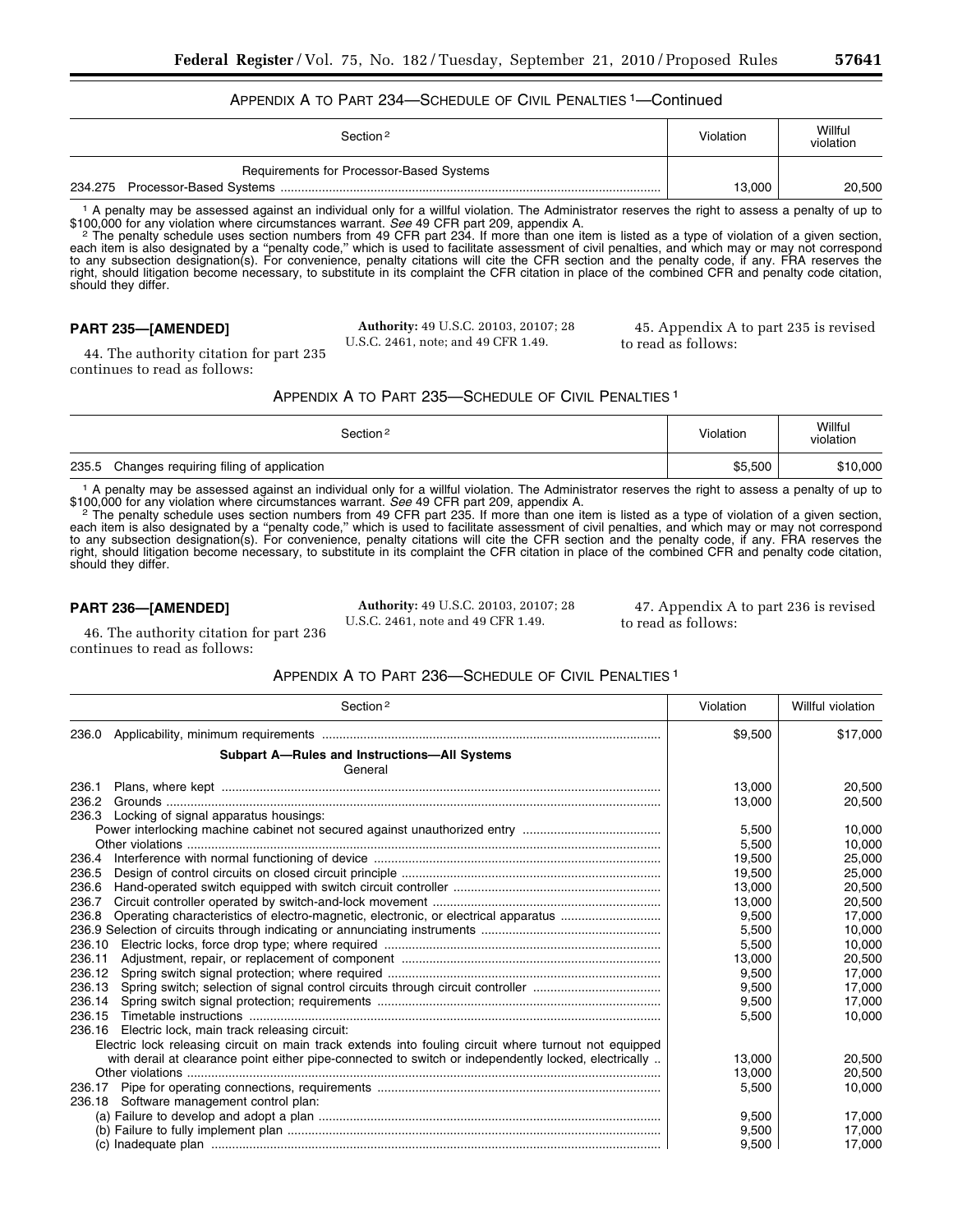۳

| Section <sup>2</sup>                                                                                                                                         | Violation        | Willful violation |
|--------------------------------------------------------------------------------------------------------------------------------------------------------------|------------------|-------------------|
| Roadway Signals and Cab Signals                                                                                                                              |                  |                   |
| 236.21                                                                                                                                                       | 13,000           | 20,500            |
|                                                                                                                                                              | 5,500            | 10,000            |
|                                                                                                                                                              | 9,500            | 17,000            |
| 236.24                                                                                                                                                       | 13,000           | 20,500            |
| 236.26                                                                                                                                                       | 13,000           | 20,500            |
| <b>Track Circuits</b>                                                                                                                                        |                  |                   |
| 236.51 Track circuit requirements:                                                                                                                           |                  |                   |
| (a) Shunt fouling circuit used where permissible speed through turnout greater than 45 m.p.h                                                                 | 13,000           | 20,500            |
| (b) Track relay not in de-energized position or device that functions as track relay not in its most re-                                                     |                  |                   |
| strictive state when train, locomotive, or car occupies any part of track circuit, except fouling sec-                                                       |                  |                   |
|                                                                                                                                                              | 19,500<br>13,000 | 25,000<br>20,500  |
|                                                                                                                                                              | 13,000           | 20,500            |
| 236.53                                                                                                                                                       | 13,000           | 20,500            |
|                                                                                                                                                              | 13,000           | 20,500            |
|                                                                                                                                                              | 13,000           | 20,500            |
|                                                                                                                                                              | 13,000           | 20,500            |
| 236.57 Shunt and fouling wires:                                                                                                                              |                  |                   |
|                                                                                                                                                              | 13,000           | 20,500            |
|                                                                                                                                                              | 9,500            | 17,000            |
| 236.58 Turnout, fouling section:                                                                                                                             |                  |                   |
|                                                                                                                                                              | 13,000           | 20,500<br>17.000  |
| 236.59                                                                                                                                                       | 9,500<br>13,000  | 20.500            |
| 236.60                                                                                                                                                       | 13,000           | 20,500            |
|                                                                                                                                                              |                  |                   |
| <b>Wires and Cables</b>                                                                                                                                      |                  |                   |
| 236.71                                                                                                                                                       | 13,000           | 20,500            |
| 236.73                                                                                                                                                       | 9,500            | 17,000            |
| 236.74<br>236.76                                                                                                                                             | 9,500<br>5,500   | 17,000<br>10,000  |
|                                                                                                                                                              |                  |                   |
| Inspections and Tests; All Systems                                                                                                                           |                  |                   |
| 236.101 Purpose of inspection and tests; removal from service or relay or device failing to meet test re-                                                    |                  |                   |
|                                                                                                                                                              | 9,500            | 17,000            |
| 236.103                                                                                                                                                      | 13,000<br>13,000 | 20,500<br>20,500  |
| 236.104                                                                                                                                                      | 9,500            | 17,000            |
| 236.105                                                                                                                                                      | 9,500            | 17,000            |
| 236.106                                                                                                                                                      | 9,500            | 17.000            |
| 236.107                                                                                                                                                      | 9,500            | 17,000            |
| 236.108<br>Insulation resistance tests, wires in trunking and cables:                                                                                        |                  |                   |
| (c) Circuit permitted to function on a conductor having insulation resistance value less than 200,000                                                        |                  |                   |
|                                                                                                                                                              | 13,000<br>9,500  | 20,500<br>17,000  |
|                                                                                                                                                              | 9,500            | 17,000            |
|                                                                                                                                                              | 2,500            | 5,000             |
| <b>Subpart B-Automatic Block Signal Systems</b><br>Standards                                                                                                 |                  |                   |
| 236.201                                                                                                                                                      | 13,000           | 20,500            |
| 236.202                                                                                                                                                      | 13,000           | 20,500            |
| 236.203                                                                                                                                                      | 13,000           | 20,500            |
| 236.204                                                                                                                                                      | 13,000           | 20,500            |
| 236.205                                                                                                                                                      | 19,500           | 25,000            |
| 236.206                                                                                                                                                      | 9,500            | 17,000            |
| 236.207 Electric lock on hand-operated switch; control:<br>Approach or time locking of electric lock on hand-operated switch can be defeated by unauthorized |                  |                   |
| use of emergency device which is not kept sealed in the non-release position                                                                                 | 13,000           | 20,500            |
|                                                                                                                                                              | 9,500            | 17,000            |
| <b>Subpart C-Interlocking</b><br>Standards                                                                                                                   |                  |                   |
| 236.301                                                                                                                                                      | 9,500            | 17,000            |
| 236.302                                                                                                                                                      | 13,000           | 17,000            |
| Control circuits for signals, selection through circuit controller operated by switch points or by<br>236.303                                                |                  |                   |
|                                                                                                                                                              | 13,000           | 20,500            |
| 236.304                                                                                                                                                      | 13,000           | 20,500            |
| 236.305                                                                                                                                                      | 13,000           | 20,500            |
| 236.306                                                                                                                                                      | 9,500            | 17,000<br>20,500  |
| 236.307                                                                                                                                                      | 13,000           |                   |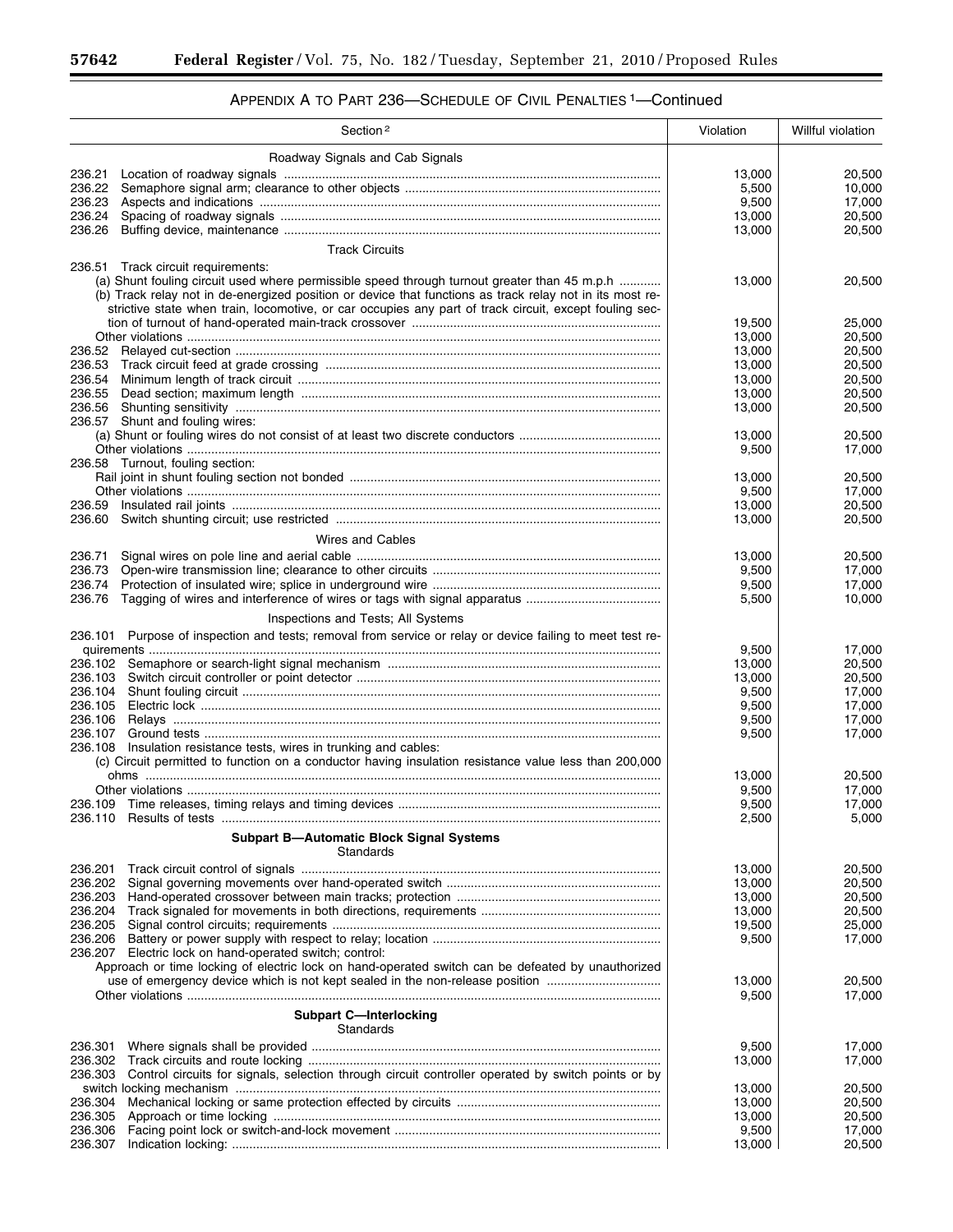|                    | Section <sup>2</sup>                                                                                                                                                                             | Violation        | Willful violation |
|--------------------|--------------------------------------------------------------------------------------------------------------------------------------------------------------------------------------------------|------------------|-------------------|
|                    | 236.309 Loss of shunt protection; where required:<br>Loss of shunt of five seconds or less permits release of route locking of power-operated switch,                                            | 13,000           | 20,500            |
|                    |                                                                                                                                                                                                  | 13,000           | 20,500            |
|                    |                                                                                                                                                                                                  | 9,500            | 17,000            |
|                    |                                                                                                                                                                                                  | 9,500            | 17,000            |
|                    | 236.311 Signal control circuits, selection through track relays or devices functioning as track relays and<br>through signal mechanism contacts and time releases at automatic interlocking      | 13,000           | 20,500            |
|                    | 236.312 Movable bridge, interlocking of signal appliances with bridge devices:                                                                                                                   | 13,000           | 20,500            |
|                    |                                                                                                                                                                                                  | 13,000           | 20,500            |
|                    | 236.314 Electric lock for hand-operated switch or derail:                                                                                                                                        |                  |                   |
|                    | Approach or time locking of electric lock at hand-operated switch or derail can be defeated by unau-                                                                                             |                  |                   |
|                    | thorized use of emergency device which is not kept sealed in non-release position                                                                                                                | 13,000           | 20,500            |
|                    |                                                                                                                                                                                                  | 13,000           | 20,500            |
|                    | Rules and Instructions                                                                                                                                                                           |                  |                   |
|                    | 236.326 Mechanical locking removed or disarranged; requirement for permitting train movements                                                                                                    |                  |                   |
| 236.327            |                                                                                                                                                                                                  | 9,500<br>13,000  | 17,000<br>20,500  |
| 236.328            |                                                                                                                                                                                                  | 9,500            | 17,000            |
| 236.329            |                                                                                                                                                                                                  | 13,000           | 20,500            |
| 236.330            |                                                                                                                                                                                                  | 9,500            | 17.000            |
| 236.334            |                                                                                                                                                                                                  | 13.000           | 20,500            |
| 236.335            |                                                                                                                                                                                                  | 5,500            | 10,000            |
| 236.336            |                                                                                                                                                                                                  | 5,500            | 10,000            |
| 236.337<br>236.338 | Mechanical locking required in accordance with locking sheet and dog chart                                                                                                                       | 5,500<br>5,500   | 10,000<br>10,000  |
| 236.339            |                                                                                                                                                                                                  | 5,500            | 10,000            |
| 236.340            | Electromechanical interlocking machine; locking between electrical and mechanical levers                                                                                                         | 5,500            | 10,000            |
| 236.341            |                                                                                                                                                                                                  | 5,500            | 10,000            |
| 236.342            |                                                                                                                                                                                                  | 13,000           | 20,500            |
|                    | Inspection and Tests                                                                                                                                                                             |                  |                   |
| 236.376            |                                                                                                                                                                                                  | 9,500            | 17,000            |
| 236.377            |                                                                                                                                                                                                  | 9,500            | 17,000            |
| 236.378            |                                                                                                                                                                                                  | 9,500            | 17,000            |
| 236.379            |                                                                                                                                                                                                  | 9,500            | 17,000            |
| 236.380            |                                                                                                                                                                                                  | 9,500            | 17,000            |
| 236.381<br>236.382 |                                                                                                                                                                                                  | 9,500<br>13,000  | 17,000<br>20,500  |
| 236.383            |                                                                                                                                                                                                  | 9,500            | 17,000            |
| 236.384            |                                                                                                                                                                                                  | 9,500            | 17,000            |
| 236.386            |                                                                                                                                                                                                  | 9,500            | 17.000            |
| 236.387            |                                                                                                                                                                                                  | 13,000           | 20,500            |
|                    | <b>Subpart D-Traffic Control Systems Standards</b><br>Standards                                                                                                                                  |                  |                   |
|                    | 236.401 Automatic block signal system and interlocking standards applicable to traffic control systems:                                                                                          |                  |                   |
|                    |                                                                                                                                                                                                  | 19,500           | 25,000            |
| 236.403<br>236.404 |                                                                                                                                                                                                  | 19,500<br>19,500 | 25,000<br>25,000  |
|                    |                                                                                                                                                                                                  | 19,500           | 25,000            |
|                    |                                                                                                                                                                                                  | 19,500           | 25,000            |
| 236.408            |                                                                                                                                                                                                  | 19,500           | 25,000            |
|                    | 236.410 Locking, hand-operated switch; requirements:                                                                                                                                             |                  |                   |
|                    | (a) Hand-operated switch on main track not electrically or mechanically locked in normal position<br>where signal not provided to govern movement to main track, movements made at speeds in ex- |                  |                   |
|                    |                                                                                                                                                                                                  | 13,000           | 20,500            |
|                    | Hand-operated switch on signaled siding not electrically or mechanically locked in normal position                                                                                               | 13,000           | 20,500            |
|                    | (b) Approach or time locking of electric lock at hand-operated switch can be defeated by use of                                                                                                  |                  |                   |
|                    | emergency release device of electric lock which is not kept sealed in non-release position                                                                                                       | 13,000           | 20,500            |
|                    |                                                                                                                                                                                                  | 9,500            | 17,000            |
|                    | Rules and Instructions                                                                                                                                                                           |                  |                   |
| 236.426            |                                                                                                                                                                                                  | 2,500            | 5,000             |
|                    |                                                                                                                                                                                                  |                  |                   |
|                    | Inspection and Tests                                                                                                                                                                             |                  |                   |
|                    |                                                                                                                                                                                                  | 2,500            | 5,000             |
|                    | Subpart E-Automatic Train Stop, Train Control and Cab Signal Systems Standards<br>Standards                                                                                                      |                  |                   |
| 236.501            |                                                                                                                                                                                                  | 9,500            | 17,000            |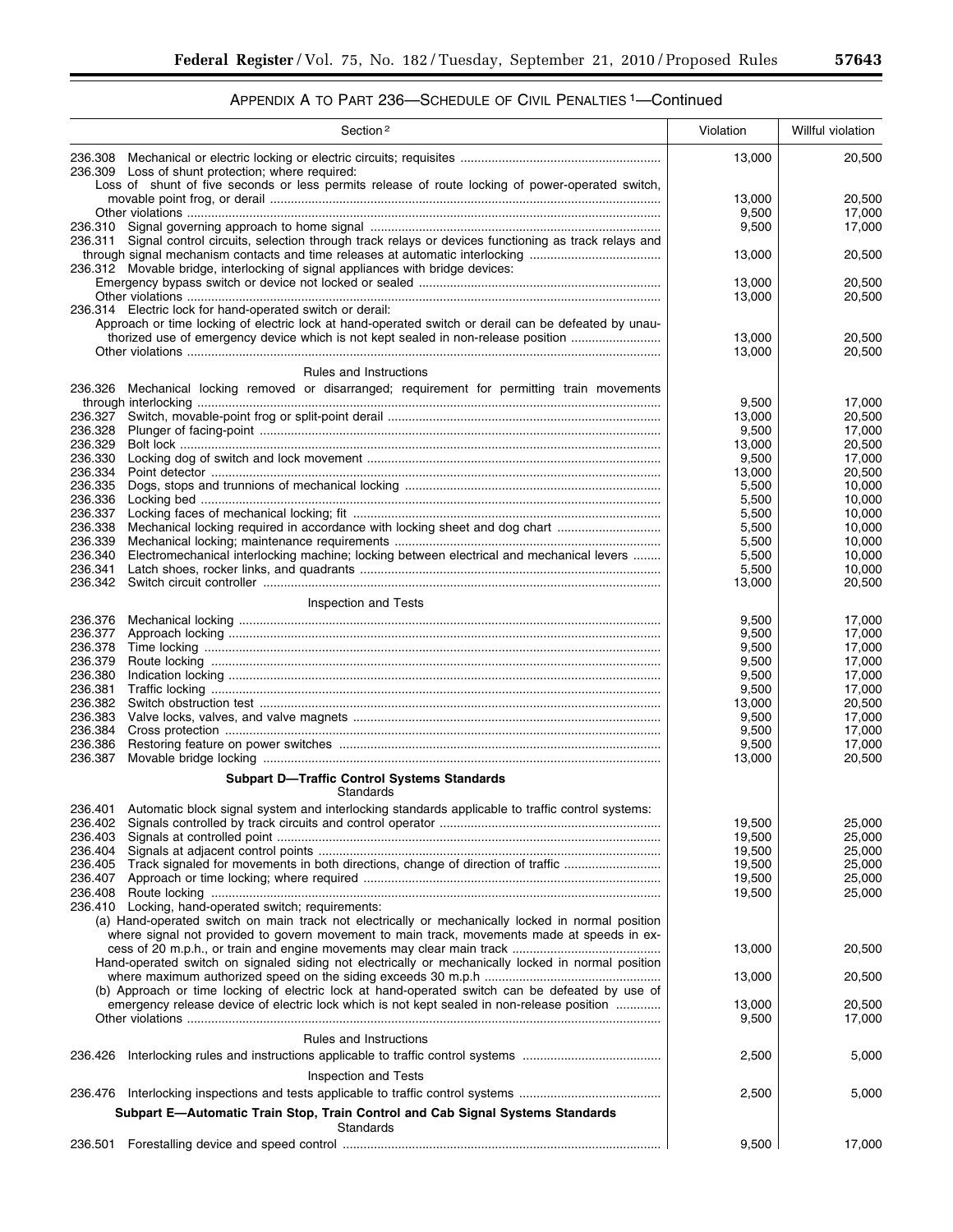t

|                    | Section <sup>2</sup>                                                                                                                                                                           | Violation      | Willful violation |
|--------------------|------------------------------------------------------------------------------------------------------------------------------------------------------------------------------------------------|----------------|-------------------|
|                    | 236.502 Automatic brake application, initiation by restrictive block conditions stopping distance in ad-                                                                                       | 13,000         | 20,500            |
| 236.503            | Automatic brake application; initiation when predetermined rate of speed exceeded                                                                                                              | 13,000         | 20,500            |
| 236.504            |                                                                                                                                                                                                | 9,500          | 17,000            |
| 236.505            | Proper operative relation between parts along roadway and parts on locomotive                                                                                                                  | 5,500          | 10,000            |
| 236.506            |                                                                                                                                                                                                | 13,000         | 20,500            |
| 236.507<br>236.508 |                                                                                                                                                                                                | 9,500<br>9,500 | 17,000<br>17,000  |
| 236.509            |                                                                                                                                                                                                | 5,500          | 10.000            |
| 236.511            | Cab signals controlled in accordance with block conditions stopping distance in advance                                                                                                        | 9,500          | 17,000            |
| 236.512            |                                                                                                                                                                                                | 13,000         | 20.500            |
| 236.513            |                                                                                                                                                                                                | 9,500          | 17,000            |
| 236.514            |                                                                                                                                                                                                | 5,500          | 10,000            |
| 236.515<br>236.516 |                                                                                                                                                                                                | 9,500<br>5,500 | 17,000<br>10,000  |
|                    |                                                                                                                                                                                                |                |                   |
|                    | Rules and Instructions; Roadway                                                                                                                                                                |                |                   |
| 236.526            |                                                                                                                                                                                                | 5,500          | 10,000            |
| 236.527<br>236.528 | Restrictive condition resulting from open hand-operated switch; requirement                                                                                                                    | 5,500<br>9,500 | 10,000<br>17,000  |
| 236.529            |                                                                                                                                                                                                | 5,500          | 10.000            |
| 236.531            |                                                                                                                                                                                                | 5,500          | 10,000            |
| 236.532            |                                                                                                                                                                                                | 5,500          | 10,000            |
| 236.534            |                                                                                                                                                                                                | 9,500          | 17,000            |
|                    | Rules and Instructions; Locomotives                                                                                                                                                            |                |                   |
| 236.551            |                                                                                                                                                                                                | 5,500          | 10,000            |
| 236.552            |                                                                                                                                                                                                | 5,500          | 10,000            |
| 236.553            |                                                                                                                                                                                                | 5,500          | 10,000            |
| 236.554            |                                                                                                                                                                                                | 9,500          | 17,000            |
| 236.555<br>236.556 |                                                                                                                                                                                                | 2,500<br>5,500 | 5,000<br>10,000   |
| 236.557            |                                                                                                                                                                                                | 5,500          | 10,000            |
| 236.560            |                                                                                                                                                                                                | 5,500          | 10,000            |
| 236.562            |                                                                                                                                                                                                | 5,500          | 10,000            |
| 236.563            |                                                                                                                                                                                                | 9,500          | 17,000            |
| 236.564            |                                                                                                                                                                                                | 5,500          | 10,000            |
| 236.565            | Provision made for preventing operation of pneumatic brake-applying apparatus by double-                                                                                                       |                |                   |
|                    | 236.566 Locomotive of each train operating in train stop, train control or cab signal territory; equipped                                                                                      | 5,500<br>5,500 | 10,000<br>10,000  |
|                    | 236.567 Restrictions imposed when device fails and/or is cut out en route:                                                                                                                     |                |                   |
|                    | Report not made to designated officer at next available point of communication after automatic train                                                                                           |                |                   |
|                    |                                                                                                                                                                                                | 9,500          | 17,000            |
|                    | Trains permitted to proceed at speed exceeding 79 m.p.h. where automatic train stop, train control,                                                                                            |                |                   |
|                    | or cab signal device fails and/or is cut out en route when absolute block established in advance of                                                                                            |                |                   |
|                    |                                                                                                                                                                                                | 9,500<br>5,500 | 17.000<br>10,000  |
|                    | 236.568 Difference between speeds authorized by roadway signal and cab signal; action                                                                                                          | 5,500          | 10,000            |
|                    | Inspection and Tests; Roadway                                                                                                                                                                  |                |                   |
|                    |                                                                                                                                                                                                |                |                   |
| 236.576<br>236.577 |                                                                                                                                                                                                | 5,500<br>5,500 | 10,000<br>10,000  |
|                    |                                                                                                                                                                                                |                |                   |
|                    | Inspection and Tests; Locomotive                                                                                                                                                               |                |                   |
| 236.586<br>236.587 |                                                                                                                                                                                                | 9,500          | 17,000            |
|                    | Departure test:<br>(b) Test of automatic train stop, train control, or cab signal apparatus on locomotive not made on de-                                                                      |                |                   |
|                    | parture of locomotive from initial terminal if equipment on locomotive not cut out between initial ter-                                                                                        |                |                   |
|                    |                                                                                                                                                                                                | 13,000         | 20,500            |
|                    | Test of automatic train stop, train control, or cab signal apparatus on locomotive not made imme-                                                                                              |                |                   |
|                    | diately on entering equipped territory, if equipment on locomotive cut out between initial terminal                                                                                            |                |                   |
|                    |                                                                                                                                                                                                | 13,000         | 20,500            |
|                    | (c) Automatic train stop, train control, or cab signal apparatus on locomotive making more than one<br>trip within 24-hour period not given departure test within corresponding 24-hour period | 13,000         | 20,500            |
|                    |                                                                                                                                                                                                | 2,500          | 5,000             |
|                    |                                                                                                                                                                                                | 2,500          | 5,000             |
| 236.588            |                                                                                                                                                                                                | 13,000         | 20,500            |
| 236.589            |                                                                                                                                                                                                | 9,500          | 17,000            |
|                    | 236.590 Pneumatic apparatus:                                                                                                                                                                   |                |                   |
|                    | Automatic train stop, train control, or cab signal apparatus not inspected and cleaned at least once                                                                                           |                |                   |
|                    |                                                                                                                                                                                                | 9,500<br>9,500 | 17,000<br>17,000  |
|                    |                                                                                                                                                                                                |                |                   |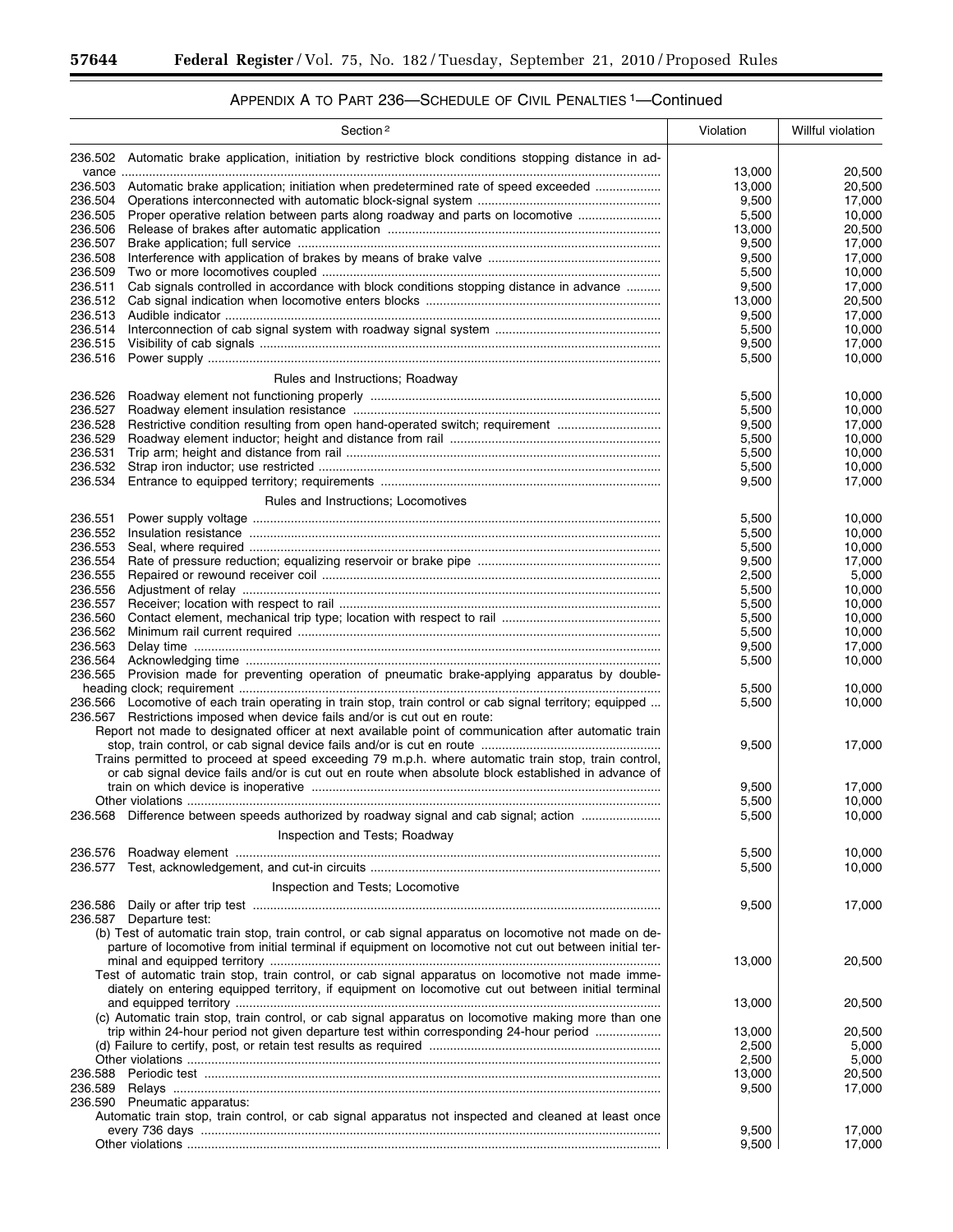| Section <sup>2</sup>                                                                                       | Violation       | Willful violation |
|------------------------------------------------------------------------------------------------------------|-----------------|-------------------|
| Subpart F-Dragging Equipment and Slide Detectors and Other Similar Protective Devices;<br><b>Standards</b> |                 |                   |
| Standards                                                                                                  |                 |                   |
| 236.601                                                                                                    | 13,000          | 20,500            |
| Subpart H-Standards for Processor-Based Signal and Train Control Systems                                   |                 |                   |
| 236.905 Railroad Safety Program Plan (RSPP).                                                               |                 |                   |
|                                                                                                            | 9,500           | 17,000            |
| 236.907 Product Safety Plan (PSP):                                                                         | 9,500           | 17,000            |
|                                                                                                            | 9,500           | 17,000            |
|                                                                                                            | 9,500           | 17,000            |
| 236.909 Minimum Performance Standard:                                                                      | 19,500          | 25,000            |
|                                                                                                            | 9,500           | 17,000            |
| (b) Failure to determine or demonstrate that the minimum performance standard has been met                 | 13,000          | 20,500            |
| 236.913 Notification to FRA of PSPs:                                                                       |                 |                   |
|                                                                                                            | 9,500<br>9,500  | 17,000<br>17,000  |
|                                                                                                            | 9,500           | 17,000            |
|                                                                                                            | 19,500          | 25,000            |
| 236.915 Implementation and operation:                                                                      |                 |                   |
|                                                                                                            | 19,500<br>9,500 | 25.000<br>17,000  |
|                                                                                                            | 19,500          | 25,000            |
| (d) Failure to determine cause and adjust, repair or replace without undue delay or take appropriate       |                 |                   |
|                                                                                                            | 9,500           | 17,000            |
| 236.917 Retention of records:                                                                              | 9,500           | 17,000            |
|                                                                                                            | 13,000          | 20,500            |
|                                                                                                            | 5,500           | 10,000            |
|                                                                                                            | 5,500           | 10,000            |
|                                                                                                            | 5,500<br>9,500  | 10,000<br>17,000  |
| 236.923 Task analysis and basic requirements:                                                              |                 |                   |
|                                                                                                            | 9,500           | 17,000            |
|                                                                                                            | 9,500           | 17,000            |
|                                                                                                            | 5,500<br>2,500  | 10,000<br>5,000   |
|                                                                                                            | 9,500           | 17,000            |
|                                                                                                            | 9,500           | 17,000            |
|                                                                                                            | 9,500           | 17,000            |
| <b>Subpart I-Positive Train Control Systems</b>                                                            |                 |                   |
| 236.1005 Positive Train Control System Requirements:                                                       |                 |                   |
| Failure to complete PTC system installation on track segment where PTC is required prior to 12/31/         | 5,500           | 10,000            |
| Commencement of revenue service prior to obtaining PTC System Certification                                | 13,000          | 20,500            |
| Failure of the PTC system to perform a safety-critical function required by this section                   | 19,500          | 25,000            |
| Failure to provide notice, obtain approval, or follow a condition for temporary rerouting when required    | 13,000          | 20,500            |
| Exceeding the allowed percentage of controlling locomotives operating out of an initial terminal after     | 2,500           | 5,000             |
| 236.1006 Equipping locomotives operating in PTC territory:                                                 |                 |                   |
| Operating in PTC territory a controlling locomotive without a required and operative PTC onboard ap-       |                 |                   |
|                                                                                                            | 19,500          | 25,000            |
|                                                                                                            | 2,500           | 5,000             |
| 236.1007 Additional requirements for high-speed service:                                                   | 13,000          | 20,500            |
| Operation of passenger trains at a speed equal to or greater than 60 m.p.h. on non-PTC-equipped            |                 |                   |
|                                                                                                            | 9,500           | 17,000            |
| Operation of freight trains at a speed equal to or greater than 50 m.p.h. on non-PTC-equipped terri-       |                 |                   |
|                                                                                                            | 9,500<br>9,500  | 17,000<br>17,000  |
| 236.1009 Procedural requirements:                                                                          |                 |                   |
|                                                                                                            | 2,500           | 5,000             |
|                                                                                                            | 2,500           | 5,000             |
|                                                                                                            | 2,500<br>2,500  | 5,000<br>5,000    |
|                                                                                                            | 13,000          | 20,500            |
| 236.1011 PTCIP content requirements:                                                                       |                 |                   |
|                                                                                                            | 2,500           | 5,000             |
| 236.1013 PTCDP content requirements and Type Approval:                                                     |                 |                   |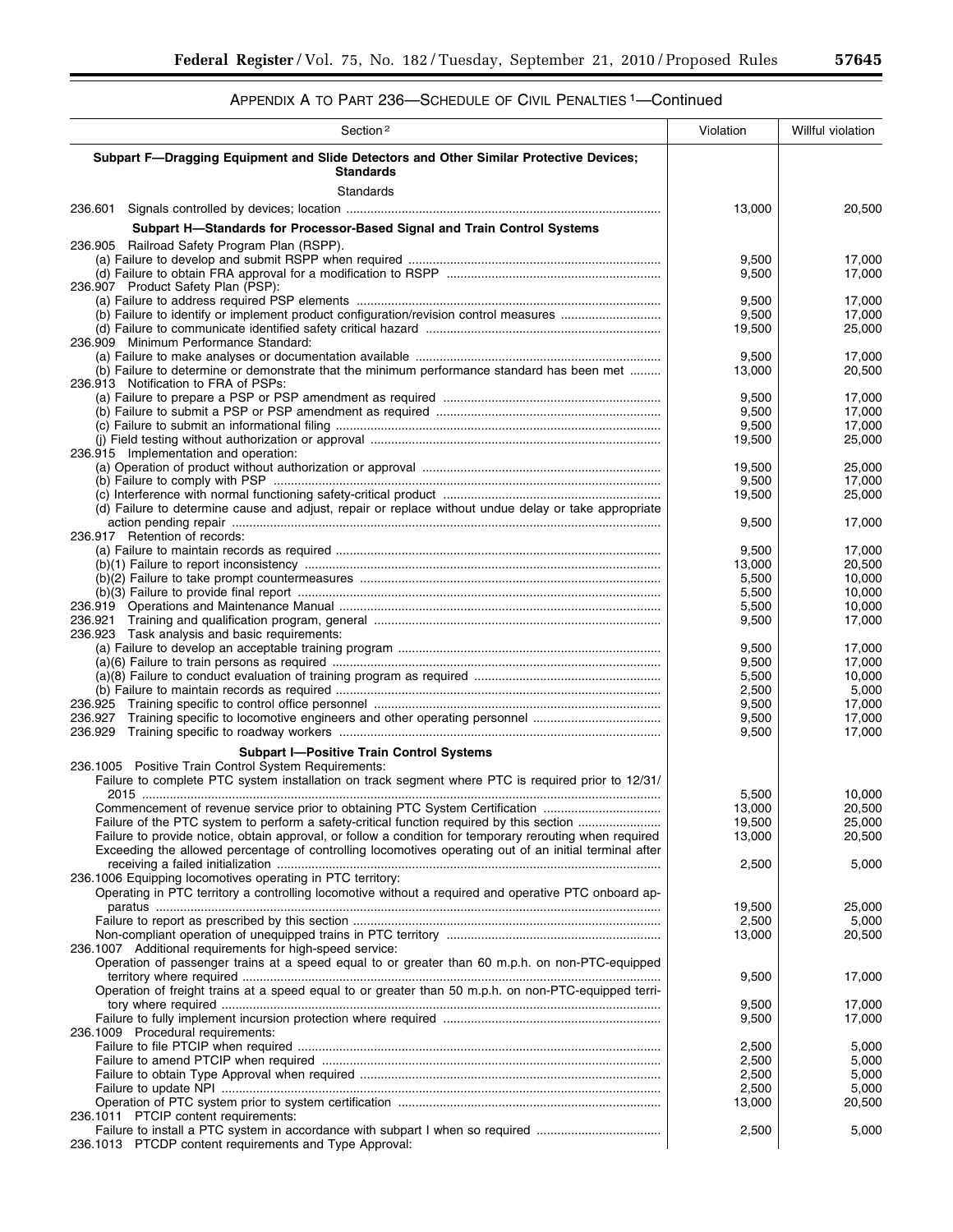| APPENDIX A TO PART 236-SCHEDULE OF CIVIL PENALTIES <sup>1</sup> -Continued |  |
|----------------------------------------------------------------------------|--|
|----------------------------------------------------------------------------|--|

| Section <sup>2</sup>                                                                                                                       | Violation      | Willful violation |
|--------------------------------------------------------------------------------------------------------------------------------------------|----------------|-------------------|
|                                                                                                                                            | 2,500          | 5,000             |
|                                                                                                                                            | 2,500          | 5,000             |
| 236.1015 PTCSP content requirements and PTC System Certification:                                                                          |                |                   |
| Failure to implement PTC system in accordance with the associated PTCSP and resultant system                                               | 9,500          | 17,000            |
| Failure to maintain PTC system in accordance with the associated PTCSP and resultant system cer-                                           |                |                   |
|                                                                                                                                            | 9,500          | 17,000            |
|                                                                                                                                            | 2,500          | 5,000             |
| 236.1017 Independent third party Verification and Validation:                                                                              |                |                   |
| Failure to conduct independent third party Verification and Validation when ordered                                                        | 13,000         | 20,500            |
| 236.1019 Main line track exceptions:                                                                                                       |                |                   |
| Revenue operations conducted in non-compliance with the passenger terminal exception                                                       | 5,500          | 10,000<br>10.000  |
| Revenue operations conducted in non-compliance with the limited operations exception                                                       | 5,500<br>5,500 | 10,000            |
|                                                                                                                                            | 9,500          | 17,000            |
|                                                                                                                                            | 9,500          | 17,000            |
| 236.1021 Discontinuances, material modifications, and amendments:                                                                          |                |                   |
|                                                                                                                                            | 2,500          | 5,000             |
|                                                                                                                                            | 2,500          | 5,000             |
|                                                                                                                                            | 2,500          | 5,000             |
| Discontinuance or modification of a PTC system without approval when required                                                              | 2,500          | 5,000             |
| 236.1023 Errors and malfunctions:                                                                                                          |                |                   |
|                                                                                                                                            | 2,500          | 5,000             |
| Supplier failure to provide proper notification of previously identified PTC system error or malfunction                                   | 2,500<br>2,500 | 5,000             |
|                                                                                                                                            | 2,500          | 5,000<br>5,000    |
| Failure to provide appropriate protective measures in the event of PTC system failure                                                      | 5,500          | 10,000            |
| 236.1027 Exclusions:                                                                                                                       |                |                   |
| Integration of primary train control system with locomotive electronic system without approval                                             | 9,500          | 17,000            |
| 236.1029 PTC system use and en route failures:                                                                                             |                |                   |
| Failure to determine cause of PTC system component failure without undue delay                                                             | 5,500          | 10.000            |
| Failure to adjust, repair, or replace faulty PTC system component without undue delay                                                      | 5,500          | 10,000            |
| Failure to take appropriate action pending adjustment, repair, or replacement of faulty PTC system                                         |                |                   |
|                                                                                                                                            | 5,500          | 10,000            |
| Non-compliant train operation within PTC-equipped territory with inoperative PTC onboard apparatus                                         | 9,500          | 17,000            |
|                                                                                                                                            | 9,500<br>5,500 | 17,000<br>10,000  |
| 236.1033 Communications and security requirements:                                                                                         |                |                   |
|                                                                                                                                            | 2,500          | 5,000             |
|                                                                                                                                            | 2,500          | 5,000             |
| Failure to protect cryptographic keys from unauthorized disclosure, modification, or substitution                                          | 2,500          | 5,000             |
| Failure to establish prioritized service restoration and mitigation plan for communication services                                        | 2,500          | 5,000             |
| 236.1035 Field testing requirements:                                                                                                       |                |                   |
|                                                                                                                                            | 5,500          | 10,000            |
| 236.1037 Records retention:                                                                                                                |                |                   |
|                                                                                                                                            | 2,500          | 5,000             |
|                                                                                                                                            | 5,500          | 10,000            |
|                                                                                                                                            | 5,500<br>2,500 | 10,000<br>5,000   |
| 236.1039 Operations and Maintenance Manual:                                                                                                |                |                   |
| Failure to implement and maintain Operations and Maintenance Manual as required                                                            | 2,500          | 5,000             |
| 236.1043 Task analysis and basic requirements:                                                                                             |                |                   |
|                                                                                                                                            | 5,500          | 10,000            |
|                                                                                                                                            | 2,500          | 5,000             |
|                                                                                                                                            | 2,500          | 5,000             |
|                                                                                                                                            | 2,500          | 5,000             |
| 236.1045 Training specific to office control personnel:                                                                                    |                |                   |
|                                                                                                                                            | 2,500          | 5,000             |
| 236.1047 Training specific to locomotive engineers and other operations personnel:                                                         |                |                   |
| Failure to conduct training unique to locomotive engineers and other operating personnel<br>236.1049 Training specific to roadway workers: | 2,500          | 5,000             |
|                                                                                                                                            | 2,500          | 5,000             |
|                                                                                                                                            |                |                   |

1A penalty may be assessed against an individual only for a willful violation. The Administrator reserves the right to assess a penalty of up to \$100,000 for any violation where circumstances warrant. See 49 CFR part 209, appendix A.<br><sup>2</sup> The penalty schedule uses section numbers from 49 CFR part 236. If more than one item is listed as a type of violation of a given

each item is also designated by a ''penalty code,'' which is used to facilitate assessment of civil penalties, and which may or may not correspond to any subsection designation(s). For convenience, penalty citations will cite the CFR section and the penalty code, if any. FRA reserves the right, should litigation become necessary, to substitute in its complaint the CFR citation in place of the combined CFR and penalty code citation, should they differ.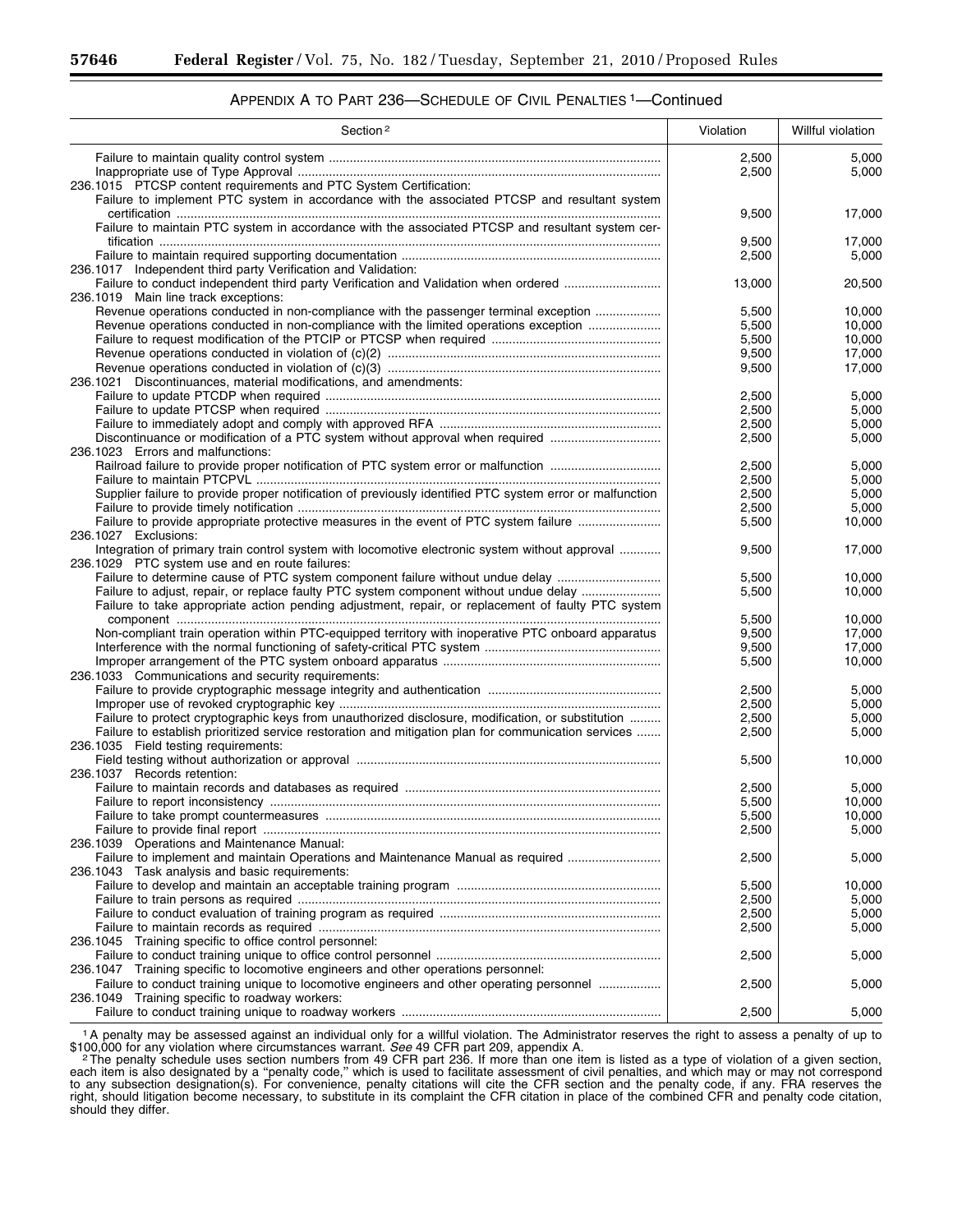# **PART 238—[AMENDED]**

48. The authority citation for part 238 continues to read as follows:

**Authority:** 49 U.S.C. 20103, 20107, 20133, 20141, 20302–20303, 20306, 20701–20702, 21301–21302, 21304; 28 U.S.C. 2461, note; 49 CFR 1.49.

49. Appendix A to part 238 is revised to read as follows:

# APPENDIX A TO PART 238—SCHEDULE OF CIVIL PENALTIES 1

| Section <sup>2</sup>                                           | Violation      | Willful violation |
|----------------------------------------------------------------|----------------|-------------------|
| <b>Subpart A-General</b>                                       |                |                   |
| 238.15 Movement of power brake defects:                        |                |                   |
|                                                                | \$13,000       | \$20,500          |
|                                                                | 9,500          | 17,000            |
|                                                                | 2,500          | 5,000             |
|                                                                | 9,500          | 17,000            |
|                                                                | 13,000         | 20,500            |
|                                                                | 9,500          | 17,000            |
| 238.17 Movement of other than power brake defects: 1           | 2,500          |                   |
|                                                                | 9,500          | 5,000<br>17,000   |
|                                                                | 9,500          | 17,000            |
| 238.19 Reporting and tracking defective equipment:             |                |                   |
|                                                                | 19,500         | 25,000            |
|                                                                | 5,500          | 10,000            |
|                                                                | 2,500          | 5,000             |
|                                                                | 5,500          | 10,000            |
| <b>Subpart B-Safety Planning and General Requirements</b>      |                |                   |
| 238.103 Fire protection plan/fire safety:                      |                |                   |
|                                                                | 13,000         | 20,500            |
|                                                                | 5,500          | 10,000            |
|                                                                | 13,000         | 20,500            |
|                                                                | 13,000         | 20,500            |
|                                                                | 13,000         | 20,500            |
| 238.105 Train electronic hardware and software safety:         |                |                   |
|                                                                | 13,000         | 20,500            |
|                                                                | 13,000         | 20,500            |
|                                                                | 9,500          | 17,000            |
| 238.107 Inspection, testing, and maintenance plan:             |                |                   |
|                                                                | 13,000         | 20,500            |
|                                                                | 9,500<br>9,500 | 17,000<br>17,000  |
| 238.109 Training, qualification, and designation program:      |                |                   |
|                                                                | 13,000         | 20,500            |
|                                                                | 9,500          | 17,000            |
|                                                                | 9,500          | 17,000            |
|                                                                | 5,500          | 10,000            |
| 238.111 Pre-revenue service acceptance testing plan:           |                |                   |
|                                                                | 13,000         | 20,500            |
|                                                                | 13,000         | 20,500            |
|                                                                | 9,500          | 17,000            |
|                                                                | 9,500          | 17,000            |
|                                                                | 5,500          | 10,000            |
|                                                                | 9,500          | 17,000<br>10,000  |
|                                                                | 5,500<br>9,500 | 17,000            |
|                                                                | 9,500          | 17,000            |
|                                                                | 9,500          | 17,000            |
| 238.115                                                        | 9,500          | 17,000            |
| 238.117                                                        | 9,500          | 17,000            |
| 238.119                                                        | 9,500          | 17,000            |
| 238.121                                                        | 9,500          | 17,000            |
| 238.123                                                        | 9,500          | 17,000            |
| Subpart C-Specific Requirements for Tier I Passenger Equipment |                |                   |
| 238.203                                                        | 9,500          | 17,000            |
| 238.205                                                        | 9,500          | 17,000            |
| 238.207                                                        | 9,500          | 17,000            |
| 238.209                                                        | 9,500          | 17,000            |
| 238.211                                                        | 9,500          | 17,000            |
| 238.213                                                        | 9,500          | 17,000            |
| 238.215                                                        | 9,500          | 17,000            |
| 238.217                                                        | 9,500          | 17,000            |
| 238.219<br>238.221                                             | 9,500          | 17,000            |
| 238.223                                                        | 9,500<br>9,500 | 17,000<br>17,000  |
| 238.225                                                        | 9,500          | 17,000            |
|                                                                |                |                   |

 $\equiv$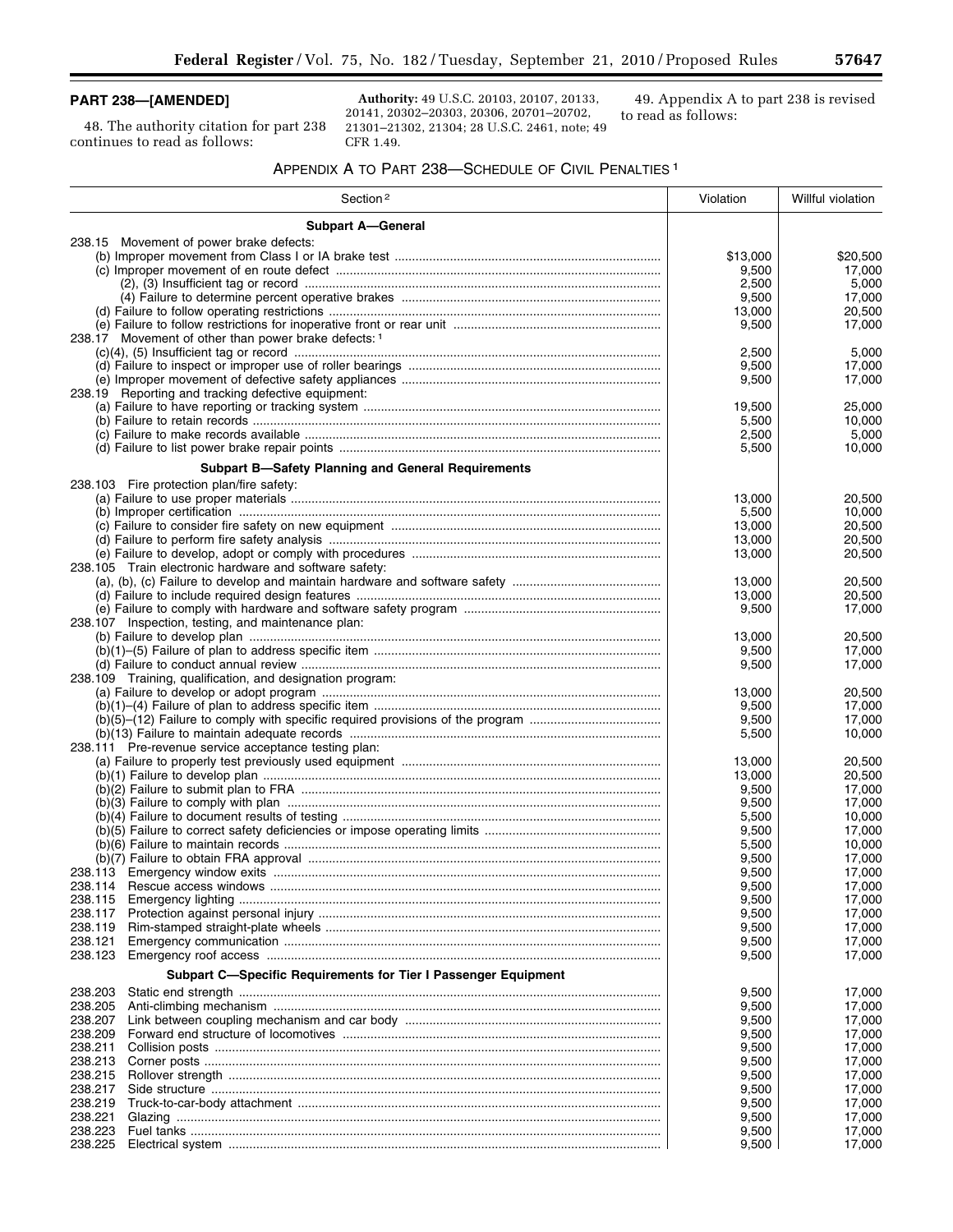÷.

| Section <sup>2</sup>                                                                                                                    | Violation       | Willful violation |
|-----------------------------------------------------------------------------------------------------------------------------------------|-----------------|-------------------|
|                                                                                                                                         | 9,500           | 17,000            |
| 238.229 Safety appliances-general:                                                                                                      |                 |                   |
|                                                                                                                                         | 9,500           | 17,000            |
|                                                                                                                                         | 9,500           | 17,000            |
|                                                                                                                                         | 9,500           | 17,000            |
|                                                                                                                                         | 9,500           | 17,000            |
|                                                                                                                                         | 9,500           | 17,000            |
|                                                                                                                                         | 5,500           | 10,000            |
| 238.230 Safety appliances-new equipment:                                                                                                | 9,500           | 17.000            |
|                                                                                                                                         | 9,500           | 17,000            |
|                                                                                                                                         | 9,500           | 17,000            |
| 238.231 Brake System (a)-(g), (i)-(n)                                                                                                   | 9,500           | 17,000            |
|                                                                                                                                         | 13,000          | 20,500            |
|                                                                                                                                         | 5,500           | 10,000            |
| (h)(4) Hand or parking brake not applied to hold equipment unattended on grade or prematurely re-                                       |                 |                   |
|                                                                                                                                         | 13,000          | 20,500            |
| 238.233                                                                                                                                 | 9,500           | 17,000            |
| 238.235                                                                                                                                 | 9,500           | 17,000            |
|                                                                                                                                         | 9,500           | 17,000            |
| Subpart D—Inspection, Testing, and Maintenance Requirements for Tier I Passenger Equipment                                              |                 |                   |
| 238.303 Exterior mechanical inspection of passenger equipment:                                                                          |                 |                   |
|                                                                                                                                         | 19,500          | 17,000            |
|                                                                                                                                         | 9,500           | 17,000            |
|                                                                                                                                         | 19,500          | 17,000            |
|                                                                                                                                         | 9,500           | 17.000            |
|                                                                                                                                         | 9,500           | 17,000            |
|                                                                                                                                         | 9,500           | 17,000            |
|                                                                                                                                         | 9,500           | 17,000            |
|                                                                                                                                         | 9,500           | 17,000            |
|                                                                                                                                         | 9,500           | 17,000            |
|                                                                                                                                         | 9,500           | 17,000            |
|                                                                                                                                         | 9,500           | 17,000            |
| (e)(8) Wheel not in proper condition:                                                                                                   |                 |                   |
| (i), (iv) Flat spot(s) and shelled spot(s):                                                                                             |                 |                   |
|                                                                                                                                         | 9,500           | 17,000            |
|                                                                                                                                         | 13,000          | 20,500            |
| (C) Two adjoining spots each of which is 2" or more in length but less than $2\frac{1}{2}$ " in length                                  | 9,500           | 17,000            |
| (D) Two adjoining spots each of which are at least 2" in length, if either spot is 21/2" or more                                        |                 |                   |
|                                                                                                                                         | 13,000          | 20,500            |
| (ii) Gouge or chip in flange:                                                                                                           |                 |                   |
| (A) More than $1\frac{1}{2}$ " but less than $1\frac{5}{8}$ " in length; and more than $\frac{1}{2}$ " but less than $\frac{5}{8}$ " in |                 | 17.000            |
|                                                                                                                                         | 9,500<br>13,000 | 20,500            |
|                                                                                                                                         | 13,000          | 20,500            |
|                                                                                                                                         | 9,500           | 17,000            |
| (vi) Flange thickness of:                                                                                                               |                 |                   |
|                                                                                                                                         | 9,500           | 17,000            |
|                                                                                                                                         | 13,000          | 20,500            |
|                                                                                                                                         | 9,500           | 17,000            |
| (viii) Flange height of:                                                                                                                |                 |                   |
|                                                                                                                                         | 9,500           | 17,000            |
|                                                                                                                                         | 13,000          | 20,500            |
| (ix) Rim thickness:                                                                                                                     |                 |                   |
|                                                                                                                                         | 9,500           | 17,000            |
|                                                                                                                                         | 13,000          | 20,500            |
| (x) Crack or break in flange, tread, rim, plate, or hub:                                                                                |                 |                   |
|                                                                                                                                         | 9,500           | 17,000            |
|                                                                                                                                         | 13,000          | 20.500            |
|                                                                                                                                         | 13,000          | 20,500            |
|                                                                                                                                         | 13,000          | 20,500            |
|                                                                                                                                         | 13,000          | 20,500            |
|                                                                                                                                         | 13,000          | 20,500            |
|                                                                                                                                         | 9,500           | 17,000            |
|                                                                                                                                         | 9,500           | 17,000            |
|                                                                                                                                         | 9,500           | 17,000            |
|                                                                                                                                         | 9,500           | 17,000            |
| (e)(15) Secondary braking system not in operating mode or contains known defect<br>(e)(16) Roller bearings:                             | 9,500           | 17,000            |
|                                                                                                                                         | 13,000          | 20,500            |
|                                                                                                                                         | 9,500           | 17,000            |
|                                                                                                                                         |                 |                   |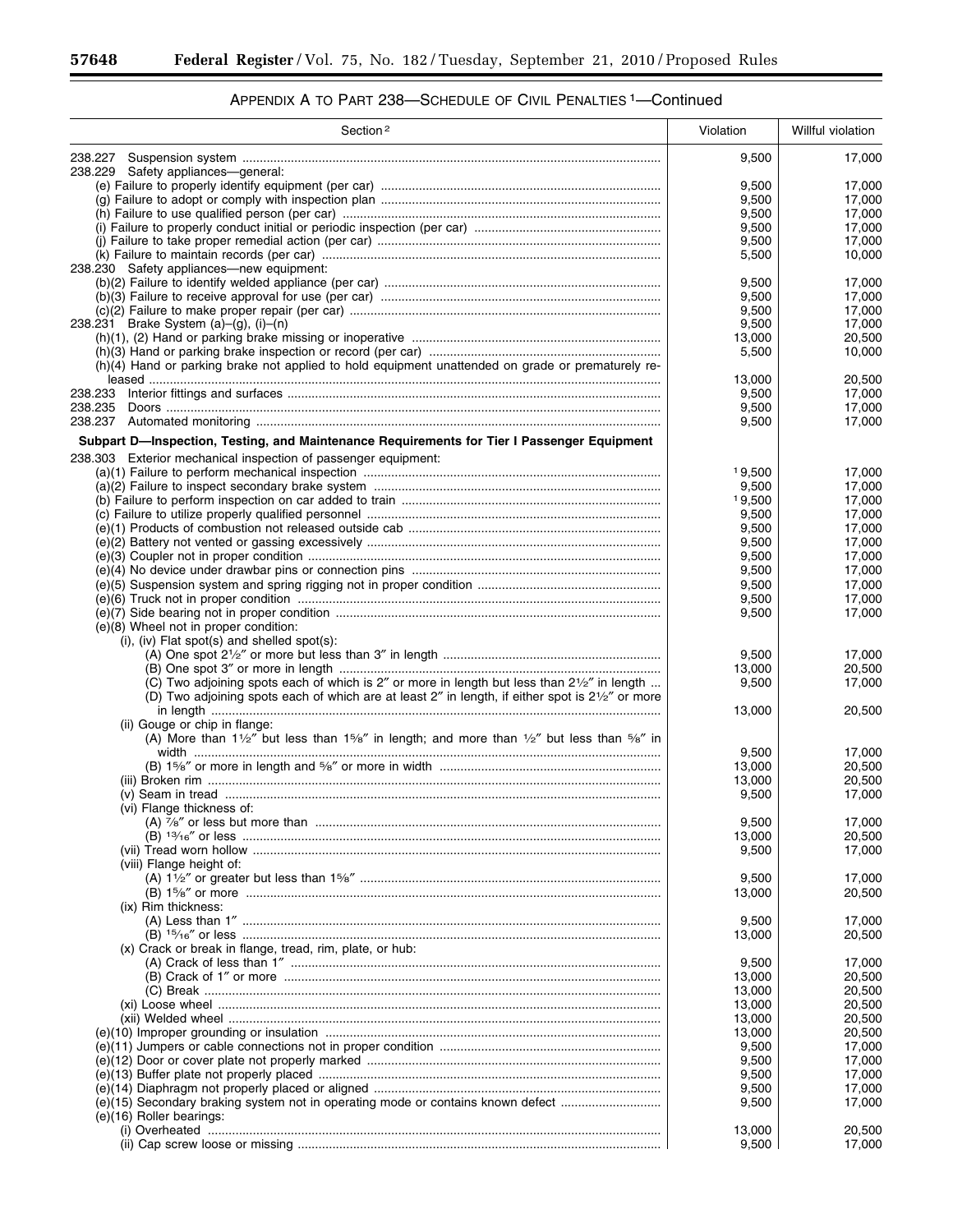| Section <sup>2</sup>                                                                  | Violation       | Willful violation |
|---------------------------------------------------------------------------------------|-----------------|-------------------|
|                                                                                       | 5,500           | 10,000            |
|                                                                                       | 9,500           | 17,000            |
|                                                                                       | 9,500           | 17,000            |
| (g) Record of inspection:                                                             |                 |                   |
|                                                                                       | 5,500           | 10.000            |
| 238.305 Interior mechanical inspection of passenger cars:                             | 2,500           | 5,000             |
|                                                                                       | 15,500          | 10,000            |
|                                                                                       | 5,500           | 10,000            |
|                                                                                       | 9,500           | 17,000            |
|                                                                                       | 9,500           | 17,000            |
|                                                                                       | 5,500           | 10,000            |
|                                                                                       | 5,500           | 10,000            |
|                                                                                       | 5,500           | 10,000            |
|                                                                                       | 5,500           | 10,000            |
|                                                                                       | 5,500<br>9,500  | 10,000<br>17,000  |
|                                                                                       | 5,500           | 10,000            |
|                                                                                       | 9,500           | 17,000            |
|                                                                                       | 9,500           | 17,000            |
| (e) Record of inspection:                                                             |                 |                   |
|                                                                                       | 5,500           | 10,000            |
|                                                                                       | 2,500           | 5,000             |
| (f) Record of inspection:                                                             |                 |                   |
|                                                                                       | 5,500           | 10,000            |
| 238.307 Periodic mechanical inspection of passenger cars and unpowered vehicles:      | 2,500           | 5,000             |
|                                                                                       | 19,500          | 17.000            |
|                                                                                       | 9,500           | 17,000            |
|                                                                                       | 9,500           | 17,000            |
|                                                                                       | 9,500           | 17,000            |
|                                                                                       | 9,500           | 17,000            |
|                                                                                       | 9,500           | 17,000            |
|                                                                                       | 9,500           | 17,000            |
|                                                                                       | 9,500           | 17,000            |
|                                                                                       | 9,500           | 17,000<br>17,000  |
|                                                                                       | 9,500<br>13,000 | 20,500            |
|                                                                                       | 9,500           | 17,000            |
|                                                                                       | 9,500           | 17,000            |
|                                                                                       | 9,500           | 17,000            |
|                                                                                       | 9,500           | 17,000            |
|                                                                                       | 5,500           | 10,000            |
|                                                                                       | 2,500           | 5,000             |
| $(f)(1)$ Record of inspection:                                                        |                 |                   |
|                                                                                       | 5,500<br>2,500  | 10,000<br>5.000   |
| 238.309 Periodic brake equipment maintenance:                                         |                 |                   |
|                                                                                       | 9,500           | 17,000            |
|                                                                                       | 9,500           | 17,000            |
|                                                                                       | 9,500           | 17,000            |
|                                                                                       | 9,500           | 17,000            |
| (f) Record of periodic maintenance:                                                   |                 |                   |
|                                                                                       | 5,500           | 10,000            |
| 238.311 Single car tests:                                                             |                 |                   |
|                                                                                       | 9,500<br>9,500  | 17,000<br>17,000  |
|                                                                                       | 9,500           | 17,000            |
|                                                                                       | 5,500           | 10,000            |
|                                                                                       | 5,500           | 10,000            |
| 238.313 Class I brake test:                                                           |                 |                   |
| (a) Failure to perform on commuter or short-distance intercity passenger train        | 119,500         | 25,000            |
|                                                                                       | 119,500         | 25,000            |
|                                                                                       | 113,000         | 20,500            |
|                                                                                       | 13,000          | 20,500            |
| (f) Passenger train used from Class I brake test with less than 100% operative brakes | 13,000          | 20,500            |
|                                                                                       | 13,000          | 20,500            |
|                                                                                       | 9,500<br>5,500  | 17,000<br>10,000  |
|                                                                                       | 13,000          | 20,500            |
|                                                                                       | 5,500           | 10,000            |
| 238.315 Class IA brake test:                                                          |                 |                   |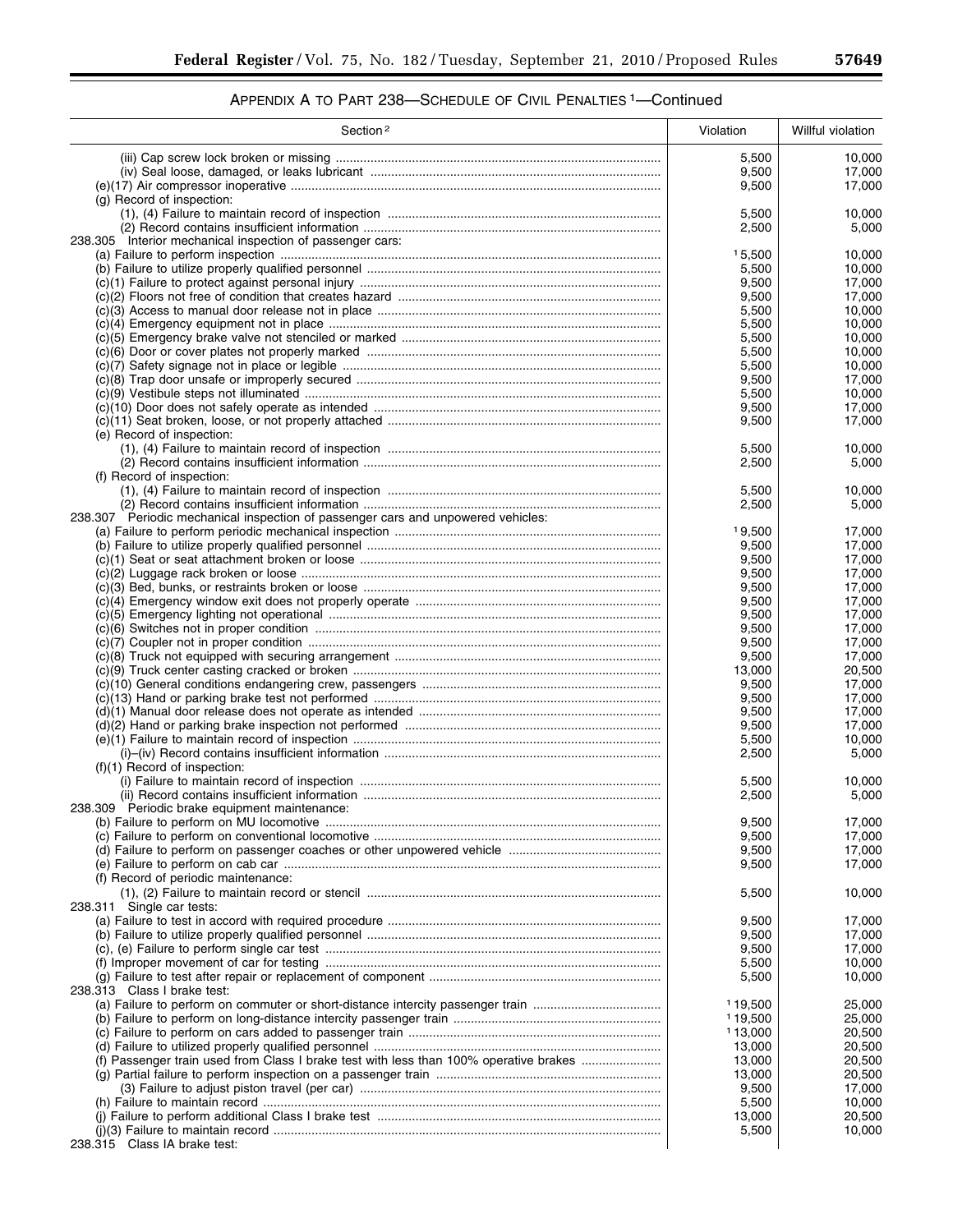٠

| Section <sup>2</sup>                                                                             | Violation      | Willful violation |
|--------------------------------------------------------------------------------------------------|----------------|-------------------|
|                                                                                                  | 113,000        | 20,500            |
|                                                                                                  | 9,500          | 17,000            |
| (e) Passenger train used from Class IA brake test with improper percentage of operative brakes   | 13,000         | 20,500            |
|                                                                                                  | 9,500          | 17,000            |
| 238.317 Class II brake test:                                                                     | 19,500         | 17,000            |
|                                                                                                  | 9,500          | 17.000            |
|                                                                                                  | 9,500          | 17,000            |
| 238.319 Running brake test:                                                                      |                |                   |
|                                                                                                  | 5,500          | 10,000            |
| 238.321 Out-of-service credit                                                                    | 5,500          | 10,000            |
| Subpart E-Specific Requirements for Tier II Passenger Equipment                                  |                |                   |
| 238.405                                                                                          | 9,500<br>9,500 | 17,000<br>17,000  |
|                                                                                                  | 9,500          | 17,000            |
| 238.409 Forward end structures of power car cabs:                                                |                |                   |
|                                                                                                  | 9,500          | 17,000            |
|                                                                                                  | 9,500          | 17,000            |
|                                                                                                  | 9,500          | 17,000            |
| 238.411 Rear end structures of power car cabs:                                                   | 9,500          | 17,000            |
|                                                                                                  | 9,500          | 17,000            |
|                                                                                                  | 9,500          | 17,000            |
|                                                                                                  | 9,500          | 17,000            |
|                                                                                                  | 9,500          | 17,000            |
|                                                                                                  | 9,500          | 17.000            |
|                                                                                                  | 9,500          | 17,000            |
| 238.421 Glazing:                                                                                 | 9,500          | 17,000            |
|                                                                                                  | 9,500          | 17,000            |
|                                                                                                  | 9,500          | 17,000            |
|                                                                                                  | 5,500          | 10,000            |
| 238.423 Fuel tanks:                                                                              |                |                   |
|                                                                                                  | 9,500          | 17,000            |
| 238.425 Electrical system:                                                                       | 9,500          | 17,000            |
|                                                                                                  | 9,500          | 17,000            |
|                                                                                                  | 9,500          | 17,000            |
|                                                                                                  | 9,500          | 17,000            |
|                                                                                                  | 9,500          | 17,000            |
| 238.427 Suspension system                                                                        | 9,500          | 17,000            |
| 238.429 Safety Appliances:                                                                       | 13,000         | 20,500            |
|                                                                                                  | 13,000         | 20,500            |
|                                                                                                  | 9,500          | 17,000            |
|                                                                                                  | 9,500          | 17,000            |
|                                                                                                  | 13,000         | 20,500            |
|                                                                                                  | 9,500          | 17,000            |
|                                                                                                  | 9,500<br>9,500 | 17,000            |
| 238.433                                                                                          | 9,500          | 17,000<br>17,000  |
| 238.435                                                                                          | 9,500          | 17,000            |
| 238.437<br>[Reserved].                                                                           |                |                   |
| 238.439<br>Doors:                                                                                |                |                   |
|                                                                                                  | 9,500          | 17,000            |
|                                                                                                  | 9,500<br>9,500 | 17,000<br>17,000  |
|                                                                                                  | 9,500          | 17,000            |
|                                                                                                  | 9,500          | 17.000            |
| 238.441                                                                                          | 9,500          | 17,000            |
| 238.443                                                                                          | 9,500          | 17,000            |
| 238.445                                                                                          | 9,500          | 17,000            |
| 238.447                                                                                          | 9,500          | 17,000            |
| Subpart F-Inspection, Testing, and Maintenance Requirements for Tier II Passenger Equipment      |                |                   |
| 238.503 Inspection, testing, and maintenance requirements:                                       |                |                   |
| (a) Failure to develop inspection, testing, and maintenance program or obtain FRA approval       | 19,500         | 25,000            |
| (c) Failure to ensure equipment free of conditions which endanger safety of crew, passengers, or | 13,000         | 20,500            |
|                                                                                                  | 9,500          | 17,000            |
| (d) Specific safety inspections:                                                                 |                |                   |
|                                                                                                  | 19,500         | 25,000            |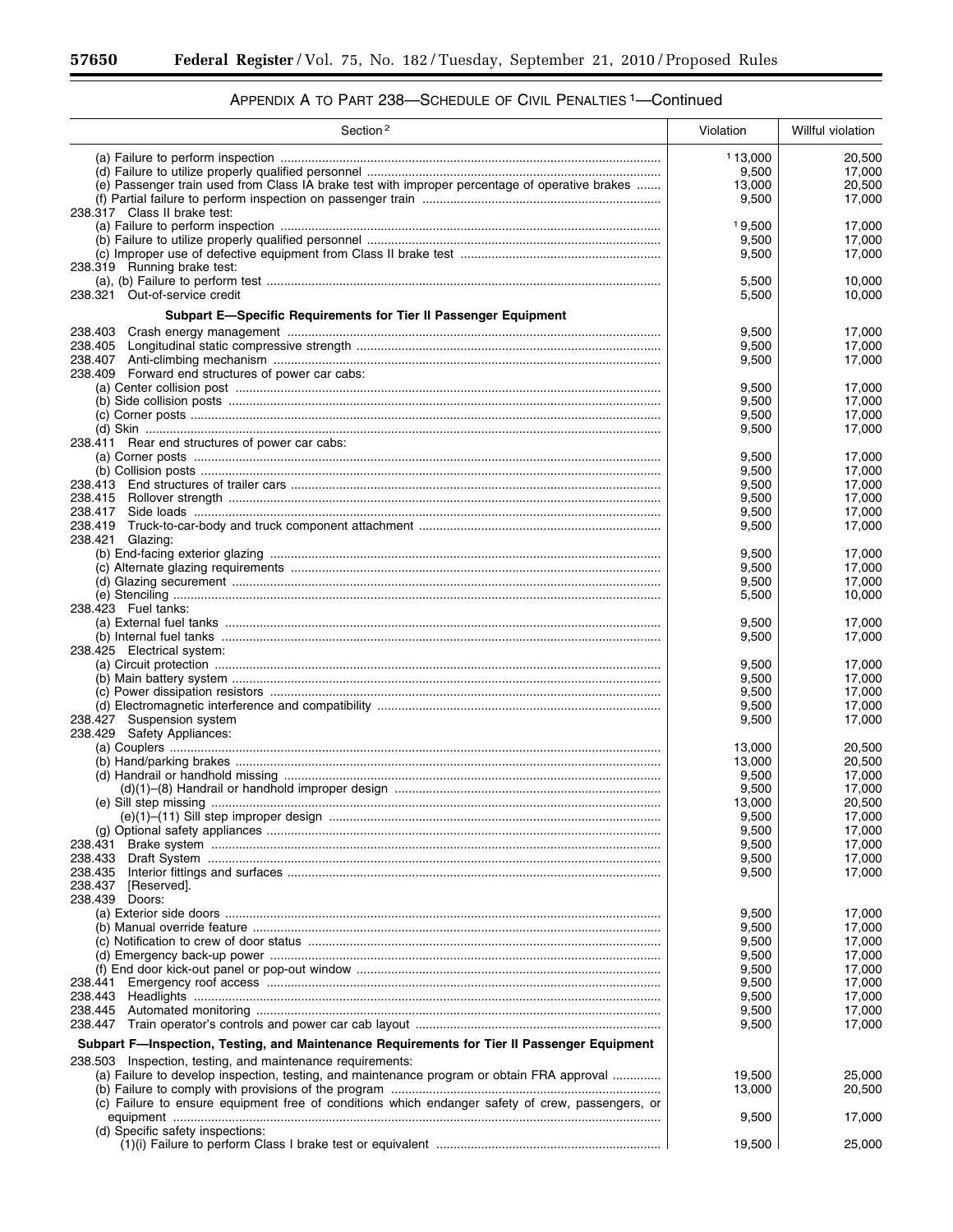## APPENDIX A TO PART 238—SCHEDULE OF CIVIL PENALTIES 1—Continued

| Section <sub>2</sub>                                                                                  | Violation | Willful violation |
|-------------------------------------------------------------------------------------------------------|-----------|-------------------|
|                                                                                                       | 13.000    | 20,500            |
|                                                                                                       | 19.500    | 17.000            |
|                                                                                                       | 15.500    | 10.000            |
|                                                                                                       | 9.500     | 17.000            |
|                                                                                                       | 13.000    | 20.500            |
| (i) Failure to develop or comply with standard procedures for performing inspection, tests, and main- |           |                   |
|                                                                                                       | 9.500     | 17.000            |
|                                                                                                       | 13.000    | 20.500            |
|                                                                                                       | 13.000    | 20.500            |
| Subpart G—Specific Safety Planning Requirements for Tier II Passenger Equipment                       |           |                   |
| 238.603 Safety plan:                                                                                  |           |                   |
|                                                                                                       | 13.000    | 20.500            |
|                                                                                                       | 13.000    | 20.500            |
|                                                                                                       | 9,500     | 17.000            |
|                                                                                                       | 5.500     | 10.000            |

1A penalty may be assessed against an individual only for a willful violation. Generally when two or more violations of these regulations are discovered with respect to a single unit of passenger equipment that is placed or continued in service by a railroad, the appropriate penalties set forth above are aggregated up to a maximum of \$25,000 per day. However, failure to perform, with respect to a particular unit of passenger equipment, any of the inspections and tests required under subparts D and F of this part will be treated as a violation separate and distinct from, and in addition to, any substantive violative conditions found on that unit of passenger equipment. Moreover, the Administrator reserves the right to assess a penalty of up to \$100,000 for any violation where circumstances warrant. *See* 49 CFR part 209, appendix A. Failure to observe any condition for movement of defective equipment set forth in § 238.17 will deprive the railroad of the benefit of the movement-for-repair provision and make the railroad and any responsible individuals liable for penalty under the particular regulatory section(s) concerning the substantive defect(s) present on the unit of passenger equipment at the time of movement. Failure to observe any condition for the movement of passenger equipment containing defective safety appliances, other than power brakes, set forth in § 238.17(e) will deprive the railroad of the movement-forrepair provision and make the railroad and any responsible individuals liable for penalty under the particular regulatory section(s) contained in part 231 of this chapter or § 238.429 concerning the substantive defective condition. The penalties listed for failure to perform the exterior and interior mechanical inspections and tests required under § 238.303 and § 238.305 may be assessed for each unit of passenger equipment contained in a train that is not properly inspected. Whereas, the penalties listed for failure to perform the brake inspections and tests under

§ 238.313 through § 238.319 may be assessed for each train that is not properly inspected.<br><sup>2</sup> The penalty schedule uses section numbers from 49 CFR part 238. If more than one item is listed as a type of violation of a giv each item is also designated by a ''penalty code,'' which is used to facilitate assessment of civil penalties, and which may or may not correspond to any subsection designation(s). For convenience, penalty citations will cite the CFR section and the penalty code, if any. FRA reserves the right, should litigation become necessary, to substitute in its complaint the CFR citation in place of the combined CFR and penalty code citation, should they differ.

## **PART 239—[AMENDED]**

50. The authority citation for part 239 continues to read as follows:

**Authority:** 49 U.S.C. 20102–20103, 20105– 20114, 20133, 21301, 21304, and 21311; 28 U.S.C. 2461, note; and 49 CFR 1.49(c), (g),  $(m)$ .

51 Appendix A to Part 239 is advised to read as follows:

#### APPENDIX A TO PART 239—SCHEDULE OF CIVIL PENALITIES 1

| Section <sup>2</sup>                                                                                                                                                                                     | Violation | Willful violation |
|----------------------------------------------------------------------------------------------------------------------------------------------------------------------------------------------------------|-----------|-------------------|
| <b>Subpart B-Specific Requirements</b>                                                                                                                                                                   |           |                   |
| 239.101:                                                                                                                                                                                                 |           |                   |
| $(a)(1)$ Failure of the plan to provide for:                                                                                                                                                             | \$19,500  | \$25,000          |
|                                                                                                                                                                                                          | 9,500     | 17,000            |
| $(a)(2)$ Failure of the plan to provide for:                                                                                                                                                             | 9,500     | 17,000            |
|                                                                                                                                                                                                          | 9,500     | 17,000            |
| (iii) Completion of initial training of all on-board and control center personnel by the specified                                                                                                       | 9,500     | 17,000            |
|                                                                                                                                                                                                          | 9,500     | 17,000            |
| (iv) Completion of initial training of all newly hired on-board and control center personnel by the                                                                                                      |           |                   |
|                                                                                                                                                                                                          | 9,500     | 17,000            |
| (v) Adequate procedures to evaluate and test on-board and control center personnel for quali-                                                                                                            |           |                   |
|                                                                                                                                                                                                          | 9,500     | 17,000            |
|                                                                                                                                                                                                          | 9,500     | 17,000            |
| (a)(3) Failure of a host railroad involved in joint operations to coordinate applicable portions of the<br>emergency preparedness plan with the railroad or railroads providing or operating a passenger |           |                   |
|                                                                                                                                                                                                          | 9,500     | 17,000            |
| $(a)(4)$ Failure of the plan to address:                                                                                                                                                                 |           |                   |
|                                                                                                                                                                                                          | 9,500     | 17,000            |
| (ii) Readiness procedures for emergencies on an elevated structure or in electrified territory                                                                                                           | 9,500     | 17,000            |
|                                                                                                                                                                                                          | 9,500     | 17.000            |
| (a)(5) Failure of the plan to address relationships with on-line emergency responders by providing<br>for:                                                                                               |           |                   |
|                                                                                                                                                                                                          | 9,500     | 17,000            |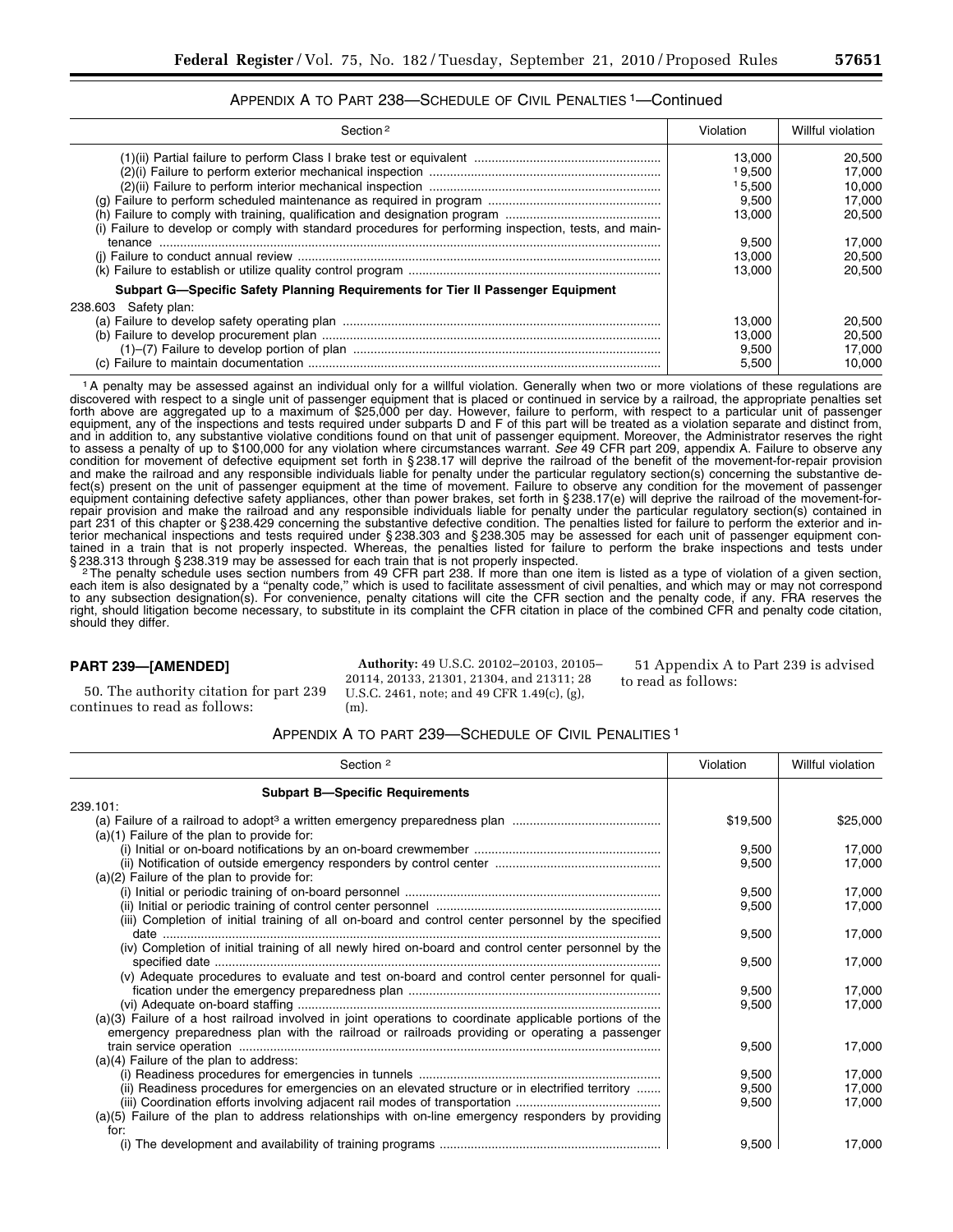# APPENDIX A TO PART 239—SCHEDULE OF CIVIL PENALITIES 1—Continued

| Section <sup>2</sup>                                                                                                                                                                                                                                                                               | Violation      | Willful violation |
|----------------------------------------------------------------------------------------------------------------------------------------------------------------------------------------------------------------------------------------------------------------------------------------------------|----------------|-------------------|
| (ii) Invitations to emergency responders to participate in emergency simulations<br>(iii) Distribution of applicable portions of the current emergency preparedness plan<br>(a)(6) Failure of the plan to provide for, or the railroad to include on board each train and maintain<br>and replace: | 9,500<br>9,500 | 17,000<br>17,000  |
|                                                                                                                                                                                                                                                                                                    | 9,500          | 17,000            |
|                                                                                                                                                                                                                                                                                                    | 9,500          | 17,000            |
|                                                                                                                                                                                                                                                                                                    | 9,500          | 17,000            |
| (a)(7) Failure of the plan to provide for emergency instructions inside each passenger car or to in-                                                                                                                                                                                               | 9,500          | 17,000            |
| 239.103 Failure to conduct a required full-scale simulation in accordance with the frequency schedule                                                                                                                                                                                              | 9,500          | 17,000            |
| 239.105 Debriefing and critique:<br>(a) Failure to conduct a debriefing and critique session after an emergency or full-scale simulation                                                                                                                                                           |                |                   |
|                                                                                                                                                                                                                                                                                                    | 9,500          | 17,000<br>10,000  |
|                                                                                                                                                                                                                                                                                                    | 5,500<br>2,500 | 5,000             |
|                                                                                                                                                                                                                                                                                                    |                |                   |
| (ii) Failure to include date or location of the debriefing and critique session                                                                                                                                                                                                                    | 2,500          | 5,000             |
| (iii) Failure to include names of participants in the debriefing and critique session                                                                                                                                                                                                              | 2,500          | 5,000             |
|                                                                                                                                                                                                                                                                                                    | 2,500          | 5,000             |
| 239.107 Emergency exits:<br>$(a)(1), (a)(2)$ :                                                                                                                                                                                                                                                     |                |                   |
|                                                                                                                                                                                                                                                                                                    | 9,500          | 17,000            |
|                                                                                                                                                                                                                                                                                                    | 9,500          | 17,000            |
| (b)(1) Failure to provide for scheduled inspection, maintenance, and repair of emergency windows                                                                                                                                                                                                   |                |                   |
| $(b)(2)$ :                                                                                                                                                                                                                                                                                         | 9,500          | 17,000            |
|                                                                                                                                                                                                                                                                                                    | 9,500          | 17,000            |
|                                                                                                                                                                                                                                                                                                    | 5,500          | 10,000            |
| $(c)$ :                                                                                                                                                                                                                                                                                            | 9,500          | 17,000            |
|                                                                                                                                                                                                                                                                                                    | 5,500          | 10,000            |
|                                                                                                                                                                                                                                                                                                    | 2,500          | 5,000             |
|                                                                                                                                                                                                                                                                                                    | 5,500          | 10,000            |
|                                                                                                                                                                                                                                                                                                    | 2,500          | 5,000             |
| (d)(3) Inability of railroad to produce information in a usable format for immediate review                                                                                                                                                                                                        | 2,500          | 5,000             |
|                                                                                                                                                                                                                                                                                                    | 2,500          | 5,000             |
|                                                                                                                                                                                                                                                                                                    |                | 5,000             |
|                                                                                                                                                                                                                                                                                                    | 2,500          |                   |
| Subpart C-Review, Approval, and Retention of Emergency Preparedness Plans                                                                                                                                                                                                                          |                |                   |
| 239.201 Filing and approval:<br>(a):                                                                                                                                                                                                                                                               |                |                   |
|                                                                                                                                                                                                                                                                                                    | 13,000         | 20,500            |
|                                                                                                                                                                                                                                                                                                    | 2,500          | 5,000             |
|                                                                                                                                                                                                                                                                                                    | 2,500          | 5,000             |
| $(b)(1), (b)(2)$ :                                                                                                                                                                                                                                                                                 |                |                   |
|                                                                                                                                                                                                                                                                                                    | 9,500          | 17,000            |
|                                                                                                                                                                                                                                                                                                    | 2,500          | 5,000             |
| $(b)(3)$ :                                                                                                                                                                                                                                                                                         |                |                   |
|                                                                                                                                                                                                                                                                                                    | 9,500          | 17,000            |
|                                                                                                                                                                                                                                                                                                    | 2,500          | 5,000             |
| 239.203 Retention of emergency preparedness plan:                                                                                                                                                                                                                                                  |                |                   |
|                                                                                                                                                                                                                                                                                                    | 9,500          | 17,000            |
|                                                                                                                                                                                                                                                                                                    |                | 5,000             |
|                                                                                                                                                                                                                                                                                                    | 2,500          |                   |
| Subpart D-Operational (Efficiency) Tests; Inspection of Records and Recordkeeping                                                                                                                                                                                                                  |                |                   |
| 239.301 Operational (efficiency) tests:                                                                                                                                                                                                                                                            |                |                   |
| (a) Failure to periodically conduct operational (efficiency) tests of its on-board and control center em-                                                                                                                                                                                          |                |                   |
|                                                                                                                                                                                                                                                                                                    | 9,500          | 17,000            |
|                                                                                                                                                                                                                                                                                                    | 5,500          | 10,000            |
|                                                                                                                                                                                                                                                                                                    | 2,500          | 5,000             |
|                                                                                                                                                                                                                                                                                                    | 2,500          | 5,000             |
|                                                                                                                                                                                                                                                                                                    | 2,500          | 5,000             |
| 239.303 Electronic recordkeeping:                                                                                                                                                                                                                                                                  |                |                   |
|                                                                                                                                                                                                                                                                                                    | 5,500          | 10,000            |
|                                                                                                                                                                                                                                                                                                    | 2,500          | 5,000             |
| (c) Inability of railroad to produce information in a usable format for immediate review                                                                                                                                                                                                           | 2,500          | 5,000             |
|                                                                                                                                                                                                                                                                                                    | 2,500          |                   |
|                                                                                                                                                                                                                                                                                                    |                | 5,000             |
|                                                                                                                                                                                                                                                                                                    | 2,500          | 5,000             |

1A penalty may be assessed against an individual only for a willful violation. The Administrator reserves the right to assess a penalty of up to \$100,000 for any violation where circumstances warrant. *See* 49 U.S.C. 21301, 21304, and 49 CFR part 209, appendix A.<br>The penalty schedule uses section numbers from 49 CFR part 239. If more than one item is listed as a ty

each item is also designated by a ''penalty code,'' which is used to facilitate assessment of civil penalties, and which may or may not correspond to any subsection designation(s). For convenience, penalty citations will cite the CFR section and the penalty code, if any. FRA reserves the right, should litigation become necessary, to substitute in its complaint the CFR citation in place of the combined CFR and penalty code citation, should they differ.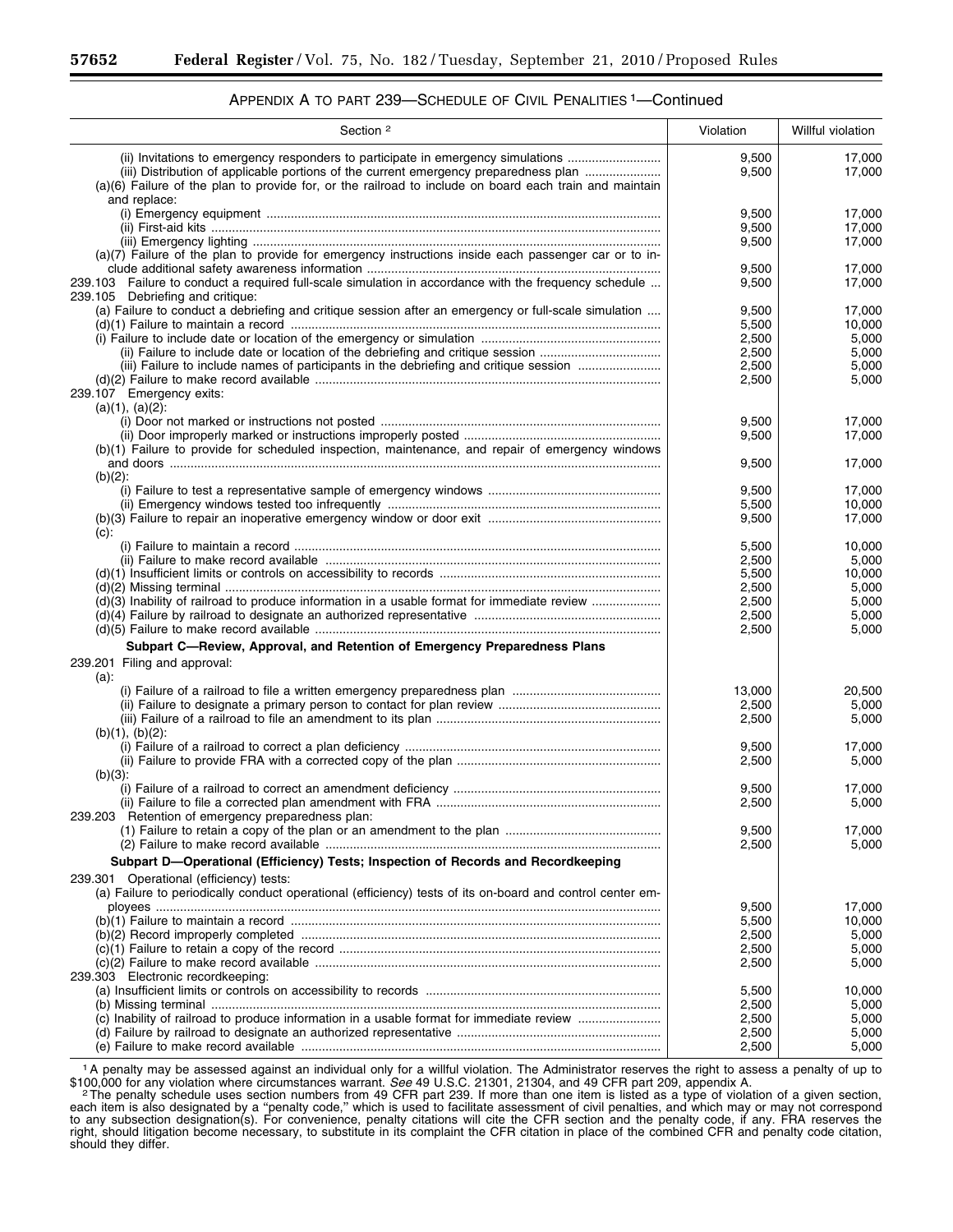<sup>3</sup> This section also requires each railroad (subject to part 239) to comply with the adopted emergency preparedness plan. As the severity of a violation for a railroad's failure to comply with an emergency preparedness plan varies depending upon the provision with which the railroad failed to comply, please see the guideline penalty for the particular section of the regulation requiring that provision.

## **PART 240—[AMENDED]**

52. The authority citation for part 240 continues to read as follows:

**Authority:** 49 U.S.C. 20103, 20107, 20135, 21301, 21304, 21311; 28 U.S.C. 2461, note; and 49 CFR 1.49.

53. Appendix A to part 240 is revised to read as follows:

## APPENDIX A TO PART 240—SCHEDULE OF CIVIL PENALTIES 1

| Section <sup>2</sup>                                                                                         | Violation | Willful<br>violation |
|--------------------------------------------------------------------------------------------------------------|-----------|----------------------|
| Subpart B-Component Elements of the Certification Process                                                    |           |                      |
| 240.101 Program failures:                                                                                    |           |                      |
|                                                                                                              | \$19,500  | \$25,000             |
|                                                                                                              | 9,500     | 17,000               |
| 240.103 Failure to:                                                                                          |           |                      |
|                                                                                                              | 2,500     | 5,000                |
|                                                                                                              | 2,500     | 5,000                |
|                                                                                                              | 13,000    | 20,500               |
|                                                                                                              | 9,500     | 17,000               |
| 240.107 Classes of service:                                                                                  |           |                      |
|                                                                                                              | 9,500     | 17,000               |
| 240.109 Limitations on considering prior conduct records:                                                    |           |                      |
|                                                                                                              | 9,500     | 17,000               |
|                                                                                                              | 9,500     | 17,000               |
|                                                                                                              | 9,500     | 17,000               |
| 240.111 Furnishing motor vehicle records:                                                                    |           |                      |
|                                                                                                              | 2,500     | 5,000                |
| (b) Failure to request:.                                                                                     |           |                      |
|                                                                                                              | 2,500     | 5,000                |
|                                                                                                              | 2,500     | 5,000                |
|                                                                                                              |           |                      |
|                                                                                                              | 2,500     | 5,000                |
|                                                                                                              | 2,500     | 5,000                |
|                                                                                                              | 2,500     | 5,000                |
| (i) Failure to report within 48 hours or railroad taking certification action for not reporting earlier than |           |                      |
|                                                                                                              | 2,500     | 5,000                |
| 240.113 Furnishing prior employment information:                                                             |           |                      |
|                                                                                                              | 2,500     | 5,000                |
|                                                                                                              | 2,500     | 5,000                |
| 240.115 Criteria for considering prior motor vehicle conduct:                                                |           |                      |
|                                                                                                              | 9,500     | 17,000               |
| (c) Failure to:                                                                                              |           |                      |
|                                                                                                              | 19,500    | 25,000               |
|                                                                                                              | 5,500     | 10,000               |
| 240.117 Consideration of operational rules compliance records:                                               |           |                      |
|                                                                                                              | 19,500    | 25,000               |
|                                                                                                              | 9,500     | 17,000               |
| 240.119 Consideration of substance abuse/rules compliance records:                                           |           |                      |
|                                                                                                              | 19,500    | 25,000               |
|                                                                                                              | 9,500     | 17,000               |
|                                                                                                              | 9,500     | 17,000               |
|                                                                                                              | 9,500     | 17,000               |
| 240.123 Failure to have:                                                                                     |           |                      |
|                                                                                                              | 9,500     | 17,000               |
|                                                                                                              | 9,500     | 17,000               |
| 240.125 Failure to have:                                                                                     |           |                      |
|                                                                                                              | 9,500     | 17,000               |
|                                                                                                              | 9,500     | 17,000               |
| 240.127 Failure to have:                                                                                     |           |                      |
|                                                                                                              | 9,500     | 17,000               |
|                                                                                                              | 9,500     | 17,000               |
| 240.129 Failure to have:                                                                                     |           |                      |
|                                                                                                              | 9,500     | 17,000               |
| <b>Subpart C-Implementation of the Certification Process</b>                                                 |           |                      |
| 240.201 Schedule for implementation:                                                                         |           |                      |
|                                                                                                              | 2,500     | 5,000                |
|                                                                                                              | 2,500     | 5,000                |
|                                                                                                              | 19,500    | 25,000               |
|                                                                                                              | 9,500     | 17,000               |
|                                                                                                              | 2,500     | 5,000                |
| 240.203                                                                                                      |           |                      |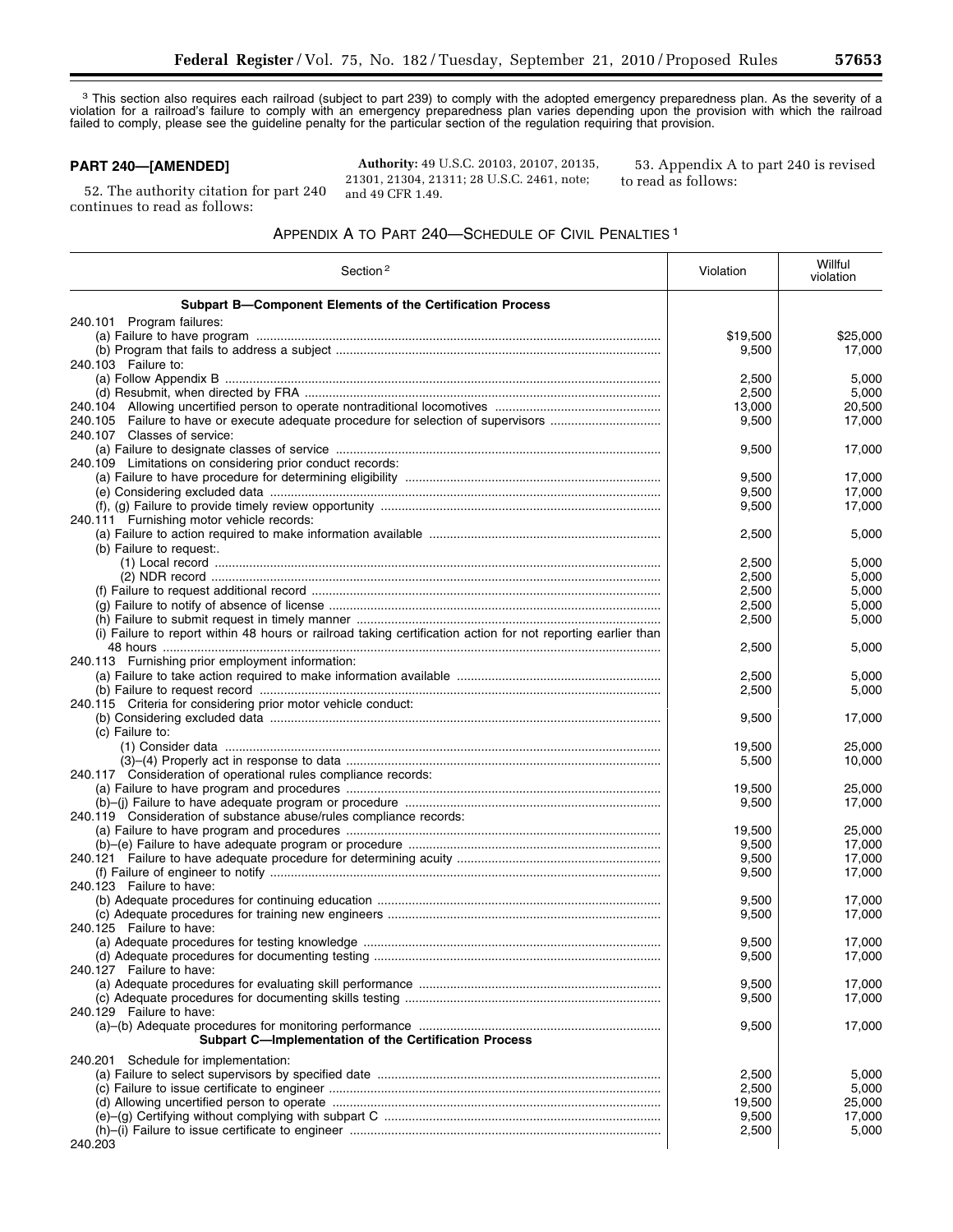| Section <sup>2</sup>                                                                                      | Violation       | Willful<br>violation |
|-----------------------------------------------------------------------------------------------------------|-----------------|----------------------|
| (a) Designating a person as a supervisor without determining that                                         |                 |                      |
|                                                                                                           | 9,500           | 17,000               |
|                                                                                                           | 19,500          | 25.000               |
| (b) Certifying a person without determining that:                                                         | 9,500           | 17,000               |
|                                                                                                           | 19,500          | 25,000               |
|                                                                                                           | 9,500           | 17,000               |
|                                                                                                           | 9,500           | 17,000               |
|                                                                                                           | 9,500           | 17,000               |
| (c) Certifying a person without determining that:                                                         | 9,500           | 17,000               |
|                                                                                                           | 9,500           | 17.000               |
|                                                                                                           | 9,500           | 17,000               |
| 240.205 Procedures for determining eligibility based on prior safety conduct:                             |                 |                      |
|                                                                                                           | 19,500<br>9,500 | 25,000<br>17,000     |
| 240.207 Ineligibility based on medical condition:                                                         |                 |                      |
|                                                                                                           | 13,000          | 20,500               |
|                                                                                                           | 2,500           | 5,000                |
|                                                                                                           | 2,500           | 5,000                |
|                                                                                                           | 2,500<br>2,500  | 5,000<br>5,000       |
| 240.209 Demonstrating knowledge:                                                                          |                 |                      |
|                                                                                                           | 13.000          | 20,500               |
|                                                                                                           | 9,500           | 17,000               |
|                                                                                                           | 2.500           | 5,000                |
|                                                                                                           | 9,500           | 17,000               |
| 240.211 Demonstrating skills:                                                                             | 9,500           | 17.000               |
|                                                                                                           | 5,500           | 10,000               |
|                                                                                                           | 2,500           | 5,000                |
|                                                                                                           | 9,500           | 17,000               |
| 240.213 Completion of approved training program:                                                          |                 |                      |
|                                                                                                           | 9,500<br>5,500  | 17,000<br>10,000     |
| 240.215 Supporting information:                                                                           |                 |                      |
|                                                                                                           | 2,500           | 5,000                |
|                                                                                                           | 2,500           | 5,000                |
|                                                                                                           |                 | 25,000               |
| 240.217 Time limits for making determinations:                                                            | 5,500           | 10,000               |
| 240.219 Denial of certification:                                                                          |                 |                      |
|                                                                                                           | 5,500           | 10,000               |
|                                                                                                           | 5,500           | 10,000               |
| 240.221 Identification of persons:                                                                        |                 |                      |
|                                                                                                           | 5,500<br>5,500  | 10,000<br>10,000     |
|                                                                                                           | 2,500           | 5,000                |
| 240.223 Certificate criteria:                                                                             |                 |                      |
|                                                                                                           | 2,500           | 5,000                |
|                                                                                                           | 2,500           | 5,000                |
| 240.225 Railroad relying on determination of another:                                                     |                 | 25,000               |
| (a) Failure to address in program or failure to require newly hired engineer to take entire training pro- |                 |                      |
|                                                                                                           | 19,500          | 25,000               |
|                                                                                                           | 5,500           | 10,000               |
|                                                                                                           | 5,500           | 10,000               |
|                                                                                                           | 5,500           | 10,000               |
| 240.227 Railroad relying on requirements of a different country:                                          | 5,500           | 10,000               |
| (a) Joint operator reliance:                                                                              |                 |                      |
|                                                                                                           | 2,500           | 5,000                |
|                                                                                                           | 2,500           | 5,000                |
| (b) Canadian railroad reliance:                                                                           |                 |                      |
|                                                                                                           | 2,500           | 5,000                |
| 240.229 Requirements for joint operations territory:                                                      | 2,500           | 5,000                |
|                                                                                                           | 5,500           | 10,000               |
|                                                                                                           | 13,000          | 20,500               |
| (c) Failure of                                                                                            |                 |                      |
| (1) Controlling railroad certifying without determining certification status, knowledge, skills, or fa-   |                 |                      |
|                                                                                                           | 19,500          | 25,000               |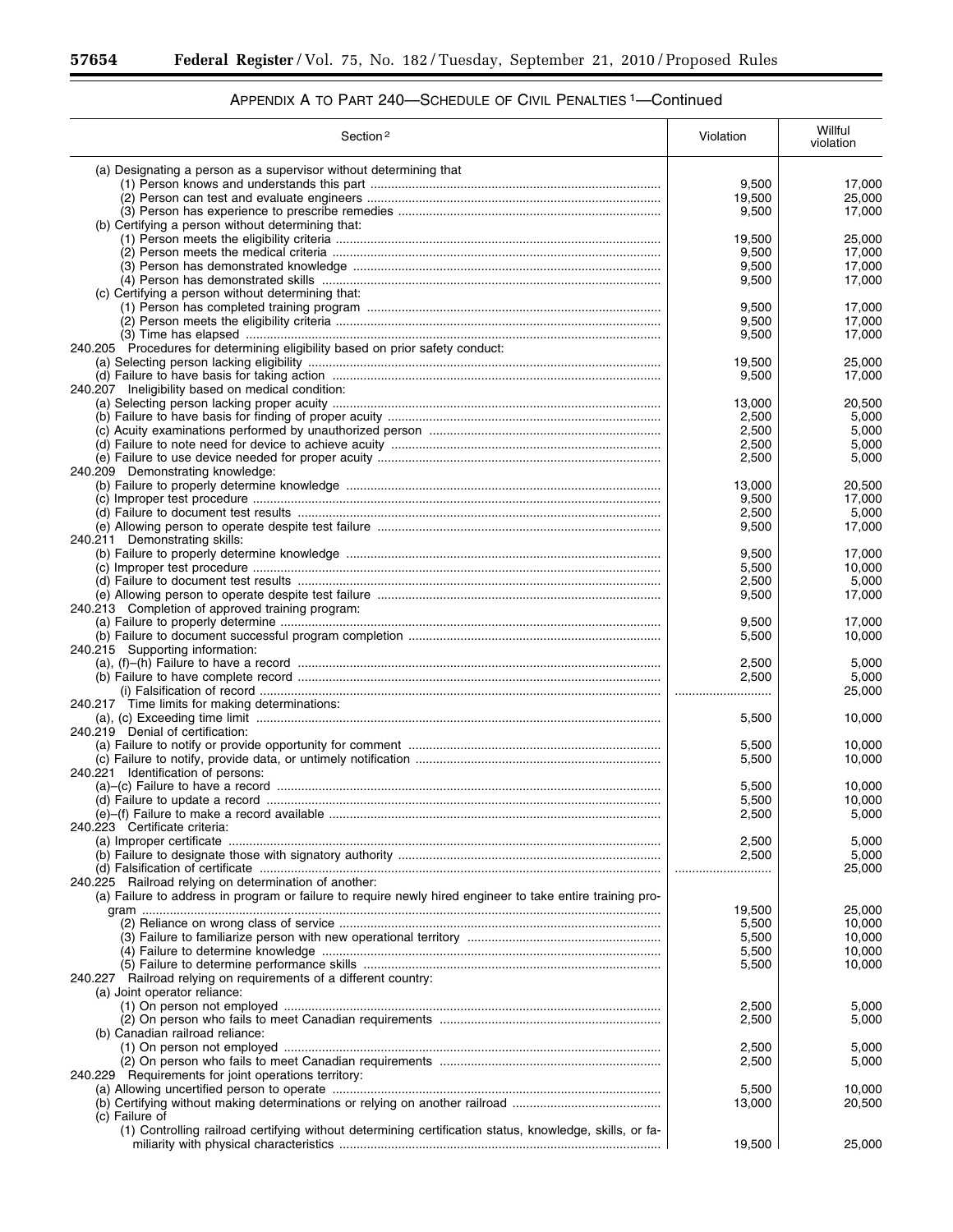## APPENDIX A TO PART 240—SCHEDULE OF CIVIL PENALTIES 1—Continued

| Section <sup>2</sup>                                                                                                                                                                                                     | Violation | Willful<br>violation |
|--------------------------------------------------------------------------------------------------------------------------------------------------------------------------------------------------------------------------|-----------|----------------------|
| (2) Employing railroad to determine person's certified and qualified status for controlling railroad                                                                                                                     | 19,500    | 25.000               |
|                                                                                                                                                                                                                          | 19,500    | 25.000               |
|                                                                                                                                                                                                                          | 5,500     | 10,000               |
| 240.231 Persons qualified on physical characteristics in other than joint operations:<br>(a) Person unqualified, no exception applies or railroad does not adequately address in program<br>(b) Failure to have a pilot: | 19,500    | 25,000               |
|                                                                                                                                                                                                                          | 19.500    | 25.000               |
|                                                                                                                                                                                                                          | 9,500     | 17,000               |
| Subpart D-Administration of the Certification Programs                                                                                                                                                                   |           |                      |
|                                                                                                                                                                                                                          | 5,500     | 10,000               |
| 240.303 Monitoring operations:                                                                                                                                                                                           |           |                      |
|                                                                                                                                                                                                                          | 19,500    | 25.000               |
|                                                                                                                                                                                                                          | 2,500     | 5,000                |
|                                                                                                                                                                                                                          | 2,500     | 5,000                |
|                                                                                                                                                                                                                          | 2,500     | 5.000                |
| 240.305 Prohibited conduct:                                                                                                                                                                                              |           |                      |
| (a) Unlawful:                                                                                                                                                                                                            |           |                      |
|                                                                                                                                                                                                                          | 19,500    | 25,000               |
|                                                                                                                                                                                                                          | 19,500    | 25,000               |
|                                                                                                                                                                                                                          | 19,500    | 25,000               |
|                                                                                                                                                                                                                          | 19,500    | 25,000               |
|                                                                                                                                                                                                                          | 19,500    | 25,000               |
|                                                                                                                                                                                                                          | 19,500    | 25,000               |
| (b) Failure of engineer to:                                                                                                                                                                                              |           |                      |
|                                                                                                                                                                                                                          | 2,500     | 5.000                |
|                                                                                                                                                                                                                          | 2,500     | 5,000                |
| (c) Failure of engineer to notify railroad of limitations or railroad requiring engineer to exceed limita-                                                                                                               |           |                      |
|                                                                                                                                                                                                                          | 19.500    | 25.000               |
|                                                                                                                                                                                                                          | 19,500    | 25,000               |
| 240.307 Revocation of certification:                                                                                                                                                                                     |           |                      |
|                                                                                                                                                                                                                          | 13,000    | 20.500               |
|                                                                                                                                                                                                                          | 5,500     | 10,000               |
|                                                                                                                                                                                                                          | 5,500     | 10,000               |
|                                                                                                                                                                                                                          | 5,500     | 10,000               |
| (k) Failure of railroad to conduct reasonable inquiry or make good faith determination                                                                                                                                   | 13.000    | 20,500               |
| 240.309 Oversight Responsibility Report:                                                                                                                                                                                 |           |                      |
|                                                                                                                                                                                                                          | 2,500     | 5.000                |
|                                                                                                                                                                                                                          | 5,500     | 10,000               |

1A penalty may be assessed against an individual only for a willful violation. The Administrator reserves the right to assess a penalty of up to \$100,000 for any violation where circumstances warrant. See 49 CFR part 209, appendix A.<br><sup>2</sup> The penalty schedule uses section numbers from 49 CFR part 240. If more than one item is listed as a type of violation of a given

each item is also designated by a ''penalty code,'' which is used to facilitate assessment of civil penalties, and which may or may not correspond to any subsection designation(s). For convenience, penalty citations will cite the CFR section and the penalty code, if any. FRA reserves the right, should litigation become necessary, to substitute in its complaint the CFR citation in place of the combined CFR and penalty code citation, should they differ.

## **PART 241—[AMENDED]**

continues to read as follows:

54. The authority citation for part 241

**Authority:** 49 U.S.C. 20103, 20107, 21301, 21304, 21311; 28 U.S.C. 2461, note; 49 CFR 1.49.

55. Appendix B to part 241 is revised to read as follows:

# APPENDIX B TO PART 241—SCHEDULE OF CIVIL PENALTIES 1

| Section <sub>2</sub>                                                                                      | Violation | Willful<br>violation |
|-----------------------------------------------------------------------------------------------------------|-----------|----------------------|
| 241.9:                                                                                                    |           |                      |
|                                                                                                           | \$9.500   | \$17,000             |
| (c) Failing to notify FRA about extraterritorial dispatching of a railroad operation in an emergency sit- |           |                      |
| uation                                                                                                    | 5.500     | 10.000               |
| 241.11 Conducting a railroad operation that is extraterritorially dispatched:                             |           |                      |
|                                                                                                           | 9.500     | 17.000               |
| (c) In an emergency situation-where dispatching railroad fails to notify FRA of the extraterritorial      |           |                      |
|                                                                                                           | 2.500     | 5.000                |
| 241.13 Requiring or permitting track to be used for the conduct of a railroad operation that is           |           |                      |
| extraterritorially dispatched:                                                                            |           |                      |
|                                                                                                           | 9.500     | 17.000               |